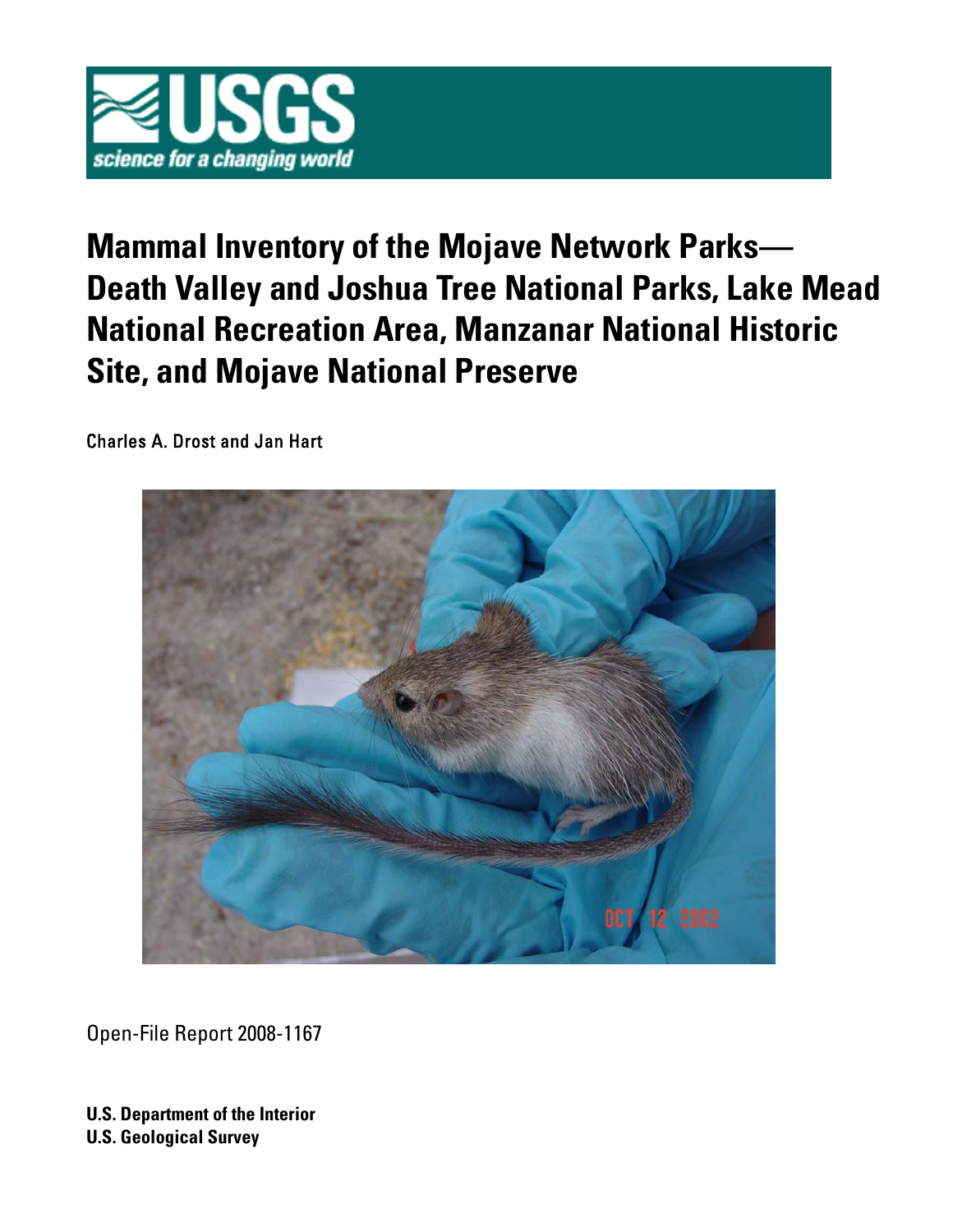## **U.S. Department of the Interior**

DIRK KEMPTHORNE, Secretary

## **U.S. Geological Survey**

Mark D. Myers, Director

U.S. Geological Survey, Reston, Virginia 2008

For product and ordering information: World Wide Web:<http://www.usgs.gov/pubprod> Telephone: 1-888-ASK-USGS

For more information on the USGS—the Federal source for science about the Earth, its natural and living resources, natural hazards, and the environment: World Wide Web: <http://www.usgs.gov> Telephone: 1-888-ASK-USGS

Suggested citation:

Drost, Charles A., and Hart, Jan, 2008, Mammal inventory of the Mojave Network parks; Death Valley and Joshua Tree National Parks, Lake Mead National Recreation Area, Manzanar National Historic Site, and Mojave National Preserve: U.S. Geological Survey Open-File Report 2008-1167, 74 p.

Any use of trade, product, or firm names is for descriptive purposes only and does not imply endorsement by the U.S. Government.

Although this report is in the public domain, permission must be secured from the individual copyright owners to reproduce any copyrighted material contained within this report.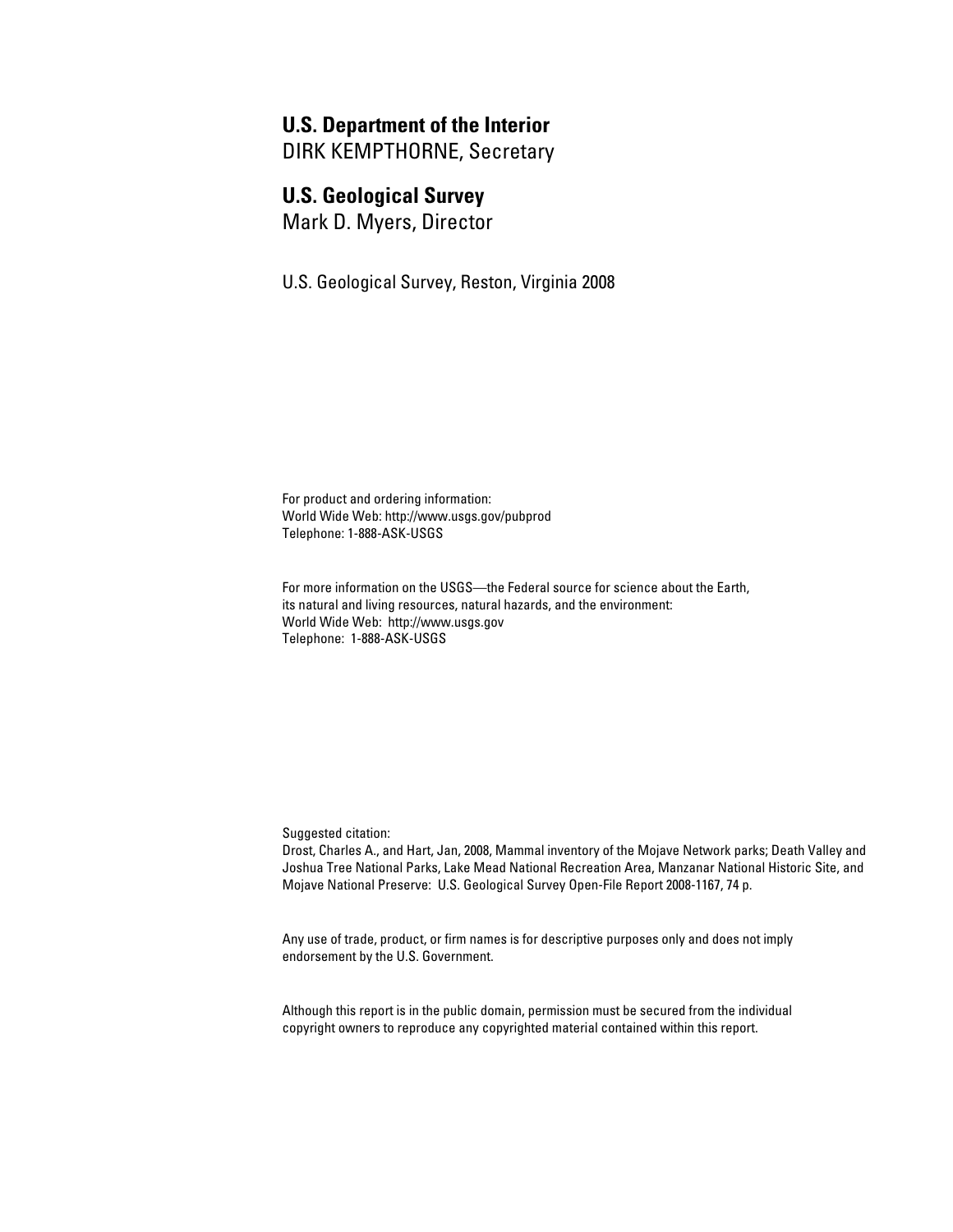# **Mammal Inventory of the Mojave Network Parks:**

**Death Valley and Joshua Tree National Parks, Lake Mead National Recreation Area, Manzanar National Historic Site, and the Mojave National Preserve** 

# **Abstract**

This report describes the results of a mammal inventory study of National Park Service units in the Mojave Desert Network, including Death Valley National Park, Joshua Tree National Park, Lake Mead National Recreation Area, Manzanar National Historic Site, and Mojave National Preserve. Fieldwork for the inventory focused on small mammals, primarily rodents and bats. Fieldwork for terrestrial small mammals used trapping with Sherman and Tomahawk small- and medium-sized mammal traps, along with visual surveys for diurnal species. The majority of sampling for terrestrial small mammals was carried out in 2002 and 2003. Methods used in field surveys for bats included mist-netting at tanks and other water bodies, along with acoustic surveys using Anabat. Most of the bat survey work was conducted in 2003. Because of extremely dry conditions in the first two survey years (and associated low mammal numbers), we extended field sampling into 2004, following a relatively wet winter. In addition to field sampling, we also reviewed, evaluated, and summarized museum and literature records of mammal species for all of the Park units.

We documented a total of 59 mammal species as present at Death Valley National Park, with an additional five species that we consider of probable occurrence. At Joshua Tree, we also documented 50 species, and an additional four "probable" species. At Lake Mead National Recreation Area, 57 mammal species have been positively documented, with 10 additional probable species. Manzanar National Historic Site had not been previously surveyed. We documented 19 mammal species at Manzanar, with an additional 11 probable species. Mojave National Preserve had not had a comprehensive list previously, either. There are now a total of 50 mammal species documented at Mojave, with three additional probable species.

Of these totals, 23 occurrences are new at individual park units (positively documented for the first time), with most of these being at Manzanar. Noteworthy additions include western mastiff bat at Joshua Tree, house mouse at a number of wildland sites at Lake Mead, and San Diego pocket mouse at Mojave National Preserve. There are also species that have been lost from the Mojave Network parks. We discuss remaining questions, including the possible occurrence of additional species at each park area (most of these are marginal species whose distributional range may or may not edge into the boundaries of the area). Taxonomic changes are also discussed, along with potential erroneous species records.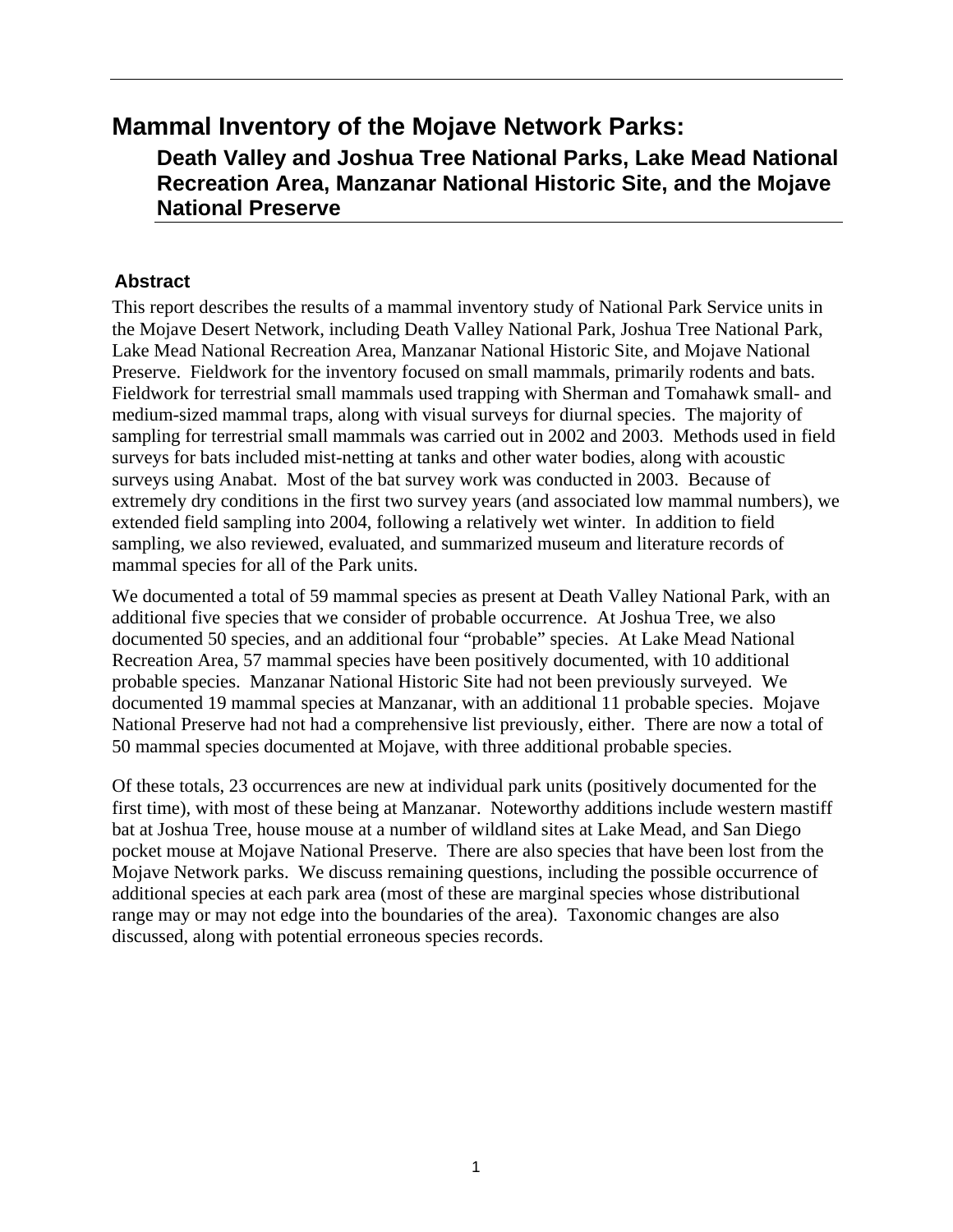# **Mammal Inventory of the Mojave Network Parks**

# **Introduction**

One of the major purposes of the U. S. National Park Service (NPS) is to protect and preserve the plants, animals, and biological communities of the federal lands that the agency manages. This is stated in the founding legislation, which describes the mission of the Park Service as "…to conserve the scenery and the natural and historic objects and the wildlife therein…" of National Park lands (National Park Service Organic Act 1916). As a fundamental part of this mission, NPS policy explicitly recognizes the important need for basic inventory data of natural resources. NPS management policies state: "The National Park Service will assemble baseline inventory data describing the natural resources under its stewardship and will monitor those resources at regular intervals to detect or predict changes" (NPS Management Policies 4:4 1988). For a nationwide network of parks, monuments, historic sites, recreation areas, and other lands, however, practice is more difficult than policy. Even large, well-known parks, such as Grand Canyon, Yosemite, and Death Valley, are deficient in some aspects of basic inventory data, and many small NPS areas have received very little study at all (Stohlgren and Quinn 1992).

The National Park Service (NPS) renewed its focus on natural resource inventory and monitoring in 1992 with the creation of a Service-wide Inventory and Monitoring Program. In fiscal year 2000, NPS initiated a nation-wide program to inventory vertebrates and vascular plants within all park areas that have significant natural resources. As part of this effort, all Park Service lands were divided into 32 groups or "networks," based on geographical proximity and similar habitat types. The several NPS units in the Mojave Desert area of southern California and adjacent Arizona and Nevada were assigned to the Mojave Network. Staff affiliated with the Mojave Network, in turn, brought together working groups of NPS managers, natural resources specialists, and outside cooperators to develop an inventory plan. This plan included reviews of existing knowledge, an evaluation and prioritization of inventory needs for vertebrates and vascular plants, and development of methodologies for conducting, evaluating, and reporting inventory work.

Of the seven NPS units included in the Mojave Network, three (Death Valley National Park, Joshua Tree National Park, and Manzanar National Historic Site) were given a high priority for mammal inventory (high priority was defined as existing inventory being less than 65% complete), and two (Lake Mead National Recreation Area and Mojave National Preserve) were listed at medium priority for mammal inventory (defined as existing inventory being 66 – 87 % complete). The network plan identified all of these areas as needing additional basic inventory work (surveys to determine overall species composition, as well as to provide general information on distribution and relative abundance). Small mammals were noted as specific priorities for all areas. This included rodents and shrews and, for Joshua Tree and Mojave, bats. This report describes the specific methods and results of inventory work on mammal species at the Mojave Network parks, evaluates the current state of inventory completeness, and discusses the mammal communities, with particular emphasis on protection and management.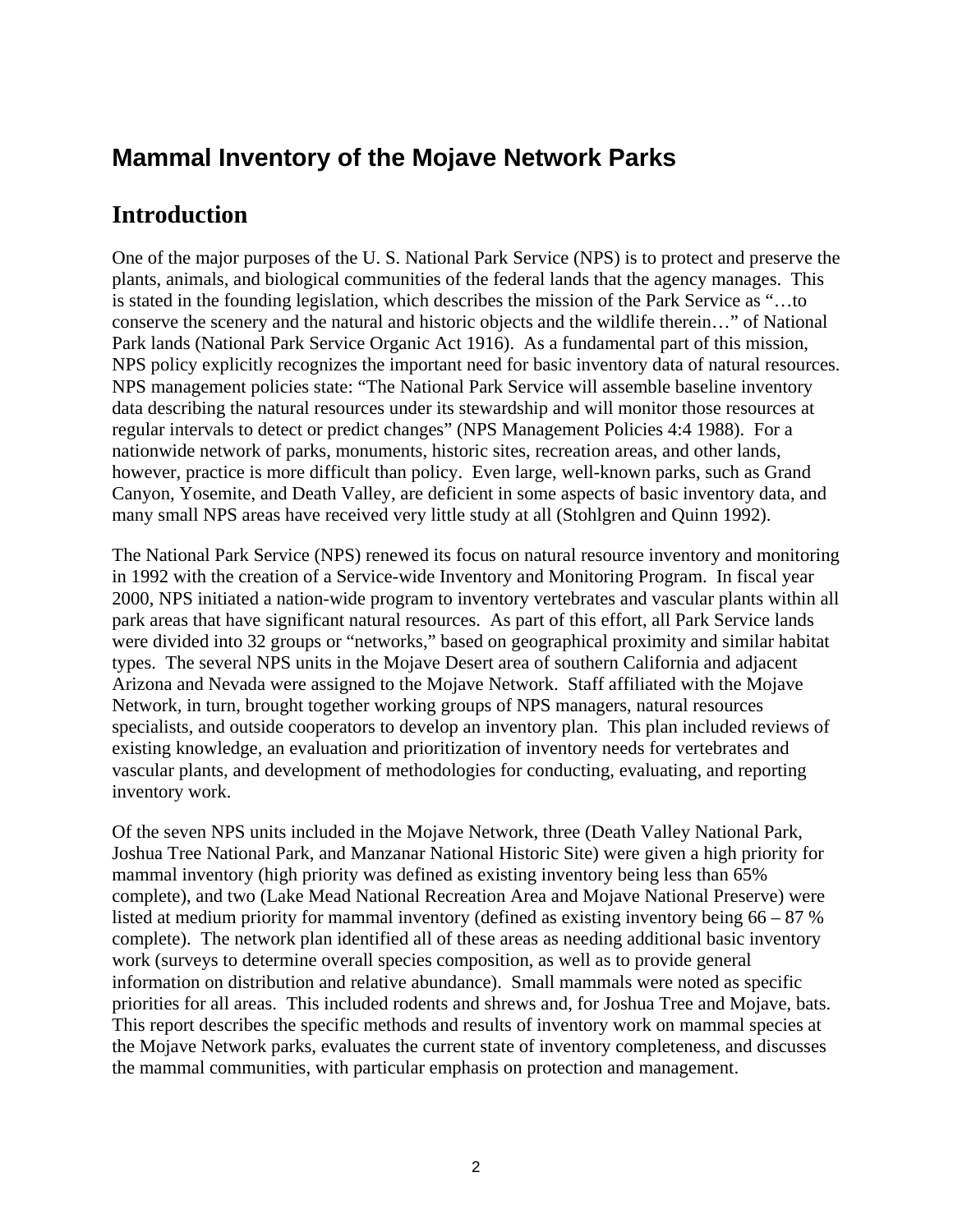# *Study Areas*

# *Death Valley National Park*

Death Valley National Park is located in the northern Mojave Desert in Inyo County in eastcentral California, with a small portion of the Park extending into adjacent Nevada. The area was originally set aside as a National Monument in 1933. Subsequent additions – most recently the California Desert Protection Act in 1994, doubled the original size of the area, to its current extent of approximately 1.37 million ha (3,396,000 acres; NPS 2002). The purpose of the Park is to protect and preserve the natural, scenic, and geological features of this world-renowned desert landscape.

Physiographically, Death Valley National Park encompasses low-lying valleys bordered by hills and high mountains. Elevation ranges from -86 m (-282 ft.) at Badwater in Death Valley (the lowest point in North America), to 3,368 m (11,049 ft.) at the top of Telescope Peak in the Panamint Range. In between the extremes of the playas and the rugged mountain ridges and peaks, the Park includes several large dune systems, isolated freshwater marshes, and protected riparian strips (National Park Service 2002a). Because of the elevational range of the mountains, and because of the area's location near the transition from the Mojave Desert to the Great Basin Floristic Province, the Park is floristically diverse (Baldwin et al. 2002). Habitats range from a variety of desert scrub habitats at the low elevations, to limber pine forests on the higher mountains. This wide range of habitats, in turn, supports a wide diversity of animal species.

Recognized threats and management concerns range from aggressive non-native plant species and disturbance associated with past mining activity, to broad regional concerns over air pollution and depletion of ground water in the dry desert environment.

There have been several important studies on the mammal fauna of this area, including studies within the original Death Valley National Monument, and of lands now included within Death Valley National Park. Important early studies included the surveys of Merriam (1893) and Grinnell (1937), which focused on Death Valley itself (specifically concentrating on areas below sea level), and Miller (1946), who sampled pinyon pine habitats within the Park. More recent studies have examined specific areas, including Saratoga Springs (Bradley and Deacon 1971), and the Grapevine Mountains (Kingsley 1981),

# *Joshua Tree National Park*

Joshua Tree National Monument was established in 1936. As with Death Valley, the California Desert Protection Act substantially increased the size of the area, and re-designated it as a National Park in 1994. The purpose of Joshua Tree National Park is to protect the desert landscape and its associated ecosystems and geological, scenic, and wildlife resources, as well as the historical and cultural resources of the Park. With the boundary expansion associated with its establishment as a National Park, Joshua Tree now encompasses approximately 321,000 ha (792,726 acres; National Park Service 1995).

Joshua Tree National Park lies astride the transition from the Mojave Desert to the Sonoran Desert Floristic Province. Several low mountain ranges further add to the physiographic and biological diversity of the area. Elevation ranges from 1.773 m (5,814 ft.) at Quail Mountain, to under 300 m (under 1,000 ft.) at Pinto Wash in the southeastern part of the Park. In addition to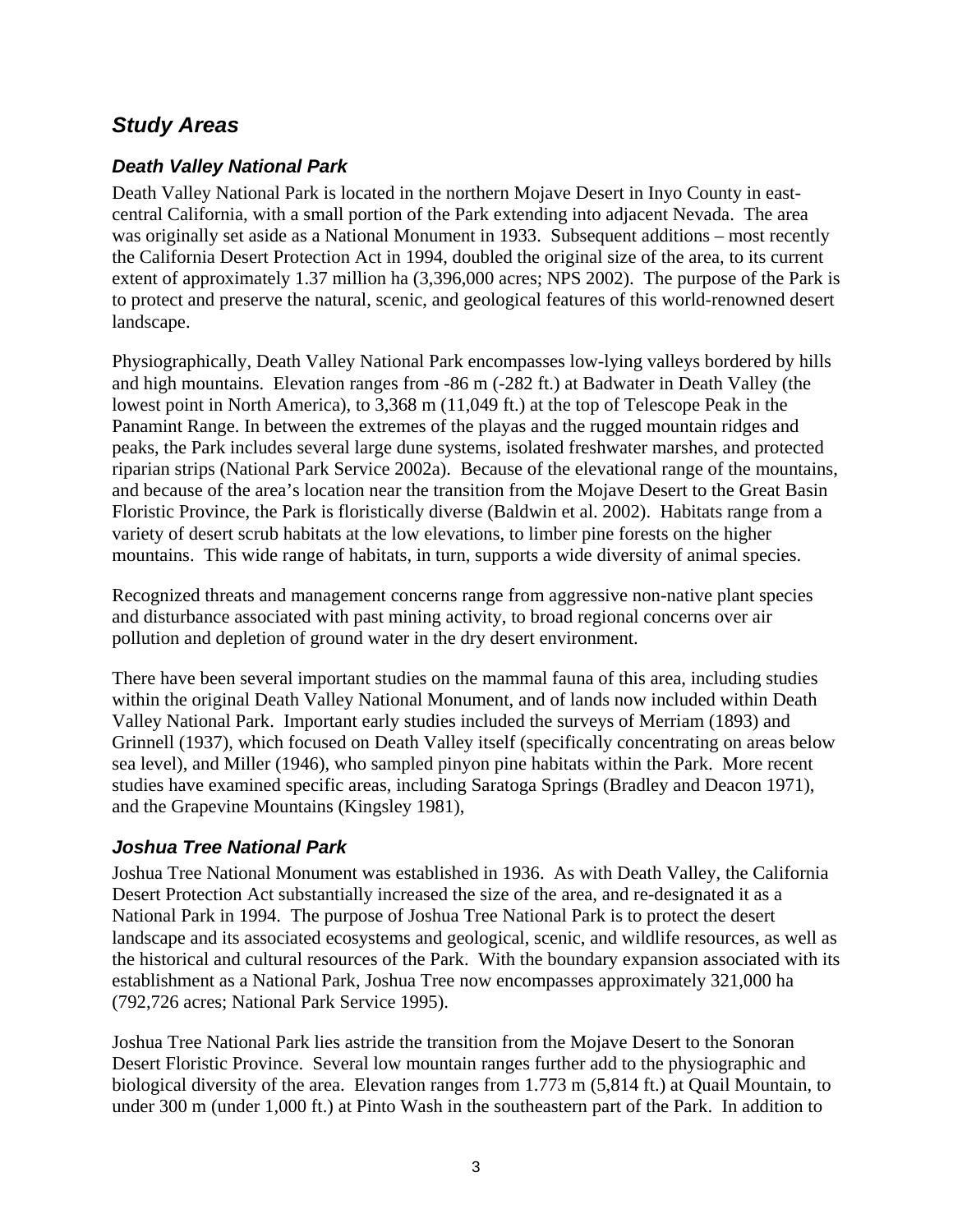the mingling of Mojave and Sonoran elements, there is also coastal, "California Floristic Province" influence, due to the proximity of the Park to the higher mountains of the Transverse Ranges (Baldwin et al. 2002, Miller and Stebbins 1964).

As with other southern California park units, many of the management concerns at Joshua Tree are related to increasing levels of visitation, and the regional effects of the growth of large metropolitan areas. Urban and suburban growth are occurring directly along some of the borders of Joshua Tree, along with other ongoing and planned human developments that have the potential to negatively impact park resources.

The Joshua Tree National Park area has had a variety of inventory-related studies in the past. Particularly noteworthy is the work of Miller and Stebbins (1964) on the "lives of desert animals" of the Joshua Tree area. Subsequent surveys, studies, and compilations have added to our understanding of the vertebrate fauna of the Park, including those of De Lisle (2002), Rainey (1965), and Sakai and Hogg (1999).

## *Lake Mead National Recreation Area*

Lake Mead National Recreation Area represents an expansion of the area originally designated as the "Boulder Dam Recreation Area" in October 1936. The Recreation Area boundaries have been expanded and modified a number of times, most recently in 1974, and the name was changed to Lake Mead National Recreation Area in 1964. The Recreation Area in its present form takes in over 600,000 ha (1.5 million acres), along the Colorado River in northeastern Arizona and southernmost Nevada (Lake Mead National Recreation Area 2001, National Park Service 2000).

Lake Mead National Recreation takes in the lands bordering the Colorado River from the Grand Wash Cliffs at the western end of Grand Canyon National Park, downstream to Davis Dam at the south end of Lake Mohave. It also includes the highlands of the Shivwits Plateau along the north side of the western Grand Canyon. Elevation ranges from 191 m (ca. 628 ft.) at Davis Dam to 2,156 m (7,072 ft) at Mount Dellenbaugh on the Shivwits Plateau. Plant and animal habitats within the Recreation Area range from Mojave and Sonoran Desert at the lower elevations, to ponderosa pine forest at the higher elevations on the Shivwits Plateau, with riparian and other wetlands habitats along the river, tributary streams, and other areas of water.

Information on the mammals and other terrestrial vertebrates of Lake Mead National Recreation Area was summarized by Schwartz et al. (1978), in a National Park Service Technical Report. This report drew on previous surveys and museum specimen compilations for the vicinity, notably Hoffmeister and Durham (1971) and Hall (1946). Suttkus et al. (1978) provide information on mammals along the Colorado River corridor, including the upper part of Lake Mead.

#### *Manzanar National Historic Site*

Manzanar National Historic Site is the 'newest' of the Mojave Network park units: The site was established in 1992 to preserve and interpret for the public the Japanese American internment camp that was built at this location and housed approximately 10,000 Japanese American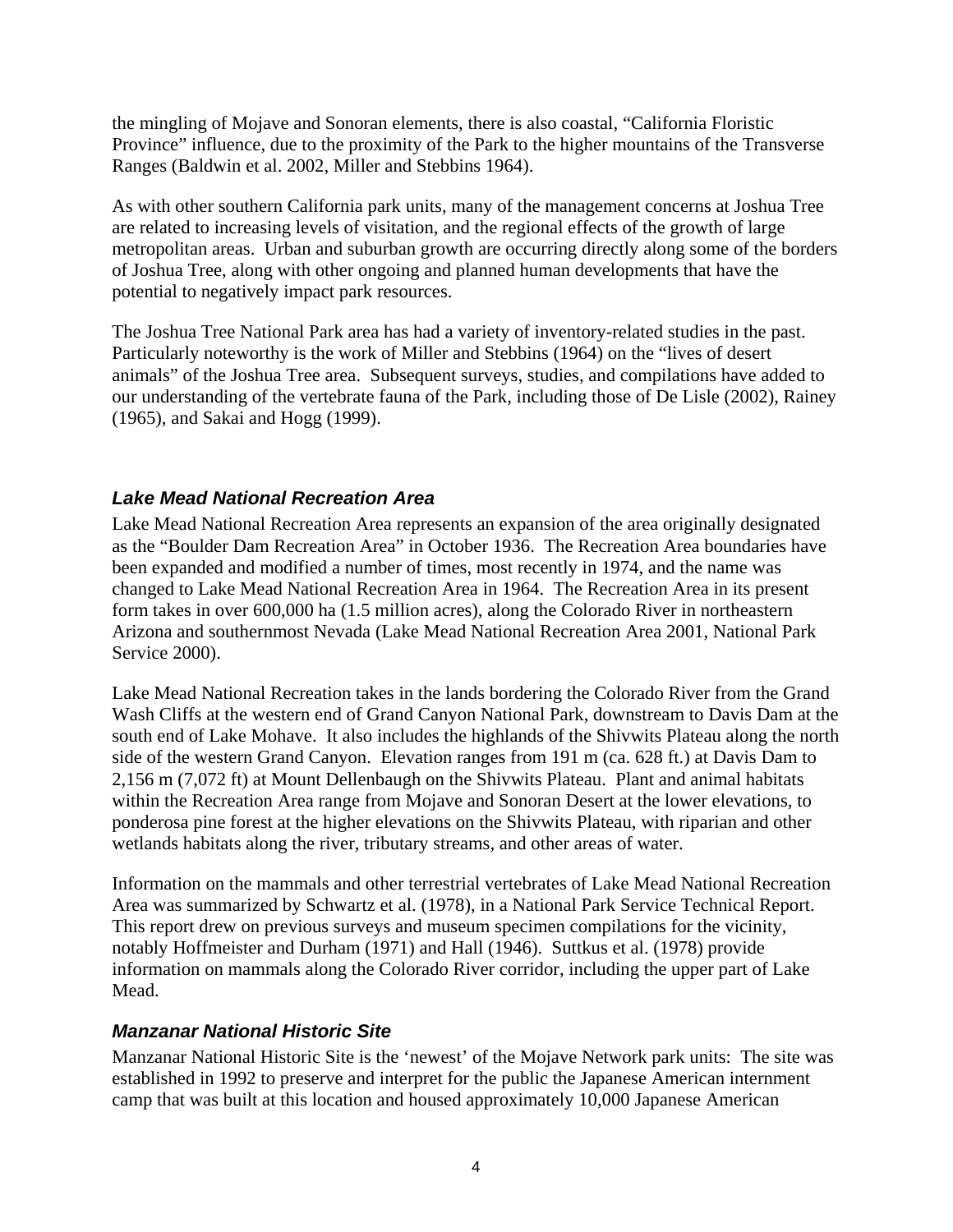citizens during World War II. The Historic Site is located in the Owens Valley of eastern California, between the towns of Independence and Lone Pine. Although the land area of the entire relocation facility was much larger, Manzanar encompasses the core area of approximately 330 ha (814 acres).

The Owens Valley where Manzanar is located is a long, flat basin walled in by the Inyo Mountains on the east and the Sierra Nevada on the west. Manzanar is at the foot of the gentle slope leading down from the base of the Sierras, along Bairs Creek. The site is relatively flat, ranging in elevation from ca. 1,170 m (3,830 ft.) to 1,210 m (3,970 ft.). The most extensive vegetation type at the site is desert scrub, dominated by saltbush, rabbitbrush, and sagebrush. There are also sizable areas of cottonwood / willow / tamarisk riparian vegetation along Bairs Creek, and a large woodland grove that includes cottonwoods, locusts, willows, and orchard trees.

No previous inventory studies have been conducted directly in or around Manzanar. However, useful information for the fauna of the site is provided by museum specimen records from the Owens Valley as a whole, and reports and literature that cover all or part of the area. A useful general guide to the natural history of the area is Putman and Smith (1995).

## *Mojave National Preserve*

The Mojave National Preserve was established by the California Desert Protection Act in 1994. The Preserve superseded the East Mojave National Scenic Area, which was created in 1981. It is located in eastern San Bernardino County, and is largely bounded on the north by Interstate Highway 15, and on the south by Interstate 40 (with the exception of the Clark Mountain section, located north of Interstate 15). The Preserve is approximately 650,000 ha (1.6 million acres) in extent, and ranges in elevation from about 283 m (ca. 928 ft.) at Saline Lake to 2417 m (7929 ft.) at the top of Clark Mountain (National Park Service 2002b).

Like other of the Mojave Network park units, the plant and animal diversity of the desert expanse of Mojave National Preserve is augmented substantially by several mountain ranges that rise up across the Preserve, including the Granite Mountains, Providence Mountains, and New York Mountains. The Clark Mountain Range is in a separate section of the Preserve on the north side of Interstate Highway 15.

Some survey studies have examined particular parts of the area included within Mojave National Preserve, and several research projects have studied the ecology of individual mammal species or groups of species within the Preserve boundaries. Important survey studies include Johnson et al. (1948) and Stein and Warrick (1979).

# *Objectives*

This study is a part of the National Park Service's Inventory and Monitoring Program, whose broad goal is to establish baseline resource conditions for all units of the Park Service that have significant natural resources (National Park Service 1999). General objectives for NPS inventories are to:

1. Document through verifiable data the occurrence of at least 90% of the vascular plant and vertebrate species that are likely to occur in the park.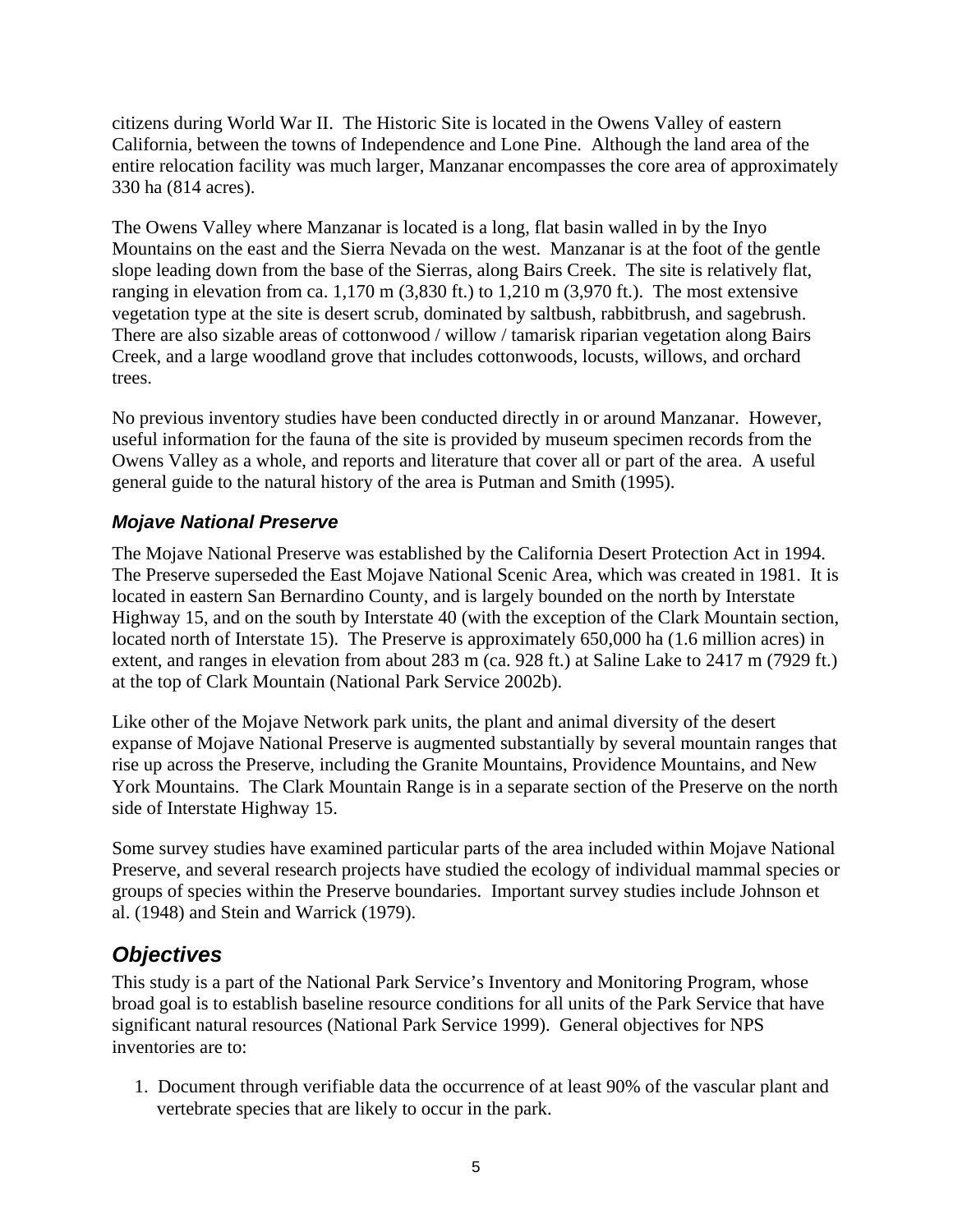- 2. Describe the distribution and relative abundance of species of special concern, such as listed threatened and endangered species, non-native species, and other species that are particularly important according to park resource management plans.
- 3. Provide baseline information to develop monitoring strategies and park-specific protocols for long-term monitoring" (National Park Service 1992).

The size and complexity of the parks in the Mojave Network pose significant challenges to obtaining distribution and abundance information or contributing information that would be useful in the development of monitoring protocols. For all of the Mojave Network parks except for Manzanar, park managers expressed needs for targeted inventories of specific locations or habitat types that were previously unexplored or relatively poorly-known, rather than a systematic, park-wide inventory design. In addition, because of the large size and diverse landscapes of the large Mojave parks, it was not considered feasible to attempt park-wide, systematic inventories. Again, the one exception was the Manzanar area, which was much more manageable in size.

Following from the goals of the Mojave Network plan, the overall goal of the mammal inventory at the Mojave parks was to determine the mammal species composition of the area to at least a 90% level of completeness. Other goals of the survey were to provide: (1) distribution and relative abundance data for mammal species; (2) summaries of biological and natural history information yielded by the survey work; (3) spatial data on sampling site locations and associated mammal sampling data for incorporation into the GIS of each park; (4) museum voucher specimens, as appropriate; and, (5) recommendations for long-term monitoring of mammals, based on the inventory results.

Also, where possible, inventories were designed to provide as much information as possible on the distribution and abundance of species of special concern, including rare species, and nonnative species.

# **Methods**

#### *Museum Search*

Over the course of this project, we reviewed records from regional museums for mammal specimen collected in or near the Mojave Network parks. Most of the major museums had records in electronic databases, and we requested and obtained copies of data from all counties in California, Arizona, and Nevada where the Mojave parks are located (museum records typically list the county where the specimen was collected, and this is the most thorough and efficient way to obtain records from an area). In a few instances, museum records were not available in electronic form. In these cases, we created database files and entered pertinent records directly. Records from all museums were converted to a common database format for ease of reviewing and handling the records. Once it was compiled, we reviewed the data for errors, name changes, and any other problems. We then went through the data record by record and marked those records that were in or near any of the Mojave Network parks. Finally, these records were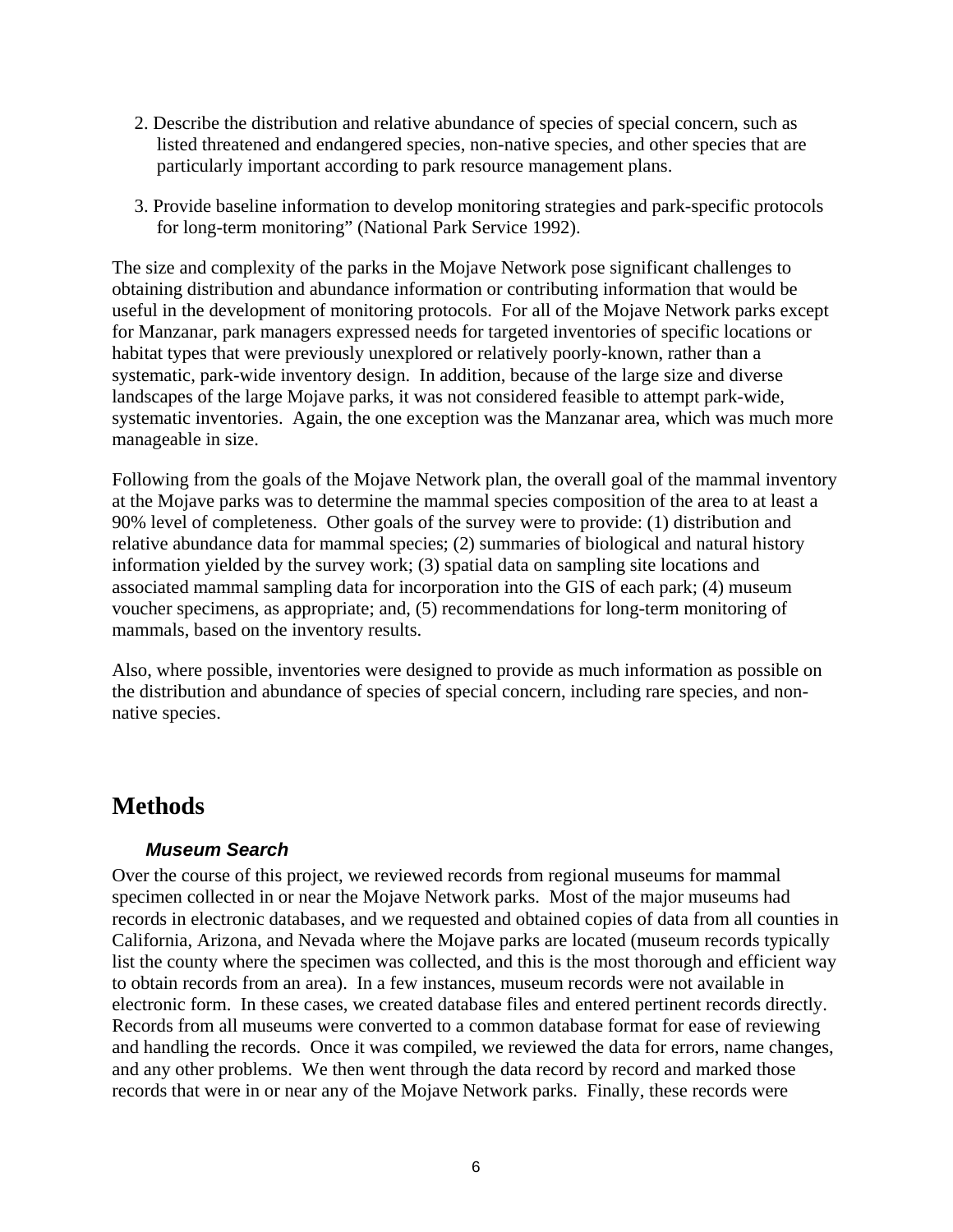summarized and tabulated by park. In a few cases, we checked locations in the field, or consulted the individual museums to verify identifications or to attempt to obtain more precise location information.

## *Field sampling*

Field sampling focused on small mammals, primarily rodents. We also surveyed for mediumsized mammals, including small carnivores, and at Joshua Tree and Mojave, we surveyed for bats (the other areas did not want surveys of bats). Even with this relatively restricted range of species, there are different sampling methods, which are more or less effective for different groups. For this reason, we employed several different techniques to adequately inventory the mammal fauna, and provide baseline population information. All methods and sampling procedures that we used are approved by the American Society of Mammalogists (Gannon et al. 2007), and follow ASM guidelines for proper treatment of animals in research.

Most of our field sampling was conducted within the priority study areas (Table 1) identified by each park unit. Within the priority study areas, we selected sites based on the particular species or species groups that we were targeting for that area. In other words, the specific sites that field crews chose for deploying traps or conducting other surveys were based on species habitat requirements, and field evaluation of habitats within the general area. At all sampling sites, we recorded data on vegetation cover and physical habitat parameters, so that habitat at the site could be categorized using community-type keys or descriptions.

# *Trapping*

Nocturnal small mammals (rodents, shrews): We used small grids or transects of live traps (H. B. Sherman Co.) to sample nocturnal small mammals (Jones et al. 1996). These were supplemented in a few areas with pitfall traps. "Sherman" traps are effective for most rodent species, while pitfall traps are useful for shrews and for some rodents (such as voles, *Microtus* spp.) that are not prone to entering box traps. Traps were deployed in one of two ways:

(1) In transects, typically consisting of 10 stations spaced 15 m apart, with two traps per station, for a total of 20 traps. In targeted sampling situations, the transects were deployed to follow the habitat or feature of interest (e.g. narrow riparian area along stream courses, or the base of cliffs or rock outcrops).

(2) In small 3 x 3 grids, with traps placed 15 m apart. Such grids were used in habitats that are relatively uniform across the landscape (i.e. that are not linear or irregularly distributed);

We baited Sherman traps with rolled or crimped oats, or a combination of oats and peanut butter. Traps were set in the evening, and checked early the following morning, so that captured animals were not exposed to the full heat of the sun.

Pitfall traps, when used, were not baited. Pitfall traps consisted of 5-gallon buckets sunk in the ground so that the top edge of the bucket was flush with the ground surface. All pitfalls were covered by a shade board to keep out sun and rain. Pitfall traps were generally checked once per day when they were open, although timing of the check was not as critical as with Sherman traps. Sherman traps were retrieved at the end of each trap session, and pitfall traps were securely closed with a tight-fitting lid when they were not in use.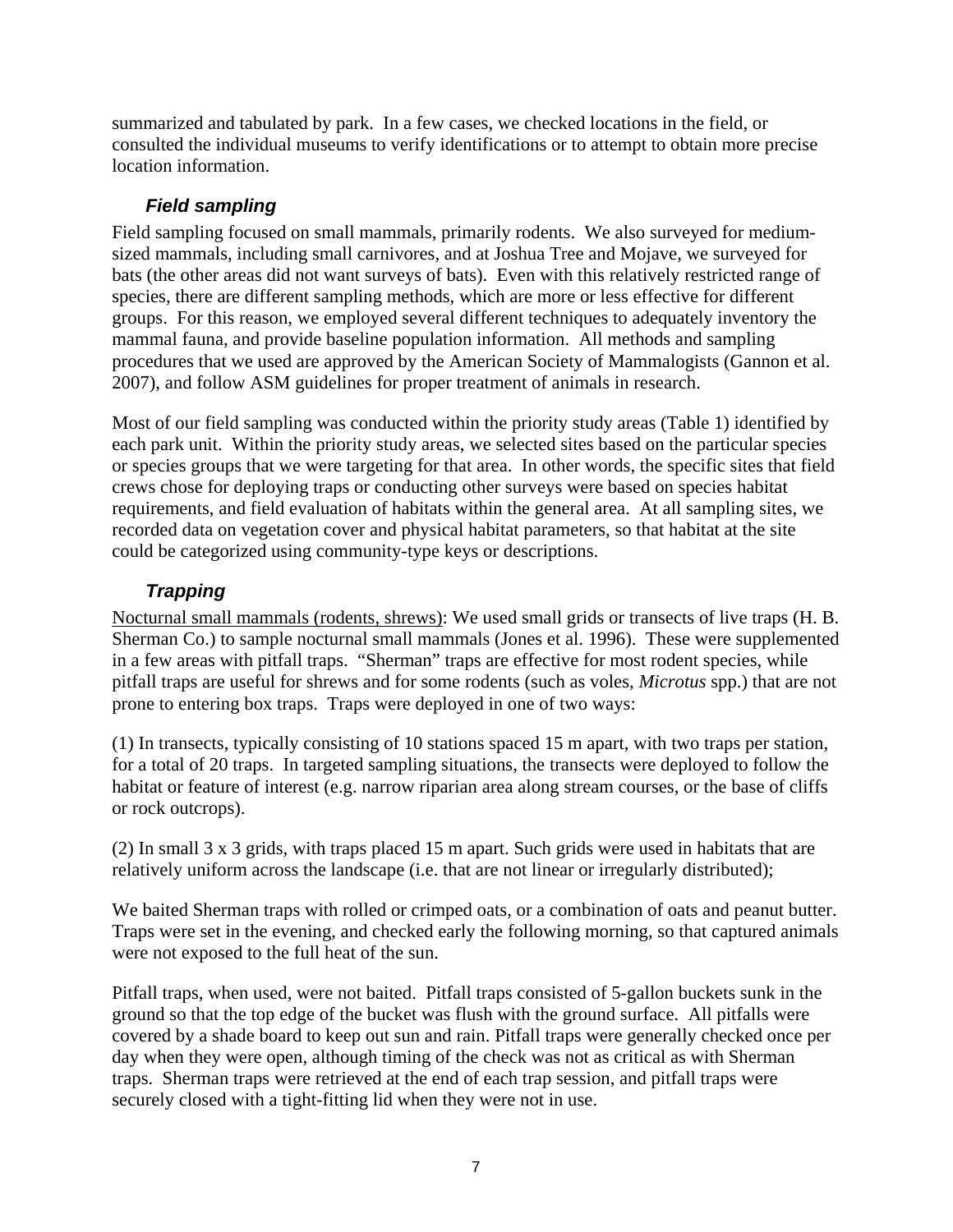We identified trapped animals to species, weighed and measured them, and recorded age and reproductive status. Usual measurements included body length, tail length (with and without the terminal tuft of hairs), hind foot length, and ear length (measured from notch to tip). We took digital photographs of rare or unusual species whenever possible.

Trapping effort was recorded as the number of traps set, times the number of nights the traps were open (referred to as number of 'trap-nights'). Traps that were noted as non-functional when they were checked, were subtracted from the total number of traps available for that night. All small mammal trapping incorporated recommended precautions to minimize exposure to hantavirus and other mammal-borne diseases.

Diurnal small and medium-sized mammals. We surveyed diurnal mammals using visual searches and by trapping with Sherman traps or wire-type box traps ("Havahart," or "Tomahawk"). Traps for diurnal mammals were generally set out in short transects or small groups in the particular habitat of interest. All traps set during the day were placed in shady sites, or were provided with artificial shade, in the form of a cover board propped over the top of the trap. Traps set during the day were checked frequently while they were open (e.g. hourly), to prevent overheating of captured individuals. As with traps set at night, trap effort was quantified as number of 'trapdays.'

#### *Visual surveys*

We conducted surveys and counts of diurnal species by walking through areas of habitat in the morning and afternoon, for defined time periods (30 minutes to one hour per area). We identified all animals seen, and recorded notes on species, location (recorded with GPS), time, general habitat type, and specific microhabitat, as appropriate. We took photos of these species, when possible, with cameras with telephoto lenses. Other mammal sign (tracks, scat, digging) were also recorded during these visual area surveys. In addition to standardized visual surveys, field staff also noted other diurnal mammals seen incidentally during the course of other fieldwork (e.g. while enroute to trapping sites). Where appropriate, similar data were recorded for these 'random encounters' (date, time, species, habitat, GPS location, etc.)

#### *Automatic cameras*

We used two different automatic camera systems to "capture" medium-sized nocturnal mammals (Wemmer et al. 1996). These included the active infrared "Trailmaster" system, which uses an infrared transmitter and receiver and a modified film camera, and the "Reconyx" system, which uses a passive infrared motion detector and an associated digital camera. Both camera systems have a date / time stamp that records the date and time of each event (when the motion detector is tripped) directly on the photo. We deployed these camera units along game trails or other areas where animal traffic was funneled (e.g. a narrow canyon, or an opening in vegetation). In most cases we set out bait or scent attractants in the "viewing area" of the camera and infrared detector. Field crews usually set up camera traps in late afternoon when they arrived in an area, and retrieved the unit the following morning. We generally did not stay at sampling sites more than one night, so the usual sampling effort was one "camera night" per site.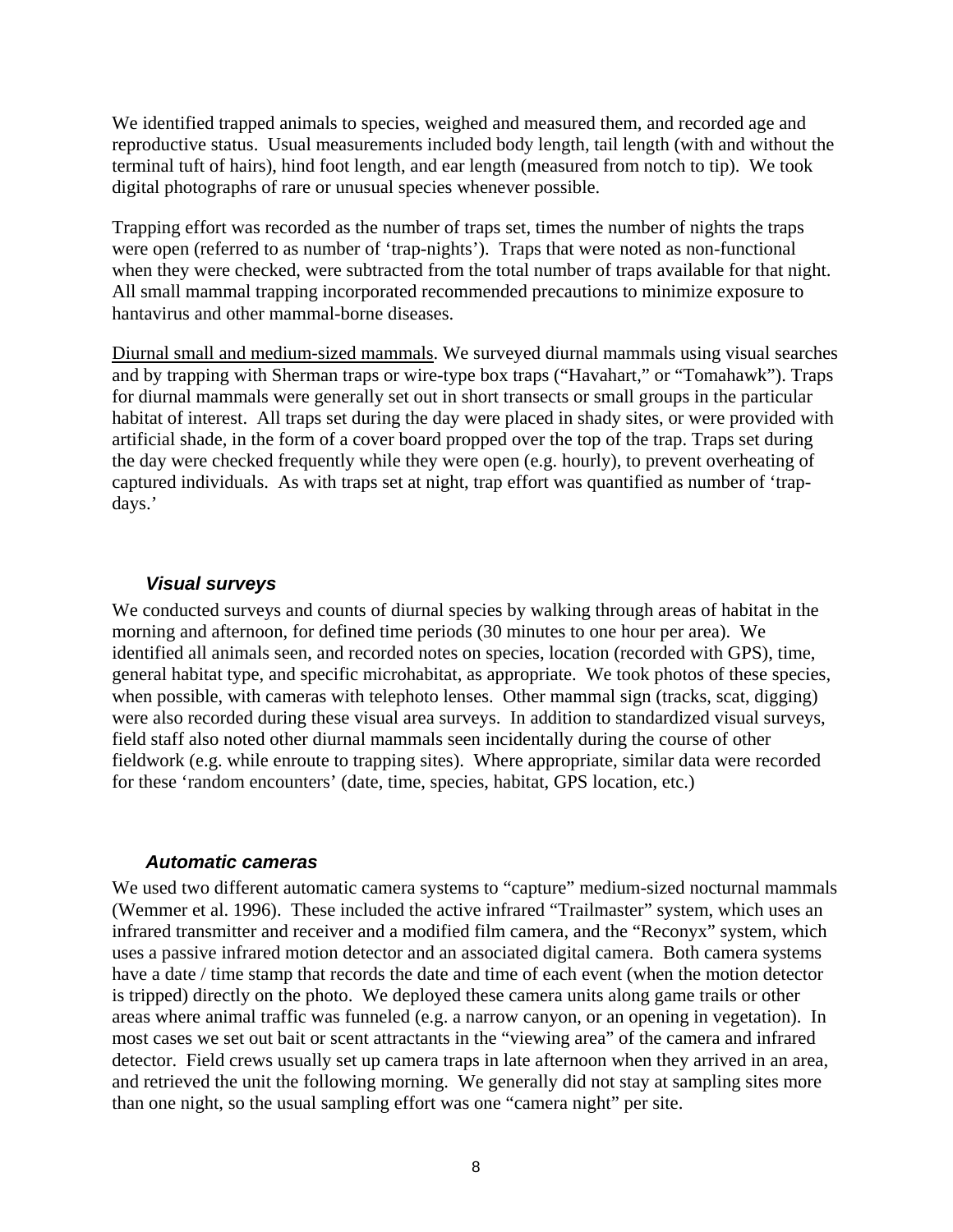#### *Sign*

We collected supplemental information on occurrence, distribution, and habitat use of small and medium-sized mammals by recording information from tracks, scat, dens, burrows and diggings. Field crews looked for mammalian sign whenever they were in the field, day or night. When they found identifiable sign, they recorded species (if this could be determined), location, habitat, and nature and condition of sign. Where particularly interesting or pertinent sign was found, it was collected, photographed (tracks, burrows), or traced onto clear acetate (tracks). We referred to standard identification guides (Halfpenny 1986, Murie 1974) to identify and interpret different sign that we found. Species identification is not always possible, but notes on such observations provide a useful complement to data gathered by other methods.

#### *Owl pellets*

In some areas, we collected and analyzed owl pellets to identify small mammals taken by the owls. When owl roosts were found, we searched for and collected pellets (the indigestible fur and bones regurgitated by the owls) from under and around the roost. These pellets were later dissected to recover bones (particularly skulls) of small mammals (Glue 1970). Owls can be effective and thorough samplers of the small mammal fauna in an area, and bones in their pellets are generally identifiable to species. Identification of these remains provided supplemental data on small and medium-sized mammals in the area. All of the pellets we collected were known or suspected to be from Barn Owls and Horned Owls. Skulls in good condition that were recovered from owl pellets were retained for voucher purposes for the inventory.

#### *Methods for Bats*

Because of their nocturnal nature, wide-ranging flight habits, and generally secretive roosting behavior, bats pose special challenges for inventory studies. There are a number of specialized survey methods for bats, including mist netting and harp traps, and roost surveys. Particularly for temperate North American bat species, however, the most effective and cost-efficient survey method consists of ultrasonic surveys of the echolocation calls emitted continuously by bats when they are active at night. Ultrasonic surveys have some important advantages as compared to mist net surveys. In particular, many bat species are difficult to capture in nets, and ultrasonic recorders are not limited to use around water and other concentration areas for bats (Thomas and West 1989). Surveys using bat call recorders frequently document a range of bat species in an area when mist net surveys turn up little or nothing, and ultrasonic surveys have been shown to be particularly useful for rare, widely ranging species (Drost et al. 2000, Fenton et al. 1987).

The recorder that we used in this project was the Anabat II bat detector, a countdown type recorder designed specifically for identifying microchiropteran bats by the pulse rate and time pattern of the dominant frequency of their calls (Hayes and Hounihan 1994, Fenton 1988). Most of our Anabat surveys were stationary surveys with the Anabat / computer system used in conjunction with mist net surveys (described below). We generally set up the computer and Anabat at or near dusk, and recorded continuously for two to four hours. The amount of time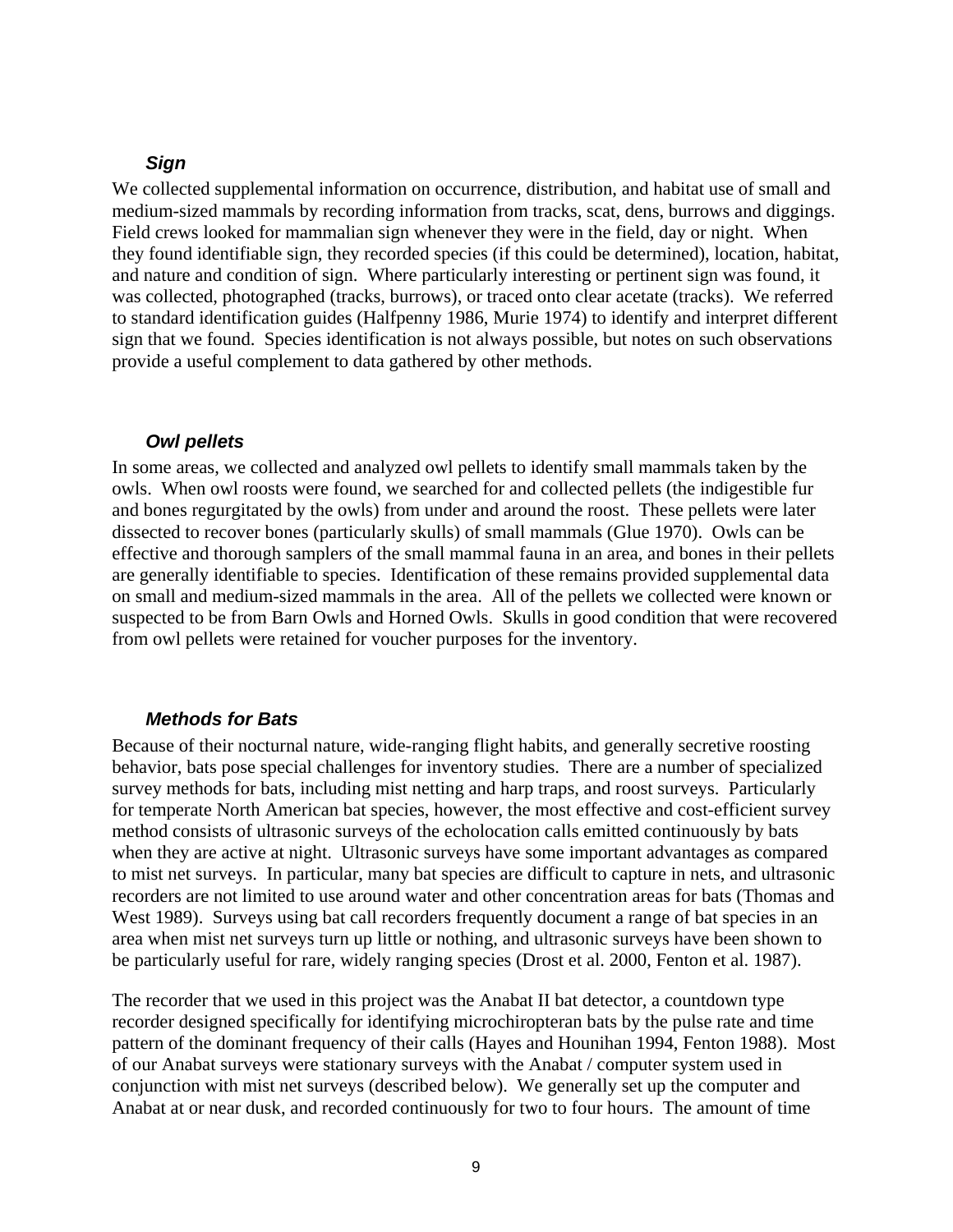depended on the level of activity at the site (or lack thereof) and whether we planned to visit additional sites that evening. The person handling the Anabat typically swept it back and forth and around overhead, until calls were detected. At that point, an effort was made to "lock on" to the direction of the bat, to assure that a good sequence of calls was recorded. The recorder also used a hand-held spotlight to try to see the bat at this point. Flight patterns, and in some cases patterns of light and dark on the bat, are useful for confirming the identification of a particular bat. Output from the Anabat was directed to a laptop computer, both for immediate display and identification of the calls, and for permanent storage to the computer hard drive. Anabat call files are automatically recorded with a date / time stamp. We recorded separate notes on time, species identification and behavior, when particularly interesting species were recorded. In addition to allowing identification of bats visiting an area (such as a stock tank or similar water body), the stationary surveys also allowed us to make verified reference calls of different bat species captured in the nets. For this purpose, captured bats were released in a relatively clear, open area in front of the Anabat setup, and the person handling the Anabat kept the recorder trained on the released bat until it flew out of recording range.

We also conducted surveys from a vehicle, with one driver and one recorder handling the Anabat. These surveys incorporated real-time GPS, with UTM locations recorded for each bat species detected by the Anabat. As with stationary surveys, calls were displayed and recorded on a laptop computer. We also calculated species by species activity rates for Anabat surveys. It is typically not possible to determine if Anabat call sequences represent many different individuals, or one or a few individuals flying back and forth through an area. For this reason, we refer to tabulations of call sequences as measures of activity, as opposed to strict measures of abundance. For purposes of this survey, we tabulated calls separated by at least 10 minutes, to produce a relative measure of activity over the course of the evening. In cases where two or more bats were definitely recorded (either visually, or in the call sequence), the additional bats within the time period were added to the total. Some bat species produce echolocation calls audible to the human ear (e.g. mastiff bat, spotted bat). Since these low-frequency calls were sometimes not recorded by Anabat (which is tuned for higher frequencies), we counted and tabulated these species separately as the number of bats heard, their location, and the time they were heard.

All Anabat call sequences were confirmed by Chris Corben, who has extensive experience with identification of western United States bats and their echolocation calls. Chris developed both hardware and software for the Anabat system, and is uniquely qualified in the general use of the system, its features, and limitations. The bat call data are annotated with notes on call characteristics, behavior and appearance of the bats (if they were seen), and any questions about individual identifications.

At selected sites we also conducted mist net surveys. These sites were at areas of open surface water, areas near mine openings or other potential roost sites, or areas where canyon walls or lanes in vegetation tended to funnel the flight of bats. Sites with water are typically good sites for capturing bats in mist nets, particularly in arid desert regions, where they must come to such sites to drink. At each site, we set up at least three or four mist nets along the edge of or across the water, or across potential flight lanes in areas without water. We generally set up nets just before dusk, and kept them open until 10:00 to 11:00 pm. Nets were attended by one or two field crew at all times, so that bats could be removed and processed as soon as they entered the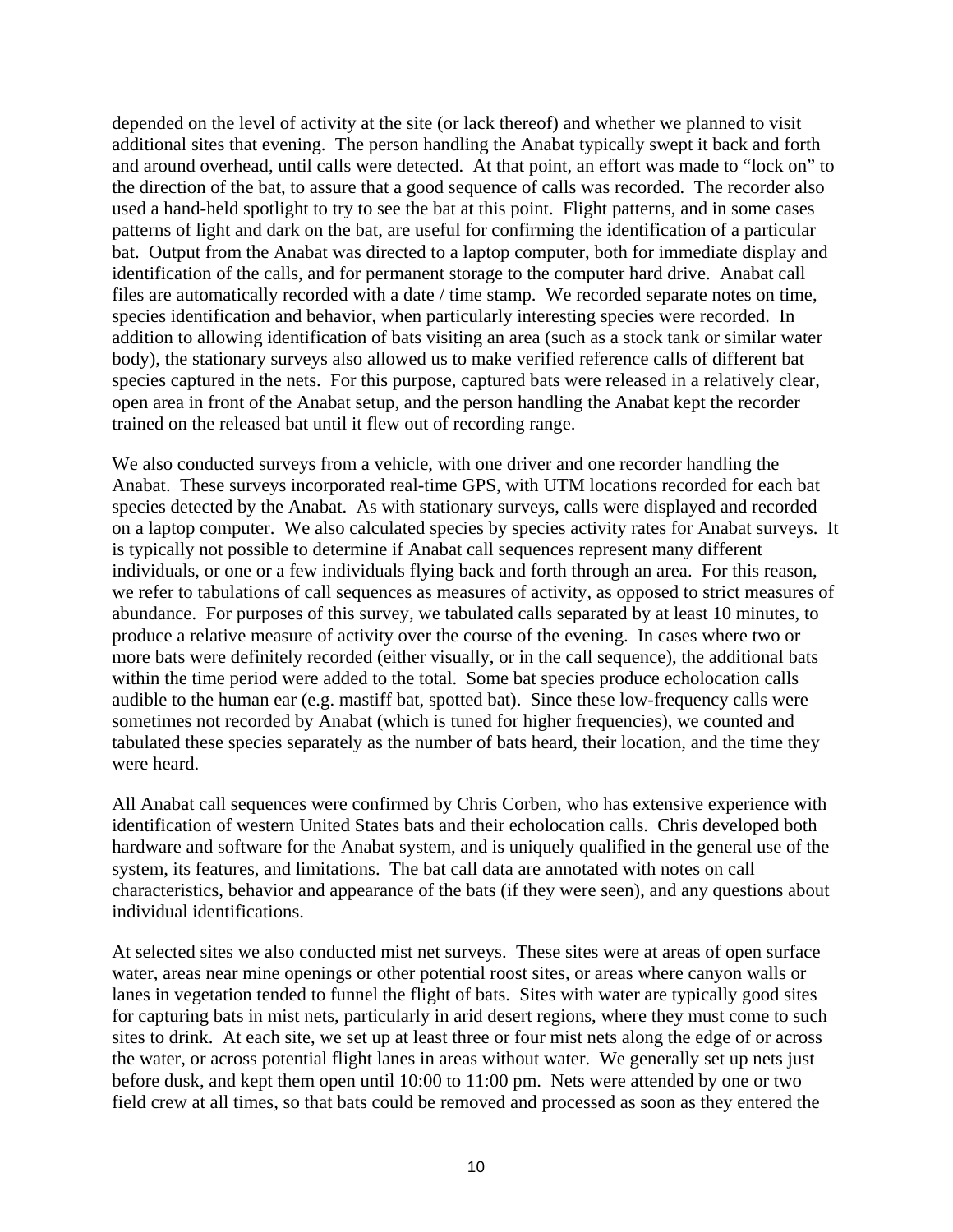net. Captured bats were identified, sexed, and (for females) checked for reproductive condition. Basic measurements were recorded, including forearm, foot, tail, and ear. We took photographs of all species captured, showing diagnostic identifying characters whenever possible. As noted, we also released some captured individuals in front of an Anabat setup to obtain verified vocalizations. This was considered particularly important for some species (e.g. particular *Myotis* spp.) whose calls are very similar to one another. Bats were released promptly once we finished processing them.

Mist net locations were recorded with GPS for incorporation of the associated data into spatial databases. Data recorded for each net site included general habitat features of the site (topographic position, vegetation type, presence and character of water in the vicinity), weather conditions, bat species captured, numbers, and breeding status of individuals captured.

Combined data from Anabat recordings and mist net captures were used to evaluate bat species composition in the area surveyed, relationship to habitat parameters (vegetation type, elevation), and relative abundance. Relative abundance / activity measures were calculated separately using the Anabat recordings.

#### *Assessment of Inventory Completeness*

We used a modified 'master species list' approach to assess completeness of mammal inventory at the different parks in the Mojave Network. At the outset of this study, we compiled hypothetical species lists for each park unit (see Appendices  $1 - 5$ ). These lists included both known, documented species at each area, and species that occurred in the general area (based on regional references such as Jameson and Peeters 2004 and Hall 1946) and were judged to potentially occur within the park boundaries. Potential species were further categorized as high potential (very likely to be present in the park), medium potential (intermediate probability) and low potential (very unlikely to be present). Species that were positively documented from a park unit were given a weight of 1. High-probability species received a weight of 0.83, mediumprobability species were given a weight of 0.5, and low-probability species received a weight of 0.17 (see Persons and Nowak 2005). These weighted values were then used to calculate a likely total number of mammal species for each area. At the completion of the study, we calculated inventory completeness for each area as the number of species positively documented for the area, as a percent of the weighted master species list total.

#### *Voucher Specimens*

We collected only a small number of representative specimens from the groups included in this survey. Good quality photographs were used in lieu of, or in addition to, museum study skins as vouchers for species occurrence at the different park areas. This was especially the case for larger mammals, and for relatively rare species. All specimens collected were documented and curated following NPS standards (National Park Service, 1999). Most of the voucher specimens that we collected were incidental trap mortalities, or specimens that were found dead (e.g. good condition road-killed individuals).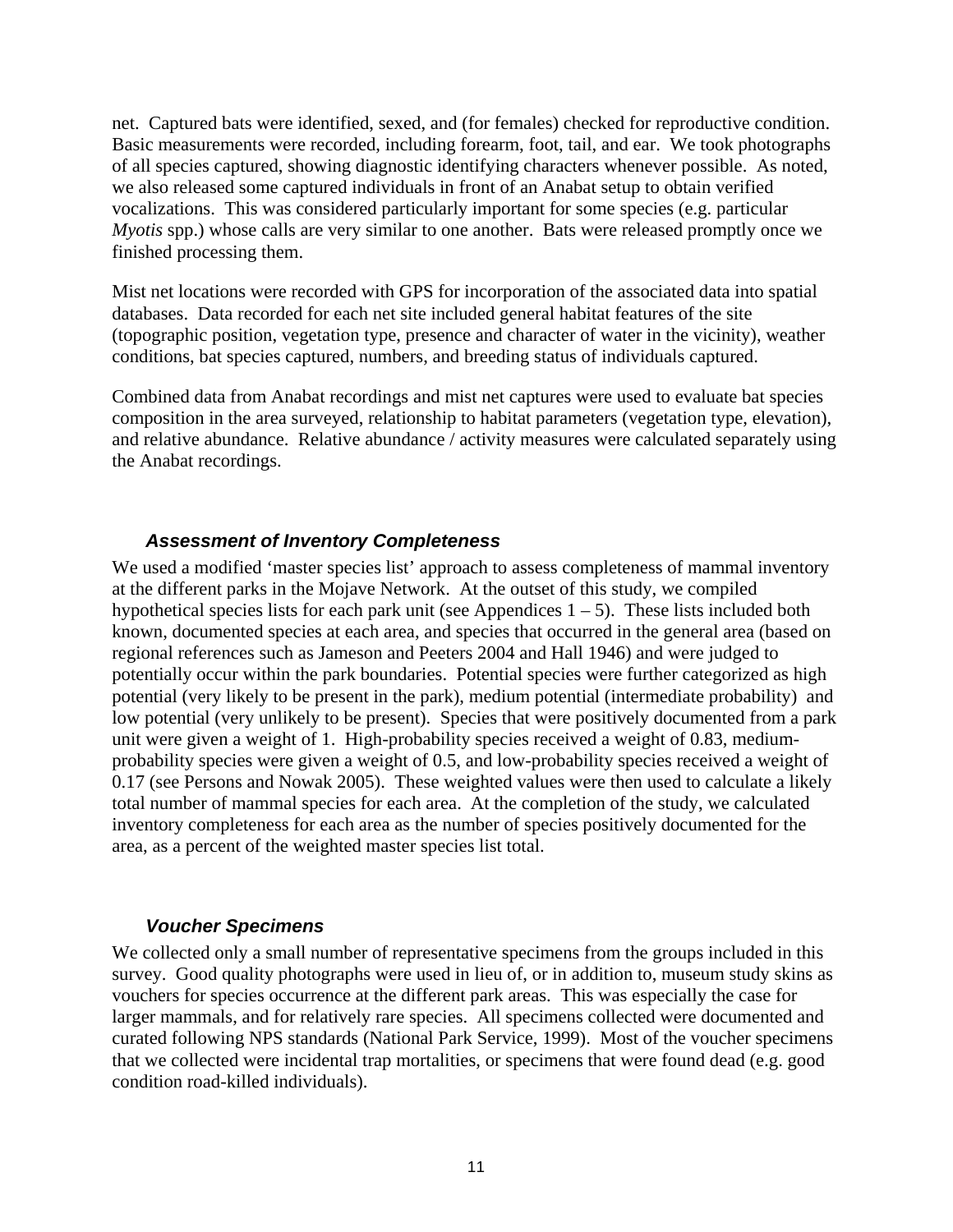#### *Taxonomy*

In the tables and text that follow, taxonomy and scientific names and common names follow Baker et al. (2003; see also Reid 2006). Some of these names and taxonomic opinions differ from the National Park Service NPSpecies "master" databases, and the on-line Integrated Taxonomic Information System (ITIS[; http://www.itis.gov/\)](http://www.itis.gov/) lists on which the NPS lists are based. ITIS does provide a very useful resource in its comprehensive lists of plant and animal names, but for mammals, at least, it is somewhat incomplete, and lags behind current usage. For example, it does not recognize *Myotis ciliolabrum*, the western small-footed myotis, which is distinct morphologically, biochemically, and geographically from *M. leibii* (the name that ITIS and NPSpecies uses; see Holloway and Barclay 2001). Similarly, ITIS does not recognize the western yellow bat (*Lasiurus xanthinus*) as distinct from *L. ega* (the southern yellow bat), and it does not include at all the large-eared woodrat (*Neotoma macrotis*). From a conservation and management standpoint, recognition of these species is potentially important to the Mojave Network parks.

Some taxonomic changes have been proposed since the publication of Baker et al. (2003) and Reid (2006). For example, Hoofer et al. (2006) proposed the new genus *Parastrellus* for pipistrelle bats in North America. "Canyon bat" has been proposed as an alternative common name.

Some areas – notably Mojave National Preserve and Joshua Tree National Park -- have prepared extensive lists including subspecies-level taxa (see NPSpecies data for Mojave NP, and De Lisle 2002 for Joshua Tree). In general, however, we did not address mammal subspecies, for several reasons. Few mammal subspecies are identifiable in the field, and we would have to rely solely on the range maps of other (often outdated) sources for subspecies names. Even using detailed measurements and multivariate analyses, many named subspecies can only be identified based on average characters across a population (i.e. individual specimens cannot be reliably assigned to subspecies). Finally, many subspecies designations are based on old references (e.g. Hall 1946 for part of the Mojave area) and are of questionable validity. Nonetheless, some subspecies are quite generally recognized, and are important from the standpoint of conservation (e.g. the different subspecies of bighorn sheep) We have noted subspecies in some of these cases, where use of the name is generally agreed-upon.

We list and discuss some differences in nomenclature and taxonomy, particularly in cases where a familiar, long-established name has been changed, or where a taxon has a confusing history.

# **Results**

The majority of museum data for the Mojave Network parks was gathered in the first year of the project, but review of museum and literature records continued through the duration of the study. Major fieldwork for the project was conducted in spring and fall of 2002, 2003, and 2004. We avoided fieldwork during most of the summer each year because of the extreme heat in the desert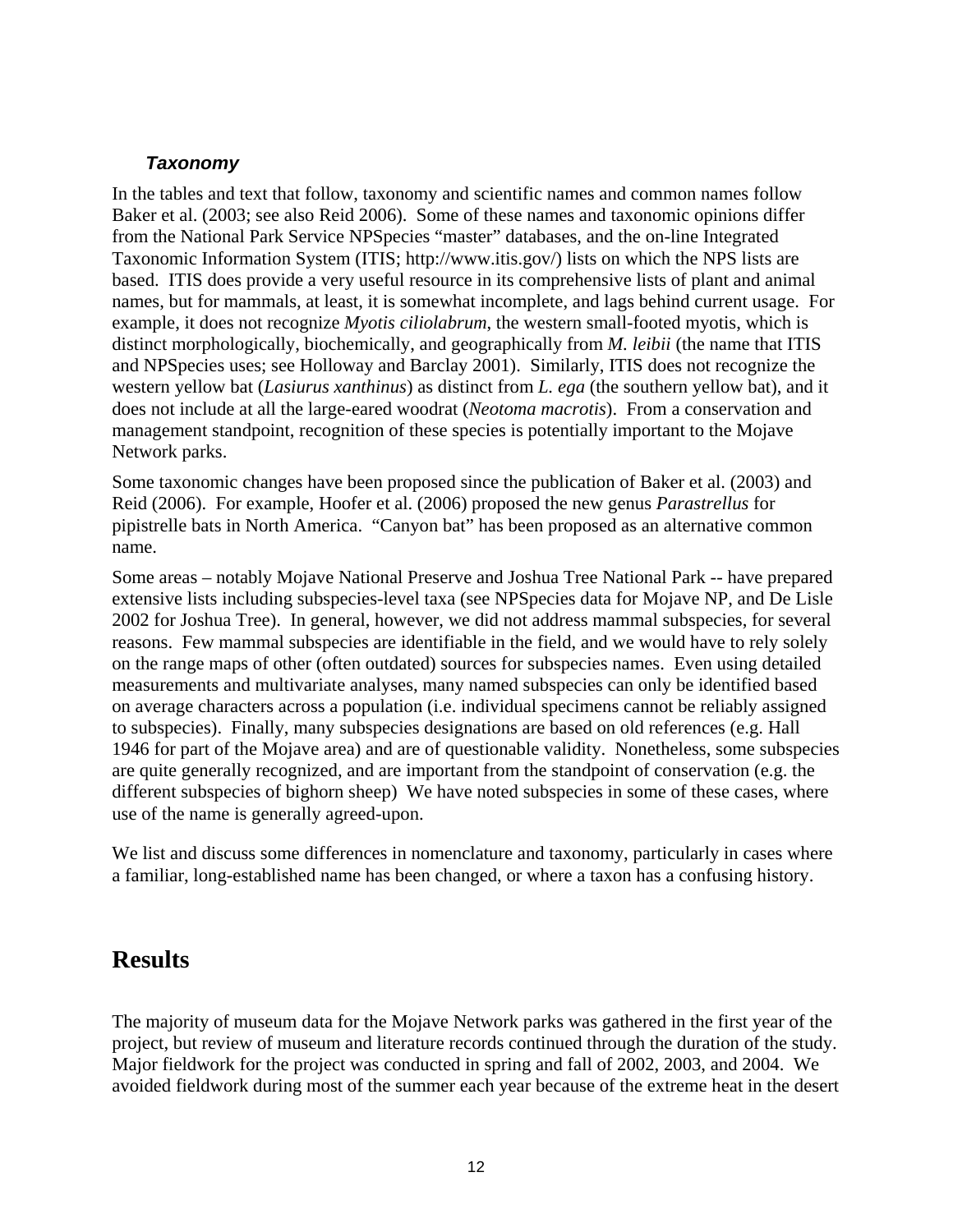areas. We made some follow-up field visits in 2005 and 2006, to follow up on particular species or areas of interest.

#### *Museum records*

We found pertinent specimen records for one or more of the Mojave Network parks at 11 museums. These included the National Park Service museums at Death Valley and Joshua Tree National Parks, as well as the California Academy of Science, the Museum of Northern Arizona, the Museum of Santa Monica College, the Museum of Vertebrate Zoology at the University of California at Berkeley, the Natural History Museum of Los Angeles County, the San Diego County Natural History Museum, the United States National Museum of Natural History in Washington, DC, the University of Arizona Museum, and the University of Illinois Museum of Natural History. We reviewed over 7,200 specimen records from the counties in and around the five Mojave Network parks (the counties encompassing the parks are Mohave County in Arizona, Inyo, Riverside, and San Bernardino Counties in California, and Clark, Esmeralda, and Nye Counties in Nevada).

We were able to verify that just under 1,000 (996) of these museum specimen records were from within the current boundaries of the Mojave Network parks. The number of specimens varied widely for the different parks. There were 674 records representing 46 species from Death Valley National Park, 167 records of 23 species from Joshua Tree National Park, 82 records of eight species from Mojave National Preserve, and 73 records of 24 species from Lake Mead National Recreation Area (Table 2).

#### *Field Sampling Effort*

Over the main period of fieldwork for this study (2002 – 2004), we made 41 field visits and spent 396 person-days in the field at the five Mojave Network park units (Tables 3 and 4). We had 14 field sessions in 2002, 16 field sessions in 2003, and 11 sessions in 2004 (Table 3). The greatest amount of field time was involved in setting and checking small mammal traps at targeted sampling sites across each of the park units. Other activities included visual surveys for diurnal mammals, use of remote camera "traps" for medium-sized nocturnal mammals, and mistnetting and Anabat surveys for bats. Additional visits were made to the network parks in 2005 and 2006, to check background information on museum specimens and unpublished reports.

Small mammal trapping totaled over 7,300 trap nights across all five park units over the threeyear period (Table 4). Person-effort and number of trap-nights roughly paralleled the size of the different park units, ranging from over 100 person-days and nearly 2,400 trap-nights at Death Valley, to 28 person-days and just over 600 trap-nights at Manzanar (Table 4). At the parks where we surveyed for bats, we had approximately 110 hours of night survey hours (mist-netting and Anabat / acoustic surveys combined). Most of this was in 2002 and 2003.

#### *Precipitation Patterns and Effects on Mammal Numbers*

The first year of this survey, 2002, was very dry in all of the Mojave Network parks (Figure 1). Precipitation at all of the park units was one inch or less, ranging from 0.48 inches at Death Valley (compared to an annual average of 2.36) to 1.01 at Lake Mead (annual average 5.91). In 2003, rainfall in was near average at Death Valley (2.96 inches) and Lake Mead (5.24), and well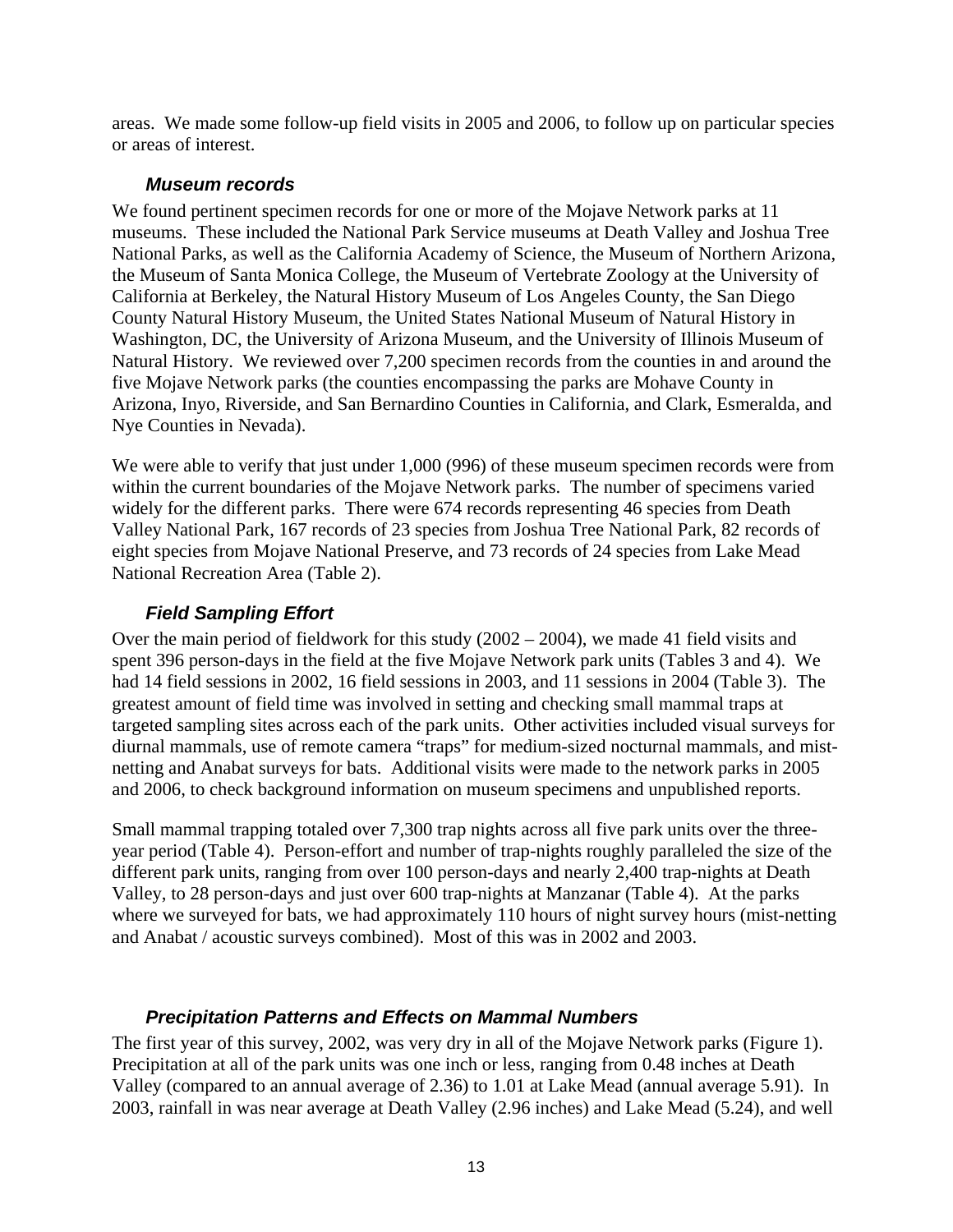above average at Joshua Tree (6.9 inches) and Mojave (6.58). Rainfall in 2004 was above average in all areas, ranging from 2.94 in Death Valley to 11.57 at Lake Mead. We extended field sampling into 2004 to try to take advantage of the greater precipitation, and the expected increase in numbers of small mammals. In 2004, we spent a total of 128 person-days in the field, concentrating on Mojave National Preserve (46 person-days), Joshua Tree NP (39), and Death Valley NP (36). Trap success was conspicuously higher at in 2004 at Death Valley and Joshua Tree, exceeding 50% on some visits. Recruitment of young individuals also appeared to be markedly improved in this last year. This was the first field season where we captured significant numbers of young animals at any of the parks.

## *Field Sampling Results*

Recent fieldwork at the Mojave Network parks recorded a total of 50 mammal species over all five units (see Tables  $7 - 11$ ). This includes trap captures (mainly rodents), mist-net captures, visual sightings, and miscellaneous records such as automatic camera placements and Anabat records. At individual parks, we recorded 16 different species at Death Valley, 25 at Joshua Tree, 21 at Lake Mead, 19 at Manzanar, and 27 at Mojave (Tables 7 through 11; the totals do not sum to 50, of course, because many of the same species were recorded at more than one unit). These totals include both the groups that we specifically targeted (rodents and other terrestrial small mammals at all areas, and bats at Joshua Tree and Mojave), and also all other species that we recorded with other survey techniques (e.g. infrared automatic cameras) and that we observed incidentally in the course of other fieldwork.

Total captures for each park, across all sampling sessions, are listed in Table 6. These numbers reflect the specific habitats and geographic areas that we sampled (i.e. the 'Priority Study Areas' that were specified for each park). At Death Valley, four species of *Peromyscus* dominated the captures, along with the desert pocket mouse and desert woodrat. At Joshua Tree, the Merriam's kangaroo rat was abundant across all areas trapped. Large numbers of little pocket mice were also trapped, and pallid bat (*Antrozous pallidus*) was the most numerous bat recorded. At Lake Mead, cactus mice far outnumbered all other species in our captures; canyon mice, Merriam's kangaroo rat, and desert woodrat were captured in moderate numbers. At Manzanar, deer mice dominated the trap captures, followed by Merriam's kangaroo rats and brush mice. Finally, at Mojave National Preserve, the desert woodrat was surprisingly numerous, and was our most frequent capture. Large numbers of cactus mice, brush mice, and canyon mice were also caught.

We mist-netted for bats at Joshua Tree and Mojave. We caught six species of bats at Joshua Tree, with pallid bats by far the most numerous. Big brown bat (*Eptesicus fuscus*) and western pipistrelle (*Pipistrellus hesperus*) were a distant second in numbers. We netted a total of seven species at Mojave, with pipistrelles and California myotis (*Myotis californicus*) most numerous.

#### *Species lists*

Synthesizing the information from field surveys and literature and museum reviews yields current mammal species lists for the Mojave Network parks (Tables 7 through 11). In Tables 7 – 11, "D" indicates "Documented," or positively identified as being present within the boundaries of the park unit, either through museum specimens (M) or literature records (L) from sites within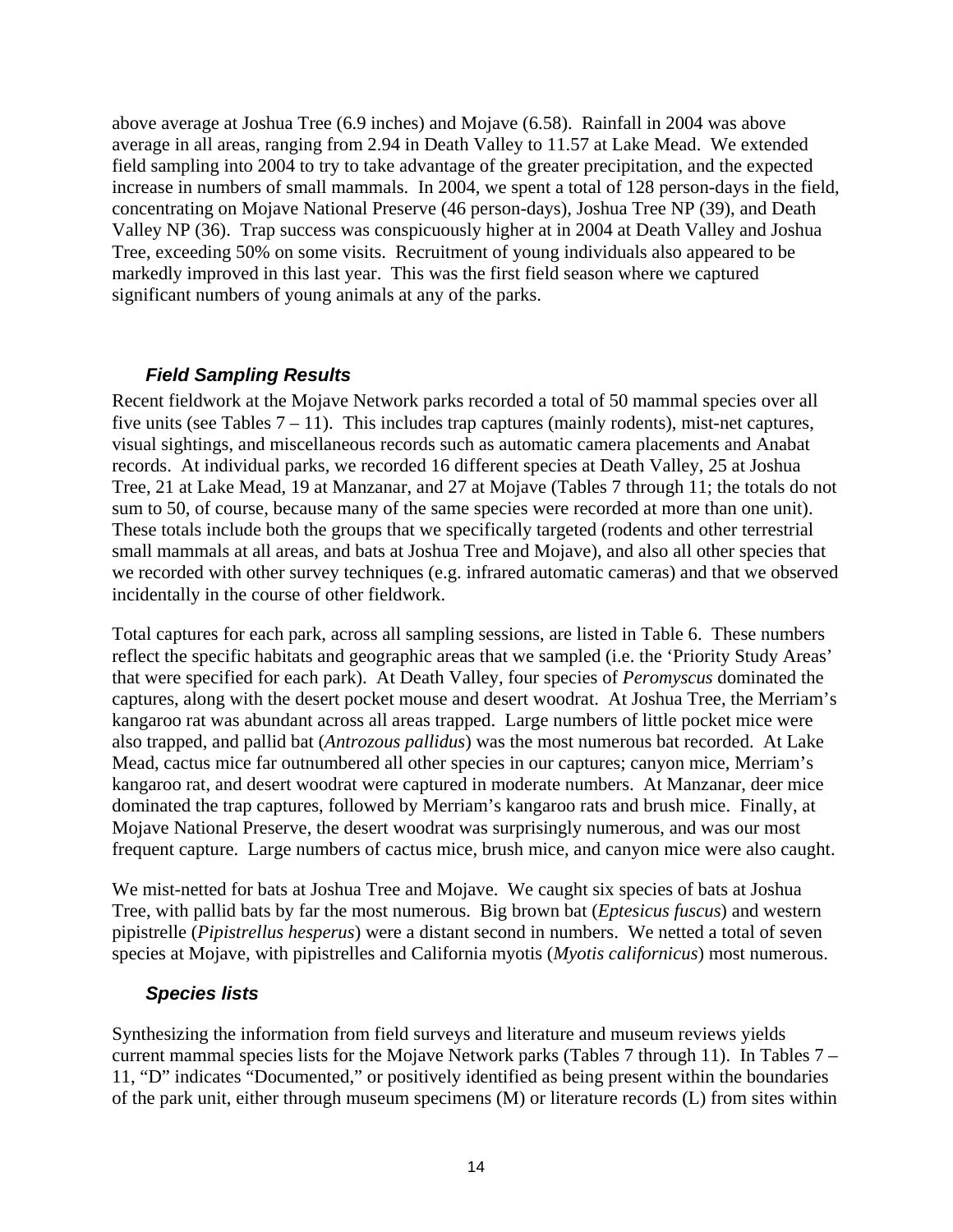the boundaries of the unit, or through trap captures (C), or confirmed visual observations (S) (or some combination of these forms of evidence). Literature sources used only include those that describe captures or sightings of species at locations that were definitely within one of the park areas (i.e. they do not include sources that simply provide general range maps). Species listed as "Probably Present" are considered to have a high probability of being found within a particular park area; in many cases, these include species for which there are anecdotal reports which could not be verified. Species listed as "Unconfirmed" are less likely to be found within an area; there are sometimes reports of these species, but they are not well-documented and not considered trustworthy. The species lists do not include species listed as "False Report" in NPSpecies, or other records known to be in error; such species are based on old reports, literature, etc. that proved to be mistaken, and occurrence of these species is considered extremely unlikely.

There are a total of 59 mammal species documented from Death Valley National Park. At Joshua Tree National Park, a total of 50 species have been documented, with four additional species considered to be "Probably Present" (species thought to be present, even though there are not specimen records, photographs, or well-documented observations within or directly adjacent to Park boundaries; usually these are species that have been recorded within a few miles of Park boundaries, in habitat that occurs in the Park). At Lake Mead National Recreation Area, 59 mammal species have been documented, with eight additional "Probable" species. Manzanar National Historic Site has not had a mammal list up to now. Our preliminary list for Manzanar includes a total of 19 species that have been documented to be present, and an additional 11 "Probable" species. The list for Mojave National Preserve includes a total of 50 documented mammal species.

Species listed as "Unconfirmed" in the park species lists (tables 7 through 11) are species that have been listed in the past on hypothetical lists for the different areas, for which there is no good documentation of their occurrence in these areas; they are considered unlikely to be present because their known distributional range is not close to the monuments, and / or their habitat is different from that present in the respective areas (both the terms "Probably Present" and "Unconfirmed" are categories used in the National Park Service NPSpecies database, and we have tried to conform to their definitions).

#### *Inventory Completeness*

Using the modified 'master species list' approach, we calculated an estimated species total of 68.3 for Death Valley National Park (the decimal reflecting the use of fractional numbers for different levels of 'potential' species). Our list (Table 7) includes 59 mammal species documented for Death Valley to date. Dividing 59 by 68.3 yields an estimated inventory completeness of 86 %. For the other Mojave Network park areas, the calculations yield an estimated 89% inventory completeness for Joshua Tree (estimated species total = 56.3, documented  $= 50$ ), 84% for Lake Mead (estimated 70.7, documented 59), 52% completeness for Manzanar (estimated 36.6, documented 19), and 89% estimated completeness for Mojave National Preserve (estimated species total  $= 56.5$ , documented  $= 50$ ).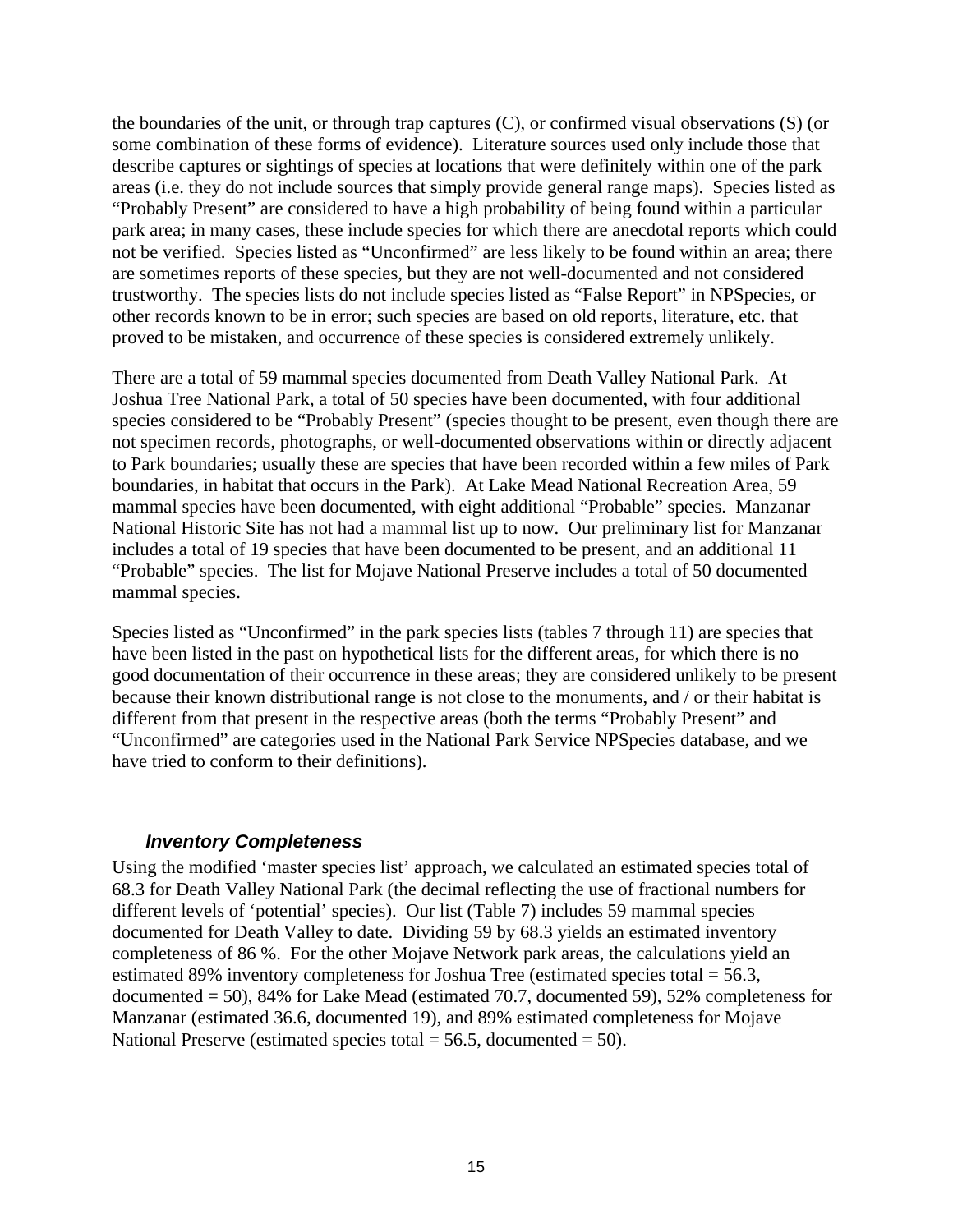#### *Species Notes*

In this section, we discuss individual mammal species records for the different park units in the Mojave Network. This includes the type of evidence for including a given species on the park list, locations described in literature or museum descriptions, new species records for the parks, known population changes, and species that have been lost from an area. We also note remaining questions about the status of particular mammal species in each park area. Species notes are listed in taxonomic order, for each park unit in the network.

## *Death Valley National Park*

The spotted bat (*Euderma maculatum*) was recorded from "Hunter Canyon, Saline Valley" by its audible echolocation calls in April 1997 (Pierson and Rainey 1998). The coordinates for the location fall within the northwest boundary of Death Valley NP. Given the wide-ranging habits of this species, we feel there is good reason to list it as at least an occasional visitor to Death Valley.

The nearest records to Death Valley NP for Least Chipmunk (*Neotamias minimus*) are from the Inyo Mountains. We conducted visual searches specifically for this species in the northwestern area of Death Valley NP, along the east base of the Inyos. We did not find the species during our surveys, but believe there is a good chance that it occurs within the Park.

The Museum of Vertebrate Zoology has a specimen of the Golden-mantled Ground Squirrel (*Spermophilus lateralis*) collected at the east base of Waucoba Mountain (west of Jackass Flats). The coordinates provided for this specimen are within the boundary of Death Valley NP in this area, and we include this species on the Death Valley mammal list on this basis.

Ord's Kangaroo Rat (*Dipodomys ordii*) occurs in Esmeralda County, Nevada, north of the Nevada triangle of Death Valley NP (Hall 1946), and specimens have also been taken down into Owens Valley north Big Pine. We trapped the Nevada triangle area and the northernmost section of Death Valley looking for this species, but did not find it.

Small numbers of house mice (*Mus musculus*) have been noted by different sources in the buildings at Scotty's Castle (e.g. Kingsley 1981). As far as we can determine, there is not a persistent population in natural habitats away from developed areas.

Characteristics gnawing and other sign of Porcupine (*Erethizon dorsatum*) have been noted by different authors in some areas of Death Valley – e.g. the Grapevine Mountains (Miller 1946, Kingsley 1981).

## *Joshua Tree National Park*

We list the silver-haired bat, long-eared myotis, and western small-footed myotis as "Unconfirmed" at Joshua Tree. There are no known records of these species within the Park, but the proximity of the western end of the Park to the San Bernardino Mountains provides an easy corridor for these species to show up on an occasional basis.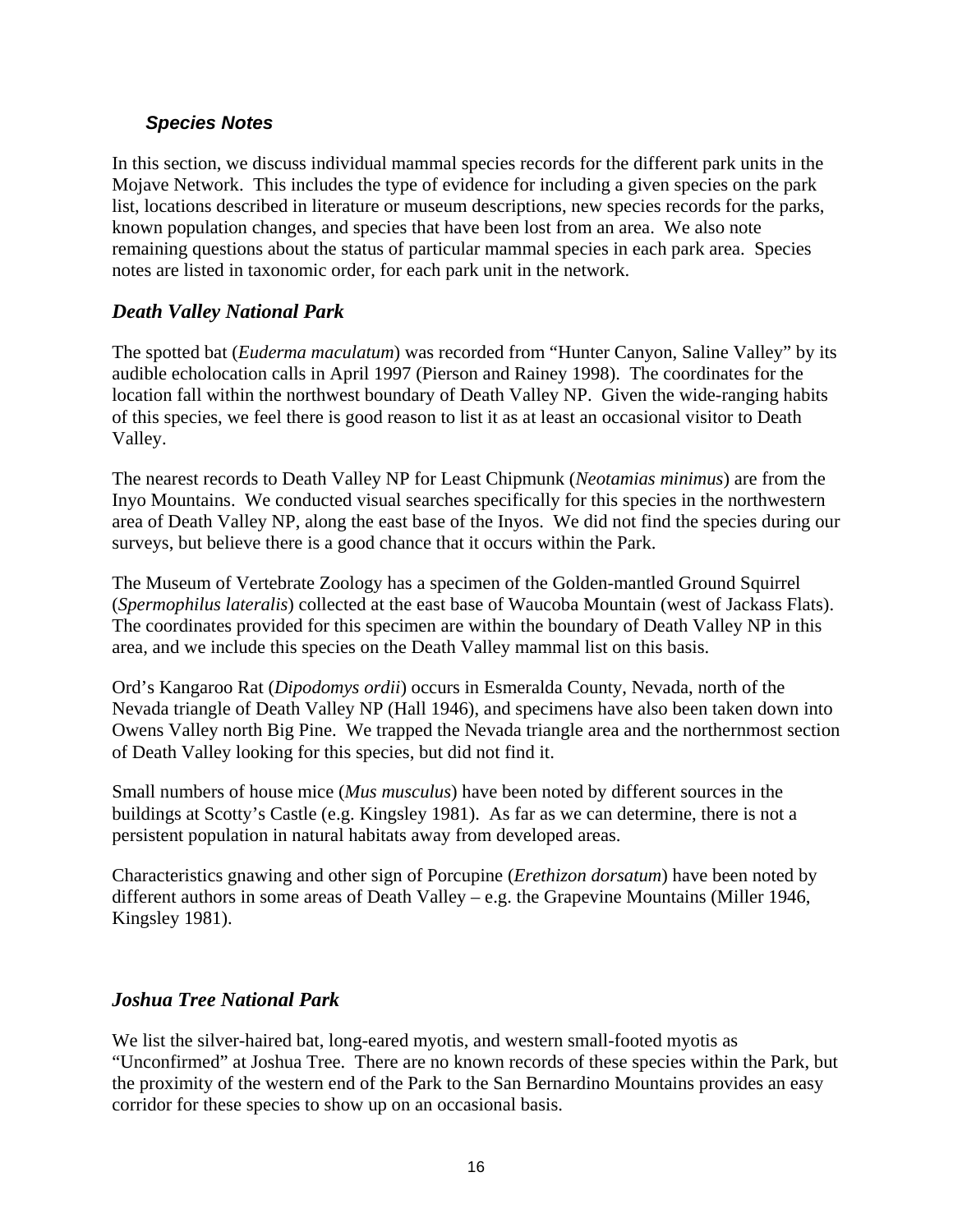The addition of the western mastiff bat (*Eumops perotis*) to the mammal fauna of Joshua Tree NP is based on a specimen (previously unidentified) in the care of the Resource Management Division at the Park. This specimen has a forearm measurement of 78 mm, the fur color is chocolate brown overall, and the upper lip is not wrinkled; all of these points clearly indicate *Eumops*. Brown (1993) also noted hearing this species in the vicinity of Cottonwood Springs, Barker Dam, and Keyes Ranch at Joshua Tree. She further noted that calls were heard soon after dark at Barker Dam and Keyes Ranch reservoir, suggesting that the bats had a roost nearby.

The Park also has an observation card (evidently without a specimen) labeled *Eumops perotis* from Indian Cove Campground "Site 62," recorded on 23 March 1969. The 'Description' field noted that "Bat was found caught in a catclaw bush. Died when gotten free." Observer was listed as "Donaldson." The species was originally listed as Big Free-tailed Bat (*Tadarida molossa* = *Nyctinomops macrotis*), but this was scratched out and replaced with "Mastiff Bat – *Eumops perotis*."

We list the pocketed free-tailed Bat (*Nyctinomops femorosaccus*) as "Unconfirmed" at Joshua Tree. It occurs at least as close as canyons in the vicinity of Mecca, south of Joshua Tree NP. It is possible that small numbers of pocketed free-tail may occur in the Park, or may occasionally wander up from the south.

The taxon formerly called Merriam's Chipmunk (*Neotamias merriami*) has been split into two very similar species – Merriam's chipmunk, and the California or dusky chipmunk (*N. obscurus*). Before this split, Merriam's chipmunk was listed as occurring at Joshua Tree, but it is now thought that most or all of the chipmunks within the boundaries of the Park are California chipmunks, which occur in lower-elevation, more arid habitats in this area, in association with singleleaf pinyon pine. However, Merriam's chipmunk (in the new, restricted sense) does occur near Joshua Tree NP in the San Bernardino Mountains, and the habitat relationships between the two species are complex (Best and Granai 1994a, 1994b). Therefore it seems possible that the latter species may also be present in the western area of the Park.

The chisel-toothed Kangaroo Rat (*Dipodomys microps*) is known only from two specimens collected in the area of Stubbe Spring in the southwest part of Joshua Tree NP, along the Little San Bernardino Mountains. This site is distinctly separate from the nearest other populations of chisel-toothed kangaroo rat (e.g. at Mojave NP). These kangaroo rats have not been seen since the 1940's (Miller and Stebbins 1964). We trapped specifically for this species around Stubbe Spring, and could not locate it.

The California vole (*Microtus californicus*) formerly occurred in Morongo Valley, just outside Joshua Tree NP on the west. We searched and trapped for this species along Long Canyon in the west part of the Park, but found no sign of it. The wet, marshy habitat at Morongo Valley has been converted, and it is doubtful if the species persists even there.

As at Death Valley, the house mouse has been reported from in and around developed areas just outside of Joshua Tree NP on the north and northwest side. It may also occur within Park boundaries. However, whether this species occurs in a wild state within the Park, and whether it persists presently, are both unknown.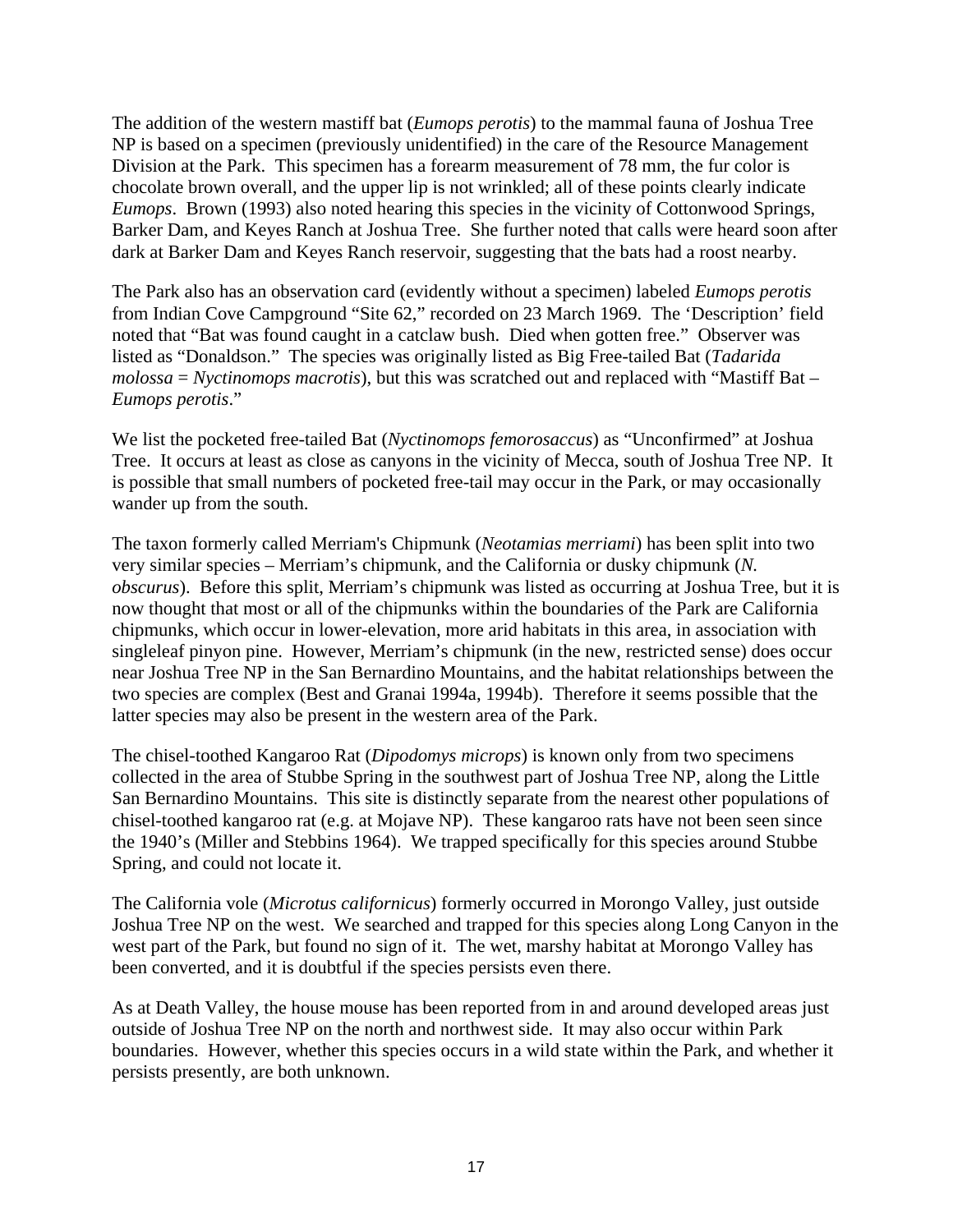We include the northern raccoon (*Procyon lotor*) on the Joshua Tree list as "Unconfirmed," because of expanding urbanization along the western and northern edges of the Park. These may well provide an avenue for this species to eventually show up in the Park.

There are several sight reports of long-tailed weasel (*Mustela frenata*) at Joshua Tree NP, but we have been unable to find documentation for any of these sightings. Until further evidence is found, we are leaving this species as Unconfirmed.

## *Lake Mead National Recreation Area*

The long-eared myotis (*Myotis evotis*) occurs primarily in forested uplands, although it is also sometimes found at lower elevations in semiarid shrub habitats (Manning and Jones 1989). In Arizona, it is recorded from Ponderosa and Spruce – Fir habitats (Hoffmeister 1986). The nearest specimen records to Lake Mead NRA are from the Kaibab Plateau (Hoffmeister 1986) and the mountains of western Clark County, Nevada (Hall 1946). It is possible that this species will be found on the Shivwits Plateau.

The spotted bat (*Euderma maculatum*) has been recorded from Beaver Dam Creek near Littlefield in extreme northwestern Arizona (Hoffmeister 1986), and is also known from the western Grand Canyon in habitats similar to some areas of Lake Mead NRA (Drost et al. 2000). The species is to be expected at Lake Mead.

Occurrence of the silver-haired bat (*Lasionycteris noctivagans*) along Las Vegas Wash is noted by Bradley and Niles (1973). Precise location of the record is not known (whether within the boundaries of Lake Mead NRA or not), however, so we do not list the species as documented for Lake Mead. This species appears to have at least a weakly-developed migratory habitat (Kunz 1982), which increases the likelihood that it may turn up at Lake Mead, particularly at higher elevations.

There is a specimen record of the western red bat (*Lasiurus blossevillii*) from Overton, in eastern Clark County, Nevada (Museum of Vertebrate Zoology). Depending on the precise location where this specimen was collected, it may or may not have been within the present boundaries of Lake Mead NRA (though if it was not within the park boundaries, it was very close). The red bat has also been reported from Las Vegas Wash, but again, it is not clear whether the occurrence was from within the boundaries of the Recreation Area. Given these occurrences very close by, however, and the wide-ranging habits of this species on migration, it is highly likely that the western red bat is an occasional visitor to Lake Mead NRA.

The western small footed myotis (*Myotis ciliolabrum*) has been recorded from scattered locations around Lake Mead NRA, including east of Lake Mohave (16 mi. NW of Kingman, SE edge of Mineral Park, University of Illinois Museum of Natural History (UIMNH) - cited in Hoffmeister 1986) and on the Shivwits Plateau (Diamond Butte, north of Parashant Canyon - also UIMNH, in Hoffmeister 1986). This bat is likely to be present at Lake Mead, particularly on the Shivwits Plateau.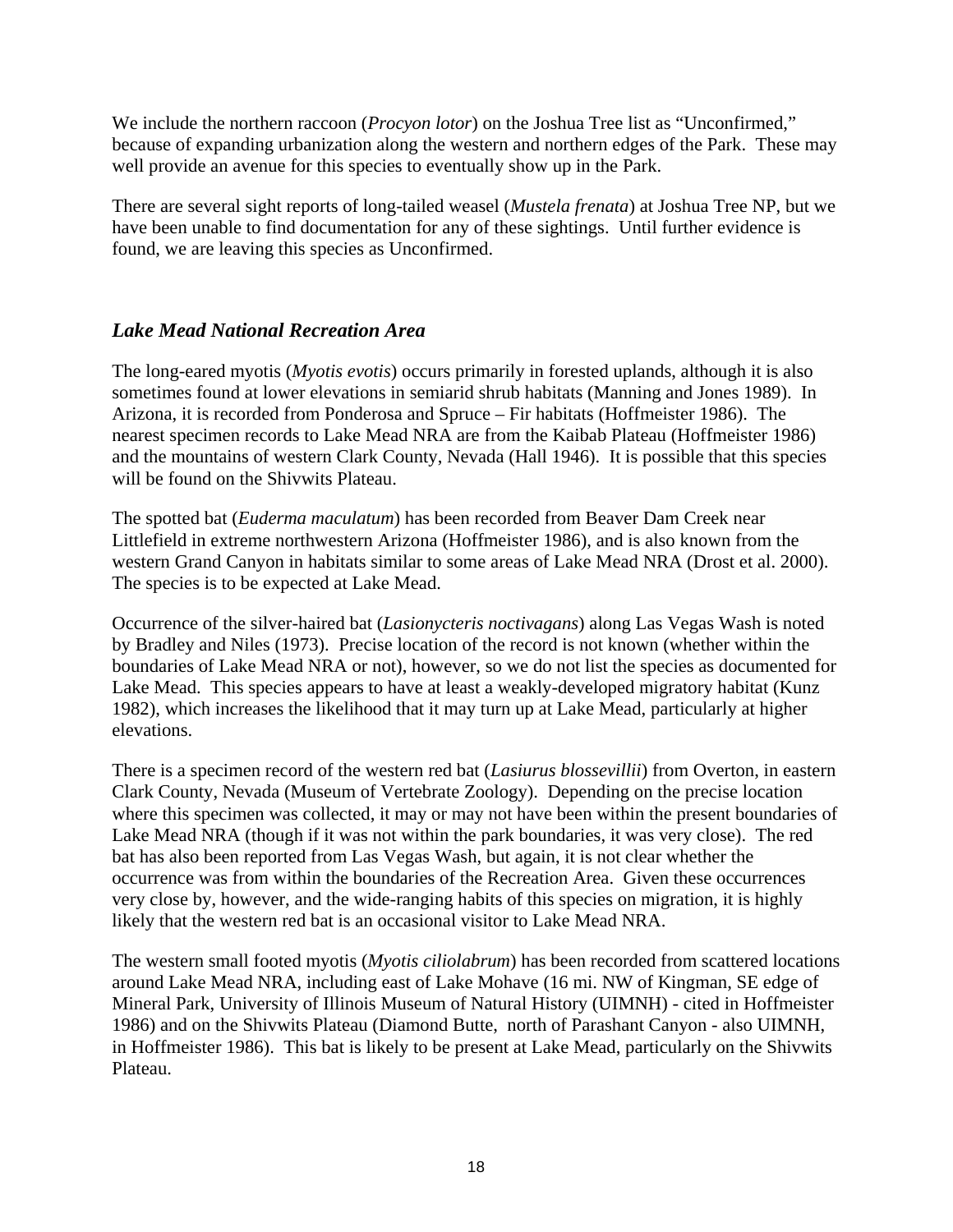The mountain cottontail (*Sylvilagus nuttallii*) has previously been listed for the Shivwits Plateau area of LAME, based on scattered observations and an older checklist (Baldwin 1944). We have not found any substantial documentation for this occurrence, and the species was not recorded in extensive surveys of the Arizona Strip (including the Shivwits Plateau area) by Hoffmeister and Durham (1971; see also Hoffmeister 1986). Hoffmeister and Durham note that cottontails were relatively scarce during their surveys, however, and seem to leave open the possibility that mountain cottontails might be found in some of the higher areas, as on Mt. Dellenbaugh, where they noted observing a "very wary cottontail" (Hoffmeister and Durham 1971, p. 28). The nearest specimen records for *S. nuttallii* are from the Kaibab Plateau (Hoffmeister 1986).

Schwartz et al. (1978) noted small chipmunks in the vicinity of Mt. Dellenbaugh that they thought were least chipmunks (*Neotamias minimus*). We do not know of any verification for this claim. The nearest records listed by Hoffmeister (1986) and Hall (1946) are the Kaibab Plateau, Arizona, and the vicinity of Ursine in northern Lincoln County, Nevada. Nonetheless, there is suitable habitat in the Shivwits Plateau area, and this species may actually be present there.

The southern pocket gopher (*Thomomys umbrinus*) has previously been mistakenly listed for Lake Mead National Recreation Area (Schwartz et al. 1978). This species is restricted to the southern part of southeastern Arizona and extreme southwest New Mexico. Botta's pocket gopher (*T. bottae*) is the only pocket gopher known from the Lake Mead area.

The nearest record for the chisel-toothed kangaroo rat (*Dipodomys microps*) that we can find is from 3 miles west of lower Pigeon Springs in the Grand Wash drainage, approximately 14 km from the boundary of Lake Mead NRA. A specimen was also collected near the southern base of the Virgin Mountains (Red Cliffs, 17 mi. E of Overton, Clark County, NV, cited in Hall 1946). This is about 16 km from the nearest boundary of Lake Mead NRA.

Ord's kangaroo rat (*D. ordii*) occurs near the boundaries of Lake Mead NRA, as at Nixon Springs at the foot of Mount Trumbull. We did not catch this species in our sampling on the Shivwits Plateau, but it is possible that it occurs within Lake Mead NRA boundaries in that area.

The Great Basin pocket mouse (*Perognathus parvus*) very likely occurs within Lake Mead NRA. There are specimen records quite close to the Shivwits Plateau portion of Lake Mead (Oak Grove, ca. 3 mi. N and 2 mi. W of Mount Dellenbaugh –UIMNH; see Hoffmeister 1986). We did not capture this species in our field sampling on the Shivwits Plateau, however, and as far as we know, there are not yet any definite records from within the boundaries of the Recreation Area.

Hall (1946) lists a record of the hispid cotton rat (*Sigmodon hispidus*) from along the Colorado River, "½ mile north of the California – Nevada border" (von Schmidt's meridian post, i.e. the southern tip of Nevada). This location is approximately 25 km downstream of Davis Dam, and the nearest point of Lake Mead NRA. Also, what was called *S. hispidus* in Hall's time (i.e. the populations of cotton rats along the Colorado River in the vicinity of the Bill Williams River) has since been separated out as *S. arizonae*, the Arizona cotton rat. The closest occurrence of true *S. hispidus* to Lake Mead is along the lowermost Colorado River, in the vicinity of Yuma.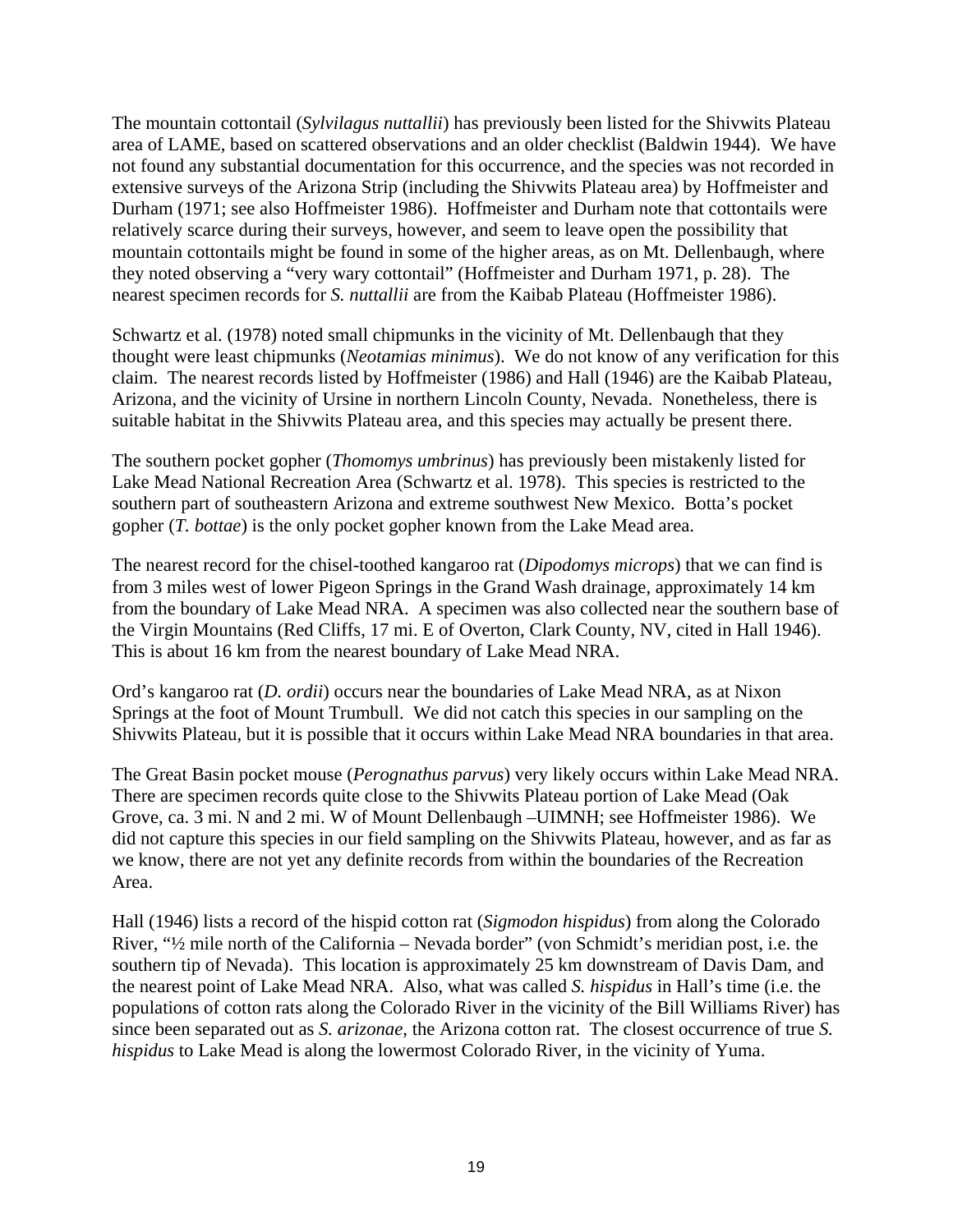A road-killed specimen of the white-backed hog-nosed skunk (*Conepatus leuconotus*) was found by Huey (1961) 1/2 mi. S of the Temple Bar Junction along U.S. Highway 93. This is less than 3 km E of the boundary of Lake Mead NRA in this area. We do not know whether this species is expanding its range, or has simply been present and unnoticed. Given this specimen record, and the presence of suitable habitat in nearby areas within the park boundaries, it is very likely that the hog-nosed skunk occurs at Lake Mead.

Schwartz et al. (1978), citing an unpublished manuscript on the flora and fauna of Clark County, Nevada (Deming 1953), noted it was possible that pronghorn (*Antilocapra americana*) once occurred in the Gold Butte area of eastern Clark County. Hall (1946) did not include pronghorn as part of the mammal fauna of the state of Nevada, but Hoffmeister (1986) noted that pronghorn were "plentiful at one time on the Arizona Strip," including Tuweep and Antelope Valley, northeast of Mount Trumbull. Other place names on the Arizona Strip such as Antelope Knoll and Antelope Spring suggest that pronghorn were once common in the area. Hence the species may well have once roamed some of the lands now included within Lake Mead NRA, Pronghorn were reintroduced onto the Arizona Strip in 1961, and now number in the low hundreds in areas north of Lake Mead boundaries on the Shivwits Plateau Bureau of Land Management / Arizona Strip website, <http://www.blm.gov/az/wildlife/pronghorn.htm>).

Schwartz et al. (1978) also noted a report of a lone male goat (*Capra hircus*), presumably feral, near Burro Bay on the north side of Lake Mead, some time in 1963. We know of no subsequent reports of goats within Lake Mead NRA.

## *Manzanar National Historic Site*

The Museum of Vertebrate Zoology has specimens of the water shrew (*Sorex palustris*) from 4 miles West of Lone Pine, along Lone Pine Creek (south of Manzanar). Although unlikely, it is possible that the water shrew may occur at Manzanar.

We were unsuccessful in either mist-netting or surveying with Anabat at Manzanar. The bats listed as probable or unconfirmed for Manzanar are species that are known to occur at low elevations in the Owens Valley. Species that are most likely to be found at Manzanar include the big brown bat (*Eptesicus fuscus*), California myotis (*Myotis californicus*), Yuma myotis (*Myotis yumanensis*), and Brazilian free-tailed bat (*Tadarida brasiliensis*). The hoary bat (*Lasiurus cinereus*) and possibly the western red bat (*L. blossevillii*) may be encountered during migration.

The house mouse is widespread in the Owens Valley, including the vicinity of both Independence and Lone Pine (specimens at Los Angeles County Museum of Natural History, and Museum of Vertebrate Zoology). It is likely to occur in and around human settlements, and areas with water, as at Manzanar.

The Long-tailed Weasel (*Mustela frenata*) has been recorded along the Owens River north of Independence (Museum of Vertebrate Zoology specimen), and so might be found at and around Manzanar.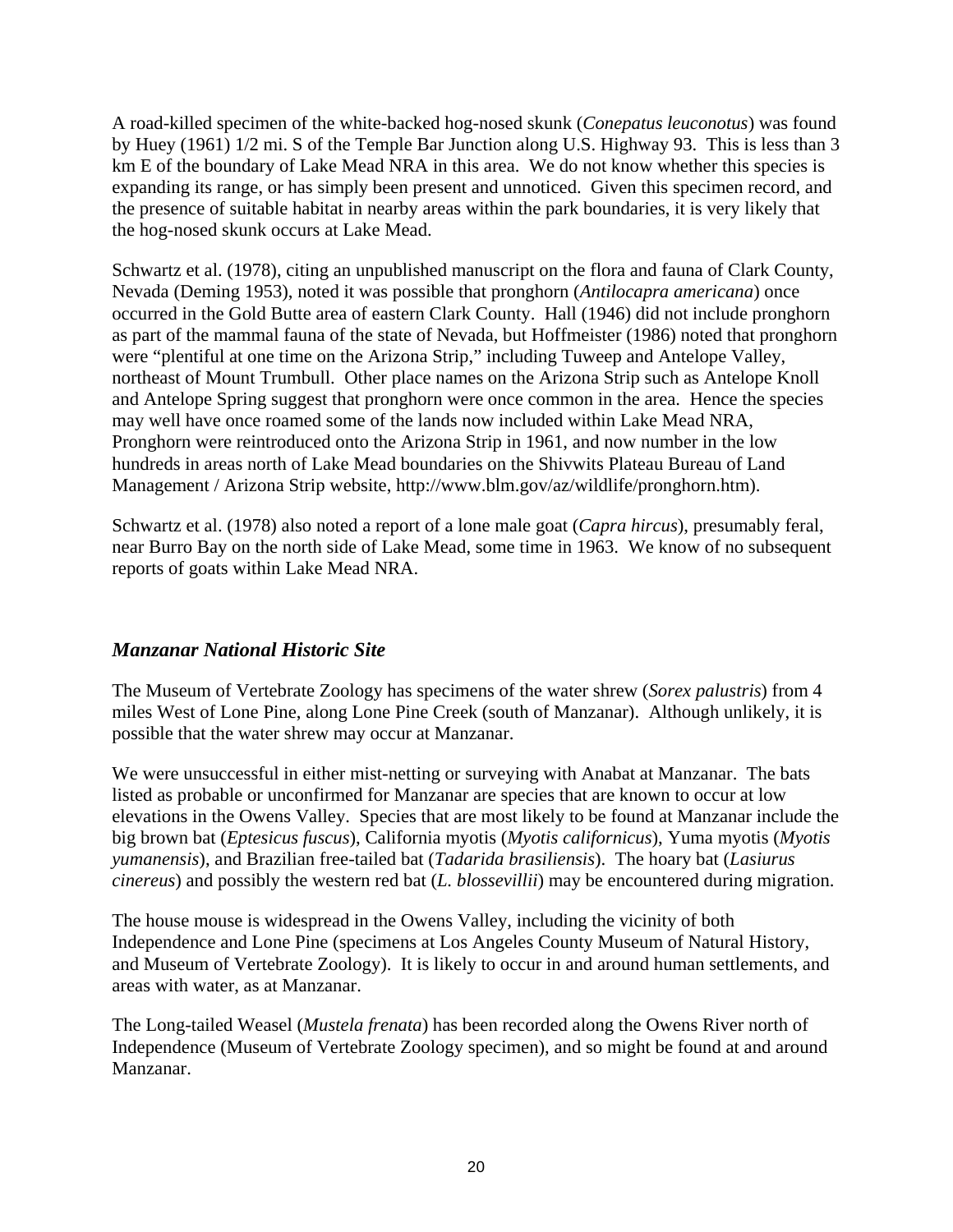Pronghorn were once widespread in the Owens Valley, but were extirpated in the early 1900's (Putman and Smith 1995). They presumably once ranged over the area that is now Manzanar National Historic Site.

Mule deer (*Odocoileus hemionus*) are common in the Owens Valley. We did not record any within the boundaries of Manzanar during our fieldwork there, but they presumably are present at least seasonally.

## *Mojave National Preserve*

Mojave National Preserve is within the known range of California Leaf-nosed Bat (*Macrotus californicus*), but we are not aware of any confirmed records from inside the boundaries of the Preserve. We did not encounter the species in our field surveys, and it has not been recorded in other surveys that have been reported (including surveys specifically for bats, e.g. Ecological Ventures California 2001). *Macrotus* has been collected from the eastern edge of San Bernardino County, near Mojave NP (San Bernardino County, 2 mi N Colorado River, 0.125 mi W Nevada boundary – MVZ; this location description is somewhat ambiguous because of its reference to "north" of the Colorado River, but it is clearly easternmost San Bernardino County, and the location in relation to the Colorado River indicates it is not within the boundary of Mojave NP). This species seems quite likely to occur at Mojave NP, at least on an occasional basis.

The spotted bat (*Euderma maculatum*) has been found in widely scattered locations in California surrounding Mojave NP (see, e.g. Pierson and Rainey 1998) and in adjacent areas of Nevada and Arizona. It is likely that this species is at least a rare visitor to Mojave NP.

The western red bat is occasionally found in the desert during its spring and fall migration (e.g. the specimens from Death Valley and from the Overton Arm of Lake Mead). Similarly, if the species occurs at Mojave NP, it would show up as a migrant. An extensive wooded riparian strip like the one at Piute Springs would be an attractive stopover area for this species on migration.

We made two different trips to areas of white fir on the upper reaches of Clark Mountain looking for the Bushy-tailed Woodrat (*Neotoma cinerea*). We did not find this species in our trapping of the area, but further survey would be worthwhile.

There are old records of the gray wolf (*Canis lupus*) from what is now Mojave NP, including a skull that was collected in the Providence Mountains (located at MVZ). The wolf was probably a rare resident or transient at Mojave, and of course is now long gone.

Mule deer were introduced to the New York Mountains in the 1940's and spread to other ranges. We do not know of strictly native populations within Mojave National Preserve. The introduction of mule deer may have led to immigration of mountain lions into the mountain ranges of the preserve (or at least a substantial increase in numbers of lions). In their survey of the Providence Mountains in the 1940's, Johnson et al. (1948) found neither deer nor lions. By the time Stein and Warrick (1979) surveyed the Granite Mountains, both deer and mountain lions were present in that area.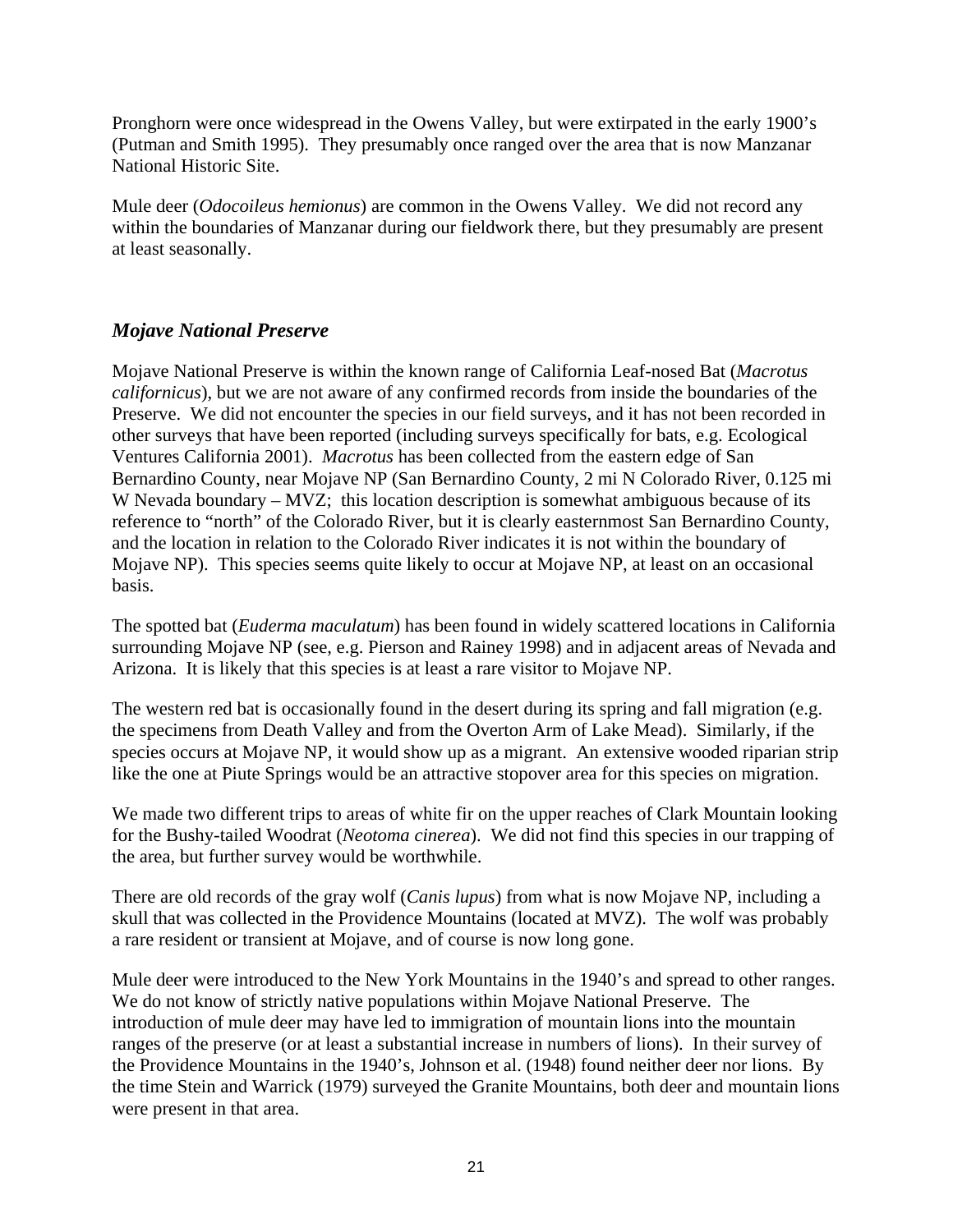# **Discussion**

#### *Museum Records*

We reviewed specimen records from 11 different museums, located mainly in the southwestern United States, but also including the U.S. National Museum in Washington, D.C., and the University of Illinois Museum of Natural History (which has significant holdings from Arizona and the Lake Mead area). We searched records at some other museums (e.g. the Monte L. Bean Life Sciences Museum at Brigham Young University), but did not find pertinent records at these other sites. All of the museums contributed important records, but some clearly stood out as being particularly valuable. The National Park Service museum collections at Death Valley and Joshua Tree were important because almost all of their specimens represent those parks. Among the major museums, the Museum of Vertebrate Zoology at Berkeley (MVZ) stands out because of the large numbers of specimen records it has for the parks (we reviewed over 5,200). This is especially true for Death Valley, as MVZ has holdings from several intensive studies that were conducted at sites within Death Valley NP. Particularly for the more southerly parks, the Natural History Museum of Los Angeles County (LACM) was important, with approximately 850 specimens from the area of NPS lands. In addition to reviewing records from individual museums, we also consulted the statewide compilations prepared by Hoffmeister (1986) for Arizona, and Hall (1946) for Nevada. These sources were particularly valuable in evaluating mammal species status at Lake Mead NRA.

The value of the extensive holdings of the Museum of Vertebrate Zoology (and, by extension, of other regional museum collections) to current knowledge and management of the Mojave parks, is not a coincidence. When the work of the Museum of Vertebrate Zoology was just beginning, its first director, Dr. Joseph Grinnell, stated "…the greatest purpose of our museum… is that the student of the future will have access to the original record of faunal conditions in California and the west, where-ever we now work" (Grinnell, 1910, quoted on the MVZ website, [http://mvz.berkeley.edu/Grinnell/index.html\). G](http://mvz.berkeley.edu/Grinnell/index.html)rinnell might well have added "the land manager of the future" as well, as he clearly foresaw developing threats to native plant and animal diversity and native habitats in the western United States.

During our review of museum and literature records, we frequently had to make decisions about whether the information represented valid records for the Mojave parks. For older information, especially, location data for specimens is frequently imprecise, or just refers to a broad region. In many cases, we encountered approximate locations that were near the boundaries of one of the Mojave park units, or locations that referred to obscure historic locations. We were conservative in our interpretation of these locations; if a location was near the boundary of one of the park areas, but we could not be sure it was within, we left the status of that record as "probable" instead of "documented." Such records were retained in the museum database, with all available detail for the record. In the database, these records are noted as "Near" the park (e.g. "Near LAME"), with an estimated distance in some cases. We considered it important to retain these records, as they are still potentially important in understanding both the current and historic status of mammal species at the Mojave parks.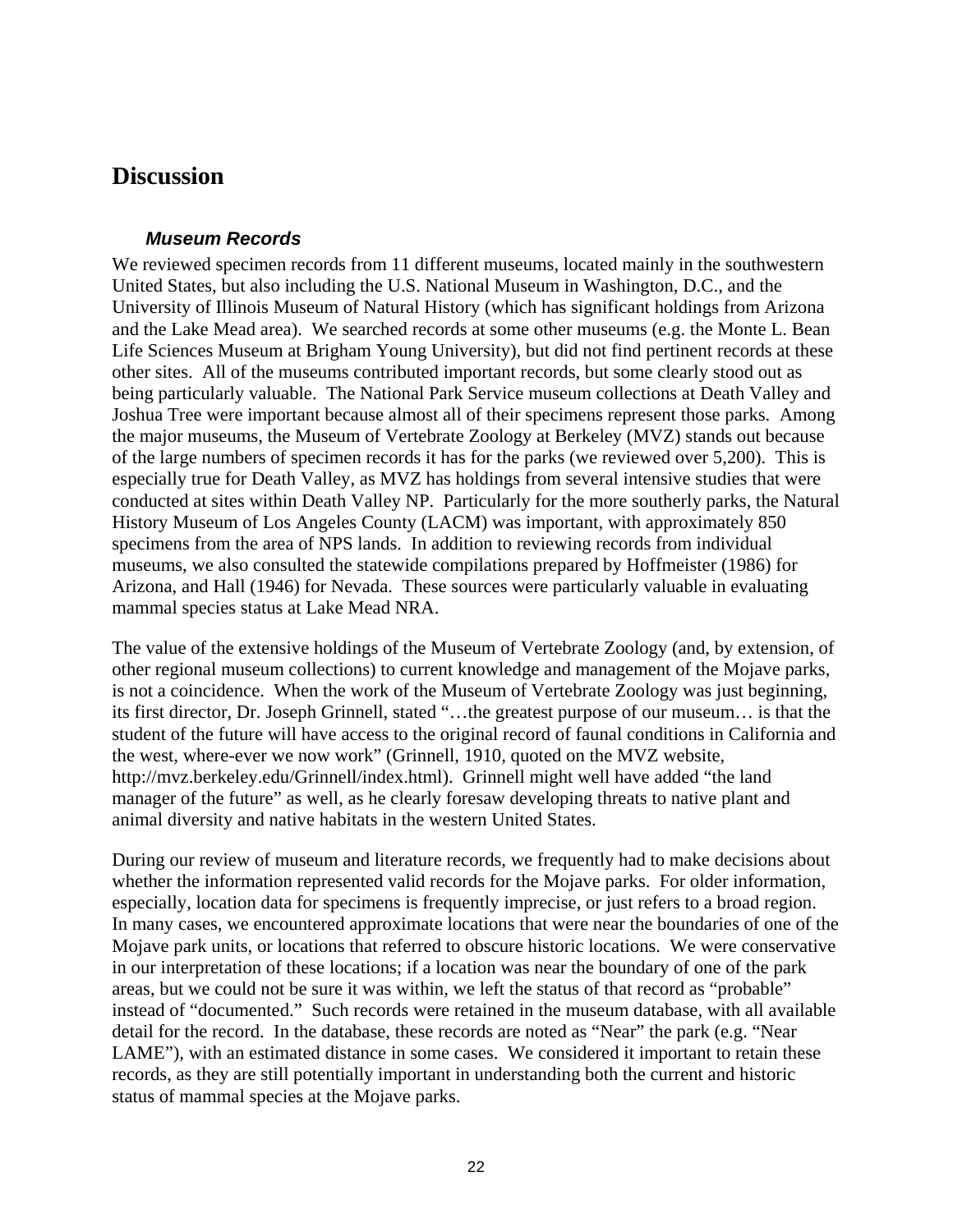#### *Sampling Effort*

This project was originally proposed for two sampling seasons. However, it quickly became apparent in 2002 that the extended drought of the time was having serious impacts on our trapping success. The total annual precipitation in 2002 was 25% or less of normal at all of the Mojave parks (data from NOAA 2006). For this reason, we scaled back sampling to save field time and funding for better conditions. The 2003 season was near normal or greater, and 2004 had higher rainfall totals for all areas (Figure 1). Hence, we carried field sampling over into 2004, and completed small mammal live trapping with targeted efforts for particular species of interest in that year. The higher rainfall in 2003 and 2004 provided an evident boost in small mammal numbers This was seen in increased trap success in late spring and summer at Death Valley and Joshua Tree (Table 5). Trap success reached a high of 80% in June 2004 at Death Valley. Evident effects of the past winter's rain were also seen in small mammal recruitment; this was the first year in which we captured significant numbers of young individuals.

Over the three years of field sampling, we covered broad areas of each of the Mojave Network Parks. This included sites from Hunter Mountain in the north to Saratoga Springs in the south at Death Valley NP, Long Canyon to the Eagle Mountain area at Joshua Tree, areas on the Shivwits Plateau to the Newberry Mountains at Lake Mead, and from the Devils Playground area to Piute Springs at Mojave National Preserve. Given its small size, Manzanar was covered rather thoroughly. Table 3 summarizes the overall schedule of field sampling, and Table 4 lists cumulative totals of small mammal captures for each Park unit. Complete sampling and capture data are contained in the database files provided separately.

#### *Field Sampling*

The variety and numbers of small mammals that we trapped (Tables 5 and 6) is more a reflection of the specific 'priority study areas' and habitats that we surveyed, rather than an overall indication of diversity and abundance over the entire area of any of the Mojave parks (the one possible exception to this is Manzanar, which is small enough that our trapping results may provide a fair overall picture of mammal variety and numbers). Notable in this respect are the high numbers of white-footed mice (*Peromyscus* spp.) at some of the parks. Numbers of these species were quite high in areas where we focused sampling around springs. Numbers of the heteromyid rodents (pocket mice, kangaroo rats) were comparatively low in these dense habitats, compared to surrounding arid shrublands. For example, at Death Valley, where much of our sampling was at springs, the three most numerous captures were canyon mouse (*P. crinitus*), deer mouse (*P. maniculatus*), and cactus mouse (*P. eremicus*). In contrast, at Joshua Tree, where most sampling was in various desert scrub habitats, heteromyids dominated, led by Merriam's kangaroo rat (*Dipodomys merriami*) and little pocket mouse (*Perognathus longimembris*).

Noteworthy species at the other park units included spiny pocket mouse (*Chaetodipus spinatus*) at Lake Mead, at or near the northern extent of the range for this species, and the Arizona woodrat (*Neotoma devia*). The latter is a "new" species for Lake Mead, by virtue of the taxonomic separation of this form from the desert woodrat (*N. lepida*; the Arizona woodrat occurs south and east of the Colorado River, while the desert woodrat occurs on the other side of the river, in the Nevada and California desert). We also found house mice (*Mus musculus*) in wildland habitats at Lake Mead, at Blue Point and Rogers Springs (Figure 2). Previously, this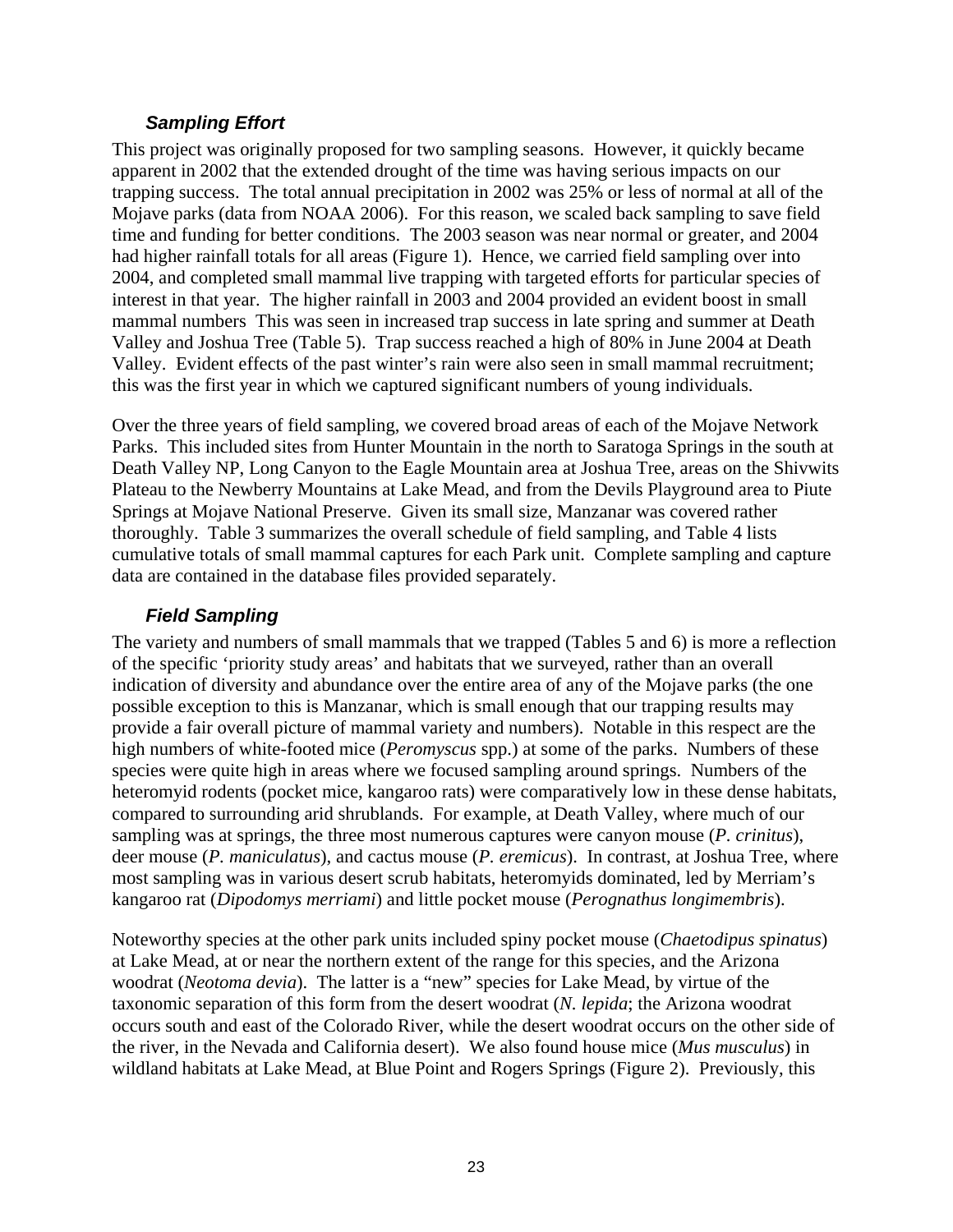introduced species was thought to be restricted to areas around human habitations, as at Boulder City and areas along Las Vegas Wash (Schwartz et al. 1978).

At Manzanar, the California vole (*Microtus californicus*) is an important species for that area (Figure 3). The subspecies in this area is the Owens Valley vole (*M. c. vallicola*), which is a California Special Concern species (State of California "Special Animals" list, available at [http://www.dfg.ca.gov/bdb/pdfs/spanimals.pdf\).](http://www.dfg.ca.gov/bdb/pdfs/spanimals.pdf) At Mojave National Preserve, the spiny pocket mouse is at or near the northern edge of its range. We caught spiny pocket mice in the Piute Springs area near the eastern edge of the Preserve (Figure 4).

Although field sampling for this project was not designed specifically to assess other aspects of small mammal ecology such as population size and habitat associations, the data do add to overall knowledge of distribution of the different species, and provide general indications of relative abundance and habitat occurrence. In particular, our sampling adds to distribution and abundance data for areas of the different park units which had previously been sampled little or not at all. These areas include the Last Chance Range and Darwin Plateau / Argus Range (northwest border of park) at Death Valley NP, the Eagle and Coxcomb Mountains, and the Long Canyon / Quail Springs / Smith Water Canyon area at Joshua Tree NP, the Newberry Mountains, Black Mountains, and Shivwits Plateau area at Lake Mead NRA, and the Piute Range, Providence Mountains, and Clark Mountains at Mojave NP. As previously noted, there has been no mammal sampling at Manzanar, so all of the areas surveyed there are "new."

#### *Species Lists*

The species lists for each of the Mojave Network park areas (Tables  $7 - 11$ ) are intended to be as complete, up-to-date, and consistent as possible. Both in this report and in the NPSpecies database, we have documented evidence and, where necessary, our interpretations for including mammal species on the list for each area. Literature sources, where available, are cited in this report and in NPSpecies. All of the museum specimen records pertaining to species occurrence in each park area are included in a companion database. Mammal species totals that we consider to be adequately documented for each area are: Death Valley – 59 species; Joshua Tree National Park – 50 species; Lake Mead National Recreation Area – 59 species; Manzanar National Historic Site – 19 species (very incomplete); and Mojave National Preserve – 50 species.

There is room for differences of opinion in accepting some species as adequately documented or not (i.e. species listed as "Probably Present" or "Unconfirmed"). We have tried to be conservative throughout, not listing species as definitely present unless there were museum specimen records from within the boundaries of an area, literature references that clearly identified a species within an area, or well-documented, verifiable capture or sighting records for a species. There have been previous, comprehensive listings of mammal species for Joshua Tree NP (De Lisle 2002) and Lake Mead NRA (Schwartz et al. 1978). Compared to De Lisle's list for Joshua Tree, our list has only minor differences in interpretation (e.g. as to confirmed presence within the Park), and some updates to species names. In the compilation by Schwartz et al., it is not clear for some species whether there were documented occurrences of a particular species within the boundaries of the Recreation Area, or just nearby. For example, Schwartz et al. (1978) include the Arizona cotton rat (*Sigmodon arizonae*, called *S. hispidus* by Schwartz et al.) on their list. However, the nearest record of this species to Lake Mead NRA is approximately 25 km south of the southern boundary of Lake Mead, and this population may no longer be extant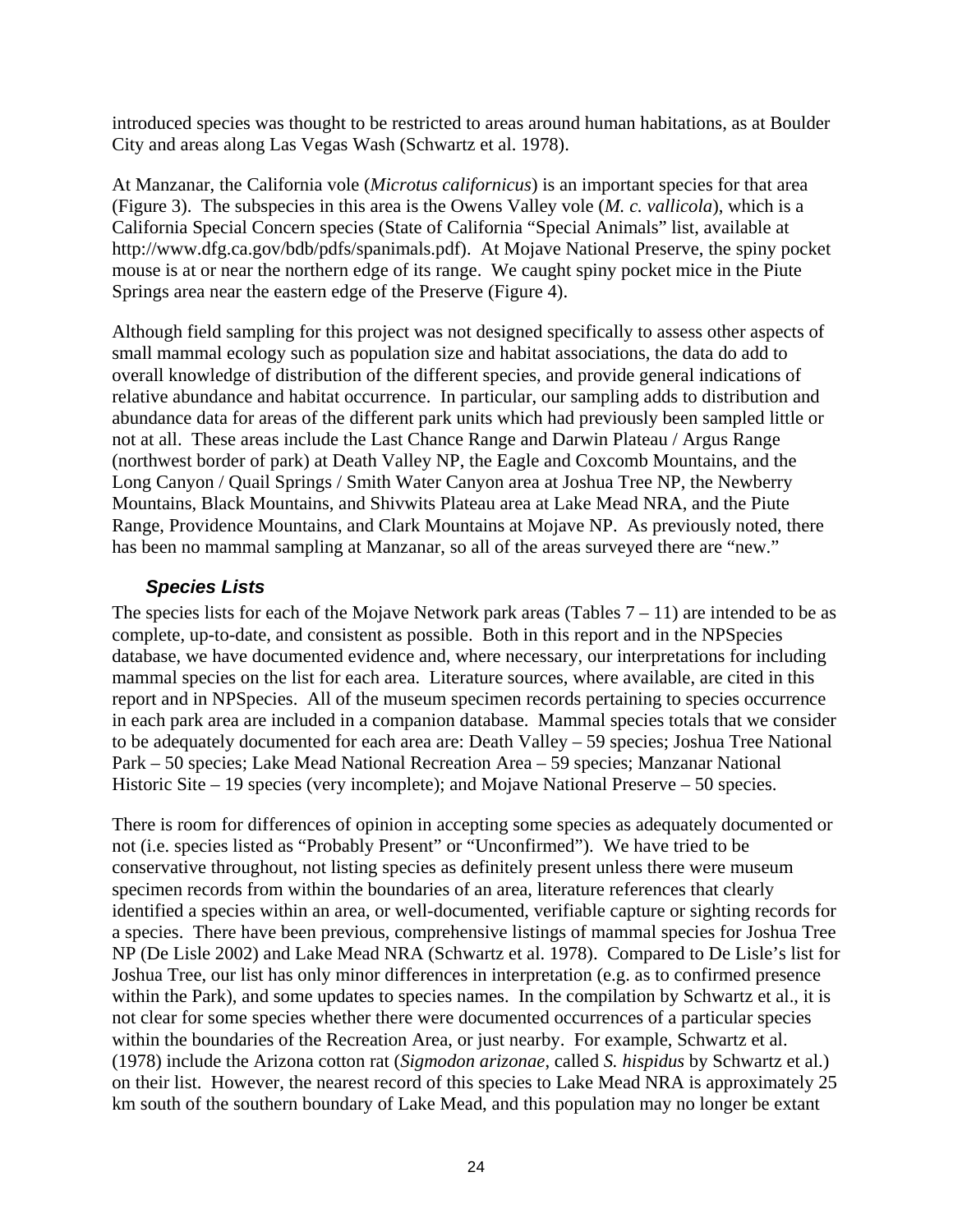(Bradley 1986). As with De Lisle, there are minor differences of interpretation for some species, and updates to taxonomy and nomenclature for the Lake Mead list.

#### *Completeness of inventory*

The difficulty of conclusively determining the presence of all of the species of any taxonomic group (particularly when secretive, difficult-to-sample species are involved) is well-illustrated by long-term studies of the Savannah River Site in South Carolina (Gibbons et al. 1997). After 45 years of extensive and intensive, year after year study of the amphibians and reptiles at this 803 km<sup>2</sup> site, researchers at the site were still finding occasional new species (the species found in the  $45<sup>th</sup>$  year was the large, albeit retiring and secretive, gopher tortoise). Particularly when vagile species are involved, there is the additional complication that species may come and go in the area over long periods of sampling. A good example of this among mammals, of course, is presented by the bats.

Our assessment of inventory completeness for the Mojave Network parks is based on the synthesis of all available data – recent field sampling, museum specimen data, and specific literature pertaining to the Mojave park units. At the outset of this project, we prepared a hypothetical species list, as a guide for directing the sampling effort, and also as a comparison against which to judge the inventory list. A significant problem with this approach, however, is that any hypothetical list is based on subjective judgments, and a more or less extensive hypothetical list can make the inventory list look either worse or better. When judged against a "conservative" hypothetical list (one that only contains species that are very likely to be present in the area), the inventory list will look very good –i.e. it will score a high percentage for "completeness." In contrast, a very "liberal" hypothetical list (one containing more species that could conceivably show up in the area, but are actually very unlikely) will make the inventory list look comparatively "bad." In either case, of course, neither score is demonstrably correct, because the hypothetical list was simply a best guess to begin with.

To try to better account for this uncertainty in the hypothetical lists, we used a weighted calculation of the species on the hypothetical list, similar to that used by Persons and Nowak (2005). Because there were species that were positively documented from the Mojave Network parks, we gave these species a weight of 1. Other, undocumented species received a fractional weight, depending on our judgment of their probability of occurrence in the area (ranging from high-probability species  $= 0.83$ , to low-probability species  $= 0.17$ ). Our assessment of inventory completeness for the different Mojave Network parks ranged from 89% for Mojave National Preserve and Joshua Tree National Park on the high side, to 52% for Manzanar National Historic Site on the low side. The low score for Manzanar is due in large part to the lack of previous work there; we found no museum specimens and no literature references that provided specific data on mammal species occurrence for Manzanar. The mammal inventory completeness for Manzanar also suffered, unfortunately, from our failure to collect any useful information on bats. We did not capture any bats in the areas of the site that we used mist nets, and an equipment failure prevented our collecting data with Anabat on the only Manzanar trip that we had that equipment available. We plan to work with the staff of Manzanar to conduct supplemental Anabat surveys there, to help correct this obvious deficiency.

For all of the Mojave parks, we almost certainly erred toward including too many species on the hypothetical lists, so that the actual inventory completeness of each area is probably higher than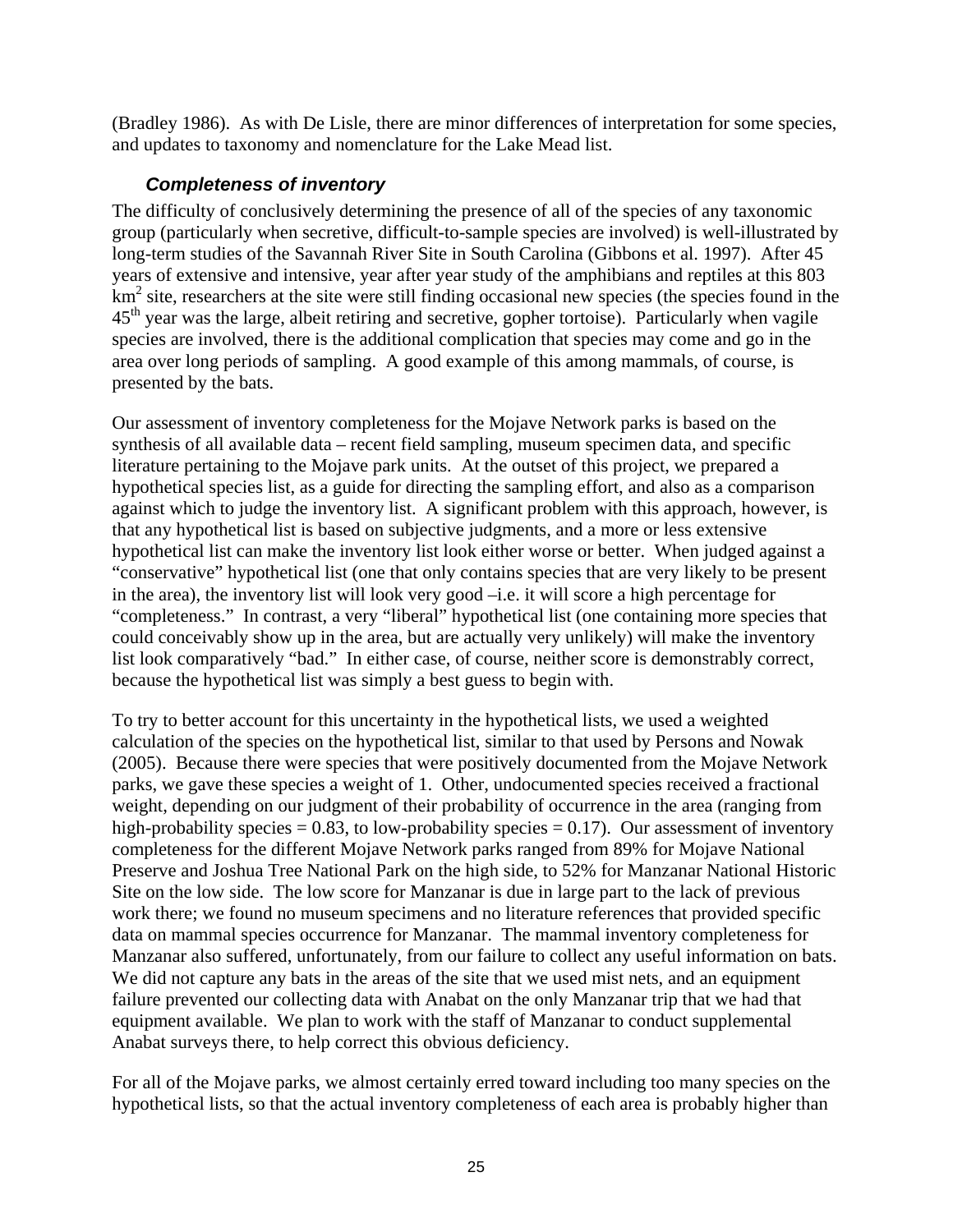what we have calculated. We feel that this "conservative" approach of including more species than are actually likely to occur, is preferable to using a restricted hypothetical species list, and possibly leaving off mammal species that we might then overlook. The hypothetical species lists remain a good "watch" list for other mammal species that might be found in the parks – even if only on a rare and occasional basis.

Besides questions on how best to calculate completeness of inventory, and how conservative or broad a hypothetical species list should be, there are other issues with trying to reduce the concept of inventory completeness to a single number. In particular, among the bats at least, there are some species that occur within the monuments on an occasional or irregular basis. This is particularly true for relatively small areas such as Manzanar, but also applies to marginal or occasional occurrence of species in larger areas. The inclusion of hoary bat for any of the Mojave Network parks is based on very few records (evidently just a single, well-documented record for Lake Mead). The hoary bat is a migratory species, and it is unlikely that the species is resident at any of the Mojave parks, other than as spring and fall migrants. The species is only expected on a seasonal basis, then, but it is possible that hoary bats pass through some or all of the areas on an annual basis. There are obvious problems with surveying for a species like this, or even for assigning an accurate status for it.

There are similar situations even among non-flying species. Our inclusion of the spiny pocket mouse (*Chaetodipus spinatus*) on the Lake Mead list is based on a single trap capture in Bridge Canyon in the Newberry Mountains in the southern part of Lake Mead lands (there is also a single record from Willow Spring (= Granite Springs) along Sacatone Wash in the same area, that is just inside the Lake Mead boundary; Ryser 1964). A species like this, recorded by only one or two captures in a small area near the margin of one of the parks, obviously would have been very easy to miss.

#### *Management Implications*

Inventories of large areas are rarely fully "complete," particularly considering the difficulty of detecting rare, cryptic, marginally-occurring species, coupled with changes in occurrence and numbers of some species (as discussed previously). However, the combination of careful review of museum and literature information, together with extensive, targeted field sampling over multiple years covering a range of environmental conditions, provides a sound inventory baseline that should satisfy most requirements of natural resource managers at the Mojave Network parks.

From a management standpoint, most of the species listed as "Probable" or "Unconfirmed" for the Mojave Network parks (Tables  $7 - 11$ ) are common, widely distributed species that are simply near the edge of their geographic or ecological / habitat range. As such, most of these species are not likely to be high priorities for management. There are some Probable / Unconfirmed species, however, whose documented presence in an area would be of greater conservation and management interest, and these species may merit further targeted survey work, as discussed below.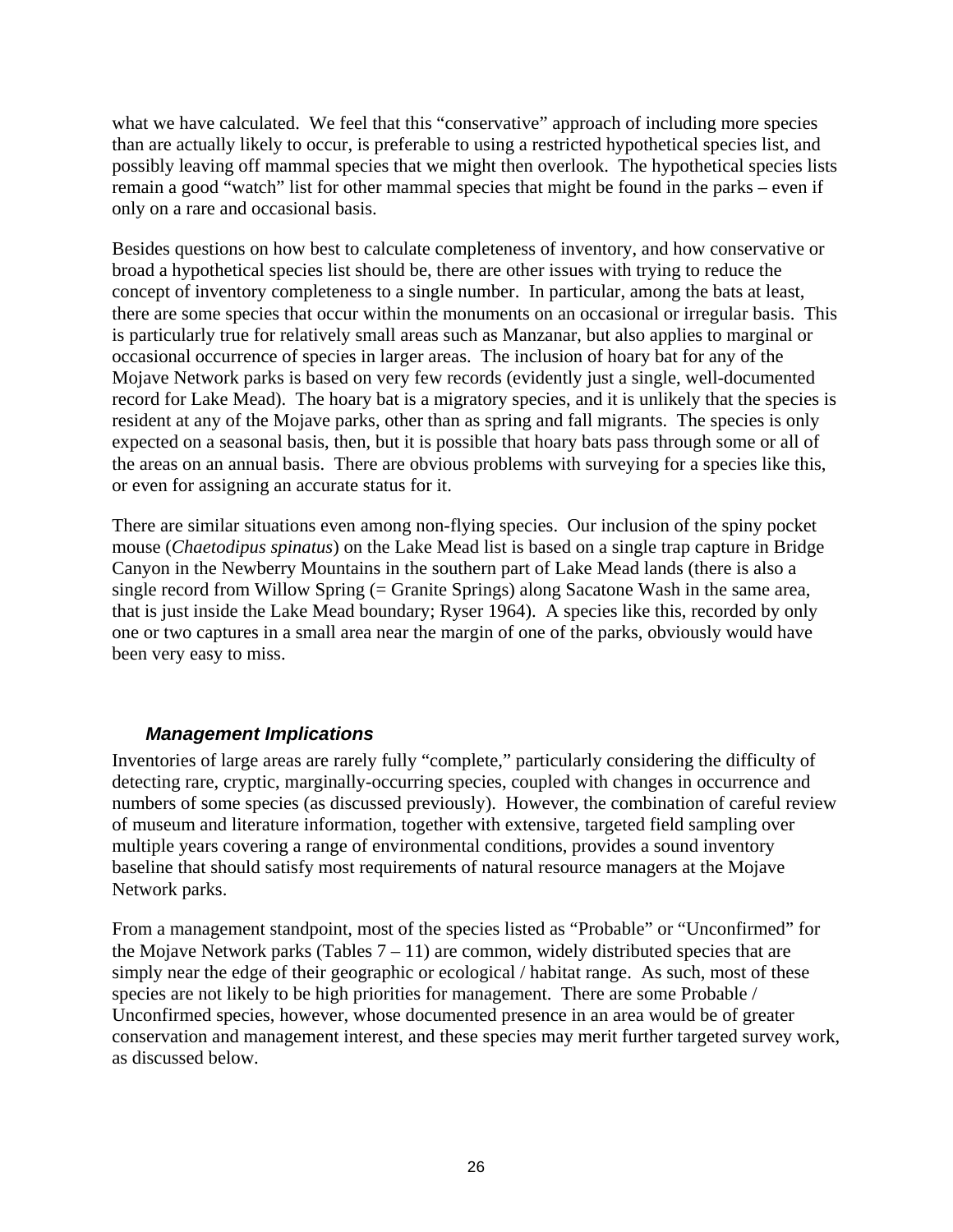Park staff, visiting researchers, and visitors to the all of these areas will almost certainly be able to add to the mammal lists presented here. It is likely, too, that in-house materials at the different Network park areas, such as unpublished reports and perhaps even well-documented "observation cards" may hold additional information (we were able to review some of this material, but by no means all). Interested persons should be on the lookout for those species listed as "Probably Present" This is particularly true of the species that are at least partly diurnal, such as long-tailed weasel and at Joshua Tree, and ground squirrels and chipmunks at several of the areas.

## *Additional Survey*

Shrews are the most problematic group among the nocturnal small mammals. They are sparsely distributed, may be rather specific in their habitat requirements, and are generally difficult to sample for. Our field sampling for this project added little to our knowledge of the presence or absence of potentially-occurring shrew species. This is one area in particular where additional surveys targeted specifically for potentially-occurring shrew species is likely to yield much better understanding – both in terms of presence or absence of species, and of habitat occurrence.

Compared to most other native mammals, there is also a comparatively limited base of knowledge for bats. In particular, less is known of habitat affinities and the overall distribution of bat species in this area, to guide targeted survey efforts. Additional work on bats should focus on broader general surveys to help overcome this limitation, as well as targeted surveys at specific sites of interest. A very useful and cost-effective supplement to bat surveys would be the use of remotely recording ultrasonic bat detectors, which may be set out at various sites (e.g. mine entrances, or other potential roost sites), left to record for one or more evenings, then retrieved and downloaded. These units are relatively new and record calls to compact flash cards similar to those used in many digital cameras. Having a number of these units can multiply effective survey effort considerably, and the units can also be employed for repeat monitoring of mine sites or other areas of particular concern to the parks. Use of the units does require either staff expertise in identification of bat calls, or collaborators who can assist with species identification.

Our fieldwork for this study included some diurnal surveys in various areas for species such as ground squirrels and chipmunks. For Death Valley NP in particular, further surveys for this group may be of substantial interest for potential further additions to the Park species list (at least one chipmunk species), because of the occurrence of rare, limited-distribution species in the Park (Mojave ground squirrel, *Spermophilus mohavensis*), and because some of these species are represented by isolated populations at the edge of their range. Such marginal species are most susceptible to long-term changes in their habitat, and repeat surveys could provide valuable data for evaluation of long-term trends.

Other marginal or isolated populations within the Mojave Network parks may also merit further study and monitoring. A disjunct population of the chisel-toothed kangaroo rat (*Dipodomys microps*) in Joshua Tree NP appears to have been extirpated. We and others have specifically searched the area where this kangaroo rat was previously found (Stubbe Spring and vicinity) and have been unable to locate it. Isolated and edge-of-range species like this kangaroo rat population may be expected to be the first populations to disappear with regional changes in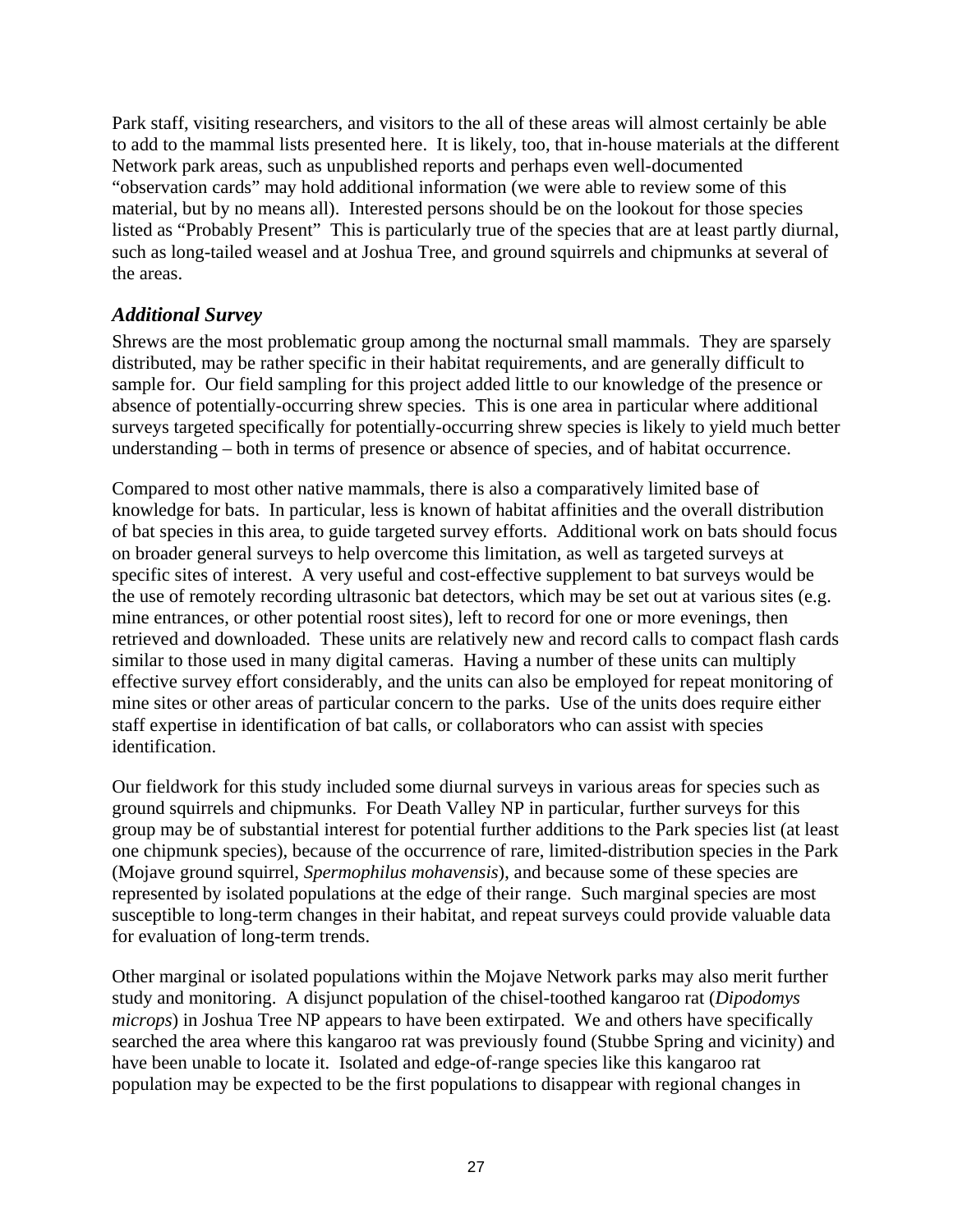climate and habitat. Further investigation of chisel-toothed kangaroo rat at Joshua Tree NP might include possible habitat change in the area.

# *Species of concern*

Mammal species of special interest at all of the Mojave Network park areas include some of the bat species, in particular. These include some widely-distributed species found at most or all of the parks (e.g. Townsend's big-eared bat) and other rare or marginal species documented at only one or two areas (e.g. the California leaf-nosed bat and the spotted bat). Species of most interest and concern are probably those that resident populations, especially in caves and mines (again including the California leaf-nosed bat, Townsend's big-eared bat and several other species). Resource staff at the Mojave Network parks are quite aware of conservation concerns for resident bat species, and have invested considerable time and energy into management efforts for these species (e.g. Burghardt 2004).

Other mammal species that may be of particular management interest at some of the Mojave Network parks include:

- For Death Valley National Park: the Mojave ground squirrel, a restricted, special concern species whose range edges into the southwestern portion of the Park; and the pale kangaroo mouse (Microdipodops pallidus), a restricted-range species that may occur marginally in the northernmost part of the Park (but not yet confirmed there).
- For Joshua Tree National Park: the chisel-toothed kangaroo rat, discussed above.
- For Lake Mead National Recreation Area: the spiny pocket mouse, which reaches the northern edge of its range in the southern part of Lake Mead, in the Newberry Mountains area; and the house mouse, an introduced species which has recently been confirmed around some of the springs in the northern part of Lake Mead.
- For Manzanar National Historic Site: the Owens Valley subspecies of the California vole, which is a California "Special Concern Species."
- For Mojave National Preserve: the spiny pocket mouse, which (as for Lake Mead), reaches the northern extent of its range in the eastern part of the Preserve.

## *Long-term Monitoring*

In its national inventory and monitoring program, the National Park Service sees natural resources monitoring as an important follow-on to inventory studies (National Park Service 1992). The "vital signs" approach adopted by the Park Service recognizes that long-term monitoring at the scale of park lands is a complex undertaking that necessarily involves a broad range of indicators of the health of natural systems. The Mojave Network is actively planning and developing its monitoring program in network parks (overview in [http://science.nature.](http://science.nature.nps.gov/im/units/mojn/monitor/vs_main.cfm)  [nps.gov/im/units/mojn/monitor/vs\\_main.cfm\).](http://science.nature.nps.gov/im/units/mojn/monitor/vs_main.cfm) Among a broad range of measures of the physical and biological environment, the Mojave Network included a number of plant and animal communities and species as monitoring priorities. Among mammals, these included special status species that are rare or otherwise of immediate management interest (e.g. bats, mule deer, bighorn sheep), as well as species groups that reflect the status and trends of important natural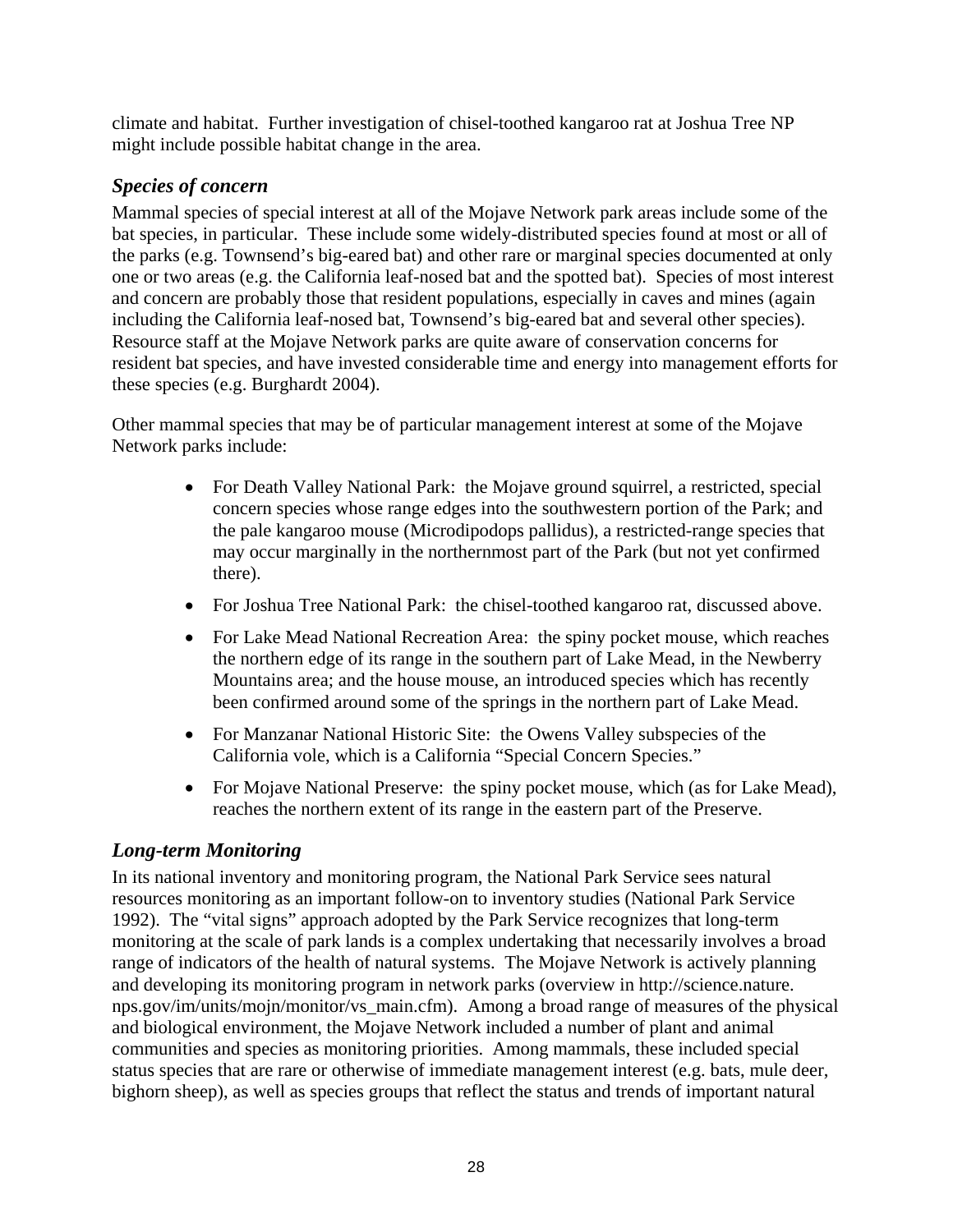communities (e.g. small mammals) (notes from NPS Mojave Network Vital Signs workshop, May 25-27, 2004; see also [http://science.nature.nps.gov/im/units/MOJN/monitor/](http://science.nature.nps.gov/im/units/MOJN/monitor/vs_biological.cfm)  [vs\\_biological.cfm\).](http://science.nature.nps.gov/im/units/MOJN/monitor/vs_biological.cfm) 

Important advantages of monitoring mammals include the specific management concern for some species (e.g. bats, which were listed as species of concern by all network parks), the availability of methods for measuring and interpreting mammal populations and communities (e.g. Baker et al. 2003), and a relatively good understanding of how mammal species and communities relate to aspects of their environment. Some mammals are closely tied to habitat conditions and their populations may respond markedly to changes in habitat conditions. Markrecapture methods provide the ability to accurately estimate densities of small mammals (identified by network parks as a potential monitoring target), and there are a variety of methods for assessing and quantifying bat communities and populations (e.g. O'Shea et al. 2003).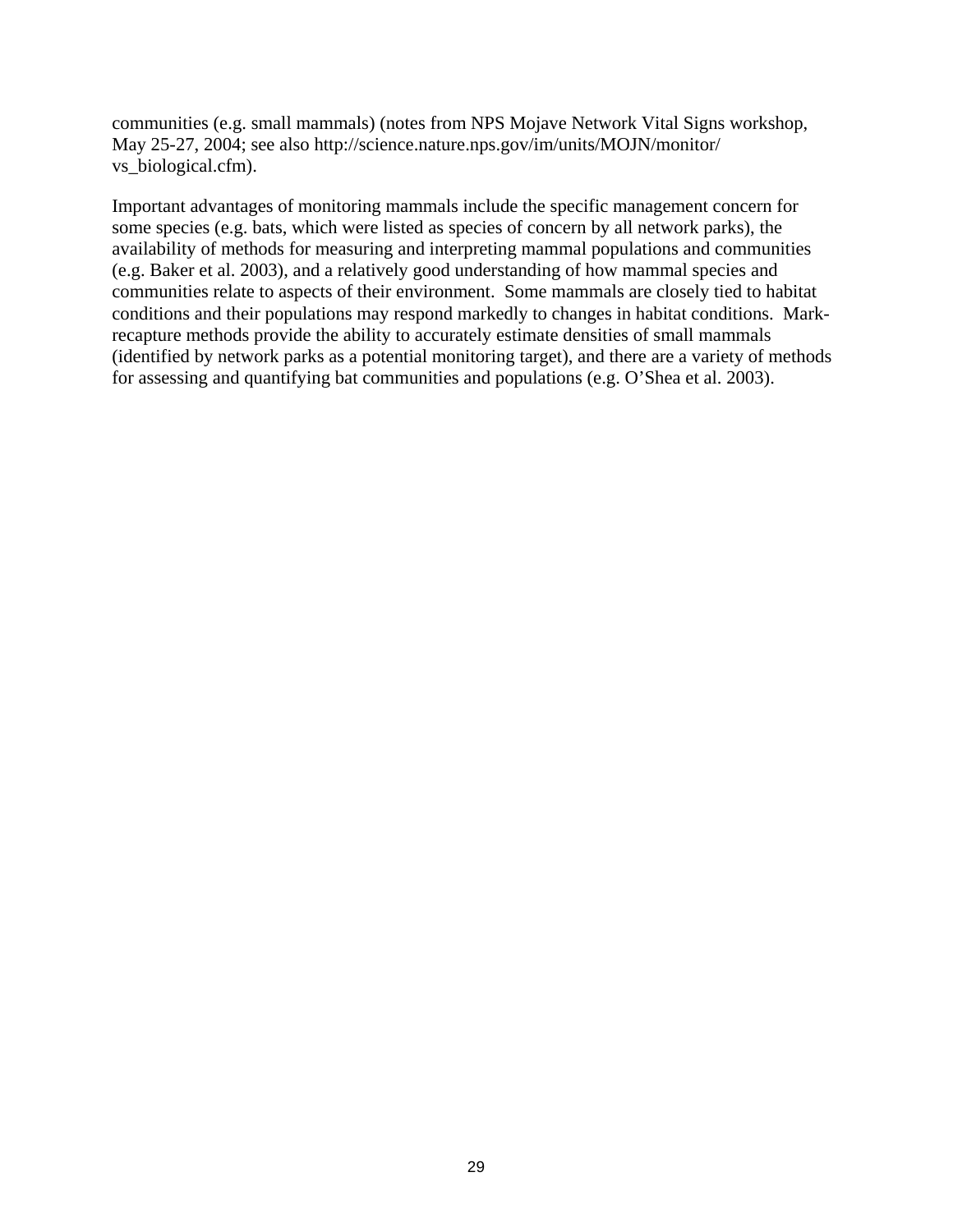# **Acknowledgments**

This project owes much to the field staff who carried out most of the sampling and data collection at the Mojave Network parks. Their hard work, care, and diligence in field work and data handling provided the foundation of what is reported here. Thanks go to Lisa Gelczis, Mary Ellen Prince, and Jenohn Wrieden (2002), Amanda Matthews and Kristen Pearson (2003), and Garrett Holway, and Wendy and David Tidhar (2004). Elena Salpas and Hertha Woody (an intern from the organization 'Native Americans for Community Action') accomplished much of the painstaking data compilation, editing, and review. The excellent results of the bat sampling are primarily due to Chris Corben and his great knowledge and expertise with Anabat. We also thank Park staff for their assistance and advice on accessing different areas of the two monuments, and for sharing their knowledge of the monuments. Special thanks are due Linda Greene, Linda Manning, and Dana York (Death Valley National Park), Hank McCutchen, Harold De Lisle, Amy Fesnock, and Jane Rodgers (Joshua Tree National Park), Kent Turner, Ross Haley, and Libby Powell (Lake Mead National Recreation Area), Frank Hays (Manzanar National Historic Site), and Larry Whalon, Debra Hughson, and Kitty Jensen (Mojave National Preserve). Darla Sidles (Parashant National Monument) was also instrumental in assisting with access to the remote Shivwits Plateau area of Lake Mead NRA and the adjacent Parashant NM. Jim Andre (University of California Granite Mountains Reserve) graciously aided us in our sampling of the Granite Mountains area of Mojave NP.

Review of local museum holdings added greatly to this project. For assistance with access to their holdings, we thank Jens Vindum (California Academy of Science), Blair Davenport (Death Valley National Park Museum), Melanie Spoo (Joshua Tree National Park Museum), John Heyning (Los Angeles County Museum of Natural History), Janet Gillette at the Museum of Northern Arizona, Tad Theimer, (Northern Arizona University), and Phil Unitt (San Diego County Natural History Museum). Finally, we thank the Inventory and Monitoring Office staff of the NPS / Mojave Network – especially Kristina Heister and Craig Palmer – for their help with the administration, oversight, and aspects of coordination of this project.

# **Literature Cited**

- American Society of Mammalogists. 1987. Acceptable methods in mammalogy. J. Mammal. 68(4):supplement.
- Baker, R. J., L. C. Bradley, R. D. Bradley, J. W. Dragoo, M. D. Engstrom, R. S. Hoffmann, C. A. Jones, F. Reid, D. W. Rice, and C. Jones. 2003. Revised Checklist of North American Mammals North of Mexico, 2003. Occasional Papers, Museum of Texas Tech University number 229.
- Baldwin, G. C. 1944. A check-list of the mammals of the Boulder Dam Recreational Area. National Park Service mimeo. Boulder City, NV.
- Baldwin, B., S. Boyd, B. Ertter, R. Patterson, T. Rosatti, and D. Wilken. 2002. The Jepson desert manual. University of California Press, Berkeley.
- Best, T. L., and N. J. Granai. 1994a. *Tamias merriami*. Mammalian Species no. 476. American Society of Mammalogists.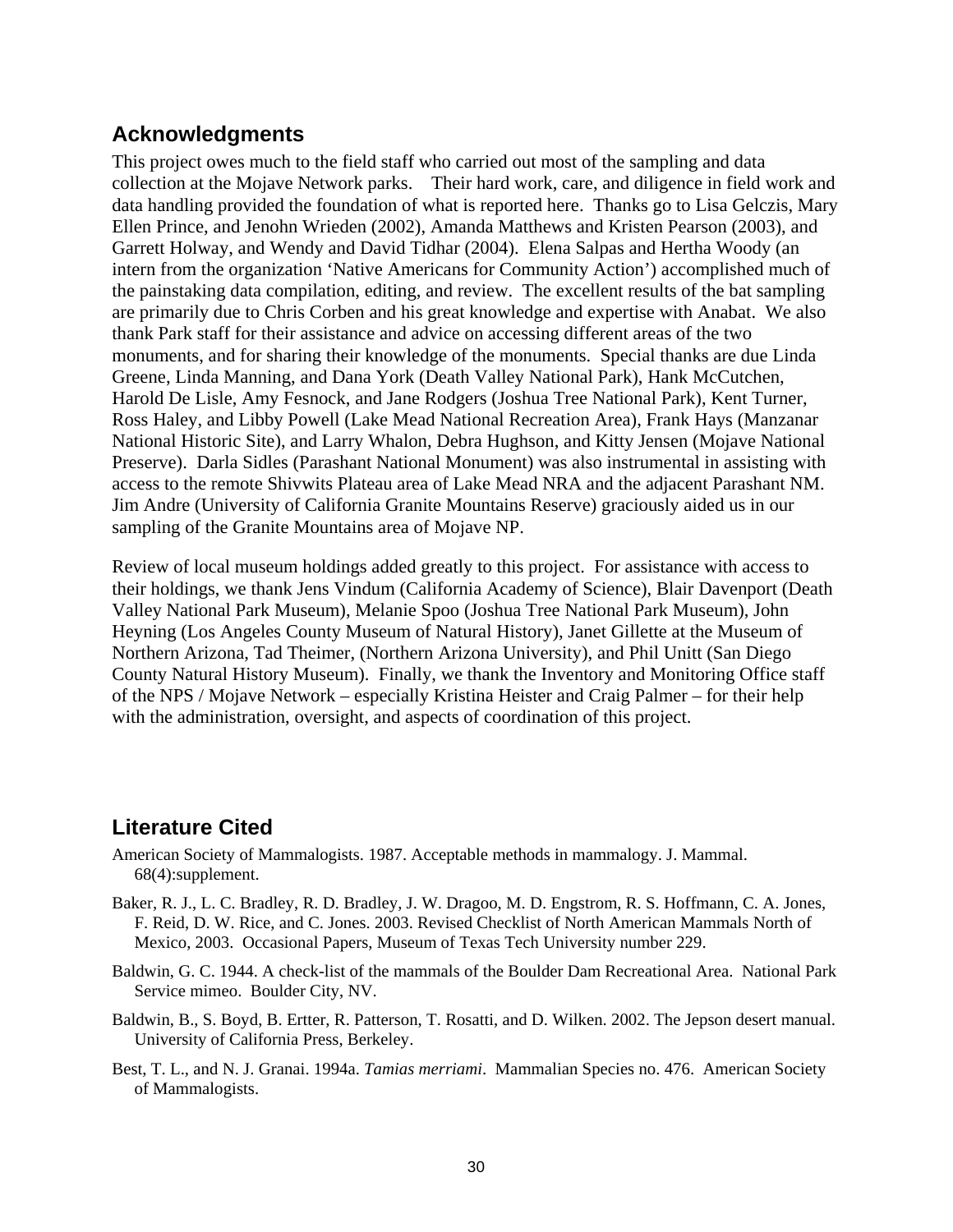- Best, T. L., and N. J. Granai. 1994b. *Tamias obscurus*. Mammalian Species no. 472. American Society of Mammalogists.
- Bradley, W. G. 1966. The status of the cotton rat in Nevada. J. Mammal. 47:349-350.
- Bradley, W. G. and J. E. Deacon. 1971. The ecology of small mammals at Saratoga Springs, Death Valley National Monument, California. Journal of the Arizona Academy of Science 6: 206-215.
- Bradley, W. G, and W. E. Niles. 1973. Study of the impact on the ecology of Las Vegas Wash under alternative actions in water quality management. Final report to Las Vegas Valley Water District.
- Brown, P. E. 1993. Bat survey of mountain ranges adjacent to Pinto Basin, Joshua Tree National Monument, California. Report to Joshua Tree National Monument, August 1993.
- Burghardt, J. 2004. Securing bat habitat in mines and caves at six national park areas. Natural Resource Year in Review – 2004. National Park Service (on the web at: [http://www2.nature.nps.gov/](http://www2.nature.nps.gov/YearInReview/yir2004/04_H.html)  YearInReview/yir2004/04 H.html).
- De Lisle, H. F. 2002. Annotated checklist of the mammals of Joshua Tree National Park. Unpublished report., 17 pp.
- Deming, O. V. 1953. The flora and fauna of Clark County, Nevada. Unpublished manuscript.
- Drost, C. A., J. Petterson, and E. Leslie. 2000. Survey of bats along the Colorado River through Grand Canyon National Park. Report to Arizona Game and Fish Department, Heritage Grant no. I96031
- Ecological Ventures California. 2001. Acoustical and visual chiropteran surveys for the Evening Star Mine, Mojave National Preserve, Ivanpah Mountains, San Bernardino County, California.
- Fenton, M. B., D. C. Tennant, and J. Wyszecki. 1987. Using echolocation calls to measure the distribution of bats: the case of *Euderma maculatum*. J. Mamm. 68:142-144.
- Fenton, M. B. 1988. Detecting, recording, and analyzing vocalizations of bats. pp. 91- 104 in: T. H. Kunz (ed.), Ecological and behavioral methods for the study of bats. Smithsonian Institution Press, Washington, DC.
- Gannon, W.L., R.S. Sikes, and the Animal Care and Use Committee of the American Society of Mammalogists. 2007. Guidelines of the American Society of Mammalogists for the use of wild mammals in research. Journal of Mammalogy, 88:809-823.
- Gibbons, J. W., V. J. Burke, J. E. Lovich, et al. 1997. Perceptions of species abundance, distribution, and diversity: lessons from four decades of sampling on a government-managed reserve. Environmental Management 21: 259-268.
- Glue, D. E. 1970. Avian predator pellet analyses and the mammologist. Mammal Review 1:53-62.
- Grinnell, J. 1937. Mammals of Death Valley. California Academy of Sciences. 23(9):115-169.
- Halfpenny, James. 1986. A field guide to mammal tracking in North America. Johnson Books, Boulder.
- Hall, E.R. 1946. Mammals of Nevada. University of Nevada Press. 710 pp.
- Hall, E. R. 1979. Mammals of North America. Vol.1, 2nd Ed. Wiley, New York.
- Hayes, J. P., and P. Hounihan. 1994. Field use of the Anabat II bat-detector system to monitor bat activity. Bat Research News 35: 1-3.
- Hoffmeister, Donald F. 1986. Mammals of Arizona. University of Arizona Press.
- Hoffmeister, D. F., and F. E. Durham. 1971. Mammals of the Arizona Strip including Grand Canyon National Monument. Northern Arizona Society of Science and Art Technical Series no. 11, Flagstaff, Arizona.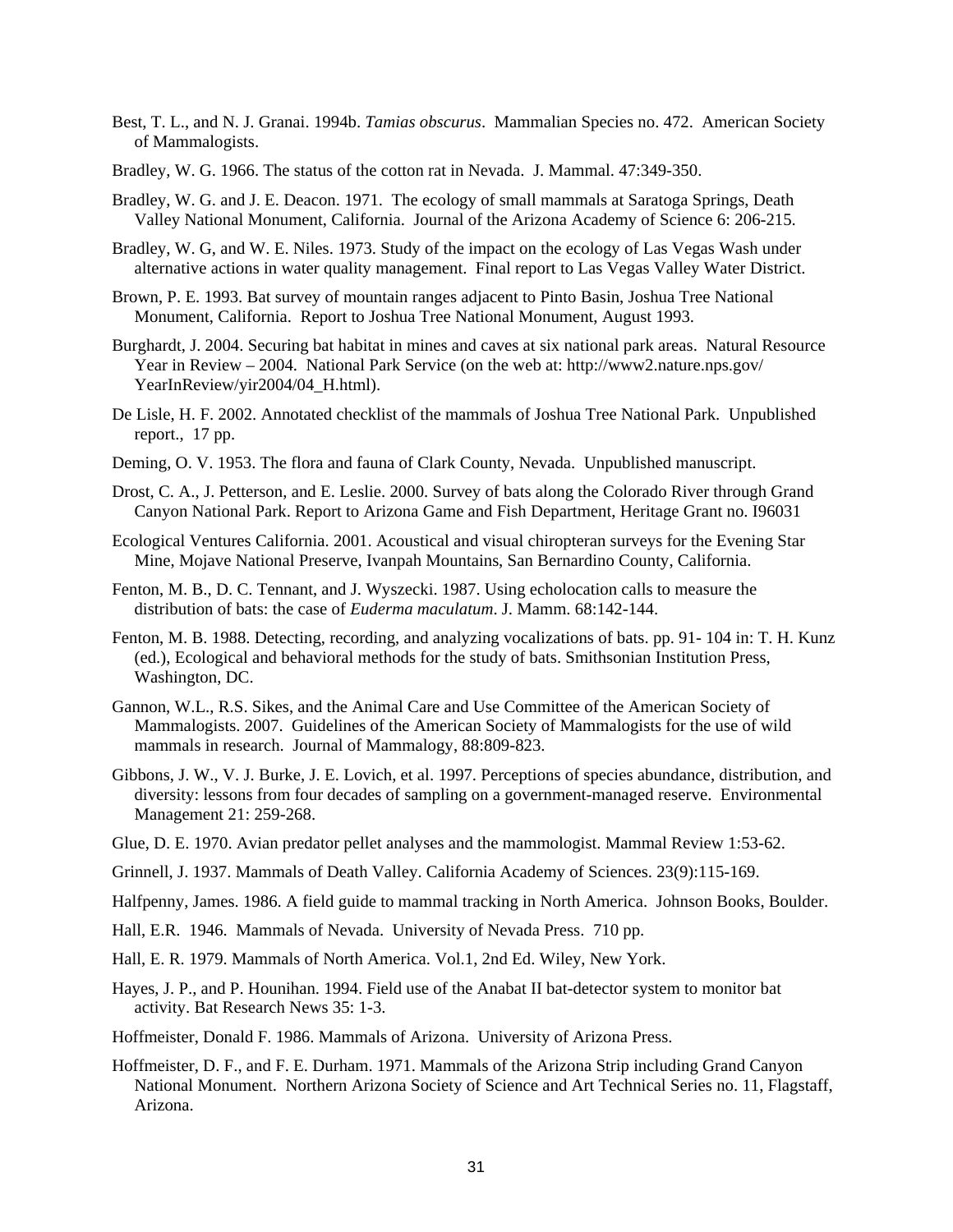- Holloway, G. L., and R. M. R. Barclay. 2001. *Myotis ciliolabrum*. Mammalian Species no. 670. American Society of Mammalogists.
- Hoofer, S.R., R.A. Van Den Bussche, and I. Horacek. 2006. Generic status of the American pipistrelles (Vespertilionidae) with description of a new genus. Journal of Mammalogy 87:981-992.
- Huey, L. M. 1961. Further northern extension of the Hog-nosed skunk. Journal of Mammalogy. 42:421.
- Jameson, E. W., Jr., and H. J. Peeters. 2004. Mammals of California. University of California Press, Berkeley, CA.
- Johnson, D.H., M.D. Bryant, and A.H. Miller. 1948. Vertebrate animals of the Providence Mountain area of California. University of California Publications in Zoology 48:221-375.
- Jones, C., W. J. McShea, M. J. Conroy, and T. H. Kunz. 1996. Capturing mammals. Pp. 115-155 in: D. E. Wilson, F. C. Cole, J. D. Nichols, R. Rudran, and M. S. Foster (eds.), Measuring and monitoring biological diversity: standard methods for mammals. Smithsonian Press, Washington, D.C.
- Kingsley, K.J. 1981. Mammals of the Grapevine Mountains, Death Valley National Monument. National Park Service / Univ. Of Nevada-Las Vegas Contribution No. CPSU/UNLV No. 018/05. 190 pp.
- Kunz, T. H. 1982. *Lasionycteris noctivagans*. Mammalian Species no. 172. American Society of Mammalogists.
- Lake Mead National Recreation Area. 2001. Strategic Plan, 2001 2005. Available at <http://www.nps.gov/lame/parkmgmt/upload/ACFB12.doc>
- Manning, R. W., and J. K. Jones, Jr. 1989. *Myotis evotis*. Mammalian Species no. 329. American Society of Mammalogists.
- Merriam, C.H. 1893. The Death Valley Expedition, Part II. North American Fauna No. 7: 1-393.
- Miller, Alden H. 1946. Vertebrate inhabitants of the pinyon association in the Death Valley region. Ecology. 27(1) 54-60.
- Miller, A.H., and R.C. Stebbins. 1964. The lives of desert animals in Joshua Tree National Monument. UC Press, 452 pp.
- Murie, Olaus J. 1974. A field guide to animal tracks. Houghton Mifflin Co., Boston.
- National Park Service. 1992. NPS-75: Natural Resources Inventory and Monitoring Guidelines. U.S. Dept. of Interior, National Park Service, Washington, D.C.
- National Park Service. 1995. General Management Plan for Joshua Tree National Park. U.S. Dept. of Interior, National Park Service, Washington, D.C.
- National Park Service. 1999. Guidelines for biological inventories. Inventory and Monitoring Program, National Park Service, Washington, D.C.
- National Park Service. 2000. Resource Management Plan for Lake Mead National Recreation Area. Lake Mead National Recreation Area, National Park Service, Washington, D.C.
- National Park Service. 2002a. General Management Plan for Death Valley National Park. U.S. Dept. of Interior, National Park Service, Washington, D.C.
- National Park Service. 2002b. Mojave National Preserve General Management Plan. U.S. Dept. of Interior, National Park Service, Washington, D.C.
- NOAA. 2006. Climatography of the United States. Available on the web at: [www.ncdc.noaa.gov/oa/climate/normals/usnormals.html.](http://www.ncdc.noaa.gov/oa/climate/normals/usnormals.html)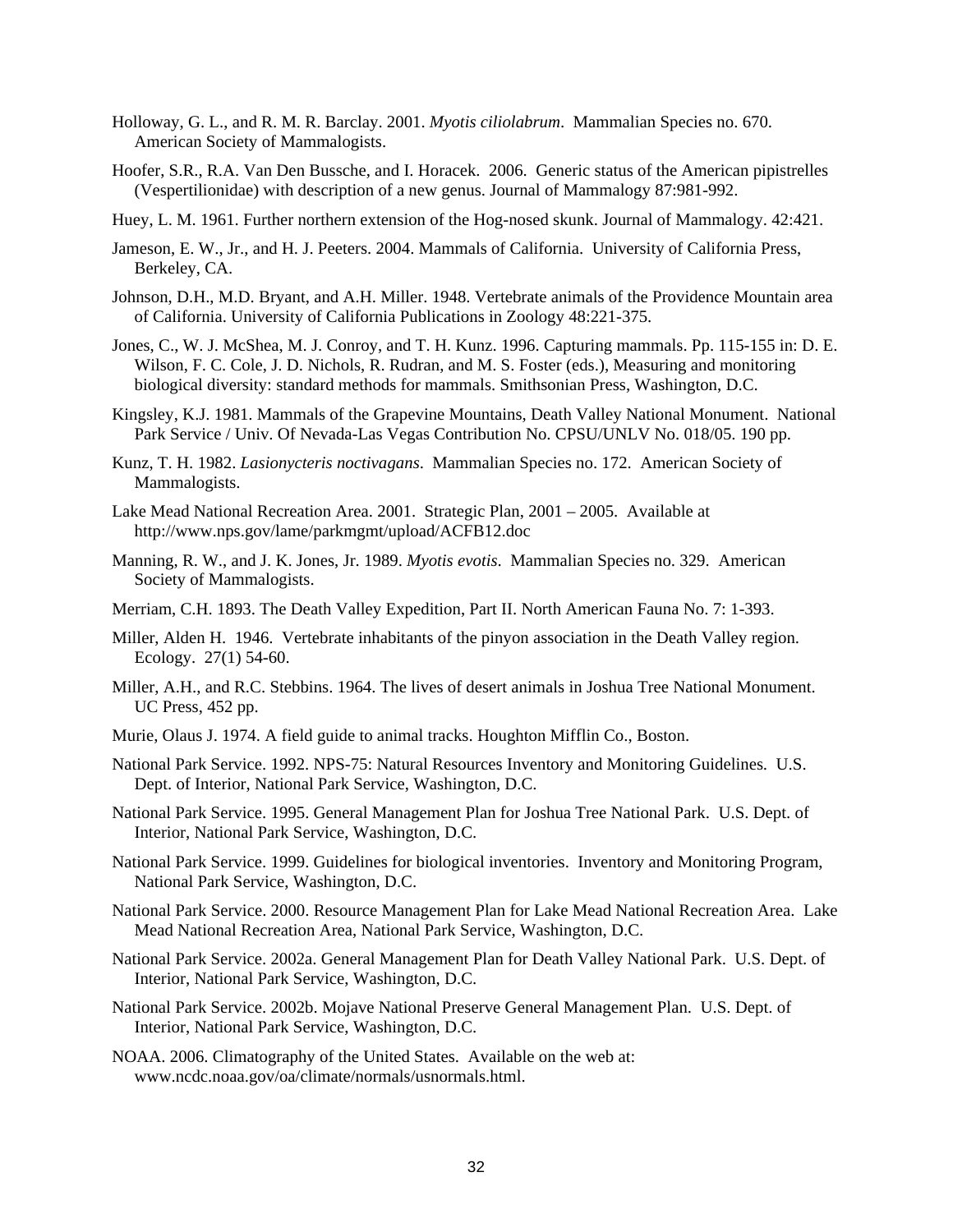- O'Shea, T. J., M. A. Bogan, and L. E. Ellison. 2003. Monitoring trends in bat populations of the United States and territories: status of the science and recommendations for the future. Wildlife Society Bulletin 31:16-29.
- Person, T. B., and E. M. Nowak. 2005. Inventory of amphibians and reptiles in southern Colorado Plateau National Parks. Final report to National Park Service, Southern Colorado Plateau Network, February 2005.
- Pierson, E. D. and W. E. Rainey. 1998. Distribution of the spotted bat, *Euderma maculatum* in California. Journal of Mammalogy. 79 (4) 1296-1305.
- Putman, J., and G. Smith. 1995. Deepest valley; guide to Owens Valley. Genny Smith Books, Mammoth Lakes, California.
- Rainey, D. G. 1965. The distribution of the amphibians, reptiles, and mammals of Joshua Tree National Monument. Report to Joshua Tree National Monument.
- Reid, F. A. 2006. A field guide to mammals of North America, north of Mexico. Houghton Mifflin Co., Boston and New York.
- Ryser, F. A. 1964. Spiny pocket mouse in Nevada. J. Mammal. 45: 301-302.
- Sakai, W.H. and N.D. Hogg. 1999. Animal inventories in Joshua Tree National Park, with special emphasis on sensitive species. Unpublished report, 164 pp.
- Schwartz, J., G. T. Austin, and C. L. Douglas. 1978. Amphibians, reptiles and mammals of the Lake Mead National Recreation Area. LAME Technical Report #2, National Park Service, University of Nevada, Las Vegas.
- Stein, B. A., and S. F. Warrick. 1979. Granite Mountains resource survey: natural and cultural values of the Granite Mountains, Eastern Mojave Desert, California. Environmental Field Program Publication No. 1, University of California, Santa Cruz, Santa Cruz, California, USA. 363 pp.
- Stohlgren, T. J., and J. F. Quinn., 1992. An assessment of biotic inventories in western U. S. National Parks. Nat. Areas J. 12(3): 145-154.
- Suttkus, R. D., G. H. Clemmer, and C. Jones. 1978. Mammals of the riparian region of the Colorado River in the Grand Canyon area of Arizona. Occasional Papers, Tulane University Museum of Natural History no. 2, 23 pp.
- Thomas, D. W., and S. D. West. 1989. Sampling methods for bats. Gen. Tech. Rep. PNW-GTR-243. Portland, OR: USDA Forest Service, Pacific Northwest Research Station, 20 pp.
- Wemmer, C., T. H. Kunz, G. Lundie-Jenkins, and W. J. McShea. 1996. Mammalian sign. Pp. 157-176 in: D. E. Wilson, F. C. Cole, J. D. Nichols, R. Rudran, and M. S. Foster (eds.), Measuring and monitoring biological diversity: standard methods for mammals. Smithsonian Press, Washington, D.C.
- Wilson, D. E., F. R. Cole, J. D. Nichols, R. Rudran, and M. S. Foster. 1996. Measuring and monitoring biological diversity: standard methods for mammals. Smithsonian Institution Press, Washington.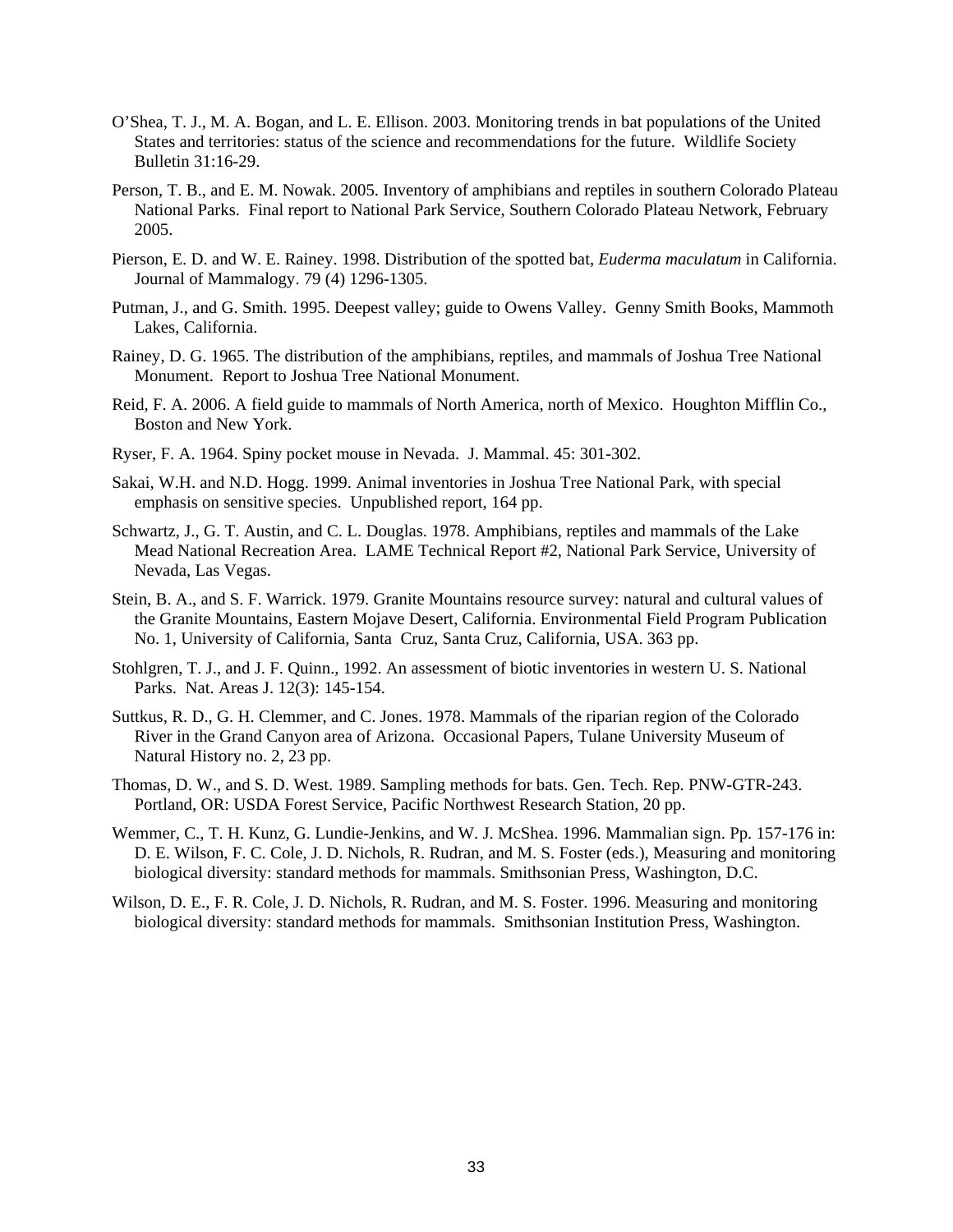#### **Tables**

**Table 1.** Priority sampling locations for Mojave Network Park units. Areas were identified by staff at each park unit as areas of particular concern, or as areas that were poorly known.

#### **Death Valley National Park**

*Greenwater Range and Greenwater Valley.* Land is newly acquired with little available information; represents prime desert tortoise habitat; representative example of the southern Mojave ecosystem; underlain by volcanic rock.

*Owlshead Mountains.* Land is newly acquired with little available information; only place in park the smoke tree occurs.

*Inyo Range.* Small piece of land near the Saline Valley that supports a pinyon-juniper community – the most diverse community in the park.

*Ibex Hills.* Land is newly acquired with little available information.

*Argus Range / Darwin Plateau.* Historic records (1891) of several rare plants undocumented elsewhere in the park and one observation of the Mojave ground squirrel (state listed threatened) near area; underlain by volcanic rock; threatened by plans to build a mine near park boundary and increased water withdrawal from Darwin Falls.

*Springs (Cottonwood and Panamint Mountains).* Spring locations at DEVA represent islands of biodiversity in an otherwise unwatered landscape. Springs in the Cottonwood and Panamint Mountains have little information available on flora and fauna.

#### **Joshua Tree National Park**

*Little San Bernardino Mountains.* Represents an area of convergence between desert and non-desert coastal (Southern California Province) habitat; area is wooded which represents a unique community at JOTR with high diversity and high probability of detecting new species.

*Pinto Wash/Pinto Dunes.* Extremely fragile and unique floristic area located between vast areas of creosote and bursage; only place the fringe-toed lizard occurs; remote with little available information.

*Coxcomb / Eagle Mountains.* Land is newly acquired with little available information; represents a transition zone between the Mojave and Sonoran biomes; threatened by plans to build a large landfill surrounded on three sides by NPS lands.

*Quail Springs Watershed.* Significantly and repeatedly over the last 30 years; unusual species starting to appear related to burns; threatened by the invasion of exotic grasses; particularly interested in Smith Water Canyon.

*Fan Palm Oases.* Represent islands of biodiversity in an otherwise unwatered landscape; all are destination locations for park visitors; threatened by lowered groundwater levels due to urbanization; Fortynine Palms Oasis and Munsen Oasis particularly important.

Lost Horse and Hidden Valleys. Areas never surveyed; rugged and remote.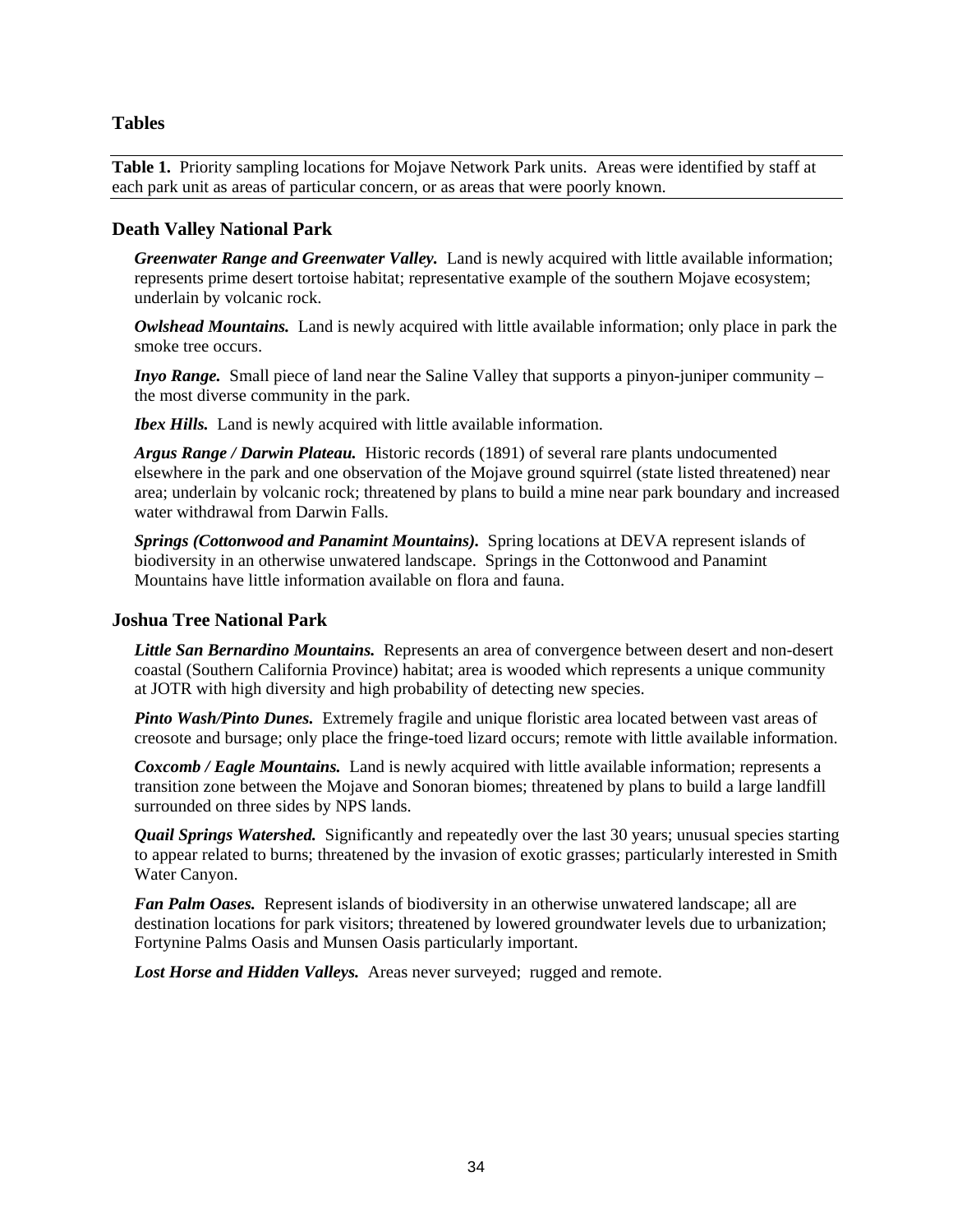### **Table 1.** Priority sampling locations for Mojave Network Park units (continued).

## **Lake Mead National Recreation Area**

*Shivwits Plateau.* Large area newly acquired; representative of the Great Basin desert; pinyon-juniper communities with high diversity; little available information, particularly on vertebrate species, due to limited access.

*Newberry Mountains.* Identified as an area with high probability of detecting new species; represents a Mojave Desert / Sonoran Desert ecotone; high elevation and high diversity; little available information compared to other areas of park.

*Black Mountains.* Identified as an area with high probability of detecting new species; high elevation and high diversity; little available information compared to other areas of park.

*Gold Butte.* Identified as an area with high probability of detecting new species; remote location accessible primarily by boat, therefore little information is available; one of two locations in Nevada where Ocotillo occurs naturally; unique in the presence of large patches of sand and high potential for rare or endemic plant species..

*Springs.* Areas of high diversity; known populations of relict leopard frogs in six springs (40-50 springs total); threatened by the invasion of non-native plant species and visitor use activities.

*Sandy benches near water.* Species of special concern possibly exist in this very limited habitat, including *Chaetodipus penicillatus*; represent areas historically beneath water level.

### **Manzanar National Historic Site**

*Riparian Community.* Approximately 1 mile of riparian habitat associated with an intermittent stream represents the area of highest diversity at MANZ; highest potential for adding to the species list.

*Cottonwood Grove.* Approximately 1/3 of the land base of MANZ is covered by a large cottonwood grove due to unique hydrological conditions maintaining water near the surface in this area.

*Blackbrush Scrub.* Approximately 1/3 of MANZ is dominated by blackbrush scrub type habitat.

#### **Mojave National Preserve**

*Springs and Seeps.* Identified as having a high potential for adding to the park species list, particularly for bats; represent islands of biodiversity in an otherwise unwatered landscape; spring locations have been ranked based on risk to resources allowing focus of inventory efforts.

*Piute Range.* Area with Sonoran Desert influence; high potential for adding to park species list; includes a two-mile long perennial stream and associated riparian habitat unique in the park; little information on flora and fauna.

*Limestone Substrates and Sand Dunes.* High potential for the presence of unique/endemic floristic species and other rare plants and animals.

*High elevation areas.* Defined as >4,500 feet above sea level; primarily in Clark, New York, and Providence Mountains; presence of pinyon-juniper communities, representing areas of high diversity.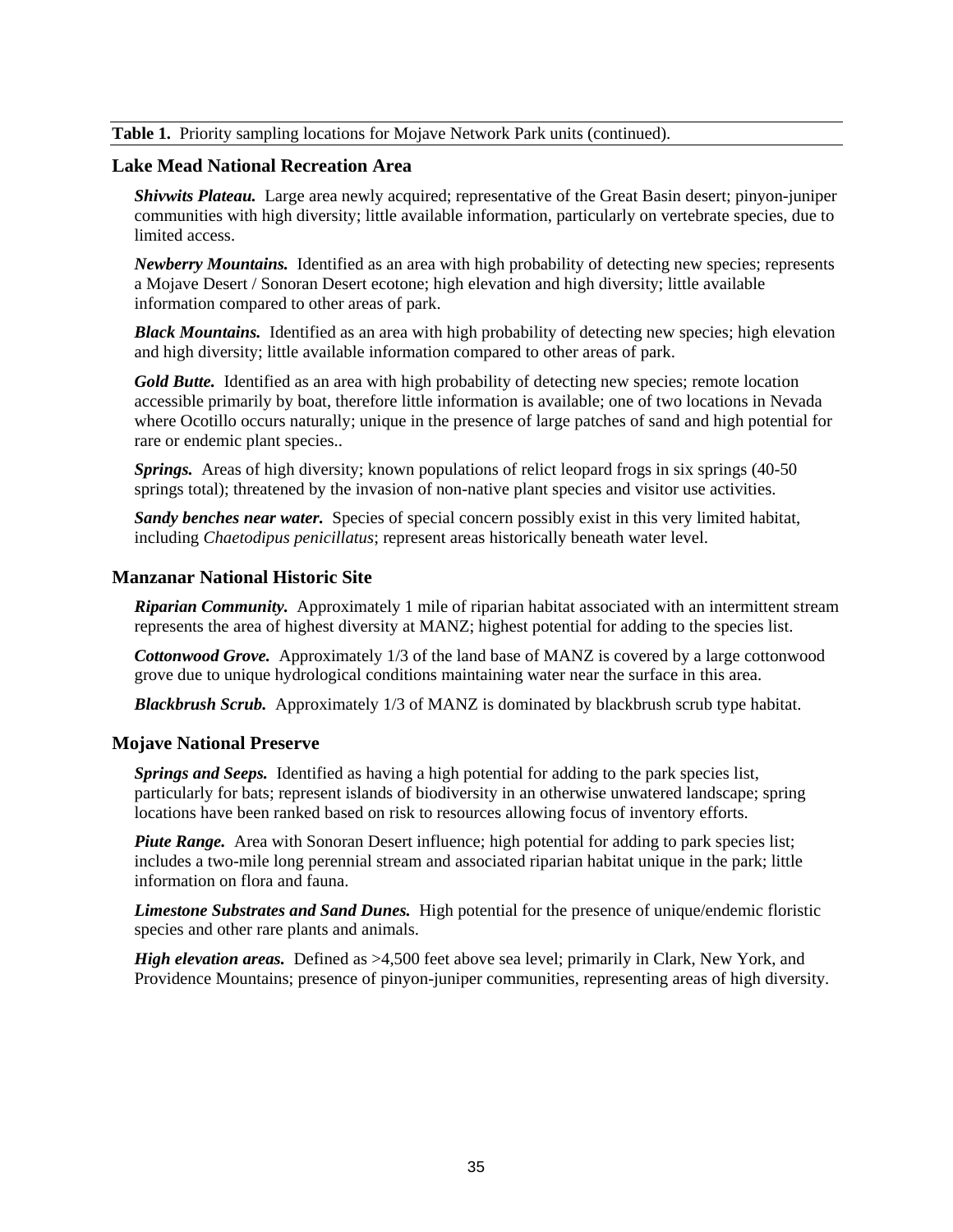**Table 2.** Numbers of museum specimen records of mammal species from the Mojave Network park units. Species are listed alphabetically by scientific name. Park acronyms are: DEVA – Death Valley National Park; JOTR – Joshua Tree National Park; LAME – Lake Mead National Recreation Area; MANZ – Manzanar National Historic Site; MOJA – Mojave National Preserve. See text for details of museum search.

|                                                          | <b>DEVA</b>    | <b>JOTR</b>    | LAME          | <b>MANZ</b> | <b>MOJA</b>    |
|----------------------------------------------------------|----------------|----------------|---------------|-------------|----------------|
| Harris' Antelope Squirrel<br>(Ammospermophilus harrisii) |                |                | 5             |             |                |
| White-tailed Antelope Squirrel (A. leucurus)             | 54             | 3              | 5             |             |                |
| Pallid Bat (Antrozous pallidus)                          | 9              |                |               |             |                |
| Ringtail (Bassariscus astutus)                           | 3              |                |               |             |                |
| Cattle (Bos sp.)                                         | $\mathbf{2}$   |                |               |             |                |
| Coyote (Canis latrans)                                   | 14             |                |               |             |                |
| San Diego Pocket Mouse (Chaetodipus fallax)              |                | 16             |               |             |                |
| Long-tailed Pocket Mouse (C. formosus)                   | 103            | $\overline{2}$ | 7             |             |                |
| Rock Pocket Mouse (C. intermedius)                       |                |                | 45            |             |                |
| Desert Pocket Mouse (C. penicillatus)                    | 18             |                | 5             |             | $\overline{2}$ |
| Townsend's Big-eared Bat<br>(Corynorhinus townsendii)    | $\overline{c}$ |                |               |             | 3              |
| Desert Kangaroo Rat (Dipodomys deserti)                  | 9              | $\mathbf{1}$   | 35            |             |                |
| Merriam's Kangaroo Rat (Dipodomys merriami)              | 5              | 3              | 26            |             |                |
| Chisel-toothed Kangaroo Rat (D. microps)                 | 2              |                |               |             |                |
| Panamint Kangaroo Rat (D. panamintinus)                  | 1              |                |               |             |                |
| Porcupine (Erethizon dorsatum)                           |                |                | 1             |             |                |
| Western Mastiff Bat (Eumops perotis)                     |                | 1              |               |             |                |
| Feral Burro (Equus asinus)                               | 11             |                |               |             |                |
| Silver-haired Bat (Lasionycteris noctivagans)            | 5              |                |               |             |                |
| Western Red Bat (Lasiurus blossevillii)                  | 1              |                |               |             |                |
| Hoary Bat (Lasiurus cinereus)                            | 4              | 1              |               |             |                |
| Black-tailed Jackrabbit (Lepus californicus)             | 3              |                |               |             |                |
| Bobcat (Lynx rufus)                                      | 1              | 1              |               |             |                |
| Striped Skunk (Mephitis mephitis)                        |                |                | 3             |             |                |
| California Myotis (Myotis californicus)                  | 7              | $\mathbf{1}$   | $\mathfrak 2$ |             | 5              |
| Western Small-footed Myotis (M. ciliolabrum)             | 2              |                |               |             | 9              |
| Fringed Myotis (Myotis thysanodes)                       | 4              |                |               |             |                |
| Long-legged Myotis (Myotis volans)                       | 5              |                |               |             |                |
| Yuma Myotis (Myotis yumanensis)                          |                |                | $\tau$        |             |                |
| Cliff Chipmunk (Neotamias dorsalis)                      |                |                | $\mathbf{1}$  |             |                |
| Panamint Chipmunk (Neotamias panamintinus)               | 40             |                |               |             | 50             |
| Uinta Chipmunk (Neotamias umbrinus)                      | $\overline{c}$ |                |               |             |                |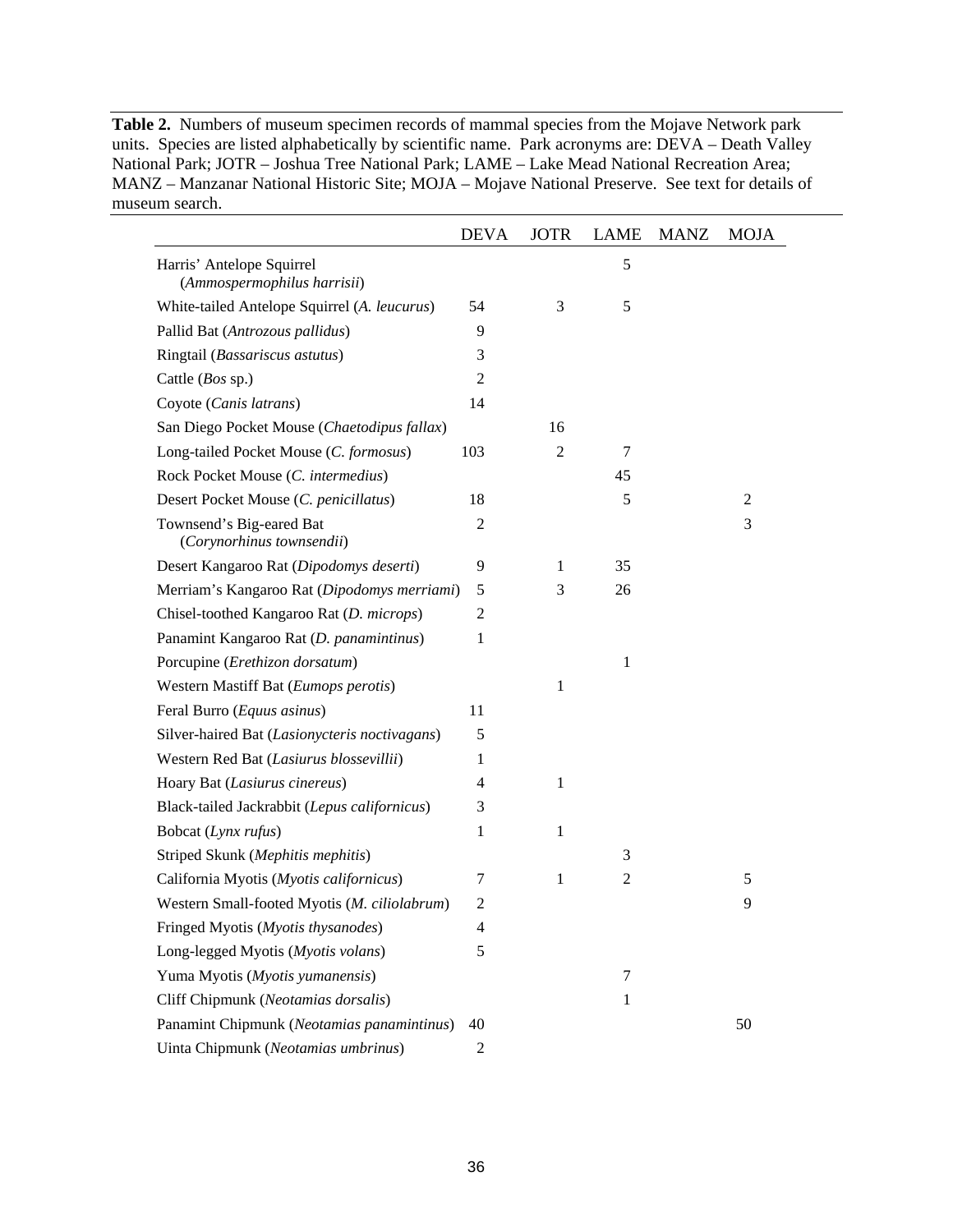|                                                             | <b>DEVA</b>    | <b>JOTR</b>    | <b>LAME</b>    | <b>MANZ</b> | <b>MOJA</b>  |
|-------------------------------------------------------------|----------------|----------------|----------------|-------------|--------------|
| White-throated Woodrat (Neotoma albigula)                   |                | 1              |                |             |              |
| Arizona Woodrat (Neotoma devia)                             |                |                | 39             |             |              |
| Big-eared Woodrat (Neotoma macrotis)                        | $\overline{2}$ | 3              |                |             |              |
| Desert Woodrat (Neotoma lepida)                             | 8              | 3              |                |             |              |
| Crawford's Desert Shrew (Notiosorex crawfordi)              | 1              |                |                |             |              |
| Big Free-tailed Bat (Nyctinomops macrotis)                  | 1              |                |                |             |              |
| Deer (Odocoileus sp.)                                       | 1              |                |                |             |              |
| Mule Deer (Odocoileus hemionus)                             | 12             |                |                |             |              |
| Southern Grasshopper Mouse<br>(Onychomys torridus)          |                | $\overline{2}$ | 16             |             |              |
| Sheep $(Ovis sp.)$                                          | 1              |                |                |             |              |
| Bighorn (Ovis canadensis)                                   | 202            |                |                |             |              |
| Arizona Pocket Mouse (Perognathus amplus)                   |                |                | 16             |             |              |
| Little Pocket Mouse (P. longimembris)                       |                | 1              |                |             |              |
| Great Basin Pocket Mouse (P. parvus)                        | 25             |                |                |             |              |
| Brush Mouse (Peromyscus boylii)                             | 1              | 1              | $\overline{c}$ |             | $\mathbf{1}$ |
| Canyon Mouse (Peromyscus crinitus)                          | $\overline{2}$ | 8              | 16             |             |              |
| Cactus Mouse (Peromyscus eremicus)                          | 6              | 2              | 54             |             |              |
| Deer Mouse (Peromyscus maniculatus)                         | 13             | 5              | 5              |             |              |
| White-footed Mouse (Peromyscus sp.)                         | 6              | 1              |                |             |              |
| Pinyon Mouse (Peromyscus truei)                             | 1              | 7              | 3              |             | 1            |
| Western Pipistrelle (Pipistrellus hesperus)                 | 3              | 3              | $\mathbf{1}$   |             |              |
| Mountain Lion (Puma concolor)                               | 1              |                |                |             |              |
| <b>Western Harvest Mouse</b><br>(Reithrodontomys megalotis) | 25             |                | 1              |             |              |
| California Ground Squirrel<br>(Spermophilus beecheyi)       | 10             | 1              |                |             |              |
| Mojave Ground Squirrel (S. mohavensis)                      | 1              |                |                |             |              |
| Round-tailed Ground Squirrel (S. tereticaudus)              | 12             |                |                |             |              |
| Rock Squirrel (Spermophilus variegatus)                     |                |                |                |             | 11           |
| Desert Cottontail (Sylvilagus audubonii)                    | 1              |                |                |             |              |
| Nuttall's Cottontail (Sylvilagus nuttallii)                 | 1              |                |                |             |              |
| Brazilian Free-tailed Bat (Tadarida brasiliensis)           | 1              |                |                |             |              |
| Badger (Taxidea taxus)                                      |                |                | 2              |             |              |
| Botta's Pocket Thomomys bottae)                             |                | 1              | 13             |             |              |
| Gray Fox (Urocyon cinereoargenteus)                         | 1              |                |                |             |              |
| Kit Fox (Vulpes macrotis)                                   | 8              |                |                |             |              |

**Table 2.** Numbers of museum specimen records from Mojave Network park units (continued).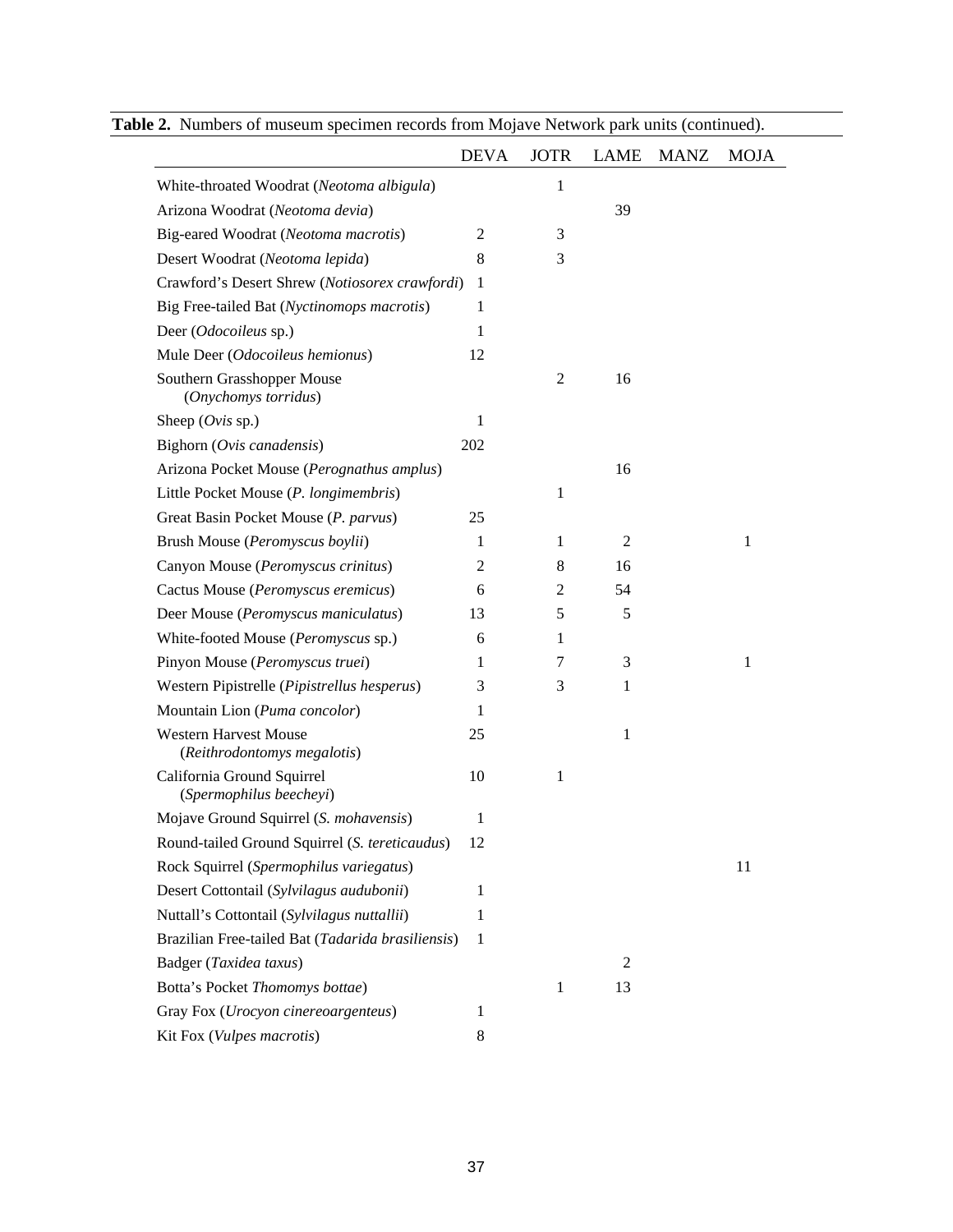**Table 3.** Mammal field sessions in Mojave Network Parks from 2002 – 2004. Person-days equals the number of working days in the field times the number of field staff working on that trip. Trap nights equals the number of traps deployed, times the number of nights that the traps were open. Park acronyms are the same as in Table 1.

| 2002 Field Season |                   |                 |                |                             |                    |
|-------------------|-------------------|-----------------|----------------|-----------------------------|--------------------|
| Park              | <b>Start Date</b> | <b>End Date</b> |                | <b>Fld Days Person-days</b> | <b>Trap Nights</b> |
| <b>MANZ</b>       | 24-Apr-02         | 25-Apr-02       | $\overline{2}$ | $\overline{4}$              | 160                |
| <b>DEVA</b>       | 29-May-02         | $2-Jun-02$      | $\overline{4}$ | 16                          | 252                |
| <b>MANZ</b>       | $3-Jun-02$        | $4-Jun-02$      | $\mathbf{1}$   | $\overline{4}$              | 100                |
| <b>LAME</b>       | $12$ -Jun- $02$   | 18-Jun-02       | 7              | 21                          | 453                |
| <b>MOJA</b>       | 30-Jun-02         | $1-Jul-02$      | $\mathbf{1}$   | $\overline{2}$              | $\boldsymbol{0}$   |
| <b>JOTR</b>       | $1-Jul-02$        | $2-Jul-02$      | $\overline{2}$ | 6                           | 114                |
| <b>MANZ</b>       | $21-Aug-02$       | 24-Aug-02       | 3              | 9                           | 204                |
| <b>MANZ</b>       | 24-Sep-02         |                 | $\mathbf{1}$   | $\overline{2}$              | 60                 |
| <b>MOJA</b>       | $25-Sep-02$       | 30-Sep-02       | 5              | 10                          | 290                |
| <b>JOTR</b>       | 10-Oct-02         | 15-Oct-02       | 5              | 10                          | 180                |
| <b>DEVA</b>       | 23-Oct-02         | 29-Oct-02       | 6              | 18                          | 294                |
| <b>LAME</b>       | $6-Nov-02$        | 10-Nov-02       | $\overline{4}$ | 8                           | 30                 |
| <b>JOTR</b>       | 23-Nov-02         | 23-Nov-02       | $\mathbf{1}$   | $\overline{c}$              | 60                 |
| <b>DEVA</b>       | 24-Nov-02         | 25-Nov-02       | $\mathbf{2}$   | $\overline{4}$              | 70                 |
| 2003 Field Season |                   |                 |                |                             |                    |
| <b>MOJA</b>       | 26-Mar-03         | 28-Mar-03       | $\overline{2}$ | 6                           | 75                 |
| <b>JOTR</b>       | 28-Mar-03         | 31-Mar-03       | $\overline{4}$ | 8                           | 224                |
| <b>DEVA</b>       | $07-Apr-03$       | 13-Apr-03       | 7              | 21                          | 420                |
| <b>MANZ</b>       | $22-Apr-03$       | 25-Apr-03       | 3              | 6                           | 80                 |
| <b>MOJA</b>       | $25$ -Apr-03      | 28-Apr-03       | 4              | 8                           | 180                |
| <b>JOTR</b>       | 06-May-03         | 10-May-03       | $\overline{4}$ | 8                           | 280                |
| <b>LAME</b>       | $10$ -May-03      | 13-May-03       | $\overline{4}$ | 8                           | 180                |
| <b>JOTR</b>       | 21-May-03         | 27-May-03       | 7              | 30                          | 240                |
| <b>LAME</b>       | 03-Jun-03         | $10$ -Jun-03    | 7              | 28                          | 470                |
| <b>MOJA</b>       | 17-Jun-03         | 24-Jun-03       | $\tau$         | 28                          | 110                |
| <b>MOJA</b>       | 23-Sep-03         | 26-Sep-03       | 3              | 6                           | 40                 |
| <b>JOTR</b>       | 26-Sep-03         | 28-Sep-03       | $\mathbf{2}$   | $\overline{4}$              | 40                 |
| <b>DEVA</b>       | 07-Oct-03         | 13-Oct-03       | 6              | 12                          | 410                |
| <b>LAME</b>       | 21-Oct-03         | 24-Oct-03       | 3              | 6                           | 220                |
| <b>MOJA</b>       | 24-Oct-03         | 27-Oct-03       | 3              | 6                           | 140                |
| <b>DEVA</b>       | 04-Nov-03         | 10-Nov-03       | 6              | 12                          | 320                |

38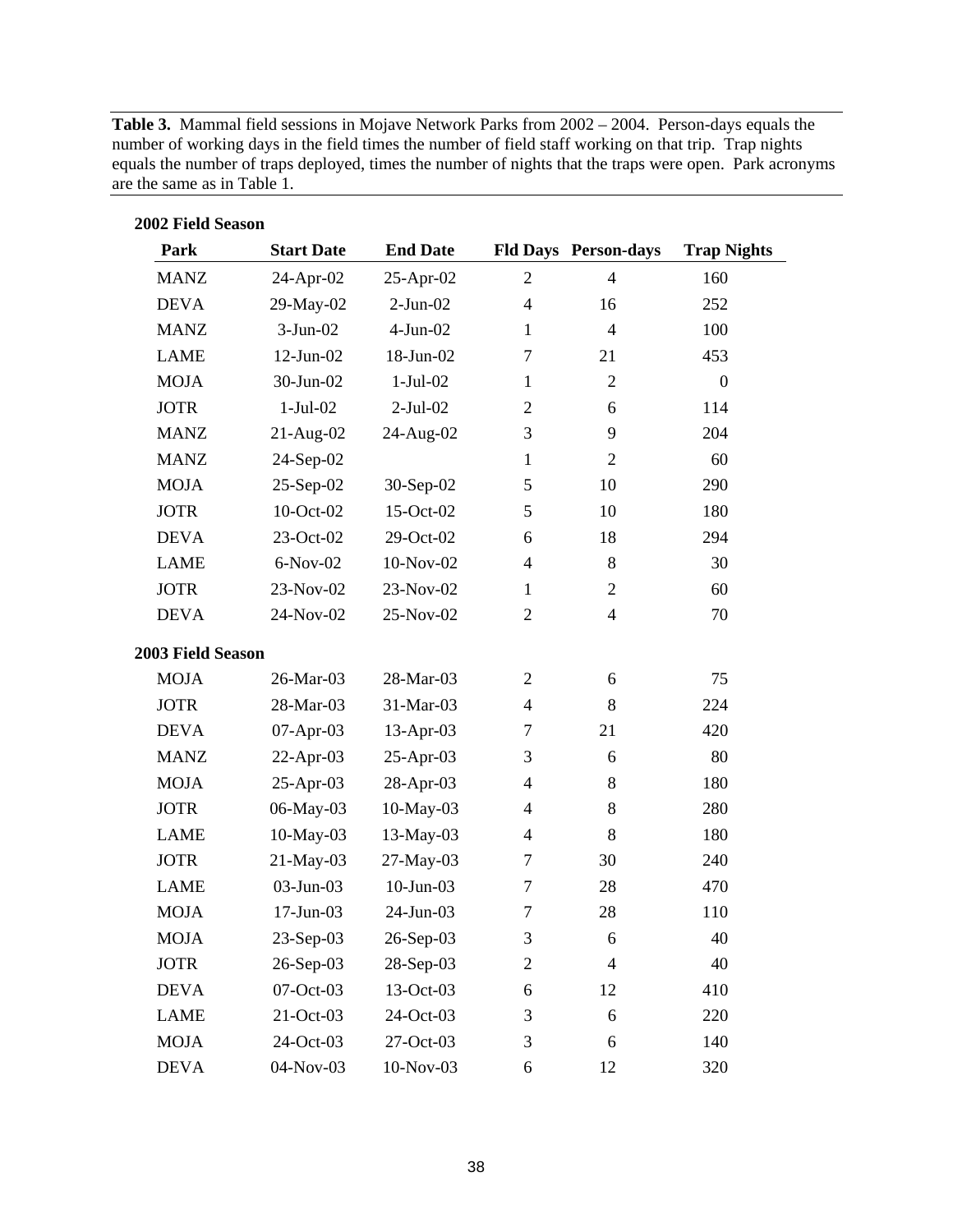| 2004 Field Season |                 |                        |     |                |     |  |  |
|-------------------|-----------------|------------------------|-----|----------------|-----|--|--|
| <b>DEVA</b>       | $31-Mar-04$     | $05-Apr-04$            | 5   | 13             | 287 |  |  |
| <b>DEVA</b>       | $14$ -Apr-04    | $16$ -Apr-04           | 2   | 4              | 325 |  |  |
| <b>MOJA</b>       | $16$ -Apr-04    | 19-Apr-04              | 3   | 9              | 265 |  |  |
| <b>MOJA</b>       | $26$ -Apr-04    | $30-Apr-04$            | 4   | 8              | 254 |  |  |
| <b>JOTR</b>       | $30-Apr-04$     | 03-May-04              | 3   | 9              | 70  |  |  |
| <b>DEVA</b>       | 11-May-04       | 12-May-04              | 1   | $\overline{2}$ | 50  |  |  |
| <b>MOJA</b>       | 12-May-04       | 16-May-04              | 5   | 10             | 198 |  |  |
| <b>JOTR</b>       | $08$ -Jun- $04$ | $14$ -Jun-04           | 6.5 | 13             | 256 |  |  |
| <b>JOTR</b>       | $22$ -Jun-04    | $23 - \text{Jun} - 04$ | 1   | $\overline{2}$ | 20  |  |  |
| <b>DEVA</b>       | $23$ -Jun-04    | $28 - \text{Jun} - 04$ | 5   | 10             | 213 |  |  |
| <b>MANZ</b>       | $08-Sep-04$     | $10-Sep-04$            | 3   | 3              | 125 |  |  |

**Table 3.** Mammal field sessions in Mojave Network Parks from 2002 – 2004 (continued).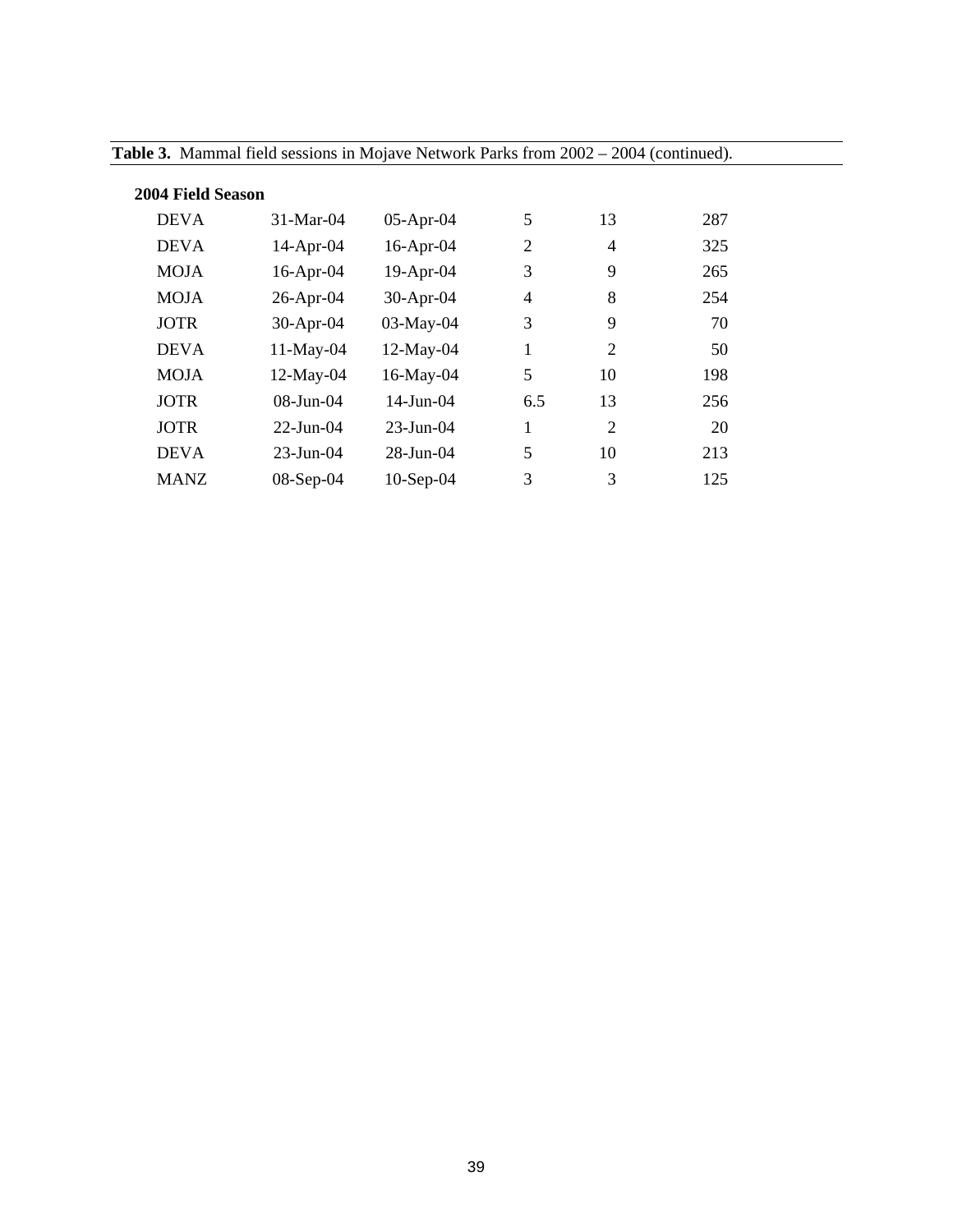**Table 4.** Cumulative field sampling effort for mammals at Mojave Network Parks from 2002 - 2004, by Park unit. Park acronyms and definitions are the same as in preceding tables.

|               | # of Visits | <b>Field Days</b> | <b>Person-days</b> | <b>Trap-nights</b> |
|---------------|-------------|-------------------|--------------------|--------------------|
| <b>DEVA</b>   | 10          | 44                | 112                | 2,397              |
| <b>JOTR</b>   | 10          | 35.5              | 92                 | 1,492              |
| <b>LAME</b>   | 5           | 25                | 71                 | 1,313              |
| <b>MANZ</b>   | 6           | 13                | 28                 | 604                |
| <b>MOJA</b>   | 10          | 37                | 93                 | 1,538              |
| <b>Total:</b> | 41          | 154.5             | 396                | 7,344              |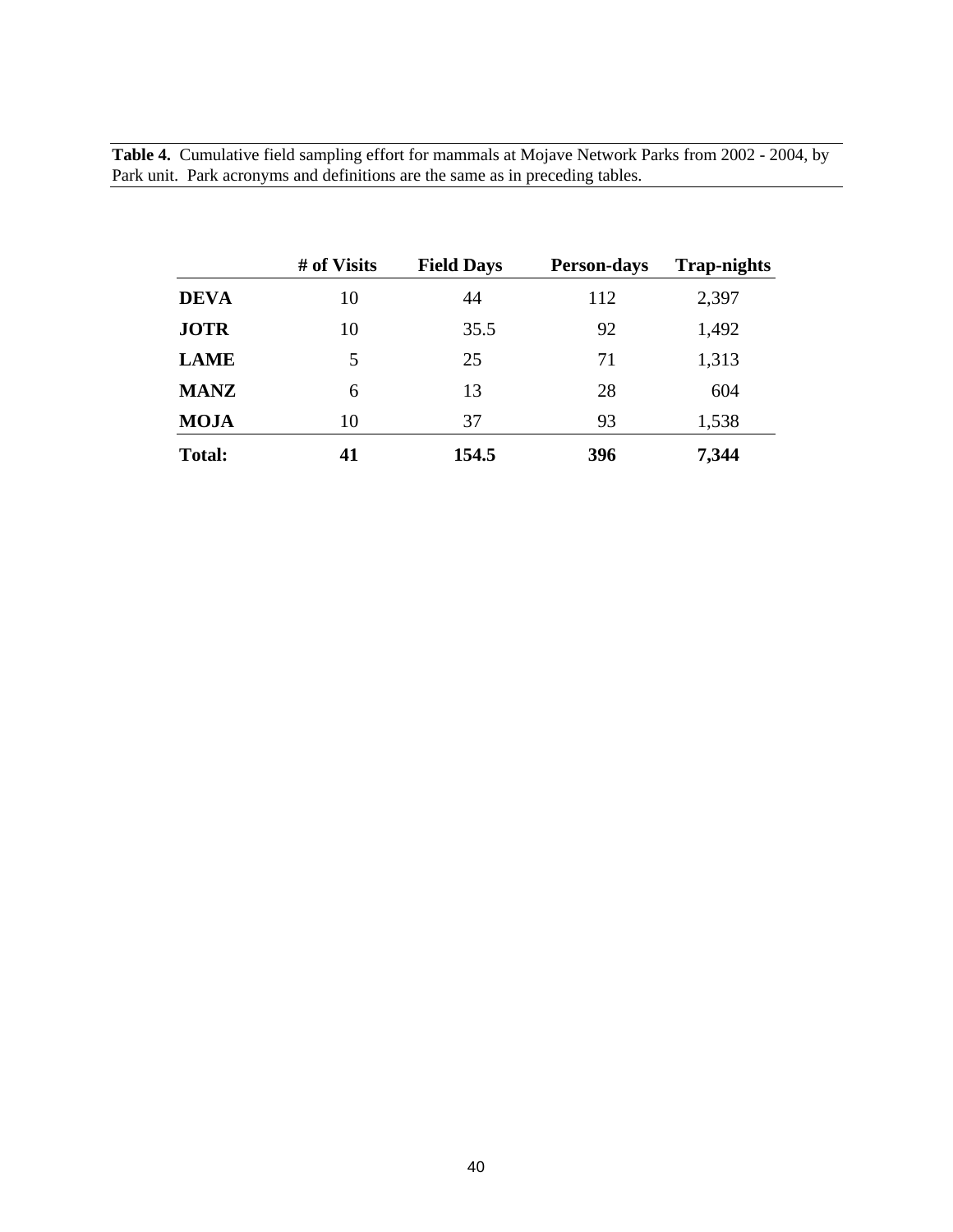**Table 5.** Trap effort and trap success at the Mojave Network Parks from 2002 -- 2004. Trap nights equals the number of traps deployed, times the number of nights that the traps were open. Capture success is the number of captures as a percentage of total trap nights.

| <b>Date</b>                               | $#$ Traps | <b>Captures</b> | Success $(\frac{6}{6})$ |  |  |  |
|-------------------------------------------|-----------|-----------------|-------------------------|--|--|--|
| <b>Death Valley National Park</b>         |           |                 |                         |  |  |  |
| 5/30/2002                                 | 252       | 50              | 20                      |  |  |  |
| 10/25/2002                                | 294       | 8               | 3                       |  |  |  |
| 11/24/2002                                | 70        | 11              | 16                      |  |  |  |
| 4/8/2003                                  | 420       | 70              | 17                      |  |  |  |
| 10/9/2003                                 | 410       | 87              | 21                      |  |  |  |
| 11/6/2003                                 | 320       | 28              | 9                       |  |  |  |
| 4/1/2004                                  | 274       | 14              | 5                       |  |  |  |
| 4/15/2004                                 | 60        | 11              | 18                      |  |  |  |
| 5/12/2004                                 | 50        | 26              | 52                      |  |  |  |
| 6/24/2004                                 | 247       | 108             | 44                      |  |  |  |
| Trap Success, Overall:                    |           |                 | 17.2                    |  |  |  |
| <b>Joshua Tree National Park</b>          |           |                 |                         |  |  |  |
| 7/2/2002                                  | 114       | 17              | 15                      |  |  |  |
| 10/10/2002                                | 180       | 34              | 19                      |  |  |  |
| 11/23/2002                                | 60        | 7               | 12                      |  |  |  |
| 3/29/2003                                 | 224       | 27              | 12                      |  |  |  |
| 5/7/2003                                  | 280       | 31              | 11                      |  |  |  |
| 5/22/2003                                 | 240       | 18              | 8                       |  |  |  |
| 9/27/2003                                 | 40        | 3               | 8                       |  |  |  |
| 5/2/2004                                  | 80        | 8               | 10                      |  |  |  |
| 6/9/2004                                  | 254       | 57              | 22                      |  |  |  |
| 6/23/2004                                 | 20        | 16              | 80                      |  |  |  |
| Trap Success, Overall:                    |           |                 | 14.6                    |  |  |  |
| <b>Lake Mead National Recreation Area</b> |           |                 |                         |  |  |  |
| 6/12/2002                                 | 453       | 9               | 2                       |  |  |  |
| 11/10/2002                                | 30        | 18              | 60                      |  |  |  |
| 5/11/2003                                 | 140       | 41              | 29                      |  |  |  |
| 6/4/2003                                  | 470       | 69              | 15                      |  |  |  |
| 10/22/2003                                | 220       | 53              | 24                      |  |  |  |
|                                           |           |                 |                         |  |  |  |

Trap Success, Overall: 14.5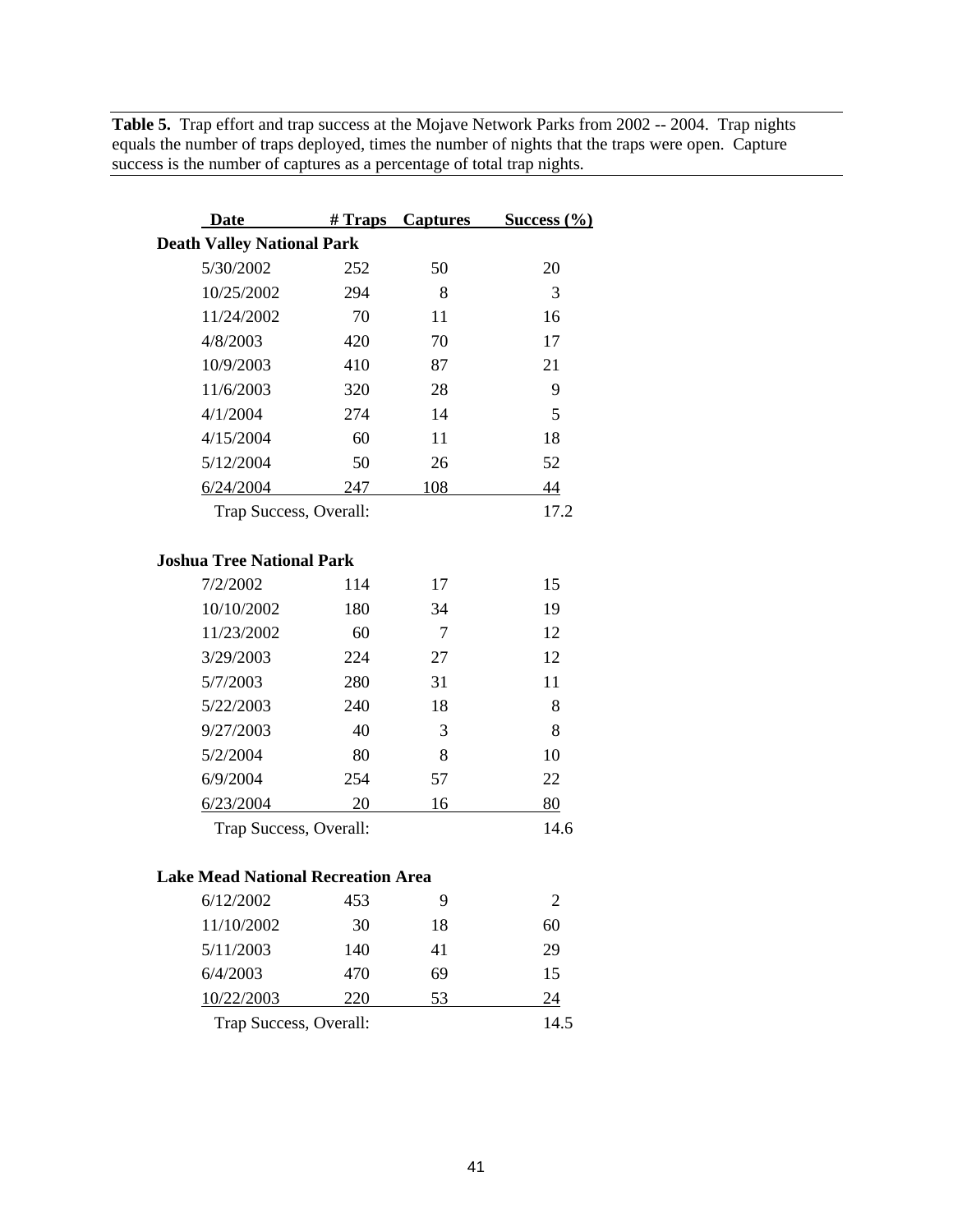| Date                                   |          | # Traps Captures | Success $(\frac{6}{6})$ |
|----------------------------------------|----------|------------------|-------------------------|
| <b>Manzanar National Historic Site</b> |          |                  |                         |
| 4/24/2002                              | 160      | 41               | 26                      |
| 6/4/2002                               | 100      | 27               | 27                      |
| 8/22/2002                              | 204      | 27               | 13                      |
| 9/24/2002                              | 60       | 10               | 17                      |
| 4/24/2003                              | 80       | 18               | 23                      |
| Trap Success, Overall:                 |          |                  | 20.4                    |
| <b>Mojave National Preserve</b>        |          |                  |                         |
| 7/1/2002                               | $\Omega$ | $\theta$         | **                      |
| 9/25/2002                              | 290      | 48               | 17                      |
| 3/28/2003                              | 75       | 11               | 15                      |
| 4/26/2003                              | 180      | 47               | 26                      |
| 6/18/2003                              | 110      | 23               | 21                      |
| 9/26/2003                              | 40       | 18               | 45                      |
| 10/26/2003                             | 140      | 26               | 19                      |
| 4/17/2004                              | 265      | 31               | 12                      |
| 4/28/2004                              | 240      | 39               | 16                      |
| 5/13/2004                              | 198      | 25               | 13                      |
| Trap Success, Overall:                 |          |                  | 17.4                    |
| <b>All Sites:</b>                      | 7344     | 1212             | 16.5                    |

**Table 5.** Trap effort and trap success at the Mojave Network Parks (continued).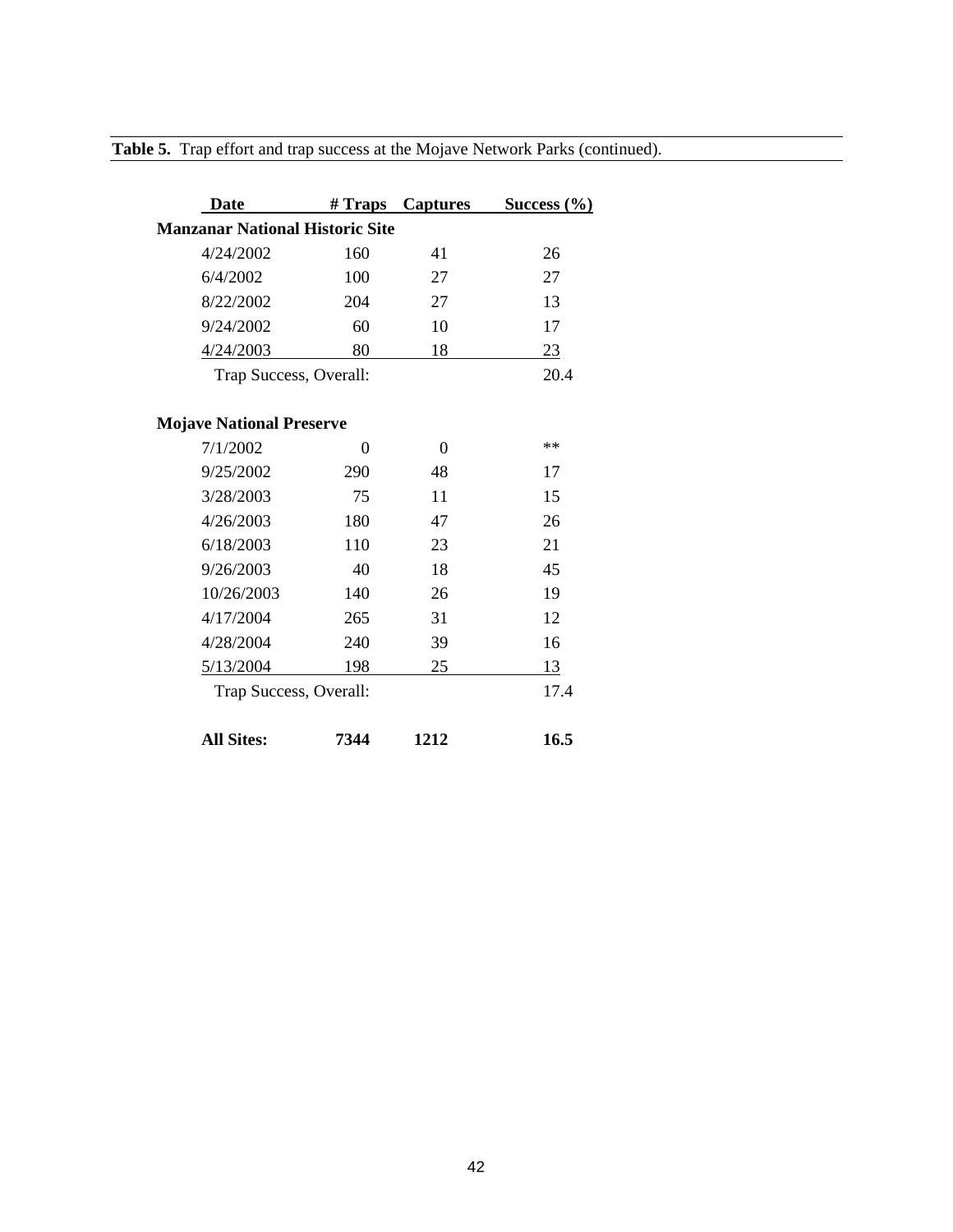**Table 6.** Cumulative small-mammal captures at Mojave Network Parks, by Park unit, sampling from 2002 through 2004. For each park unit, species are listed by total number of captures.

| <b>Death Valley National Park</b>                          |                |
|------------------------------------------------------------|----------------|
| Canyon Mouse (Peromyscus crinitus)                         | 79             |
| Deer Mouse (Peromyscus maniculatus)                        | 78             |
| Cactus Mouse (Peromyscus eremicus)                         | 59             |
| Desert Pocket Mouse (Chaetodipus penicillatus)             | 52             |
| Desert Woodrat (Neotoma lepida)                            | 50             |
| Pinyon Mouse (Peromyscus truei)                            | 47             |
| Long-tailed Pocket Mouse (Chaetodipus formosus)            | 22             |
| Merriam's Kangaroo Rat (Dipodomys merriami)                | 20             |
| Brush Mouse (Peromyscus boylii)                            | 18             |
| Desert Kangaroo Rat (Dipodomys deserti)                    | 12             |
| Great Basin Pocket Mouse (Perognathus parvus)              | 9              |
| White-footed Mouse sp (Peromyscus sp.)                     | 6              |
| Little Pocket Mouse (Perognathus longimembris)             | 5              |
| Pocket Mouse sp. (Chaetodipus sp.)                         | $\overline{4}$ |
| Panamint Chipmunk (Neotamias panamintinus)                 | $\overline{2}$ |
| <b>Joshua Tree National Park</b>                           |                |
| Merriam's Kangaroo Rat (Dipodomys merriami)                | 77             |
| Pallid Bat (Antrozous pallidus)                            | 53             |
| Little Pocket Mouse (Perognathus longimembris)             | 45             |
| Cactus Mouse (Peromyscus eremicus)                         | 17             |
| San Diego Pocket Mouse (Chaetodipus fallax)                | 16             |
| Desert Woodrat (Neotoma lepida)                            | 16             |
| Canyon Mouse (Peromyscus crinitus)                         | 12             |
| Spiny Pocket Mouse (Chaetodipus spinatus)                  | 11             |
| Desert Pocket Mouse (Chaetodipus penicillatus)             | 10             |
| Big Brown Bat (Eptesicus fuscus)                           | 8              |
| Western Pipistrelle (Pipistrellus hesperus)                | 7              |
| Pinyon Mouse (Peromyscus truei)                            | 4              |
| Brush Mouse (Peromyscus boylii)                            | 3              |
| Long-tailed Pocket Mouse (Chaetodipus formosus)            | 3              |
| White-tailed Antelope Squirrel (Ammospermophilus leucurus) | 3              |
| Pocket Mouse sp. (Chaetodipus sp.)                         | 3              |
| Southern Grasshopper Mouse (Onychomys torridus)            | 2              |
| Yellow Bat (Lasiurus xanthinus)                            | $\mathbf{2}$   |
| Deer Mouse (Peromyscus maniculatus)                        | 1              |
| California Myotis (Myotis californicus)                    | 1              |
| White-footed Mouse sp. (Peromyscus sp.)                    |                |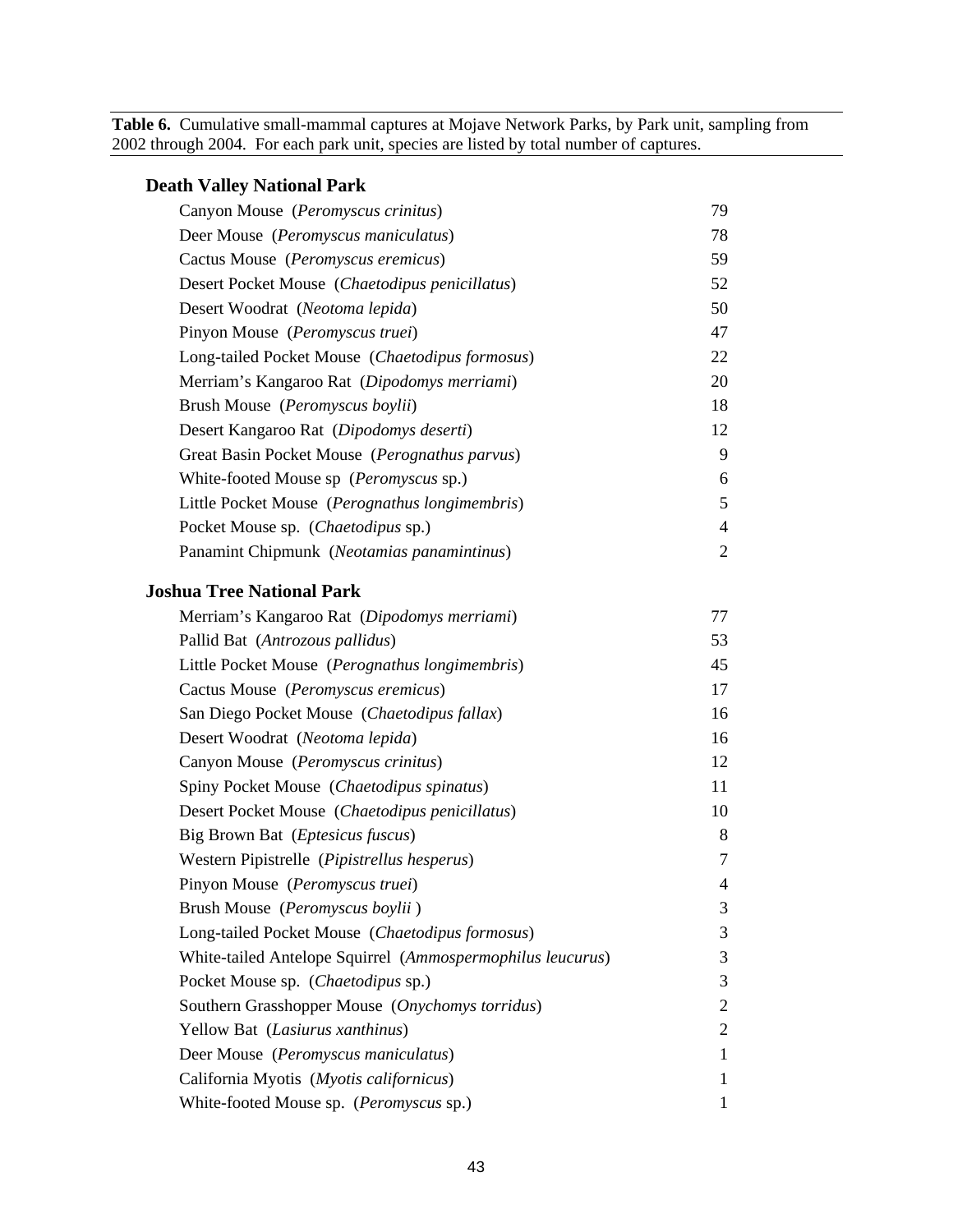|  | Table 6. Cumulative small-mammal captures at Mojave Network Parks (continued). |  |  |  |
|--|--------------------------------------------------------------------------------|--|--|--|
|--|--------------------------------------------------------------------------------|--|--|--|

| <b>Lake Mead National Recreation Area</b>             |                |
|-------------------------------------------------------|----------------|
| Cactus Mouse (Peromyscus eremicus)                    | 79             |
| Canyon Mouse (Peromyscus crinitus)                    | 31             |
| Merriam's Kangaroo Rat (Dipodomys merriami)           | 16             |
| Desert Woodrat (Neotoma lepida)                       | 11             |
| Long-tailed Pocket Mouse (Chaetodipus formosus)       | 11             |
| Pocket Mouse sp. (Chaetodipus sp.)                    | 10             |
| Brush Mouse (Peromyscus boylii)                       | 8              |
| Little Pocket Mouse (Perognathus longimembris)        | 5              |
| House Mouse (Mus musculus)                            | $\overline{4}$ |
| Arizona Woodrat (Neotoma devia)                       | 4              |
| Pinyon Mouse (Peromyscus truei)                       | 3              |
| White-footed Mouse sp. (Peromyscus sp.)               | 3              |
| Harris' Antelope Squirrel (Ammospermophilus harrisii) | $\overline{2}$ |
| Spiny Pocket Mouse (Chaetodipus spinatus)             | $\mathbf{1}$   |
| Desert Kangaroo Rat (Dipodomys deserti)               | $\mathbf{1}$   |
| Cliff Chipmunk (Neotamias dorsalis)                   | $\mathbf{1}$   |
| <b>Manzanar National Historic Site</b>                |                |
| Deer Mouse (Peromyscus maniculatus)                   | 42             |
| Merriam's Kangaroo Rat (Dipodomys merriami)           | 29             |
| Brush Mouse (Peromyscus boylii)                       | 27             |
| Little Pocket Mouse (Perognathus longimembris)        | 12             |
| Western Harvest Mouse (Reithrodontomys megalotis)     | 6              |
| California Vole (Microtus californicus)               | $\overline{2}$ |
| Southern Grasshopper Mouse (Onychomys torridus)       | $\overline{2}$ |
| Desert Woodrat (Neotoma lepida)                       | $\mathbf{1}$   |

Panamint Kangaroo Rat (*Dipodomys panamintinus*) 1 White-tailed Antelope Squirrel (*Ammospermophilus leucurus*) 1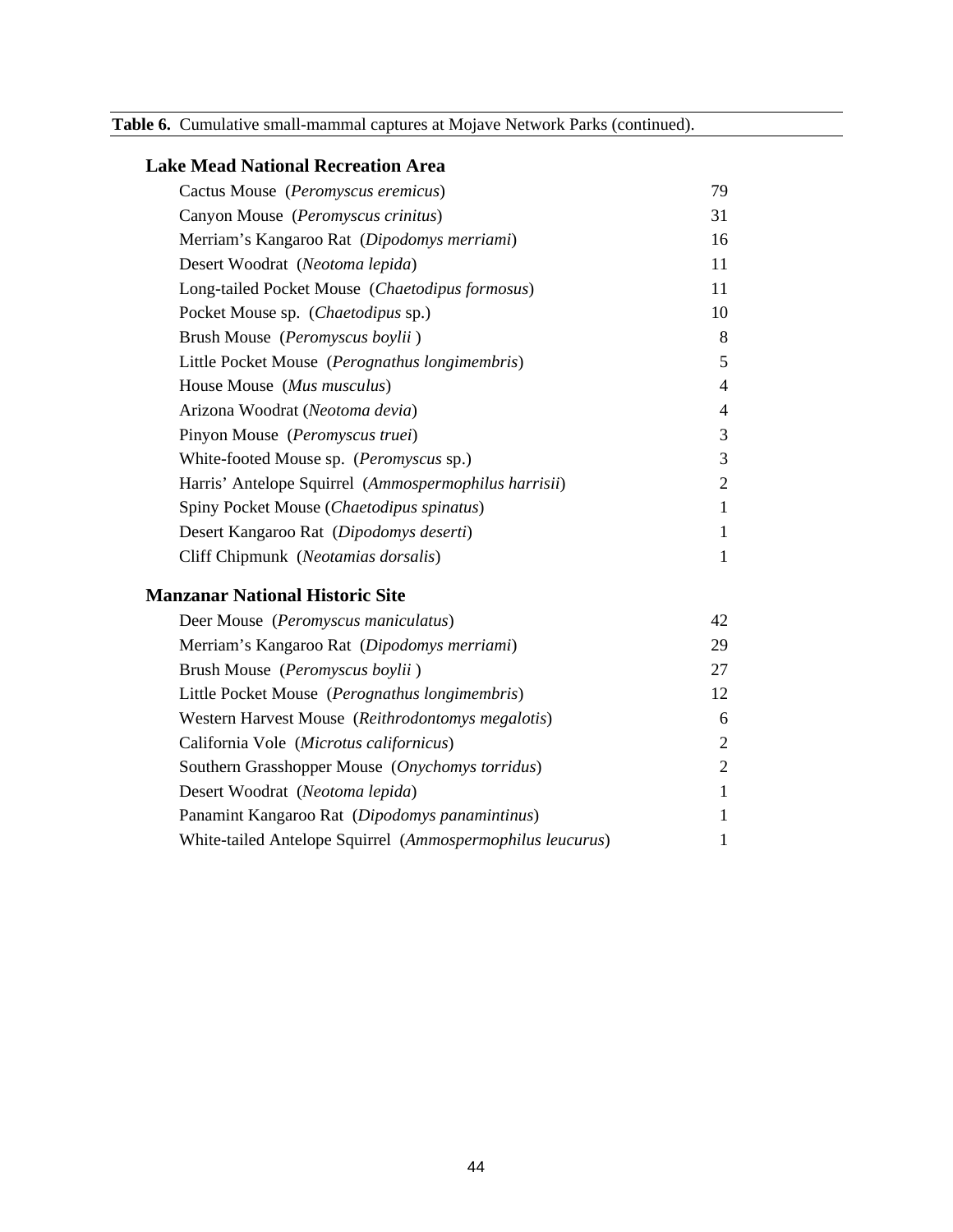| Table 6. Cumulative small-mammal captures at Mojave Network Parks (continued). |  |  |
|--------------------------------------------------------------------------------|--|--|
|                                                                                |  |  |

# **Mojave National Preserve**

| Desert Woodrat (Neotoma lepida)                            | 81             |
|------------------------------------------------------------|----------------|
| Cactus Mouse (Peromyscus eremicus)                         | 74             |
| Brush Mouse (Peromyscus boylii)                            | 50             |
| Canyon Mouse (Peromyscus crinitus)                         | 44             |
| Merriam's Kangaroo Rat (Dipodomys merriami)                | 28             |
| Western Pipistrelle (Pipistrellus hesperus)                | 28             |
| California Myotis (Myotis californicus)                    | 15             |
| Pinyon Mouse (Peromyscus truei)                            | 14             |
| Long-tailed Pocket Mouse (Chaetodipus formosus)            | 13             |
| Desert Pocket Mouse (Chaetodipus penicillatus)             | 12             |
| Spiny Pocket Mouse (Chaetodipus spinatus)                  | 12             |
| Deer Mouse (Peromyscus maniculatus)                        | 9              |
| White-footed Mouse sp. (Peromyscus sp.)                    | $\overline{7}$ |
| Desert Kangaroo Rat (Dipodomys deserti)                    | 6              |
| San Diego Pocket Mouse (Chaetodipus fallax)                | 3              |
| Pocket Mouse sp. (Chaetodipus sp.)                         | 3              |
| Big Brown Bat ( <i>Eptesicus fuscus</i> )                  | 3              |
| Little Pocket Mouse (Perognathus longimembris)             | $\overline{2}$ |
| White-tailed Antelope Squirrel (Ammospermophilus leucurus) | $\overline{2}$ |
| Pallid Bat (Antrozous pallidus)                            | $\mathfrak{2}$ |
| Fringed Myotis (Myotis thysanodes)                         | $\overline{2}$ |
| Panamint Kangaroo Rat (Dipodomys panamintinus)             | $\mathbf{1}$   |
| Townsend's Big-eared Bat (Corynorhinus townsendii)         | 1              |
| Long-legged Myotis (Myotis volans)                         | $\mathbf{1}$   |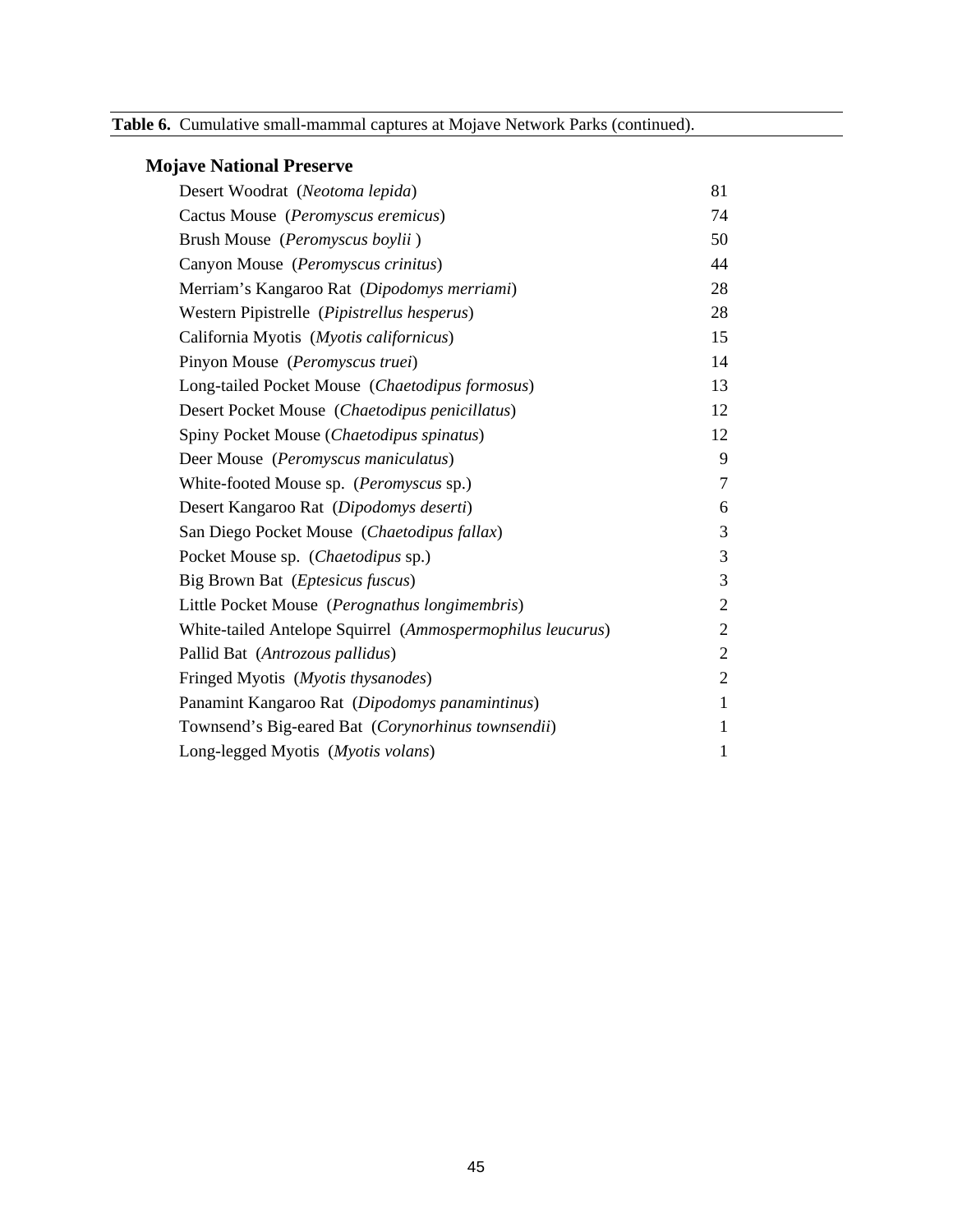**Table 7.** Mammal species list for Death Valley National Park, California, based on recent fieldwork, and review of museum data and other sources. Under 'Park Status' 'D' indicates the species has been documented from within park boundaries. Under evidence,  $M =$  museum specimen,  $L =$  literature record,  $C = \text{trap capture}, \text{and } S = \text{reliable slightly}, \text{documented here}.$ 

| Common name (Scientific name)                              | <b>Park Status</b> | <b>Evidence</b> |  |
|------------------------------------------------------------|--------------------|-----------------|--|
| Shrews (Insectivora: Family Soricidae)                     |                    |                 |  |
| Crawford's Desert Shrew (Notiosorex crawfordi)             | $\mathbf D$        | M, L            |  |
| Merriam's Shrew (Sorex merriami)                           | Unconfirmed        |                 |  |
| Inyo Shrew (Sorex tenellus)                                | Unconfirmed        |                 |  |
| Vesper Bats (Chiroptera: Family Vespertilionidae)          |                    |                 |  |
| Pallid Bat (Antrozous pallidus)                            | $\mathbf D$        | M, L            |  |
| Townsend's Big-eared Bat (Corynorhinus townsendii)         | D                  | M, L            |  |
| Big Brown Bat (Eptesicus fuscus)                           | D                  | M               |  |
| Spotted Bat (Euderma maculatum)                            | D                  | L               |  |
| Silver-haired Bat (Lasionycteris noctivagans)              | D                  | M, L            |  |
| Western Red Bat (Lasiurus blossevillii)                    | D                  | M,              |  |
| Hoary Bat (Lasiurus cinereus)                              | D                  | M, L            |  |
| California Myotis (Myotis californicus)                    | D                  | M, L            |  |
| Western Small-footed Myotis (Myotis ciliolabrum)           | D                  | M, L            |  |
| Long-eared Myotis (Myotis evotis)                          | Unconfirmed        |                 |  |
| Little Brown Myotis (Myotis lucifugus)                     | Unconfirmed        |                 |  |
| Fringed Myotis (Myotis thysanodes)                         | D                  | M, L            |  |
| Long-legged Myotis (Myotis volans)                         | D                  | M               |  |
| Yuma Myotis (Myotis yumanensis)                            | Probably Present   | M               |  |
| Western Pipistrelle (Pipistrellus hesperus)                | $\mathbf D$        | M, L            |  |
| Free-tailed Bats (Chiroptera: Family Molossidae)           |                    |                 |  |
| Western Mastiff Bat (Eumops perotis)                       | Unconfirmed        |                 |  |
| Big Free-tailed Bat (Nyctinomops macrotis)                 | D                  | M               |  |
| Brazilian Free-tailed Bat (Tadarida brasiliensis)          | D                  | M, L, S         |  |
| Hares and Rabbits (Lagomorpha: Family Leporidae)           |                    |                 |  |
| Black-tailed Jackrabbit (Lepus californicus)               | D                  | M, L            |  |
| Desert Cottontail (Sylvilagus audubonii)                   | D                  | M, L            |  |
| Mountain (or Nuttall's) Cottontail (Sylvilagus nuttallii)  | D                  | M, L            |  |
| Squirrels (Rodentia: Family Sciuridae)                     |                    |                 |  |
| White-tailed Antelope Squirrel (Ammospermophilus leucurus) | $\mathbf D$        | M, L            |  |
| Least Chipmunk (Neotamias minimus)                         | Unconfirmed        |                 |  |
| Panamint Chipmunk (Neotamias panamintinus)                 | D                  | M, C, L         |  |
| Uinta Chipmunk (Neotamias umbrinus)                        | D                  | M               |  |
| California Ground Squirrel (Spermophilus beecheyi)         | D                  | M               |  |
| Golden-mantled Ground Squirrel (Spermophilus lateralis)    | D                  | M               |  |
| Mojave Ground Squirrel (Spermophilus mohavensis)           | D                  | M               |  |
| Round-tailed Ground Squirrel (Spermophilus tereticaudus)   | ${\bf D}$          | M, L            |  |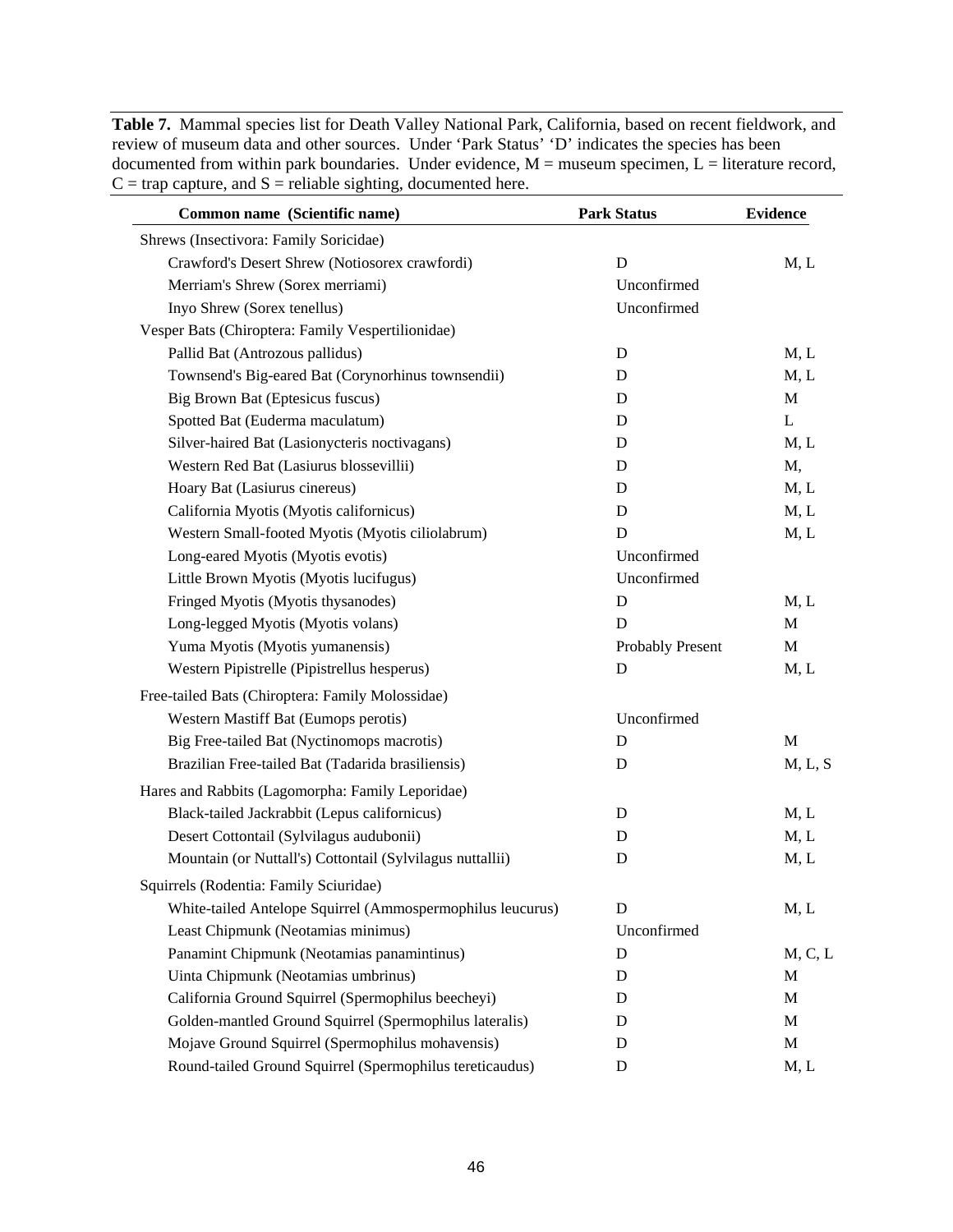| Common name (Scientific name)                                   | <b>Park Status</b> | <b>Evidence</b> |
|-----------------------------------------------------------------|--------------------|-----------------|
| Pocket Gophers (Rodentia: Family Geomyidae)                     |                    |                 |
| Botta's Pocket Gopher (Thomomys bottae)                         | D                  | L               |
| Northern Pocket Gopher (Thomomys talpoides)                     | Unconfirmed        |                 |
| Pocket Mice and Kangaroo Rats (Rodentia: Family Heteromyidae)   |                    |                 |
| Long-tailed Pocket Mouse (Chaetodipus formosus)                 | D                  | M, L, C         |
| Sonoran Desert Pocket Mouse (Chaetodipus penicillatus)          | D                  | M, L, C         |
| Desert Kangaroo Rat (Dipodomys deserti)                         | D                  | M, L, C         |
| Merriam's Kangaroo Rat (Dipodomys merriami)                     | D                  | M, L, C         |
| Chisel-toothed Kangaroo Rat (Dipodomys microps)                 | D                  | M, L            |
| Ord's Kangaroo Rat (Dipodomys ordii)                            | Unconfirmed        |                 |
| Panamint Kangaroo Rat (Dipodomys panamintinus)                  | $\mathbf D$        | M               |
| Pale Kangaroo Mouse (Microdipodops pallidus)                    | Unconfirmed        |                 |
| Little Pocket Mouse (Perognathus longimembris)                  | D                  | C, L            |
| Great Basin Pocket Mouse (Perognathus parvus)                   | D                  | M, C, L         |
| Mice, Rats, and Voles (Rodentia: Family Muridae)                |                    |                 |
| Sagebrush Vole (Lemmiscus curtatus)                             | Unconfirmed        |                 |
| California Vole (Microtus californicus)                         | Unconfirmed        |                 |
| House Mouse (Mus musculus)                                      | D                  | L               |
| Bushy-tailed Woodrat (Neotoma cinerea)                          | D                  | M               |
| Desert Woodrat (Neotoma lepida)                                 | D                  | M, C, L         |
| Big-eared Woodrat (Neotoma macrotis)                            | D                  | M               |
| Common Muskrat (Ondatra zibethicus)                             | Unconfirmed        |                 |
| Southern Grasshopper Mouse (Onychomys torridus)                 | D                  | M, L            |
| Brush Mouse (Peromyscus boylii)                                 | D                  | M, C            |
| Canyon Mouse (Peromyscus crinitus)                              | D                  | M, C, L         |
| Cactus Mouse (Peromyscus eremicus)                              | D                  | M, C, L         |
| Deer Mouse (Peromyscus maniculatus)                             | D                  | M, C, L         |
| Pinyon Mouse (Peromyscus truei)                                 | D                  | M, C, L         |
| Western Harvest Mouse (Reithrodontomys megalotis)               | D                  | M, L            |
| Jumping Mice (Rodentia: Family Zapodidae)                       |                    |                 |
| Western Jumping Mouse (Zapus princeps)                          | Unconfirmed        |                 |
| New World Porcupines (Rodentia: Erethizontidae)                 |                    |                 |
| North American Porcupine (Erethizon dorsatum)                   | D                  | L               |
| Dogs, Foxes, and Wolves (Carnivora: Family Canidae)             |                    |                 |
| Coyote (Canis latrans)                                          | D                  | M, L            |
| Common Gray Fox (Urocyon cinereoargenteus)                      | D                  | M, L            |
| Kit Fox (Vulpes macrotis)                                       | D                  | M, L            |
| Raccoons, Ringtails, and Coatis (Carnivora: Family Procyonidae) |                    |                 |
| Ringtail (Bassariscus astutus)                                  | D                  | M, L            |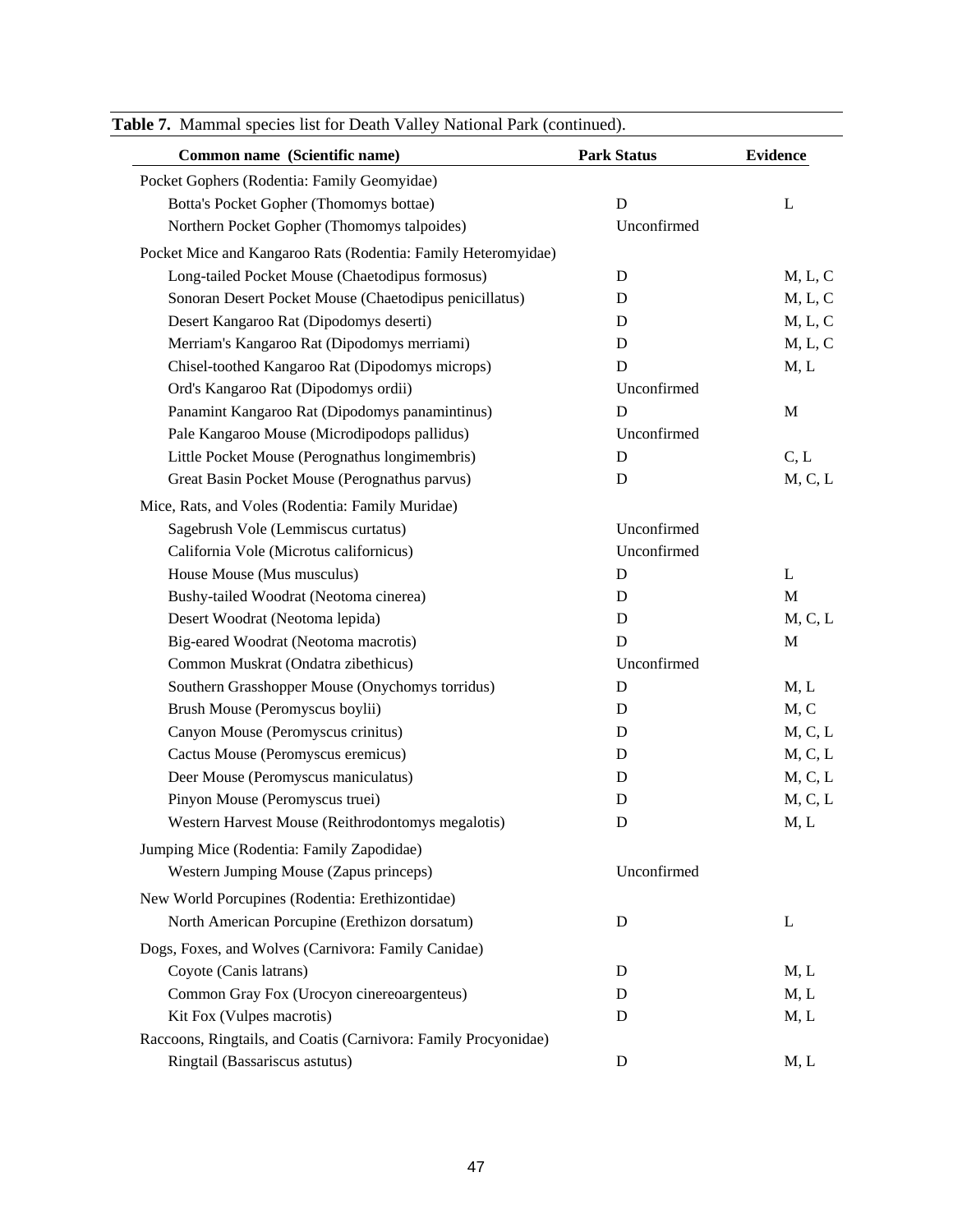| Common name (Scientific name)                                     | <b>Park Status</b> | <b>Evidence</b> |  |
|-------------------------------------------------------------------|--------------------|-----------------|--|
| Weasels, Otters, and Badgers (Carnivora: Family Mustelidae)       |                    |                 |  |
| Long-tailed Weasel (Mustela frenata)                              | Unconfirmed        |                 |  |
| Badger (Taxidea taxus)                                            | D                  | L               |  |
| Skunks (Carnivora: Family Mephitidae)                             |                    |                 |  |
| Striped Skunk (Mephitis mephitis)                                 | Unconfirmed        |                 |  |
| Western Spotted Skunk (Spilogale gracilis)                        | D                  | C, L            |  |
| Cats (Carnivora: Family Felidae)                                  |                    |                 |  |
| Mountain Lion (or Puma) (Puma concolor)                           | D                  | M, L            |  |
| Bobcat (Lynx rufus)                                               | D                  | M, L, S         |  |
| Horses and Asses (Perissodactyla: Family Equidae)                 |                    |                 |  |
| Feral Ass (Equus asinus)                                          | D                  | M, L            |  |
| Wild Horse (Equus caballus)                                       | D                  | L               |  |
| Deer (Artiodactyla: Family Cervidae)                              |                    |                 |  |
| Elk (Cervus canadensis)                                           | Unconfirmed        |                 |  |
| Mule (or Black-tailed) Deer (Odocoileus hemionus)                 | D                  | M, L            |  |
| Cattle, Antelope, Sheep, and Goats (Artiodactyla: Family Bovidae) |                    |                 |  |
| Domestic Cattle (Bos taurus)                                      | D                  | M, L            |  |
| Goat (Capra hircus)                                               |                    |                 |  |
| Bighorn (or Mountain) Sheep (Ovis canadensis)                     | D                  | M, L            |  |

## **Table 7.** Mammal species list for Death Valley National Park (continued).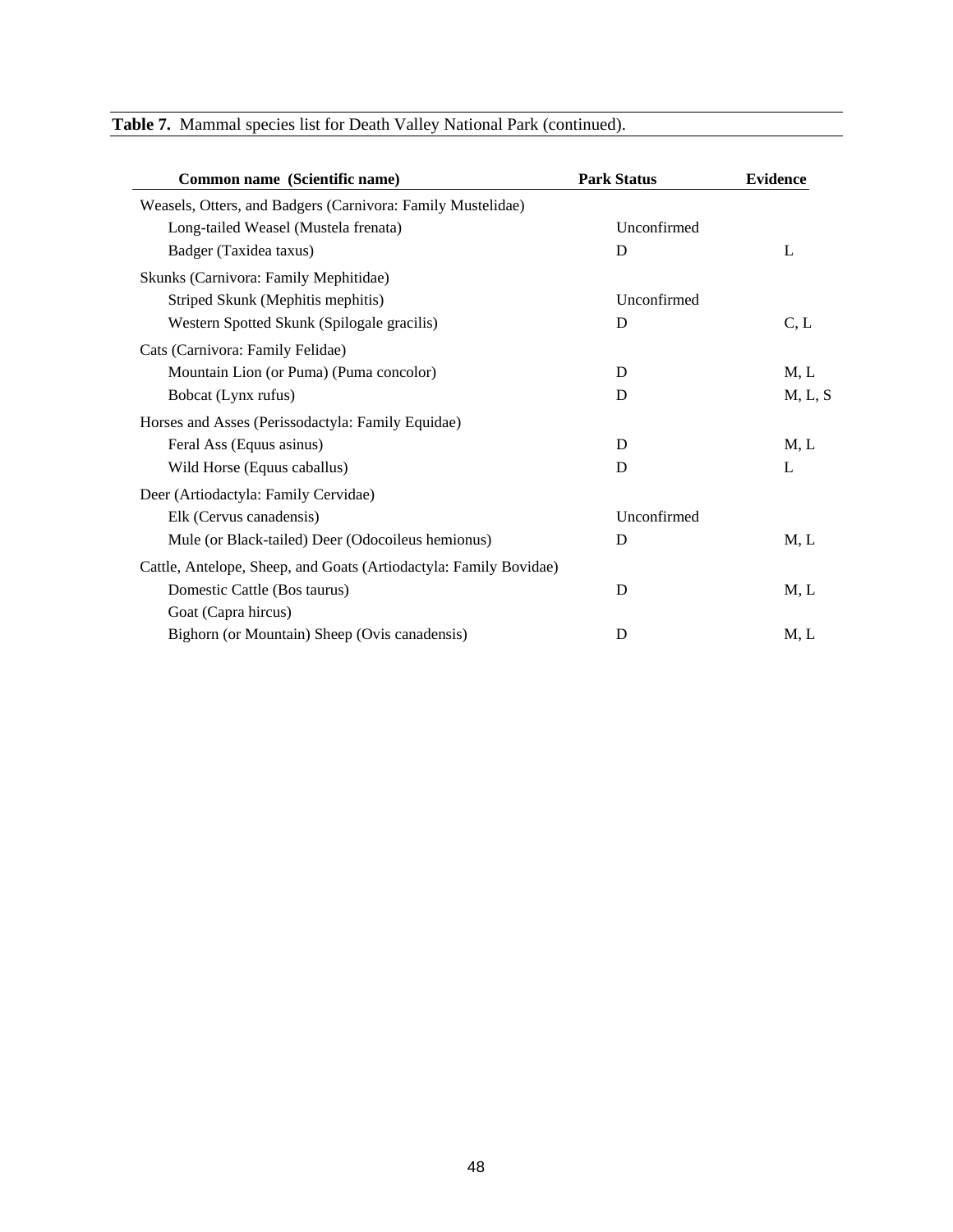| Common name (Scientific name)                              | <b>Park Status</b>      | <b>Evidence</b> |  |
|------------------------------------------------------------|-------------------------|-----------------|--|
| Shrews (Insectivora: Family Soricidae)                     |                         |                 |  |
| Crawford's Desert Shrew (Notiosorex crawfordi)             | $\mathbf D$             | C, L            |  |
| Leaf-noted Bats (Chiroptera: Family Phyllostomidae)        |                         |                 |  |
| California Leaf-nosed Bat (Macrotus californicus)          | D                       | L               |  |
| Vesper Bats (Chiroptera: Family Vespertilionidae)          |                         |                 |  |
| Pallid Bat (Antrozous pallidus)                            | D                       | C, L            |  |
| Townsend's Big-eared Bat (Corynorhinus townsendii)         | D                       | $\mathbf L$     |  |
| Big Brown Bat (Eptesicus fuscus)                           | D                       | C, L            |  |
| Spotted Bat (Euderma maculatum)                            | D                       | L               |  |
| Silver-haired Bat (Lasionycteris noctivagans)              | Unconfirmed             |                 |  |
| Western Red Bat (Lasiurus blossevillii)                    | Unconfirmed             |                 |  |
| Hoary Bat (Lasiurus cinereus)                              | D                       | M, L            |  |
| Western Yellow Bat (Lasiurus xanthinus)                    | D                       | C, L            |  |
| California Myotis (Myotis californicus)                    | D                       | M, C, L         |  |
| Western Small-footed Myotis (Myotis ciliolabrum)           | Unconfirmed             |                 |  |
| Long-eared Myotis (Myotis evotis)                          | Unconfirmed             |                 |  |
| Little Brown Myotis (Myotis lucifugus)                     | Unconfirmed             |                 |  |
| Fringed Myotis (Myotis thysanodes)                         | D                       | L,              |  |
| Long-legged Myotis (Myotis volans)                         | D                       | L,              |  |
| Yuma Myotis (Myotis yumanensis)                            | Unconfirmed             |                 |  |
| Western Pipistrelle (Pipistrellus hesperus)                | D                       | M, C, L         |  |
| Free-tailed Bats (Chiroptera: Family Molossidae)           |                         |                 |  |
| Western Mastiff (or Western Bonneted) Bat (Eumops perotis) | D                       | M, L            |  |
| Pocketed Free-tailed Bat (Nyctinomops femorosaccus)        | Unconfirmed             |                 |  |
| Big Free-tailed Bat (Nyctinomops macrotis)                 | Probably Present        |                 |  |
| Brazilian Free-tailed Bat (Tadarida brasiliensis)          | <b>Probably Present</b> |                 |  |
| Hares and Rabbits (Lagomorpha: Family Leporidae)           |                         |                 |  |
| Black-tailed Jackrabbit (Lepus californicus)               | D                       | M, L            |  |
| Desert Cottontail (Sylvilagus audubonii)                   | D                       | M, L            |  |
| Squirrels (Rodentia: Family Sciuridae)                     |                         |                 |  |
| White-tailed Antelope Squirrel (Ammospermophilus leucurus) | D                       | M, C, L         |  |
| Merriam's Chipmunk (Neotamias merriami)                    | Unconfirmed             | L               |  |
| California Chipmunk (Neotamias obscurus)                   | D                       | L               |  |
| California Ground Squirrel (Spermophilus beecheyi)         | D                       | M, L            |  |
| Round-tailed Ground Squirrel (Spermophilus tereticaudus)   | D                       | C, L            |  |
| Pocket Gophers (Rodentia: Family Geomyidae)                |                         |                 |  |
| Botta's Pocket Gopher (Thomomys bottae)                    | D                       | $\mathbf C$     |  |

**Table 8.** Mammal species list for Joshua Tree National Park, California, based on recent fieldwork, and review of museum data and other sources. Symbols same as in Table 7.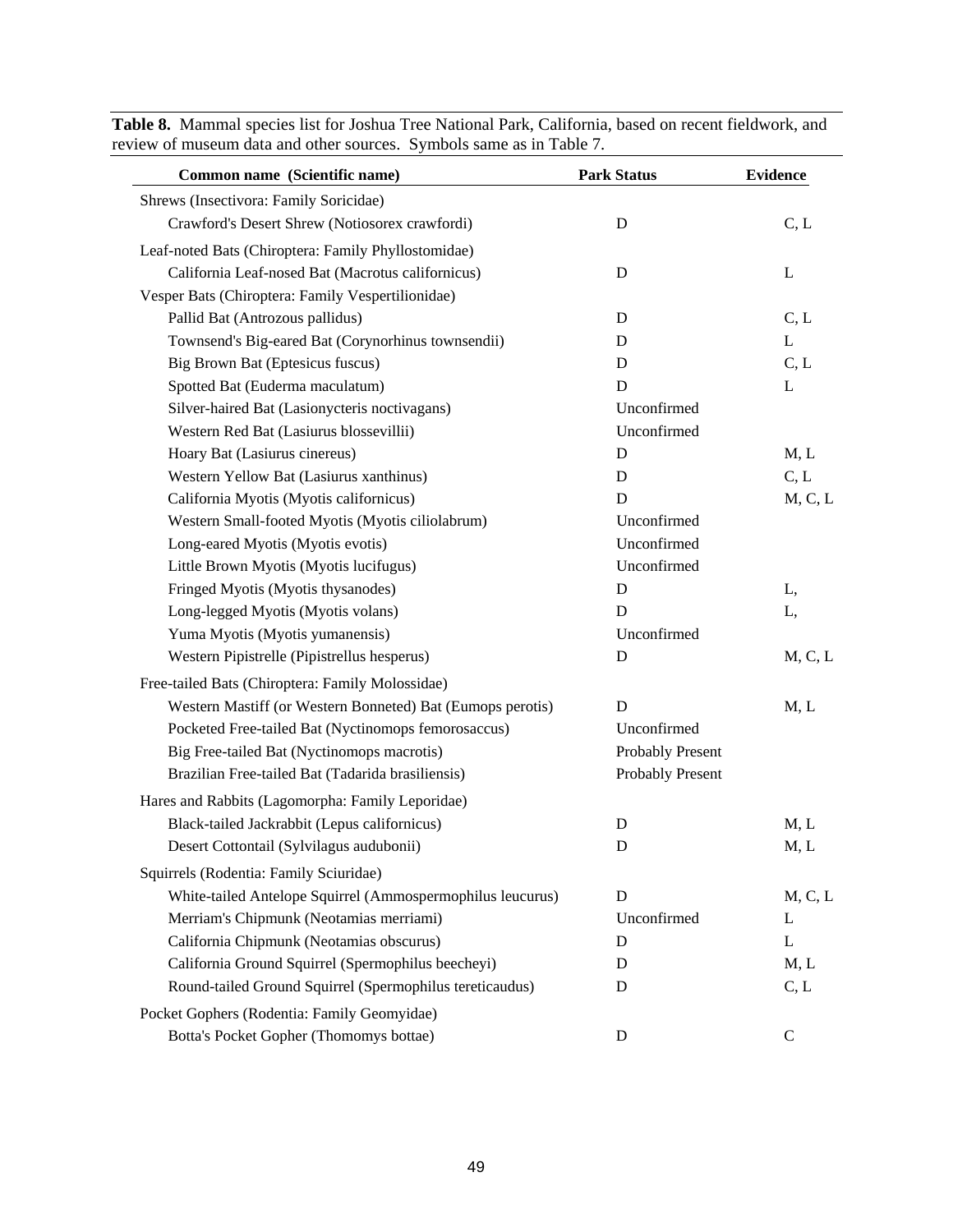| Common name (Scientific name)                                   | <b>Park Status</b>     | <b>Evidence</b> |
|-----------------------------------------------------------------|------------------------|-----------------|
| Pocket Mice and Kangaroo Rats (Rodentia: Family Heteromyidae)   |                        |                 |
| San Diego Pocket Mouse (Chaetodipus fallax)                     | $\mathbf D$            | M, C            |
| Long-tailed Pocket Mouse (Chaetodipus formosus)                 | D                      | M, C            |
| Sonoran Desert Pocket Mouse (Chaetodipus penicillatus)          | D                      | M, C            |
| Spiny Pocket Mouse (Chaetodipus spinatus)                       | D                      | M, C            |
| Desert Kangaroo Rat (Dipodomys deserti)                         | $\mathbf D$            | $\mathbf{M}$    |
| Merriam's Kangaroo Rat (Dipodomys merriami)                     | D                      | M, C            |
| Chisel-toothed Kangaroo Rat (Dipodomys microps)                 | Historic?              | L               |
| Little Pocket Mouse (Perognathus longimembris)                  | D                      | M, C            |
| Mice, Rats, and Voles (Rodentia: Family Muridae)                |                        |                 |
| California Vole (Microtus californicus)                         | Historic / Unconfirmed |                 |
| House Mouse (Mus musculus)                                      | $\mathbf D$            | L               |
| White-throated Woodrat (Neotoma albigula)                       | $\mathbf D$            | M               |
| Desert Woodrat (Neotoma lepida)                                 | D                      | M, C            |
| Big-eared Woodrat (Neotoma macrotis)                            | D                      | $\mathbf M$     |
| Southern Grasshopper Mouse (Onychomys torridus)                 | D                      | M, C            |
| Brush Mouse (Peromyscus boylii)                                 | D                      | M, C            |
| Canyon Mouse (Peromyscus crinitus)                              | D                      | M, C            |
| Cactus Mouse (Peromyscus eremicus)                              | D                      | M, C            |
| Deer Mouse (Peromyscus maniculatus)                             | D                      | M, C            |
| Pinyon Mouse (Peromyscus truei)                                 | D                      | M, C            |
| Western Harvest Mouse (Reithrodontomys megalotis)               | D                      | C, L            |
| Dogs, Foxes, and Wolves (Carnivora: Family Canidae)             |                        |                 |
| Coyote (Canis latrans)                                          | D                      | M, L, S         |
| Common Gray Fox (Urocyon cinereoargenteus)                      | D                      | M, L            |
| Kit Fox (Vulpes macrotis)                                       | D                      | M, L            |
| Bears (Carnivora: Family Ursidae)                               |                        |                 |
| <b>Black Bear (Ursus americanus)</b>                            | D                      | L               |
| Raccoons, Ringtails, and Coatis (Carnivora: Family Procyonidae) |                        |                 |
| Ringtail (Bassariscus astutus)                                  | D                      | L               |
| Northern Raccoon (Procyon lotor)                                | Unconfirmed            |                 |
|                                                                 |                        |                 |
| Weasels, Otters, and Badgers (Carnivora: Family Mustelidae)     |                        |                 |
| Long-tailed Weasel (Mustela frenata)<br>Badger (Taxidea taxus)  | Probably Present<br>D  | L<br>M, L       |
|                                                                 |                        |                 |
| Skunks (Carnivora: Family Mephitidae)                           |                        |                 |
| Striped Skunk (Mephitis mephitis)                               | Unconfirmed            |                 |
| Western Spotted Skunk (Spilogale gracilis)                      | D                      | S, L            |
| Cats (Carnivora: Family Felidae)                                |                        |                 |
| Bobcat (Lynx rufus)                                             | D                      | M, L            |
| Mountain Lion (or Puma) (Puma concolor)                         | $\mathbf D$            | M, L            |

**Table 8.** Mammal species list for Joshua Tree National Park (continued).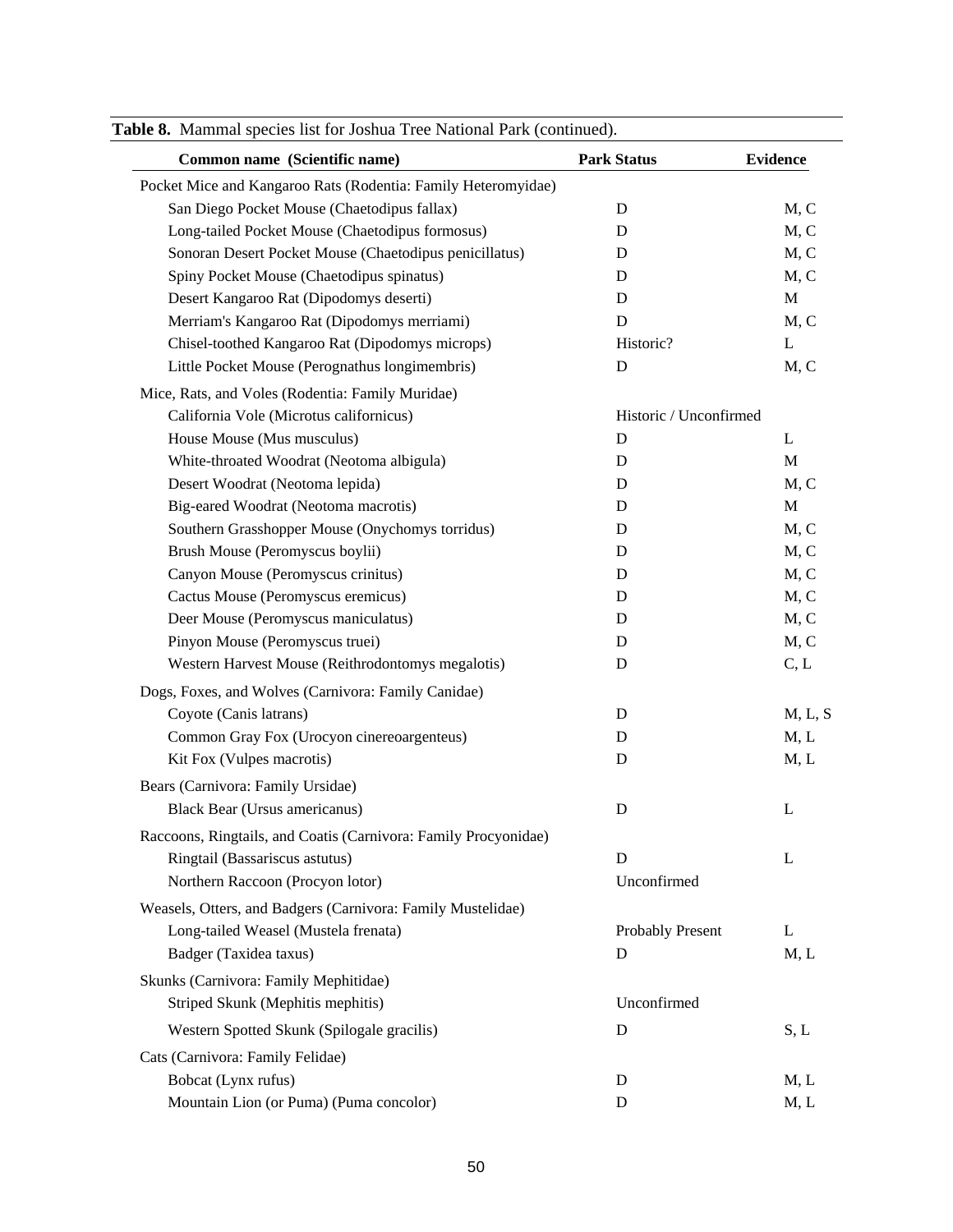| <b>Table 8.</b> Mammal species list for Joshua Tree National Park (continued). |                    |                 |  |  |  |
|--------------------------------------------------------------------------------|--------------------|-----------------|--|--|--|
| Common name (Scientific name)                                                  | <b>Park Status</b> | <b>Evidence</b> |  |  |  |
| Horses and Asses (Perissodactyla: Family Equidae)                              |                    |                 |  |  |  |
| Feral Ass (Equus asinus)                                                       | D                  | L               |  |  |  |
| Deer (Artiodactyla: Family Cervidae)                                           |                    |                 |  |  |  |
| Mule (or Black-tailed) Deer (Odocoileus hemionus)                              | D                  | M, L            |  |  |  |
| Cattle, Antelope, Sheep, and Goats (Artiodactyla: Family Bovidae)              |                    |                 |  |  |  |
| Bighorn (or Mountain) Sheep (Ovis canadensis)                                  | D                  | M, L            |  |  |  |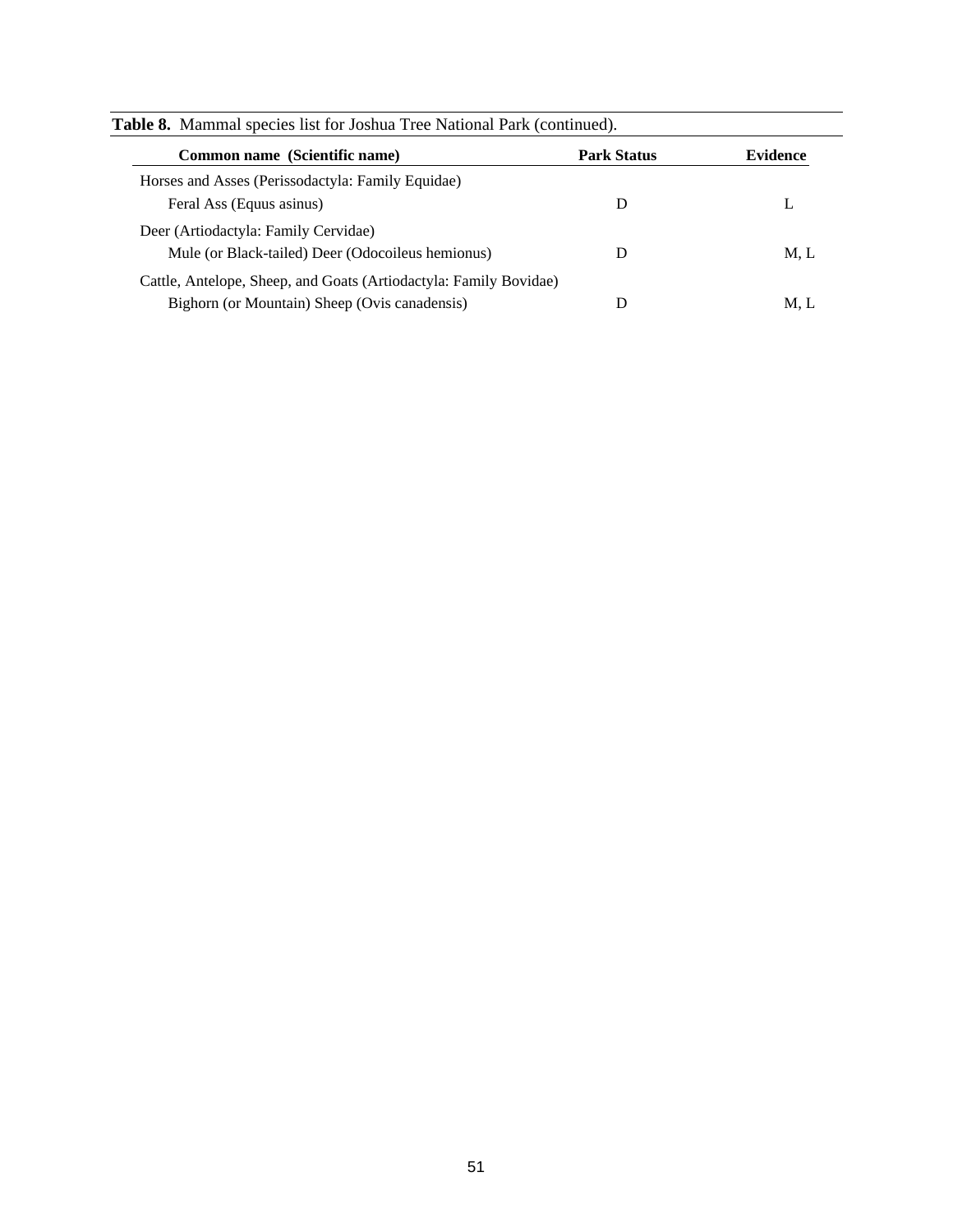| eccin neigwork, and review of muscum data and other sources.  | Dyniuois sanne as in Taone <i>T</i> . |                 |  |
|---------------------------------------------------------------|---------------------------------------|-----------------|--|
| Common name (Scientific name)                                 | <b>Park Status</b>                    | <b>Evidence</b> |  |
| Shrews (Insectivora: Family Soricidae)                        |                                       |                 |  |
| Crawford's Desert Shrew (Notiosorex crawfordi)                | $\mathbf D$                           | L               |  |
| Merriam's Shrew (Sorex merriami)                              | Unconfirmed                           |                 |  |
| New World Leaf-nosed Bats (Chiroptera: Family Phyllostomidae) |                                       |                 |  |
| California Leaf-nosed Bat (Macrotus californicus)             | D                                     | L               |  |
| Vesper Bats (Chiroptera: Family Vespertilionidae)             |                                       |                 |  |
| Pallid Bat (Antrozous pallidus)                               | D                                     | L               |  |
| Townsend's Big-eared Bat (Corynorhinus townsendii)            | D                                     | L               |  |
| Big Brown Bat (Eptesicus fuscus)                              | D                                     | L               |  |
| Spotted Bat (Euderma maculatum)                               | Unconfirmed                           |                 |  |
| Allen's Big-eared Bat (Idionycteris phyllotis)                | D                                     | L               |  |
| Silver-haired Bat (Lasionycteris noctivagans)                 | Probably Present                      | L               |  |
| Western Red Bat (Lasiurus blossevillii)                       | Probably Present                      |                 |  |
| Hoary Bat (Lasiurus cinereus)                                 | <b>Probably Present</b>               |                 |  |
| Western Yellow Bat (Lasiurus xanthinus)                       | Unconfirmed                           |                 |  |
| California Myotis (Myotis californicus)                       | D                                     | M, L            |  |
| Western Small-footed Myotis (Myotis ciliolabrum)              | Probably Present                      |                 |  |
| Long-eared Myotis (Myotis evotis)                             | Unconfirmed                           |                 |  |
| Fringed Myotis (Myotis thysanodes)                            | Probably Present                      | L               |  |
| Cave Myotis (Myotis velifer)                                  | Unconfirmed                           |                 |  |
| Long-legged Myotis (Myotis volans)                            | <b>Probably Present</b>               |                 |  |
| Yuma Myotis (Myotis yumanensis)                               | D                                     | M, L            |  |
| Western Pipistrelle (Pipistrellus hesperus)                   | D                                     | M, L, S         |  |
| Free-tailed Bats (Chiroptera: Family Molossidae)              |                                       |                 |  |
| Western Mastiff (or Western Bonneted) Bat (Eumops perotis)    | D                                     | L               |  |
| Pocketed Free-tailed Bat (Nyctinomops femorosaccus)           | Unconfirmed                           | L               |  |
| Big Free-tailed Bat (Nyctinomops macrotis)                    | D                                     | L               |  |
| Brazilian Free-tailed Bat (Tadarida brasiliensis)             | D                                     | L               |  |
| Hares and Rabbits (Lagomorpha: Family Leporidae)              |                                       |                 |  |
| Black-tailed Jackrabbit (Lepus californicus)                  | D                                     | L, S            |  |
| Desert Cottontail (Sylvilagus audubonii)                      | D                                     | L               |  |
| Squirrels (Rodentia: Family Sciuridae)                        |                                       |                 |  |
| Harris's Antelope Squirrel (Ammospermophilus harrisii)        | D                                     | M, C            |  |
| White-tailed Antelope Squirrel (Ammospermophilus leucurus)    | D                                     | M,              |  |
| Cliff Chipmunk (Neotamias dorsalis)                           | D                                     | M, C, S         |  |
| Least Chipmunk (Neotamias minimus)                            | Unconfirmed                           |                 |  |
| Round-tailed Ground Squirrel (Spermophilus tereticaudus)      | D                                     | M               |  |
| Rock Squirrel (Spermophilus variegatus)                       | D                                     | S               |  |

**Table 9.** Mammal species list for Lake Mead National Recreation Area , Arizona and Nevada, based on recent fieldwork, and review of museum data and other sources. Symbols same as in Table 7.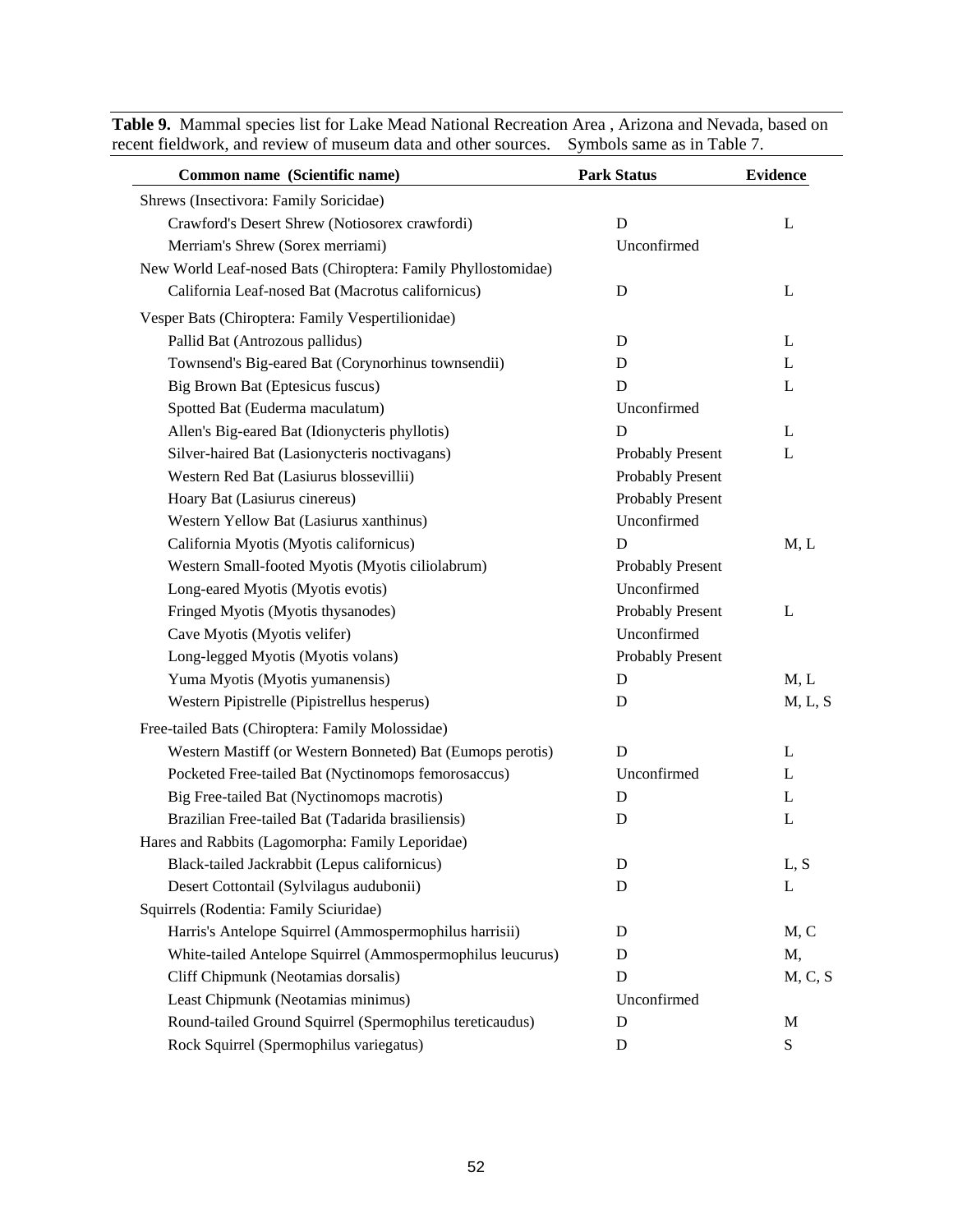| Common name (Scientific name)                                 | <b>Park Status</b>      | <b>Evidence</b> |
|---------------------------------------------------------------|-------------------------|-----------------|
| Pocket Gophers (Rodentia: Family Geomyidae)                   |                         |                 |
| Botta's Pocket Gopher (Thomomys bottae)                       | D                       | M,              |
| Pocket Mice and Kangaroo Rats (Rodentia: Family Heteromyidae) |                         |                 |
| Long-tailed Pocket Mouse (Chaetodipus formosus)               | D                       | M, C            |
| Rock Pocket Mouse (Chaetodipus intermedius)                   | D                       | M,              |
| Sonoran Desert Pocket Mouse (Chaetodipus penicillatus)        | D                       | M,              |
| Spiny Pocket Mouse (Chaetodipus spinatus)                     | D                       | $\mathbf C$     |
| Desert Kangaroo Rat (Dipodomys deserti)                       | D                       | M, C            |
| Merriam's Kangaroo Rat (Dipodomys merriami)                   | D                       | M, C            |
| Chisel-toothed Kangaroo Rat (Dipodomys microps)               | <b>Probably Present</b> |                 |
| Ord's Kangaroo Rat (Dipodomys ordii)                          | Unconfirmed             |                 |
| Arizona Pocket Mouse (Perognathus amplus)                     | $\mathbf D$             | M               |
| Little Pocket Mouse (Perognathus longimembris)                | D                       | $\mathbf C$     |
| Great Basin Pocket Mouse (Perognathus parvus)                 | <b>Probably Present</b> |                 |
| Beavers (Rodentia: Family Castoridae)                         |                         |                 |
| American Beaver (Castor canadensis)                           | D                       |                 |
| Mice, Rats, and Voles (Rodentia: Family Muridae)              |                         |                 |
| House Mouse (Mus musculus)                                    | D                       | $\mathsf{C}$    |
| White-throated Woodrat (Neotoma albigula)                     | D                       |                 |
| Arizona Woodrat (Neotoma devia)                               | D                       | M, C            |
| Desert Woodrat (Neotoma lepida)                               | D                       | $\mathsf{C}$    |
| Common Muskrat (Ondatra zibethicus)                           | D                       | L               |
| Northern Grasshopper Mouse (Onychomys leucogaster)            | Probably Present        |                 |
| Southern Grasshopper Mouse (Onychomys torridus)               | D                       | $\mathbf M$     |
| Brush Mouse (Peromyscus boylii)                               | D                       | M, C            |
| Canyon Mouse (Peromyscus crinitus)                            | D                       | M, C            |
| Cactus Mouse (Peromyscus eremicus)                            | D                       | M, C            |
| Deer Mouse (Peromyscus maniculatus)                           | D                       | M               |
| Pinyon Mouse (Peromyscus truei)                               | D                       | M, C            |
| Western Harvest Mouse (Reithrodontomys megalotis)             | D                       | M               |
| Arizona Cotton Rat (Sigmodon arizonae)                        | Unconfirmed             |                 |
| New World Porcupines (Rodentia: Family Erethizontidae)        |                         |                 |
| North American Porcupine (Erethizon dorsatum)                 | D                       | L               |
| Dogs, Foxes, and Wolves (Carnivora: Family Canidae)           |                         |                 |
| Coyote (Canis latrans)                                        | D                       | L               |
| Gray Wolf (Canis lupus)                                       | Historic                |                 |
| Common Gray Fox (Urocyon cinereoargenteus)                    | D                       | L               |
| Kit Fox (Vulpes macrotis)                                     | D                       | L               |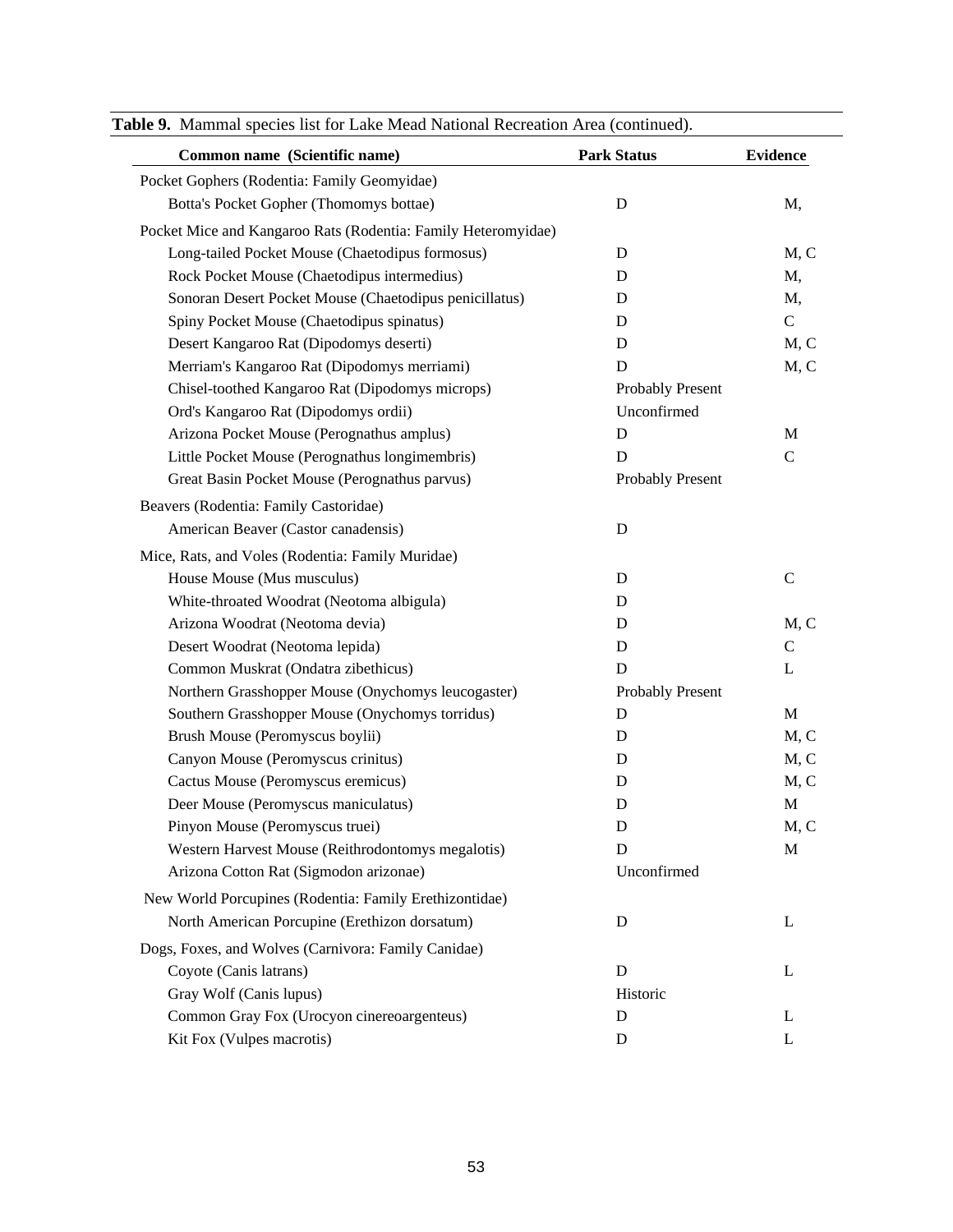| Common name (Scientific name)                                     | <b>Park Status</b>     | <b>Evidence</b> |
|-------------------------------------------------------------------|------------------------|-----------------|
| Raccoons, Ringtails, and Coatis (Carnivora: Family Procyonidae)   |                        |                 |
| Ringtail (Bassariscus astutus)                                    | D                      | L               |
| Northern Raccoon (Procyon lotor)                                  | D                      | L               |
| Weasels, Otters, and Badgers (Carnivora: Family Mustelidae)       |                        |                 |
| River Otter (Lontra canadensis)                                   | D / Historic           | L               |
| Badger (Taxidea taxus)                                            | D                      | M, L            |
| Skunks (Carnivora: Family Mephitidae)                             |                        |                 |
| White-backed Hog-nosed Skunk (Conepatus leuconotus)               | Probably Present       | L               |
| Striped Skunk (Mephitis mephitis)                                 | D                      | M, L            |
| Western Spotted Skunk (Spilogale gracilis)                        | D                      | L               |
| Cats (Carnivora: Family Felidae)                                  |                        |                 |
| Mountain Lion (or Puma) (Puma concolor)                           | D                      | L               |
| Bobcat (Lynx rufus)                                               | D                      | L               |
| Horses and Asses(Perissodactyla: Family Equidae)                  |                        |                 |
| Feral Ass (Equus asinus)                                          | D                      | L, S            |
| Wild Horse (Equus caballus)                                       | D                      | L               |
| Deer (Artiodactyla: Family Cervidae)                              |                        |                 |
| Mule (or Black-tailed) Deer (Odocoileus hemionus)                 | D                      | L, S            |
| Pronghorn (Artiodactyla: Family Antilocapridae)                   |                        |                 |
| Pronghorn (Antilocapra americana)                                 | Historic?              | L               |
| Cattle, Antelope, Sheep, and Goats (Artiodactyla: Family Bovidae) |                        |                 |
| Domestic Cattle (Bos taurus)                                      | D                      | L, S            |
| Goat (Capra hircus)                                               | Unconfirmed / Historic | L               |
| Bighorn (or Mountain) Sheep (Ovis canadensis)                     | D                      | L, S            |

|  |  |  |  |  |  |  |  |  | <b>Table 9.</b> Mammal species list for Lake Mead National Recreation Area (continued). |
|--|--|--|--|--|--|--|--|--|-----------------------------------------------------------------------------------------|
|--|--|--|--|--|--|--|--|--|-----------------------------------------------------------------------------------------|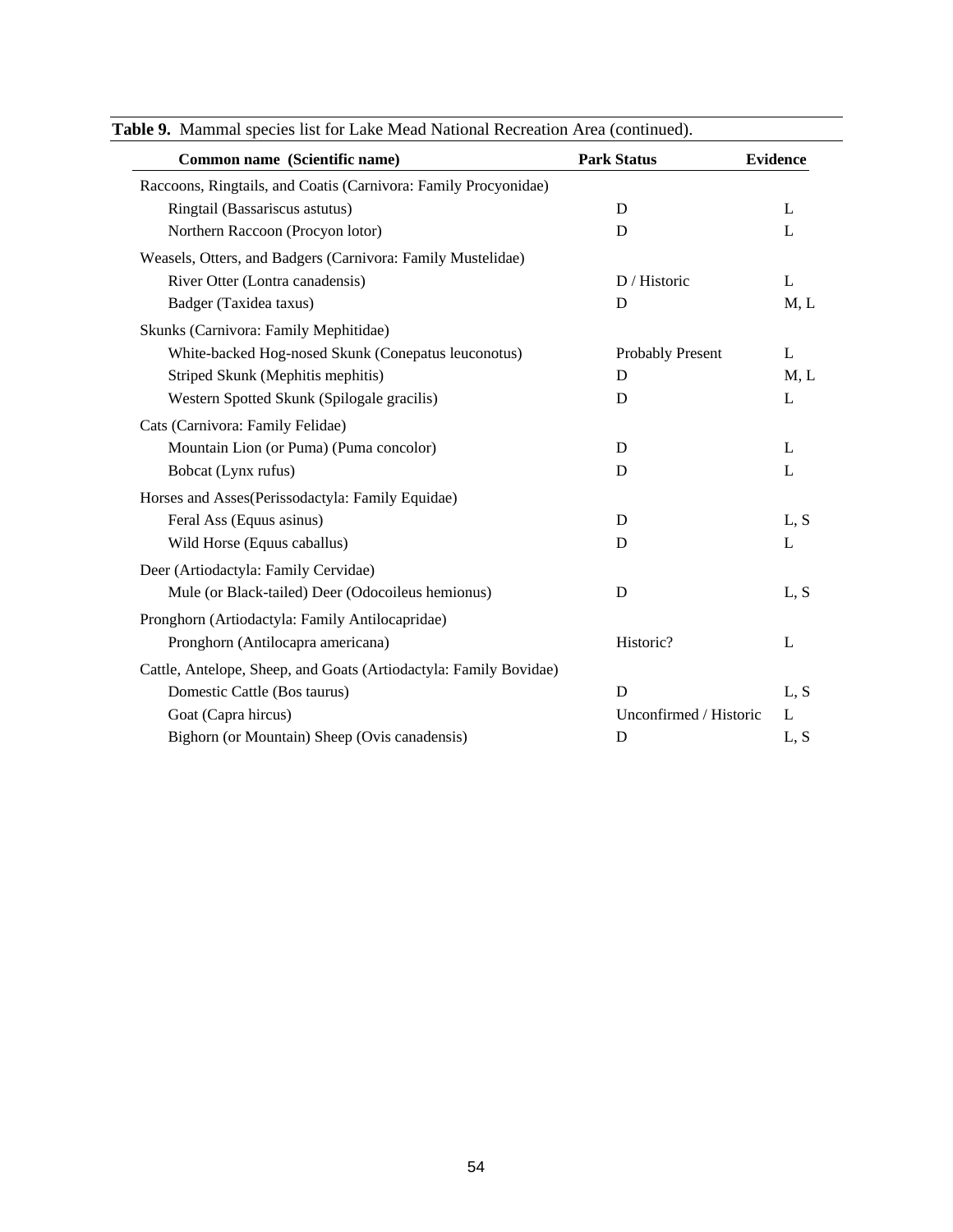| Common name (Scientific name)                                 | <b>Park Status</b>      | <b>Evidence</b> |
|---------------------------------------------------------------|-------------------------|-----------------|
| Shrews (Insectivora: Family Soricidae)                        |                         |                 |
| Water Shrew (Sorex palustris)                                 | Unconfirmed             |                 |
| Moles (Insectivora: Family Talpidae)                          |                         |                 |
| Broad-footed Mole (Scapanus latimanus)                        | Unconfirmed             |                 |
| Vesper Bats (Chiroptera: Family Vespertilionidae)             |                         |                 |
| Pallid Bat (Antrozous pallidus)                               | Unconfirmed             |                 |
| Big Brown Bat (Eptesicus fuscus)                              | <b>Probably Present</b> |                 |
| Silver-haired Bat (Lasionycteris noctivagans)                 | Unconfirmed             |                 |
| Western Red Bat (Lasiurus blossevillii)                       | Unconfirmed             |                 |
| Hoary Bat (Lasiurus cinereus)                                 | Probably Present        |                 |
| California Myotis (Myotis californicus)                       | <b>Probably Present</b> |                 |
| Western Small-footed Myotis (Myotis ciliolabrum)              | Unconfirmed             |                 |
| Little Brown Myotis (Myotis lucifugus)                        | <b>Probably Present</b> |                 |
| Fringed Myotis (Myotis thysanodes)                            | Unconfirmed             |                 |
| Yuma Myotis (Myotis yumanensis)                               | Probably Present        |                 |
| Western Pipistrelle (Pipistrellus hesperus)                   | Unconfirmed             |                 |
| Free-tailed Bats (Chiroptera: Family Molossidae)              |                         |                 |
| Brazilian Free-tailed Bat (Tadarida brasiliensis)             | Probably Present        |                 |
| Hares and Rabbits (Lagomorpha: Family Leporidae)              |                         |                 |
| Black-tailed Jackrabbit (Lepus californicus)                  | D                       | S               |
| Desert Cottontail (Sylvilagus audubonii)                      | D                       | S               |
| Squirrels (Rodentia: Family Sciuridae)                        |                         |                 |
| White-tailed Antelope Squirrel (Ammospermophilus leucurus)    | D                       | C, S            |
| California Ground Squirrel (Spermophilus beecheyi)            | D                       | S               |
| Pocket Gophers (Rodentia: Family Geomyidae)                   |                         |                 |
| Botta's Pocket Gopher (Thomomys bottae)                       | $\mathbf D$             | S (sign)        |
| Pocket Mice and Kangaroo Rats (Rodentia: Family Heteromyidae) |                         |                 |
| Merriam's Kangaroo Rat (Dipodomys merriami)                   | D                       | C               |
| Chisel-toothed Kangaroo Rat (Dipodomys microps)               | Unconfirmed             |                 |
| Panamint Kangaroo Rat (Dipodomys panamintinus)                | $\mathbf D$             | $\mathcal{C}$   |
| Little Pocket Mouse (Perognathus longimembris)                | D                       | $\mathbf C$     |
| Great Basin Pocket Mouse (Perognathus parvus)                 | Unconfirmed             |                 |

**Table 10.** Mammal species list for Manzanar National Historic Site, California, based on recent fieldwork, and review of museum data and other sources. Symbols same as in Table 7.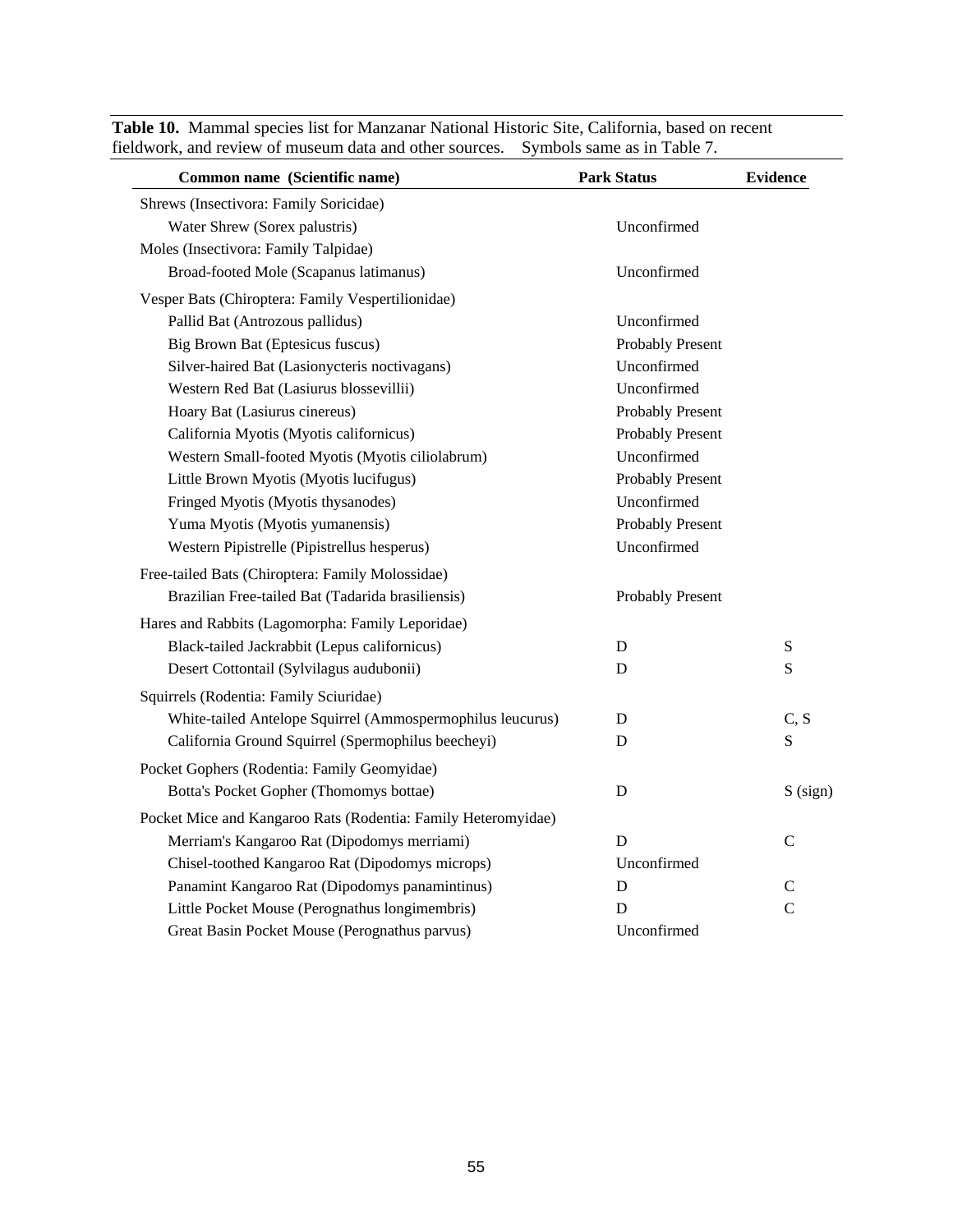| Common name (Scientific name)                                   | <b>Park Status</b>      | <b>Evidence</b> |
|-----------------------------------------------------------------|-------------------------|-----------------|
| Mice, Rats, and Voles (Rodentia: Family Muridae)                |                         |                 |
| California Vole (Microtus californicus)                         | D                       | $\mathsf{C}$    |
| Long-tailed Vole (Microtus longicaudus)                         | Unconfirmed             |                 |
| House Mouse (Mus musculus)                                      | <b>Probably Present</b> |                 |
| Desert Woodrat (Neotoma lepida)                                 | D                       | $\mathbf C$     |
| Southern Grasshopper Mouse (Onychomys torridus)                 | D                       | $\mathsf{C}$    |
| Brush Mouse (Peromyscus boylii)                                 | D                       | $\mathcal{C}$   |
| Deer Mouse (Peromyscus maniculatus)                             | D                       | $\mathsf C$     |
| Western Harvest Mouse (Reithrodontomys megalotis)               | D                       | $\mathcal{C}$   |
| New World Porcupines (Rodentia: Family Erethizontidae)          |                         |                 |
| North American Porcupine (Erethizon dorsatum)                   | Unconfirmed             |                 |
| Dogs, Foxes, and Wolves (Carnivora: Family Canidae)             |                         |                 |
| Coyote (Canis latrans)                                          | D                       | ${\bf S}$       |
| Gray Fox (Urocyon cinereoargenteus)                             | Probably Present        |                 |
| Kit Fox (Vulpes macrotis)                                       | D                       | ${\bf S}$       |
| Bears (Carnivora: Family Ursidae)                               |                         |                 |
| <b>Black Bear (Ursus americanus)</b>                            | Unconfirmed             |                 |
| Raccoons, Ringtails, and Coatis (Carnivora: Family Procyonidae) |                         |                 |
| Northern Raccoon (Procyon lotor)                                | D                       | ${\bf S}$       |
| Weasels, Otters, and Badgers (Carnivora: Family Mustelidae)     |                         |                 |
| Long-tailed Weasel (Mustela frenata)                            | Unconfirmed             |                 |
| Badger (Taxidea taxus)                                          | <b>Probably Present</b> |                 |
| Skunks (Carnivora: Family Mephitidae)                           |                         |                 |
| Striped Skunk (Mephitis mephitis)                               | D                       | S (road-kill)   |
| Western Spotted Skunk (Spilogale gracilis)                      | Unconfirmed             |                 |
|                                                                 |                         |                 |
| Cats (Carnivora: Family Felidae)<br>Bobcat (Lynx rufus)         | <b>Probably Present</b> |                 |
| Horses and Asses (Perissodactyla: Family Equidae)               |                         |                 |
| Feral Ass (Equus asinus)                                        | Current status?         |                 |
|                                                                 |                         |                 |
| Pronghorn (Artiodactyla: Family Antilocapridae)                 |                         |                 |
| Pronghorn (Antilocapra americana)                               | Historic?               | L               |
| Deer (Artiodactyla: Family Cervidae)                            |                         |                 |
| Elk (Cervus canadensis; Tule Elk – C. c. nannodes)              | D                       | ${\bf S}$       |
| Mule Deer (Odocoileus hemionus)                                 | <b>Probably Present</b> |                 |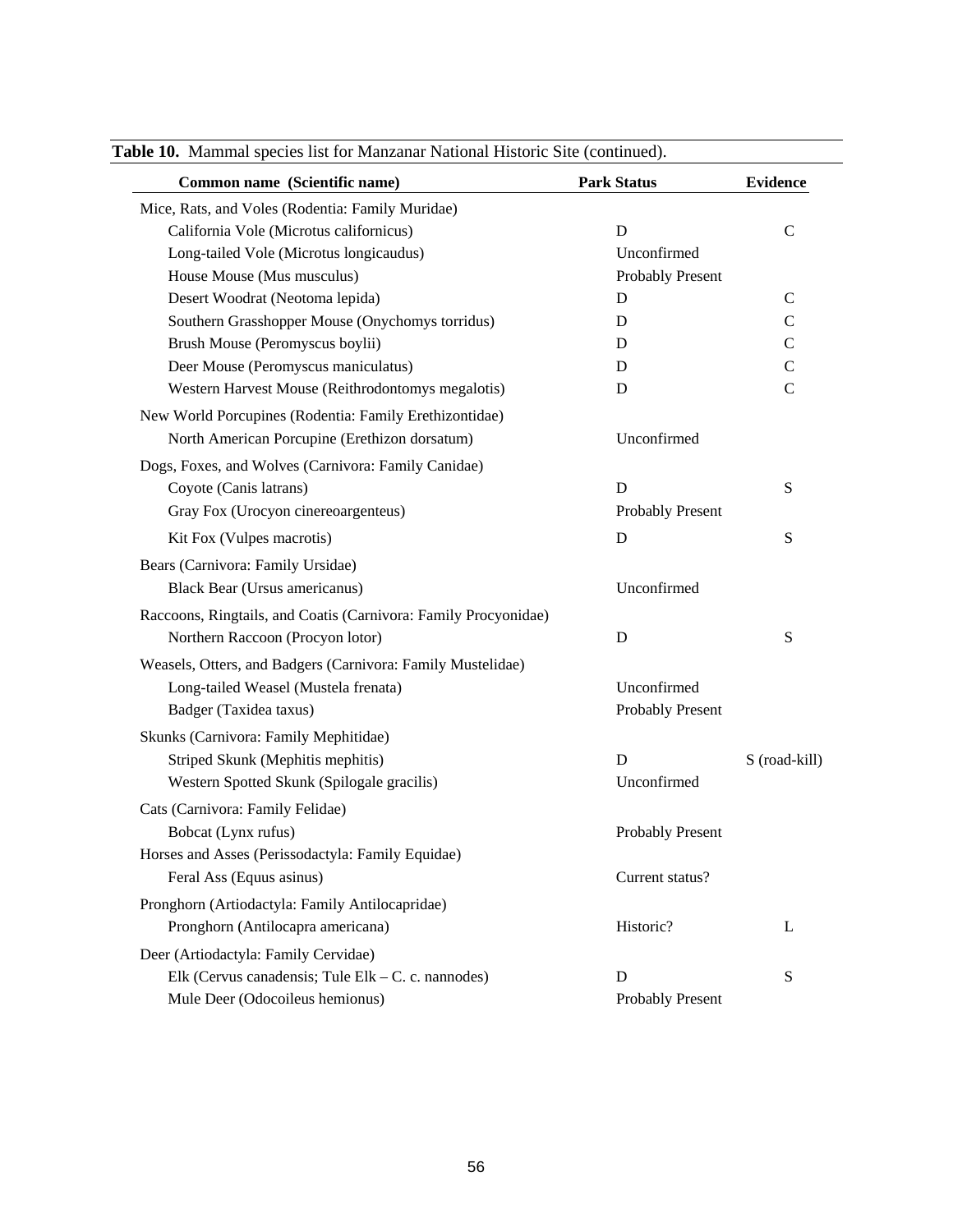| Common name (Scientific name)                                                                             | <b>Park Status</b>    | <b>Evidence</b> |
|-----------------------------------------------------------------------------------------------------------|-----------------------|-----------------|
| Shrews (Insectivora: Family Soricidae)                                                                    |                       |                 |
| Crawford's Desert Shrew (Notiosorex crawfordi)                                                            | D                     | L               |
| New World Leaf-nosed Bats (Chiroptera: Family Phyllostomidae)                                             |                       |                 |
| California Leaf-nosed Bat (Macrotus californicus)                                                         | Unconfirmed           |                 |
| Vesper Bats (Chiroptera: Family Vespertilionidae)                                                         |                       |                 |
| Pallid Bat (Antrozous pallidus)                                                                           | D                     | C, L            |
| Townsend's Big-eared Bat (Corynorhinus townsendii)                                                        | D                     | M, C, L         |
| <b>Big Brown Bat (Eptesicus fuscus)</b>                                                                   | D                     | C, L            |
| Spotted Bat (Euderma maculatum)                                                                           | Probably Present      |                 |
| Western Red Bat (Lasiurus blossevillii)                                                                   | Unconfirmed           |                 |
| Hoary Bat (Lasiurus cinereus)                                                                             | D                     | L               |
| California Myotis (Myotis californicus)                                                                   | D                     | M, C, L         |
| Western Small-footed Myotis (Myotis ciliolabrum)                                                          | D                     | M, L            |
| Fringed Myotis (Myotis thysanodes)                                                                        | D                     | C, L            |
| Long-legged Myotis (Myotis volans)                                                                        | D                     | C, L            |
| Yuma Myotis (Myotis yumanensis)                                                                           | Probably Present      |                 |
| Western Pipistrelle (Pipistrellus hesperus)                                                               | D                     | C, L            |
| Free-tailed Bats (Chiroptera: Family Molossidae)                                                          |                       |                 |
| Western Mastiff (or Western Bonneted) Bat (Eumops perotis)                                                | Probably Present      |                 |
| Pocketed Free-tailed Bat (Nyctinomops femorosaccus)                                                       | Unconfirmed           |                 |
| Big Free-tailed Bat (Nyctinomops macrotis)                                                                | Unconfirmed           |                 |
| Brazilian Free-tailed Bat (Tadarida brasiliensis)                                                         | D                     | L               |
| Hares and Rabbits (Lagomorpha: Family Leporidae)                                                          |                       |                 |
| Black-tailed Jackrabbit (Lepus californicus)                                                              | D                     | L               |
| Desert Cottontail (Sylvilagus audubonii)                                                                  | D                     | L, S            |
| Mountain (or Nuttall's) Cottontail (Sylvilagus nuttallii)                                                 | Status not determined |                 |
| Squirrels (Rodentia: Family Sciuridae)                                                                    |                       |                 |
| White-tailed Antelope Squirrel (Ammospermophilus leucurus)                                                | D                     | C, L, S         |
| Panamint Chipmunk (Neotamias panamintinus)                                                                | D                     | M, L            |
| Round-tailed Ground Squirrel (Spermophilus tereticaudus)                                                  | D                     | L               |
| Rock Squirrel (Spermophilus variegatus)                                                                   | D                     | M, L            |
| Pocket Gophers (Rodentia: Family Geomyidae)                                                               |                       |                 |
| Botta's Pocket Gopher (Thomomys bottae)                                                                   | D                     | L               |
|                                                                                                           |                       |                 |
| Pocket Mice and Kangaroo Rats (Rodentia: Family Heteromyidae)                                             |                       |                 |
| Long-tailed Pocket Mouse (Chaetodipus formosus)<br>Sonoran Desert Pocket Mouse (Chaetodipus penicillatus) | D<br>D                | C, L<br>M, C    |
| Spiny Pocket Mouse (Chaetodipus spinatus)                                                                 | $\mathbf D$           | C, L            |
| Desert Kangaroo Rat (Dipodomys deserti)                                                                   | $\mathbf D$           | C, L            |
|                                                                                                           |                       |                 |

**Table 11.** Mammal species list for Mojave National Preserve, California, based on recent fieldwork, and review of museum data and other sources. Symbols same as in Table 7.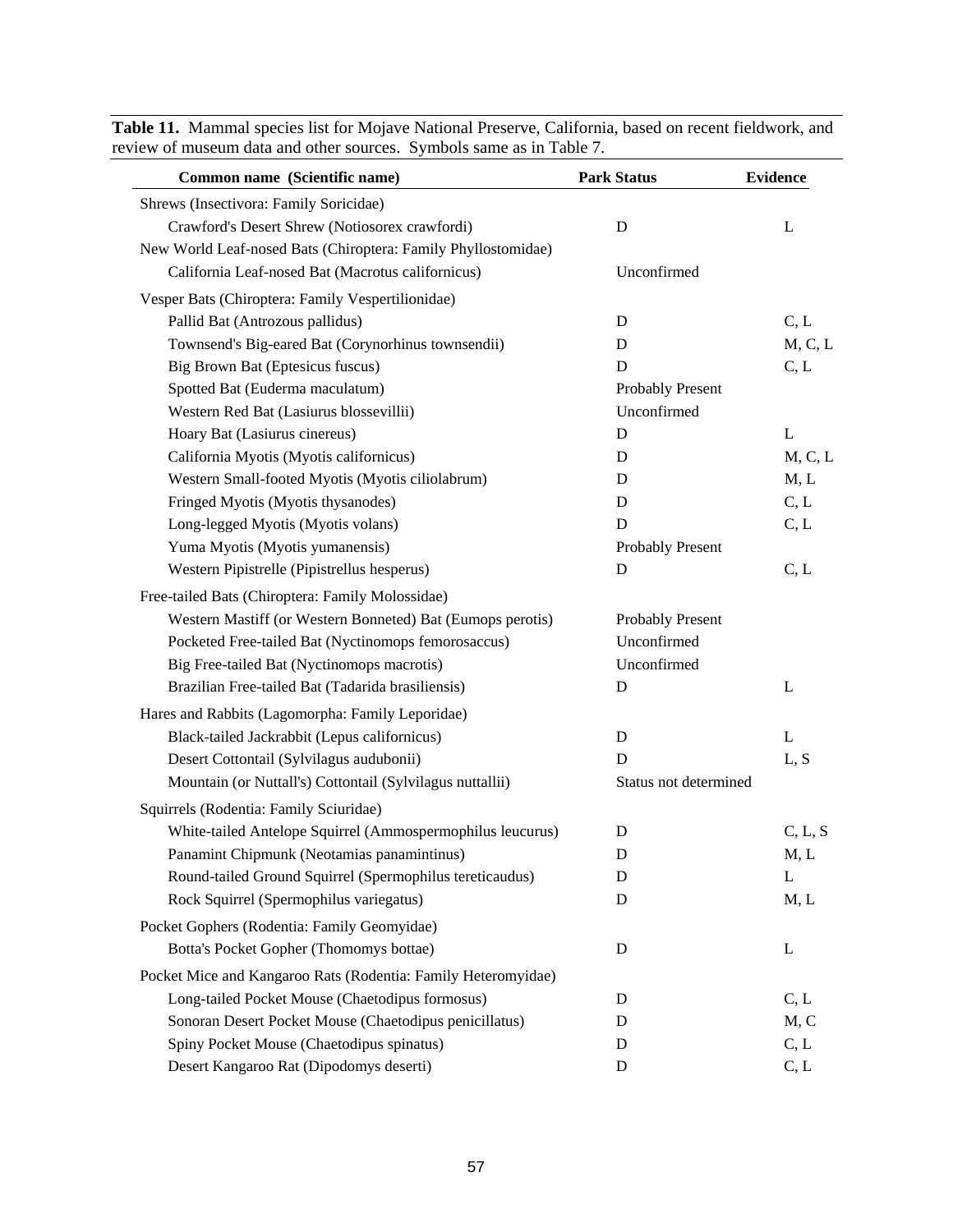| <b>Evidence</b> |
|-----------------|
| C, L            |
| L               |
| C, L            |
| C, L            |
| Unconfirmed     |
|                 |
| Unconfirmed     |
| C, L            |
| L               |
| L               |
| M, C, L         |
| C, L            |
| C, L            |
| C, L            |
| M, C, L         |
| L               |
|                 |
| L               |
|                 |
| S, L            |
| L               |
| L               |
| L               |
|                 |
| L               |
|                 |
| L               |
|                 |
| Unconfirmed     |
| L               |
|                 |
| L               |
| L               |
|                 |
| L, S            |
| L               |
|                 |
| L               |
|                 |
| L, S            |
| L, S            |
|                 |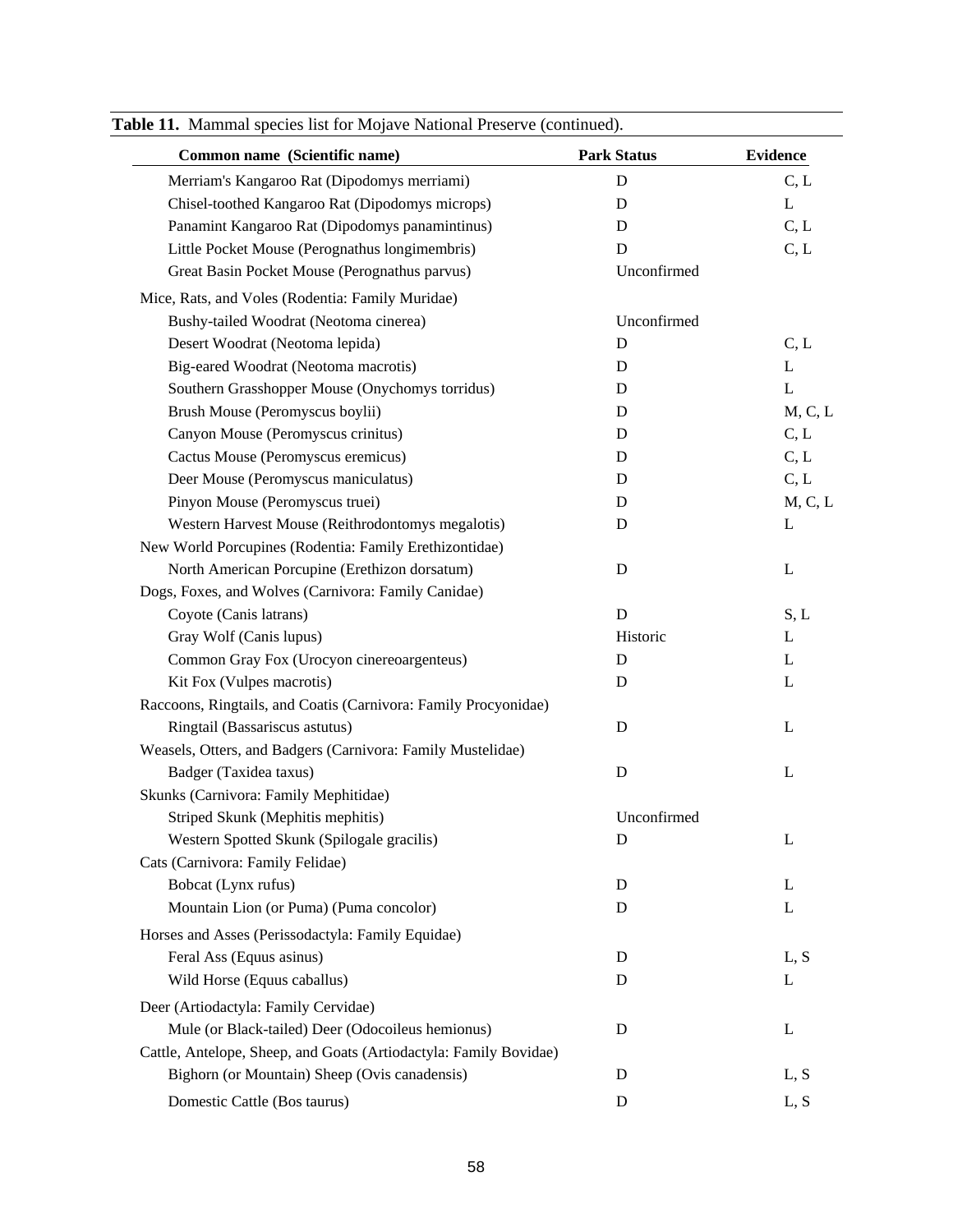## **Figure Captions**

- [Figure 1. Quarterly precipitation for the area of the Mojave Network park units, 2001 2005.](#page-61-0)  Data are for Furnace Creek / Park Headquarters area of Death Valley N. P., Temple Bar on the south side of the Colorado River in Lake Mead N.R.A., the town of Baker, on the northwest margin of Mojave National Preserve, and the town of Twentynine Palms, on the north side of Joshua Tree National Park. Note that the y-axes differ by area.
- Figure 2. House mouse (*Mus musculus*[\) from Blue Point Spring, Lake Mead National](#page-62-0)  Recreation Area, October 2003.
- Figure 3. California vole (*Microtus californicus*) at Manzanar National Historic Site, April 2002. [The voles at Manzanar are the "Owens Valley vole" subspecies, which is a California Special](#page-62-0)  Concern species.
- Figure 4. Spiny pocket mouse (*Chaetodipus spinatus*[\) from Piute Springs, Mojave National](#page-63-0)  Preserve, September 2002.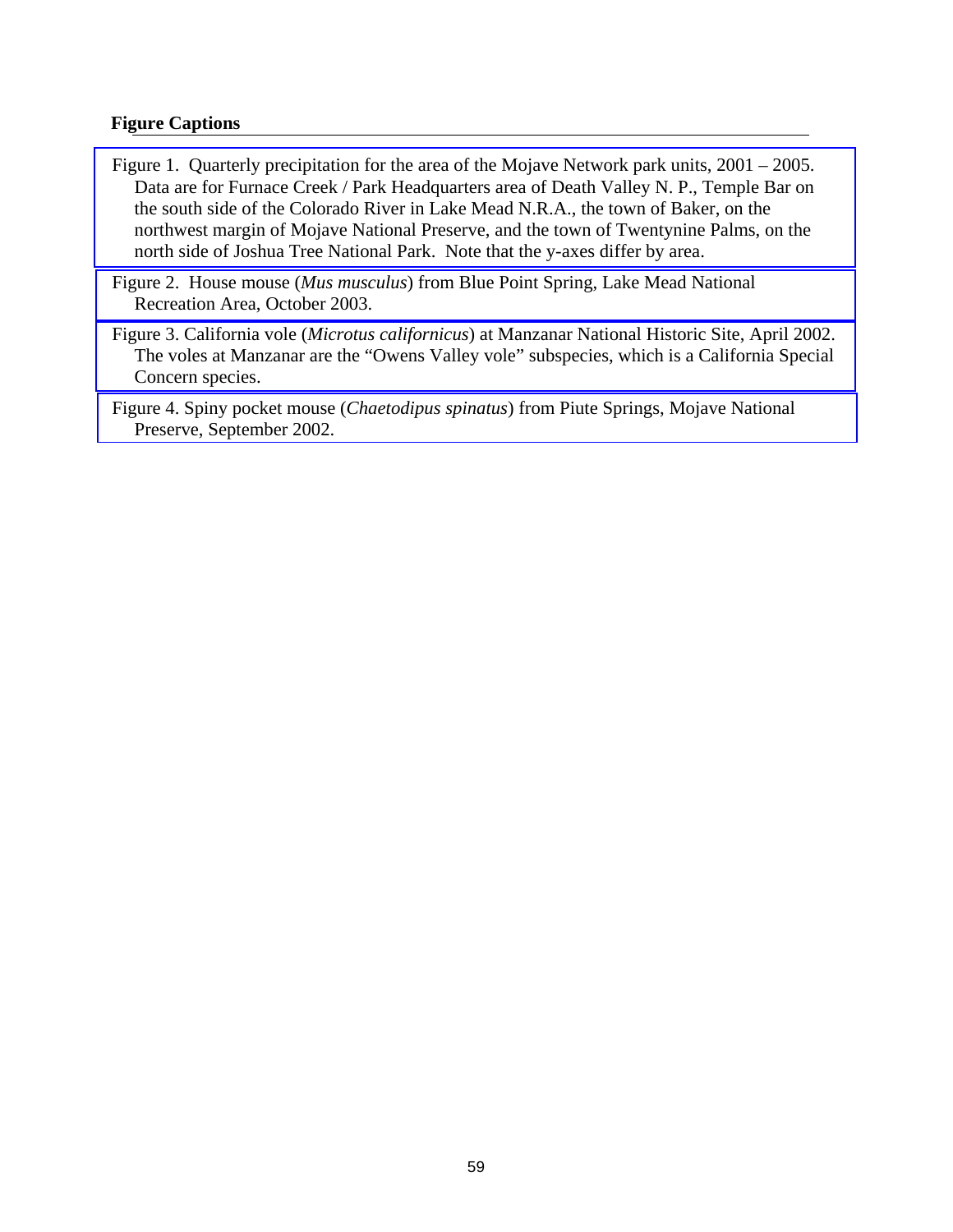<span id="page-61-0"></span>

Furnace Creek – Death Valley National Park



Temple Bar – Lake Mead National Recreation Area



Baker – Northwest edge of Mojave National Preserve





**Figure 1**. Twentynine Palms – North side of Joshua Tree National Park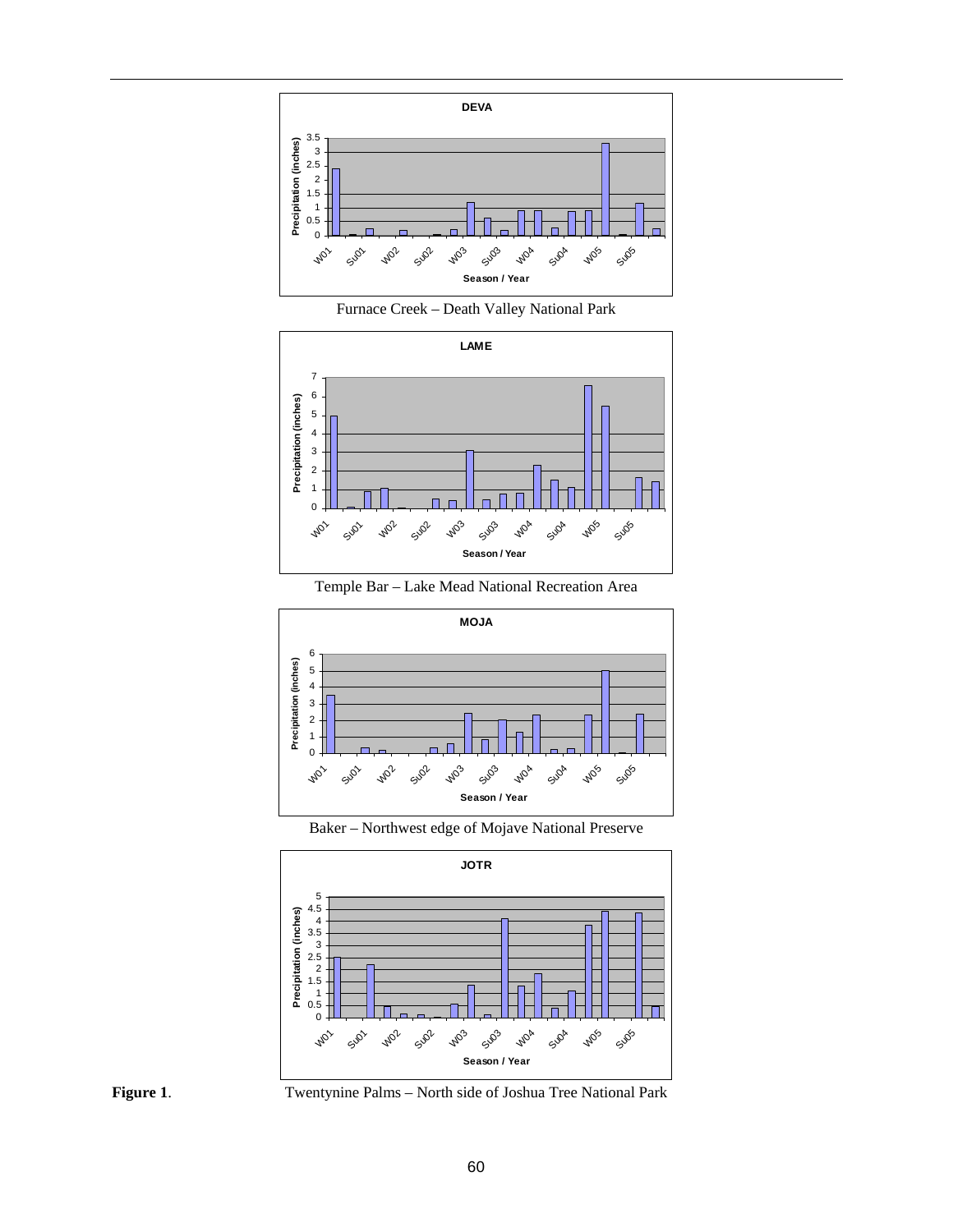<span id="page-62-0"></span>

**Figure 2.** 



**Figure 3.**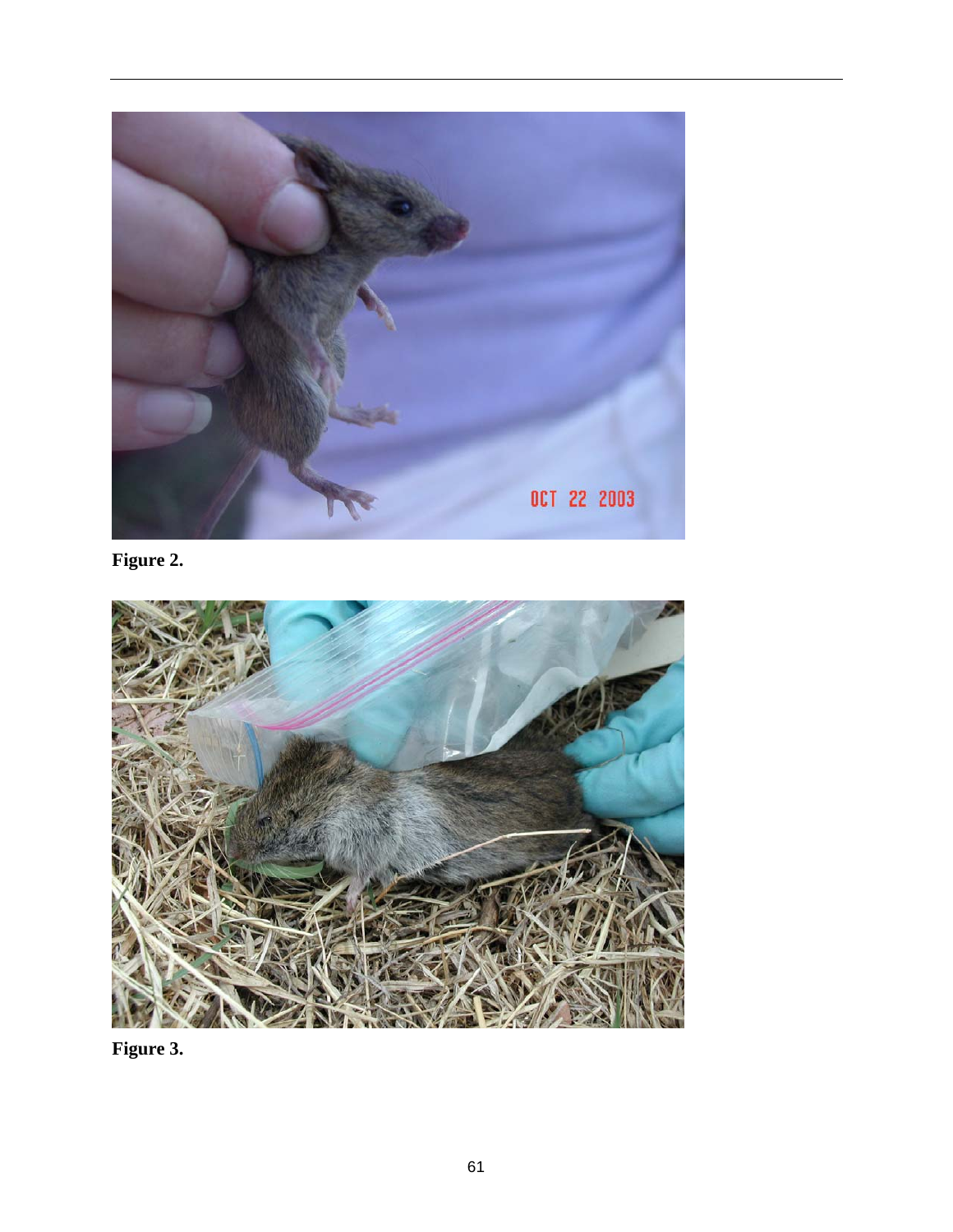<span id="page-63-0"></span>

**Figure 4**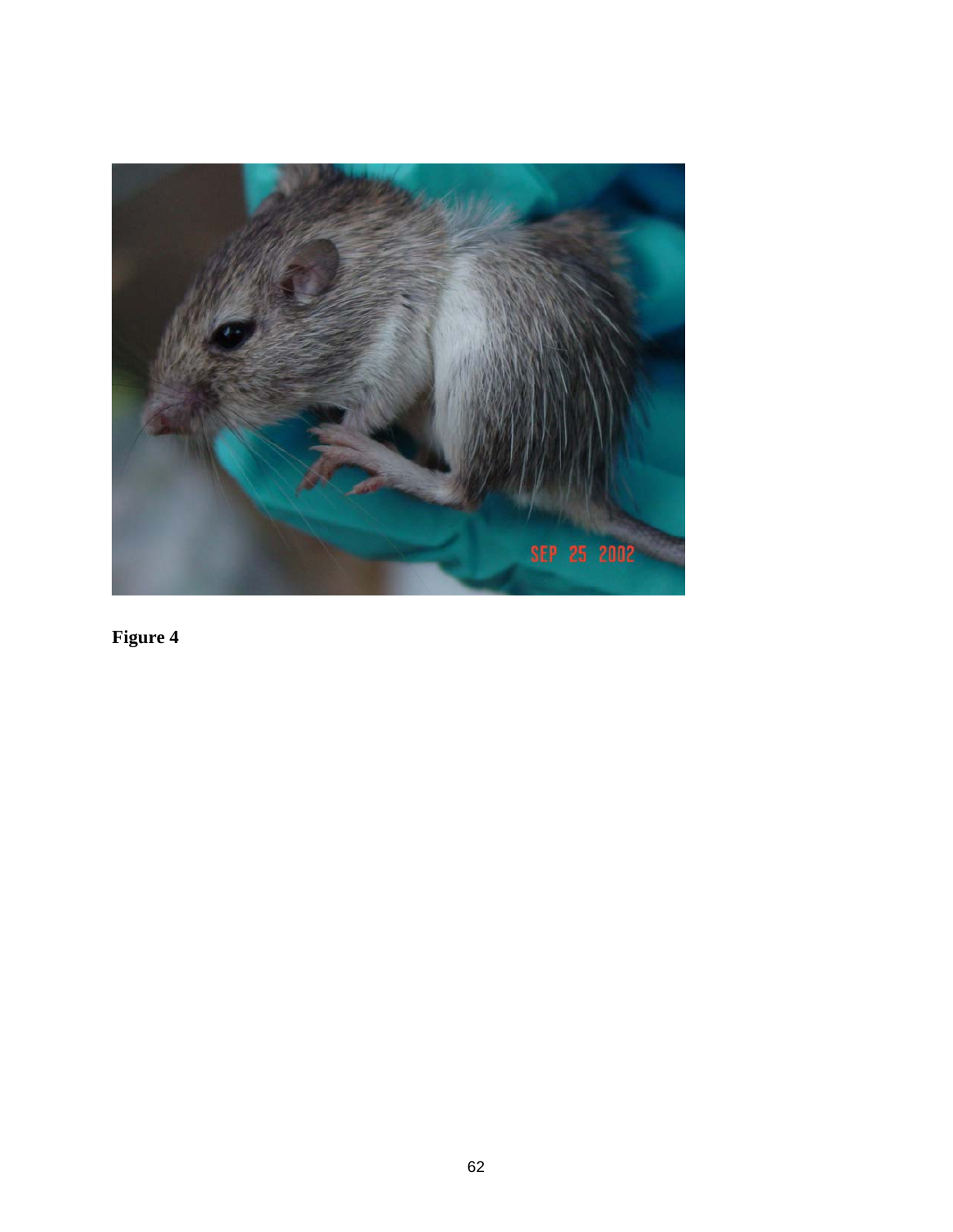## **Appendices**

**Appendix 1. Hypothetical mammal species list for Death Valley National Park, California. This list was prepared at the outset of an inventory study conducted from 2002 – 2006, and served as a guide for targeting field sampling, and as a point of comparison for inventory completeness. Under Status, "D" indicates species has been documented from park, and "L," "M," and "H" denote low, medium, and high potential of occurrence. Under evidence, "L" = literature record and "M" = museum specimen.** 

| Common name (Scientific name)                              | <b>Park Status</b> | <b>Evidence</b> |
|------------------------------------------------------------|--------------------|-----------------|
| Shrews (Insectivora: Family Soricidae)                     |                    |                 |
| Crawford's Desert Shrew (Notiosorex crawfordi)             | $\mathbf D$        | M, L            |
| Merriam's Shrew (Sorex merriami)                           | Potential (M)      |                 |
| Inyo Shrew (Sorex tenellus)                                | Potential (M)      |                 |
| Moles (Insectivora: Family Talpidae)                       |                    |                 |
| Broad-footed Mole (Scapanus latimanus)                     | Potential?         |                 |
| Vesper Bats (Chiroptera: Family Vespertilionidae)          |                    |                 |
| Pallid Bat (Antrozous pallidus)                            | D                  | M, L            |
| Townsend's Big-eared Bat (Corynorhinus townsendii)         | D                  | M, L            |
| Big Brown Bat (Eptesicus fuscus)                           | D                  | M               |
| Spotted Bat (Euderma maculatum)                            | D                  | L               |
| Silver-haired Bat (Lasionycteris noctivagans)              | D                  | M, L            |
| Western Red Bat (Lasiurus blossevillii)                    | D                  | M,              |
| Hoary Bat (Lasiurus cinereus)                              | D                  | M, L            |
| California Myotis (Myotis californicus)                    | D                  | M, L            |
| Western Small-footed Myotis (Myotis ciliolabrum)           | D                  | M, L            |
| Long-eared Myotis (Myotis evotis)                          | Potential (M)      | Status?         |
| Little Brown Myotis (Myotis lucifugus)                     | Potential (M)      | D?              |
| Fringed Myotis (Myotis thysanodes)                         | D                  | M, L            |
| Long-legged Myotis (Myotis volans)                         | D                  | $\mathbf M$     |
| Yuma Myotis (Myotis yumanensis)                            | Potential (H)      | $D?$ (see)      |
| Western Pipistrelle (Pipistrellus hesperus)                | D                  | M, L            |
| Free-tailed Bats (Chiroptera: Family Molossidae)           |                    |                 |
| Western Mastiff Bat (Eumops perotis)                       | Potential (H?)     |                 |
| Big Free-tailed Bat (Nyctinomops macrotis)                 | $\mathbf D$        | M,              |
| Brazilian Free-tailed Bat (Tadarida brasiliensis)          | D                  | M, L, S         |
| Hares and Rabbits (Lagomorpha: Family Leporidae)           |                    |                 |
| Pygmy Rabbit (Brachylagus idahoensis)                      | Potential (M)      |                 |
| Black-tailed Jackrabbit (Lepus californicus)               | D                  | M, L            |
| Desert Cottontail (Sylvilagus audubonii)                   | D                  | M, L            |
| Mountain (or Nuttall's) Cottontail (Sylvilagus nuttallii)  | D                  | M, L            |
| Squirrels (Rodentia: Family Sciuridae)                     |                    |                 |
| White-tailed Antelope Squirrel (Ammospermophilus leucurus) | D                  | M, L            |
| Least Chipmunk (Neotamias minimus)                         | Potential (M)      |                 |
| Panamint Chipmunk (Neotamias panamintinus)                 | D                  | M, C, L         |
| Uinta Chipmunk (Neotamias umbrinus)                        | D                  | M               |
| California Ground Squirrel (Spermophilus beecheyi)         | $\mathbf D$        | M               |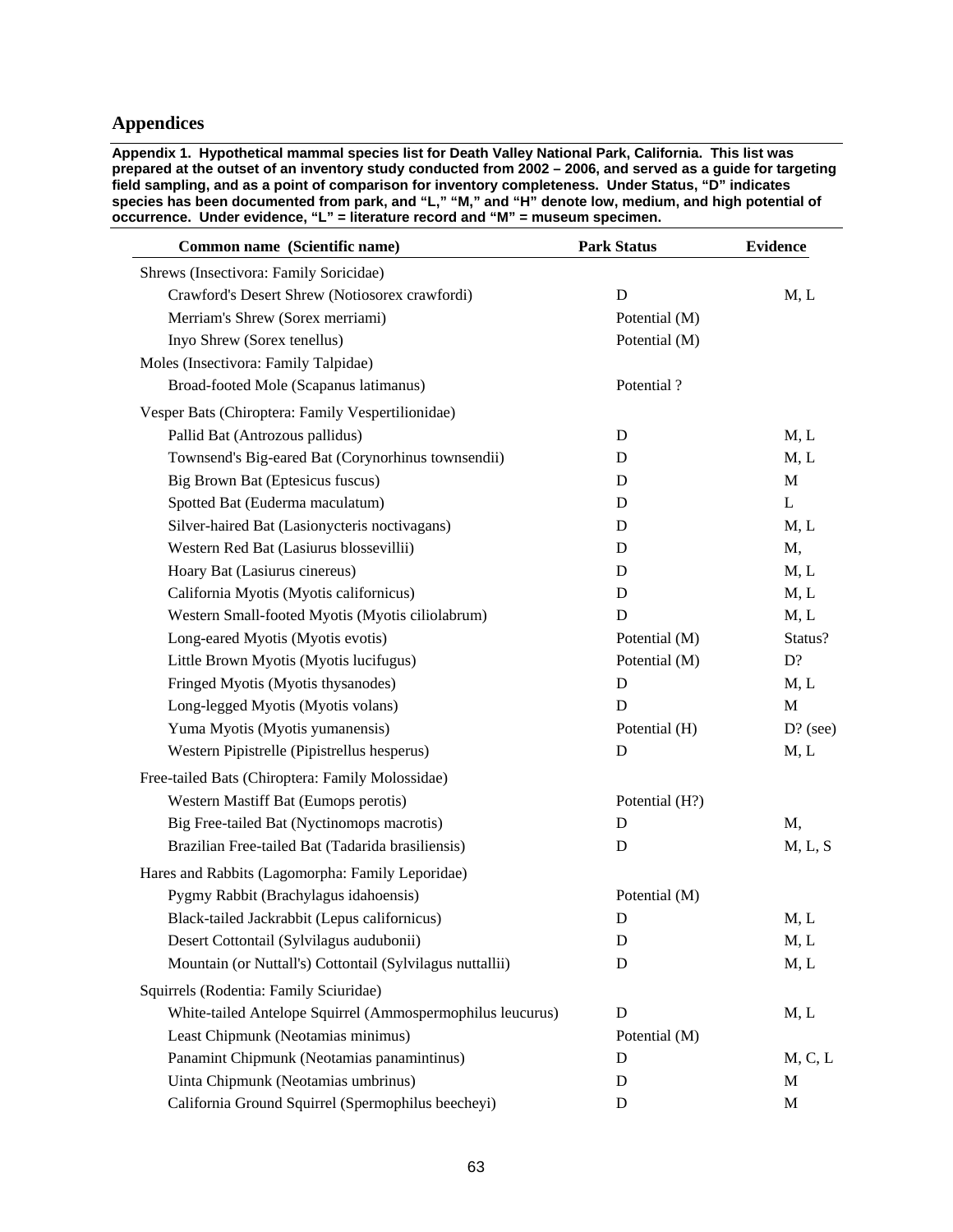| Common name (Scientific name)                                 | <b>Park Status</b>                  | <b>Evidence</b> |
|---------------------------------------------------------------|-------------------------------------|-----------------|
| Golden-mantled Ground Squirrel (Spermophilus lateralis)       | D                                   | M               |
| Mojave Ground Squirrel (Spermophilus mohavensis)              | D                                   | M               |
| Round-tailed Ground Squirrel (Spermophilus tereticaudus)      | D                                   | M, L            |
| Pocket Gophers (Rodentia: Family Geomyidae)                   |                                     |                 |
| Botta's Pocket Gopher (Thomomys bottae)                       | D                                   | L               |
| Northern Pocket Gopher (Thomomys talpoides)                   | Potential (M?)                      |                 |
| Pocket Mice and Kangaroo Rats (Rodentia: Family Heteromyidae) |                                     |                 |
| Long-tailed Pocket Mouse (Chaetodipus formosus)               | D                                   | M, L, C         |
| Sonoran Desert Pocket Mouse (Chaetodipus penicillatus)        | D                                   | M, L, C         |
| Desert Kangaroo Rat (Dipodomys deserti)                       | D                                   | M, L, C         |
| Merriam's Kangaroo Rat (Dipodomys merriami)                   | D                                   | M, L, C         |
| Chisel-toothed Kangaroo Rat (Dipodomys microps)               | D                                   | M, L            |
| Ord's Kangaroo Rat (Dipodomys ordii)                          | Potential (M)                       |                 |
| Panamint Kangaroo Rat (Dipodomys panamintinus)                | D                                   | M               |
| Pale Kangaroo Mouse (Microdipodops pallidus)                  | Potential $(M/H)$                   |                 |
| Little Pocket Mouse (Perognathus longimembris)                | $\mathbf D$                         | C, L            |
| Great Basin Pocket Mouse (Perognathus parvus)                 | D                                   | M, C, L         |
| Mice, Rats, and Voles (Rodentia: Family Muridae)              |                                     |                 |
| Sagebrush Vole (Lemmiscus curtatus)                           | Potential (M / H?)                  |                 |
| California Vole (Microtus californicus)                       | Potential (M / H)                   |                 |
| Mountain Vole (Microtus montanus)                             | Potential (L)                       |                 |
| House Mouse (Mus musculus)                                    | D                                   | L               |
|                                                               | (Kingsley notes Mus at Scotty's C.) |                 |
| Bushy-tailed Woodrat (Neotoma cinerea)                        | D?                                  | $M$ ? (see)     |
| Desert Woodrat (Neotoma lepida)                               | D                                   | M, C, L         |
| Big-eared Woodrat (Neotoma macrotis)                          | D                                   | M               |
| Common Muskrat (Ondatra zibethicus)                           | Potential (M)                       |                 |
| Southern Grasshopper Mouse (Onychomys torridus)               | D                                   | M, L            |
| Brush Mouse (Peromyscus boylii)                               | D                                   | M, C            |
| Canyon Mouse (Peromyscus crinitus)                            | D                                   | M, C, L         |
| Cactus Mouse (Peromyscus eremicus)                            | D                                   | M, C, L         |
| Deer Mouse (Peromyscus maniculatus)                           | D                                   | M, C, L         |
| Pinyon Mouse (Peromyscus truei)                               | D                                   | M, C, L         |
| Western Harvest Mouse (Reithrodontomys megalotis)             | D                                   | M, L            |
| Jumping Mice (Rodentia: Family Zapodidae)                     |                                     |                 |
| Western Jumping Mouse (Zapus princeps)                        | Potential (M)                       |                 |
| New World Porcupines (Rodentia: Erethizontidae)               |                                     |                 |
| North American Porcupine (Erethizon dorsatum)                 | D                                   | L               |
|                                                               | (Kingsley, Miller)                  |                 |
| Dogs, Foxes, and Wolves (Carnivora: Family Canidae)           |                                     |                 |
| Coyote (Canis latrans)                                        | D                                   | M, L            |
| Common Gray Fox (Urocyon cinereoargenteus)                    | $\mathbf D$                         | M, L            |
| Kit Fox (Vulpes macrotis)                                     | $\mathbf D$                         | M, L            |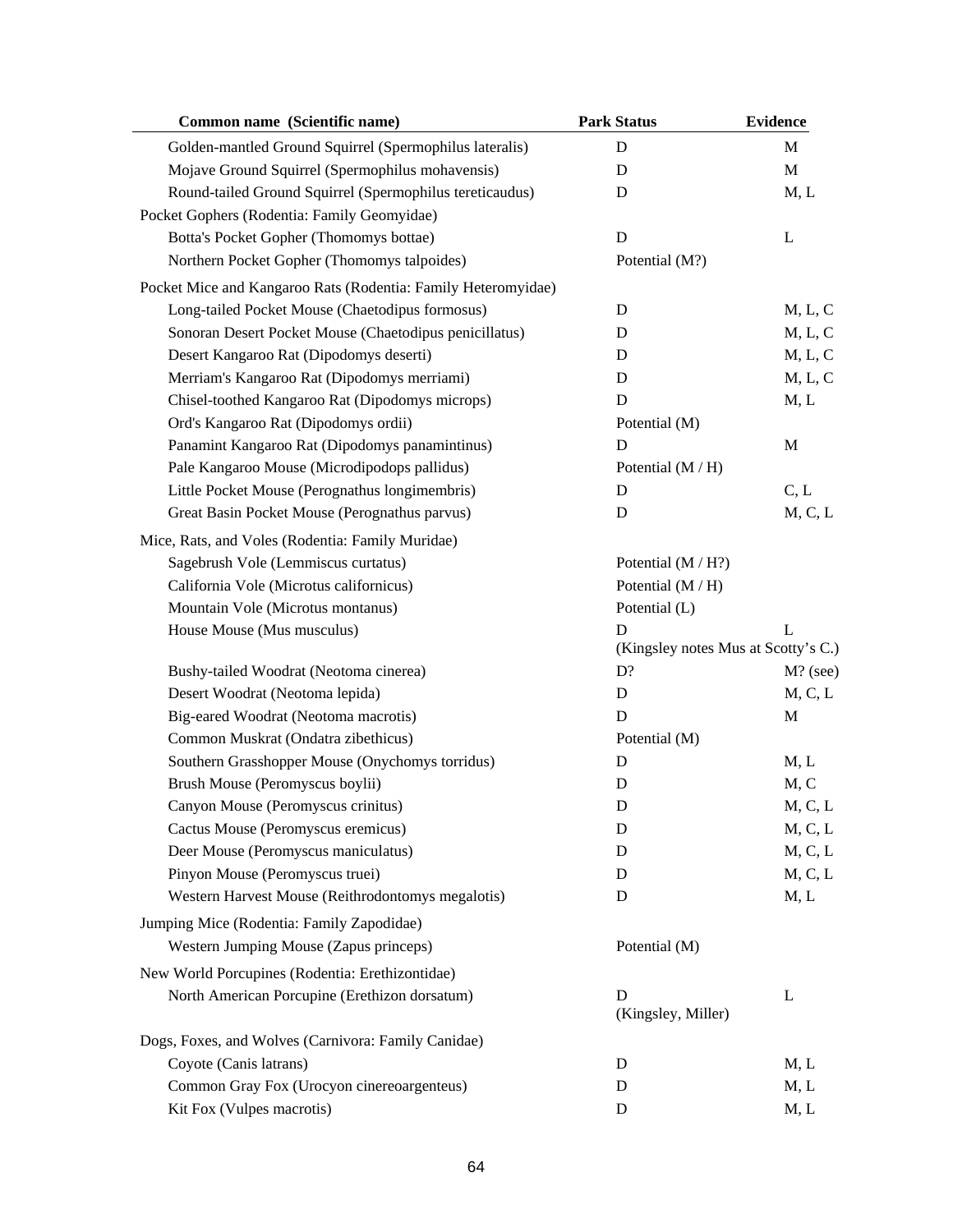| Common name (Scientific name)                                     | <b>Park Status</b> | <b>Evidence</b> |
|-------------------------------------------------------------------|--------------------|-----------------|
| Raccoons, Ringtails, and Coatis (Carnivora: Family Procyonidae)   |                    |                 |
| Ringtail (Bassariscus astutus)                                    | D                  | M, L            |
| Northern Raccoon (Procyon lotor)                                  | Potential (L?)     |                 |
| Weasels, Otters, and Badgers (Carnivora: Family Mustelidae)       |                    |                 |
| Long-tailed Weasel (Mustela frenata)                              | Potential (M)      |                 |
| Badger (Taxidea taxus)                                            | D                  | L               |
| Skunks (Carnivora: Family Mephitidae)                             |                    |                 |
| Striped Skunk (Mephitis mephitis)                                 | Potential (M)      |                 |
| Western Spotted Skunk (Spilogale gracilis)                        | D                  | C, L            |
| Cats (Carnivora: Family Felidae)                                  |                    |                 |
| Mountain Lion (or Puma) (Puma concolor)                           | D                  | M, L            |
| Bobcat (Lynx rufus)                                               | D                  | M, L, S         |
| Horses and Asses (Perissodactyla: Family Equidae)                 |                    |                 |
| Feral Ass (Equus asinus)                                          | D                  | M, L            |
| Wild Horse (Equus caballus)                                       | D                  | L               |
| Deer (Artiodactyla: Family Ceridae)                               |                    |                 |
| Elk (Cervus canadensis)                                           | Potential (L?)     |                 |
| Mule (or Black-tailed) Deer (Odocoileus hemionus)                 | D                  | M, L            |
| Cattle, Antelope, Sheep, and Goats (Artiodactyla: Family Bovidae) |                    |                 |
| Domestic Cattle (Bos taurus)                                      | D                  | M, L            |
| Goat (Capra hircus)                                               |                    |                 |
| Bighorn (or Mountain) Sheep (Ovis canadensis)                     | D                  | M, L            |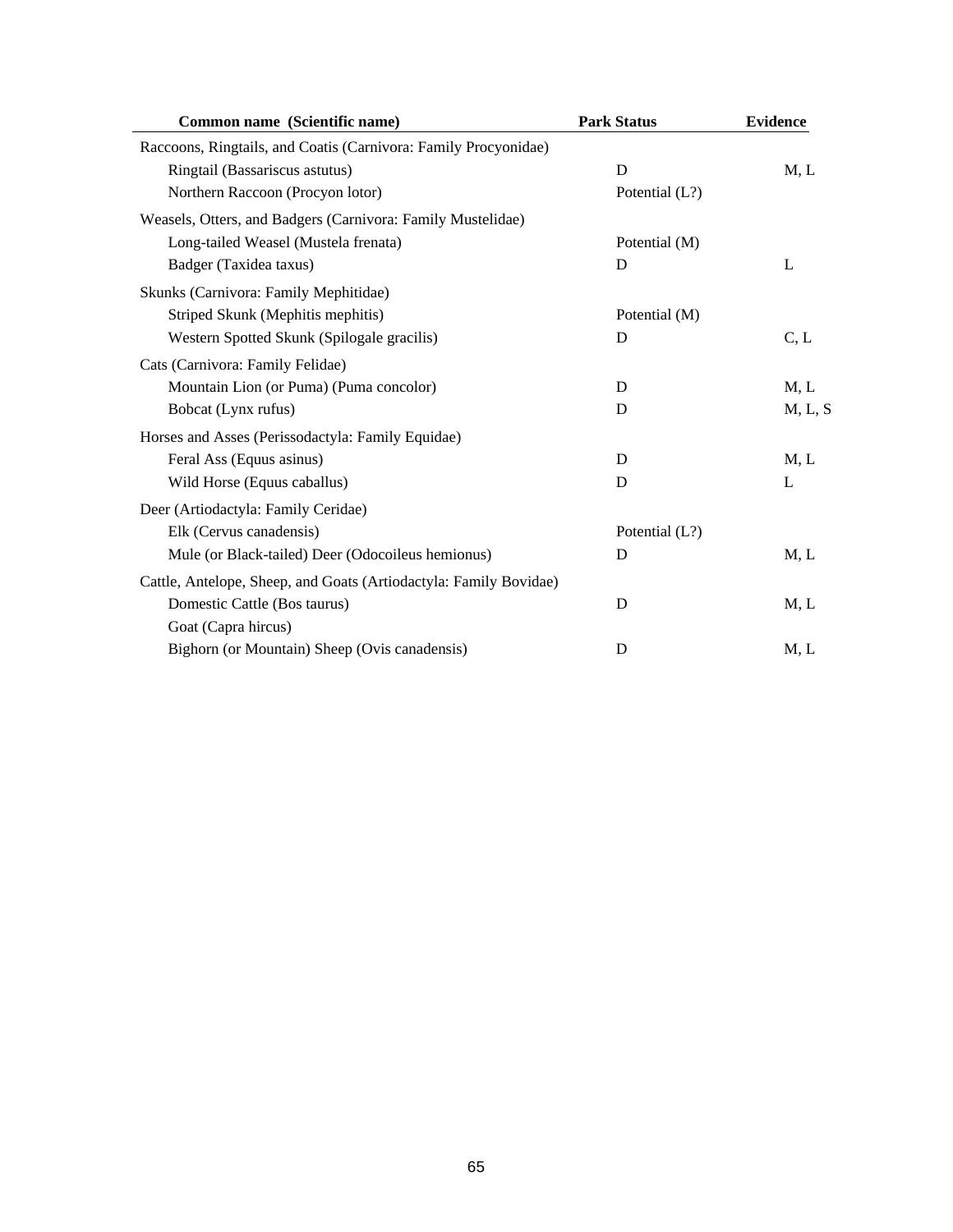**Appendix 2. Hypothetical mammal species list for Joshua Tree National Park, California, prepared as a guide for an inventory study conducted in 2002-2006. Under Status, "D" indicates species has been documented from park, and "L," "M," and "H" denote low, medium, and high potential of occurrence. Under evidence, "L" = literature record and "M" = museum specimen.** 

| Common name (Scientific name)                                 | <b>Park Status</b> | <b>Evidence</b> |
|---------------------------------------------------------------|--------------------|-----------------|
| Shrews (Insectivora: Family Soricidae)                        |                    |                 |
| Crawford's Desert Shrew (Notiosorex crawfordi)                | D                  | C, L            |
| Vesper Bats (Chiroptera: Family Vespertilionidae)             |                    |                 |
| Pallid Bat (Antrozous pallidus)                               | D                  | C, L            |
| Townsend's Big-eared Bat (Corynorhinus townsendii)            | D                  | $\mathbf L$     |
| Big Brown Bat (Eptesicus fuscus)                              | D                  | C, L            |
| Spotted Bat (Euderma maculatum)                               | D                  | L               |
| Silver-haired Bat (Lasionycteris noctivagans)                 | Potential (M)      |                 |
| Western Red Bat (Lasiurus blossevillii)                       | Potential (M)      |                 |
| Hoary Bat (Lasiurus cinereus)                                 | D                  | M, L            |
| Western Yellow Bat (Lasiurus xanthinus)                       | D                  | C, L            |
| California Leaf-nosed Bat (Macrotus californicus)             | D                  | L               |
| California Myotis (Myotis californicus)                       | D                  | M, C, L         |
| Western Small-footed Myotis (Myotis ciliolabrum)              | Potential (M)      | ??              |
| Long-eared Myotis (Myotis evotis)                             | Potential (L)      |                 |
| Fringed Myotis (Myotis thysanodes)                            | D                  | L,              |
| Long-legged Myotis (Myotis volans)                            | D                  | L,              |
| Yuma Myotis (Myotis yumanensis)                               | Potential (M?)     |                 |
| Western Pipistrelle (Pipistrellus hesperus)                   | $\mathbf D$        | M, C, L         |
| Free-tailed Bats (Chiroptera: Family Molossidae)              |                    |                 |
| Western Mastiff (or Western Bonneted) Bat (Eumops perotis)    | D                  | M, L            |
| Pocketed Free-tailed Bat (Nyctinomops femorosaccus)           | Potential (M?)     |                 |
| Big Free-tailed Bat (Nyctinomops macrotis)                    | Potential (H)      |                 |
| Brazilian Free-tailed Bat (Tadarida brasiliensis)             | Potential (H)      |                 |
| Hares and Rabbits (Lagomorpha: Family Leporidae)              |                    |                 |
| Black-tailed Jackrabbit (Lepus californicus)                  | D                  | M, L            |
| Desert Cottontail (Sylvilagus audubonii)                      | D                  | M, L            |
| Squirrels (Rodentia: Family Sciuridae)                        |                    |                 |
| White-tailed Antelope Squirrel (Ammospermophilus leucurus)    | D                  | M, C, L         |
| Merriam's Chipmunk (Neotamias merriami)                       | D / Unconfirmed?   | L?              |
| California Chipmunk (Neotamias obscurus)                      | D                  | L               |
| California Ground Squirrel (Spermophilus beecheyi)            | D                  | M, L            |
| Round-tailed Ground Squirrel (Spermophilus tereticaudus)      | D                  | C, L            |
|                                                               |                    |                 |
| Pocket Gophers (Rodentia: Family Geomyidae)                   |                    |                 |
| Botta's Pocket Gopher (Thomomys bottae)                       | D                  | $\mathbf C$     |
| Pocket Mice and Kangaroo Rats (Rodentia: Family Heteromyidae) |                    |                 |
| San Diego Pocket Mouse (Chaetodipus fallax)                   | D                  | M, C            |
| Long-tailed Pocket Mouse (Chaetodipus formosus)               | D                  | M, C            |
| Sonoran Desert Pocket Mouse (Chaetodipus penicillatus)        | D                  | M, C            |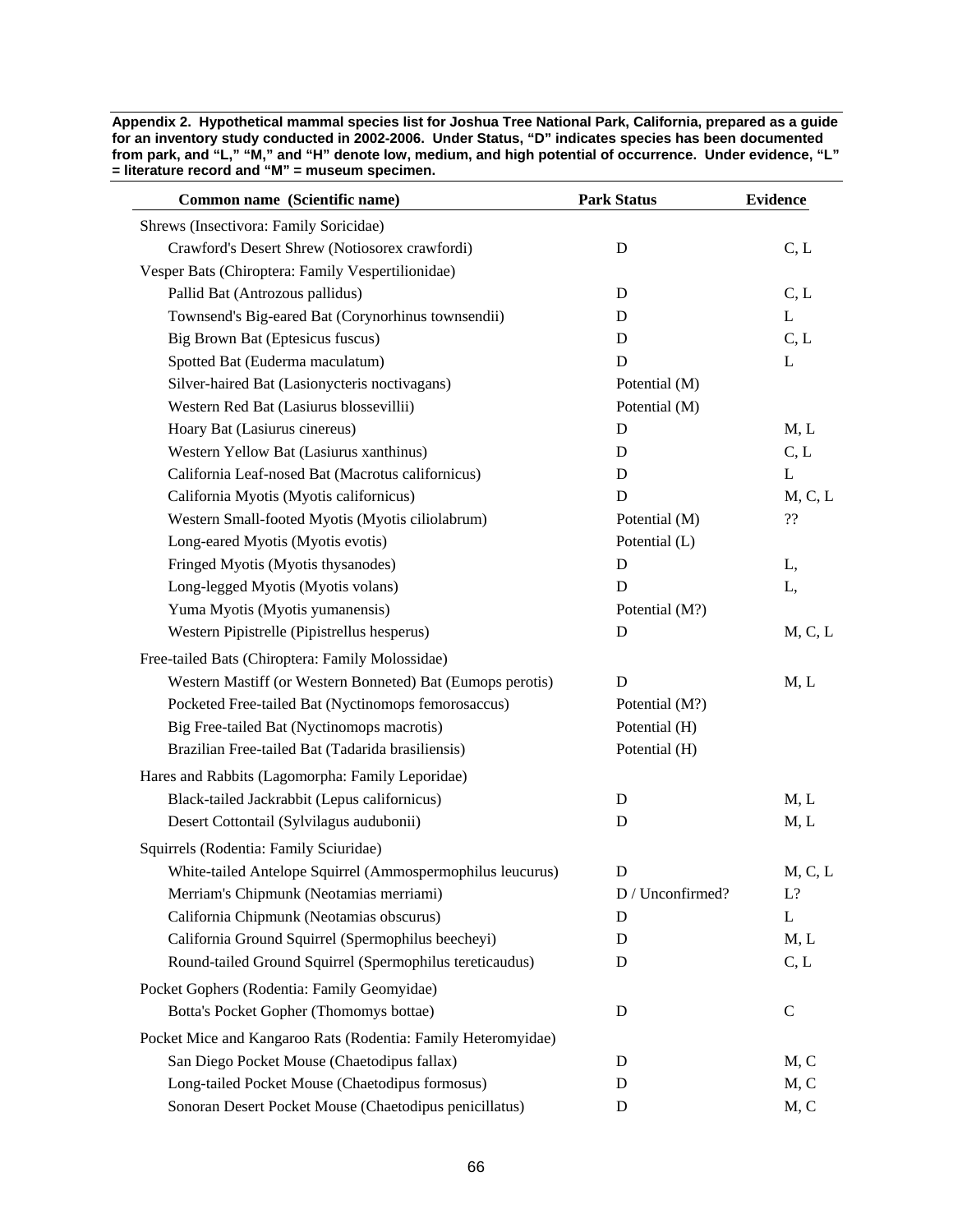| <b>Park Status</b> | <b>Evidence</b>                                                    |
|--------------------|--------------------------------------------------------------------|
| D                  | M, C                                                               |
| D                  | M                                                                  |
| D                  | M, C                                                               |
| Historic?          | L                                                                  |
| D                  | M, C                                                               |
|                    |                                                                    |
| Potential (M?)     |                                                                    |
| D?                 | L                                                                  |
| D                  | M                                                                  |
| D                  | M                                                                  |
| D                  | M, C                                                               |
| D                  | M, C                                                               |
| D                  | M, C                                                               |
| D                  | M, C                                                               |
| D                  | M, C                                                               |
| D                  | M, C                                                               |
| D                  | M, C                                                               |
| D                  | C, L                                                               |
|                    |                                                                    |
| D                  | M, L, S                                                            |
| D                  | M, L                                                               |
| D                  | M, L                                                               |
|                    |                                                                    |
| D                  | L                                                                  |
|                    |                                                                    |
|                    | L                                                                  |
|                    |                                                                    |
|                    |                                                                    |
|                    | L                                                                  |
|                    | M, L                                                               |
|                    |                                                                    |
|                    |                                                                    |
|                    | S, L                                                               |
|                    |                                                                    |
| D                  | M, L                                                               |
|                    | M, L                                                               |
|                    |                                                                    |
| D                  | L                                                                  |
|                    |                                                                    |
| D                  | M, L                                                               |
|                    |                                                                    |
|                    | M, L                                                               |
|                    | D<br>Potential (M)<br>Potential (H?)<br>D<br>D<br>D<br>$\mathbf D$ |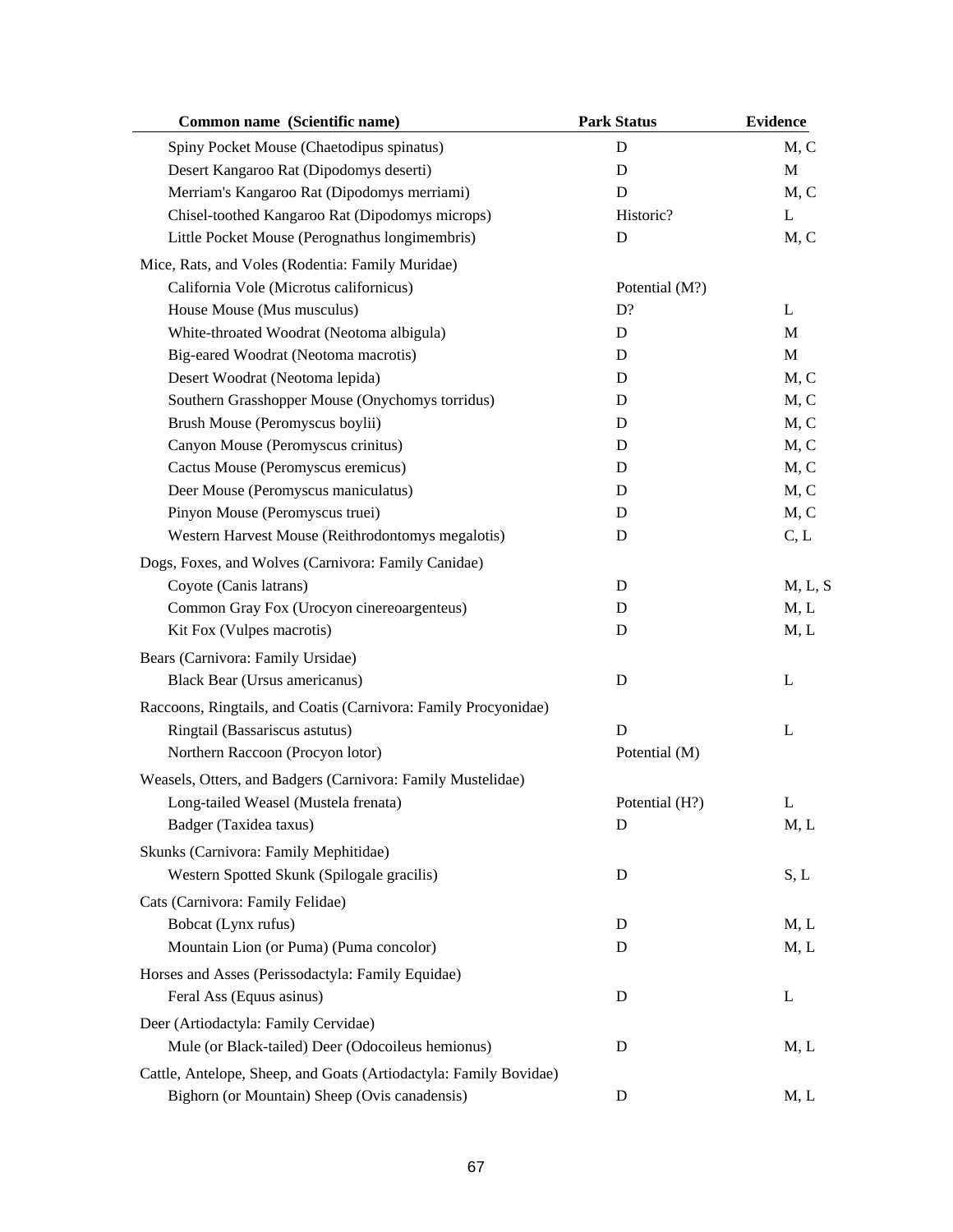**Appendix 3. Hypothetical mammal species list for Lake Mead National Recreation Area, Arizona / California. This list was prepared at the outset of an inventory study conducted from 2002 – 2006, and served as a guide for targeting field sampling, and as a point of comparison for inventory completeness. Under Status, "D" indicates species has been documented from park, and "L," "M," and "H" denote low, medium, and high potential of occurrence. Under evidence, "L" = literature record and "M" = museum specimen.** 

| Common name (Scientific name)                                 | <b>Park Status</b> | <b>Evidence</b> |
|---------------------------------------------------------------|--------------------|-----------------|
| Shrews (Insectivora: Family Soricidae)                        |                    |                 |
| Crawford's Desert Shrew (Notiosorex crawfordi)                | D                  | L               |
| Merriam's Shrew (Sorex merriami)                              | Potential (M)      |                 |
| New World Leaf-nosed Bats (Chiroptera: Family Phyllostomidae) |                    |                 |
| California Leaf-nosed Bat (Macrotus californicus)             | D                  | L               |
| Vesper Bats (Chiroptera: Family Vespertilionidae)             |                    |                 |
| Pallid Bat (Antrozous pallidus)                               | D                  | L               |
| Townsend's Big-eared Bat (Corynorhinus townsendii)            | $\mathbf D$        | L               |
| Big Brown Bat (Eptesicus fuscus)                              | D                  | L               |
| Spotted Bat (Euderma maculatum)                               | Potential (M)      |                 |
| Allen's Big-eared Bat (Idionycteris phyllotis)                | D                  | L               |
| Silver-haired Bat (Lasionycteris noctivagans)                 | Potential (H)      | L               |
| Western Red Bat (Lasiurus blossevillii)                       | Potential (M)      |                 |
| Hoary Bat (Lasiurus cinereus)                                 | Potential (H)      |                 |
| Western Yellow Bat (Lasiurus xanthinus)                       | Potential (M)      |                 |
| California Myotis (Myotis californicus)                       | D                  | M, L            |
| Western Small-footed Myotis (Myotis ciliolabrum)              | Potential (H)      |                 |
| Long-eared Myotis (Myotis evotis)                             | Potential (M?)     |                 |
| Fringed Myotis (Myotis thysanodes)                            | Potential (H)      | L               |
| Cave Myotis (Myotis velifer)                                  | Potential (M)      |                 |
| Long-legged Myotis (Myotis volans)                            | Potential (H)      |                 |
| Yuma Myotis (Myotis yumanensis)                               | D                  | M, L            |
| Western Pipistrelle (Pipistrellus hesperus)                   | D                  | M, L, S         |
| Free-tailed Bats (Chiroptera: Family Molossidae)              |                    |                 |
| Western Mastiff (or Western Bonneted) Bat (Eumops perotis)    | D                  | L               |
| Pocketed Free-tailed Bat (Nyctinomops femorosaccus)           | Potential (M)      | L               |
| Big Free-tailed Bat (Nyctinomops macrotis)                    | D                  | L               |
| Brazilian Free-tailed Bat (Tadarida brasiliensis)             | D                  | L               |
| Hares and Rabbits (Lagomorpha: Family Leporidae)              |                    |                 |
| Black-tailed Jackrabbit (Lepus californicus)                  | D                  | L, S            |
| Desert Cottontail (Sylvilagus audubonii)                      | D                  | L               |
| Eastern cottontail (Sylvilagus floridanus)                    | Potential (L)      |                 |
| Mountain (or Nuttall's) Cottontail (Sylvilagus nuttallii)     | Status?            | L               |
| Squirrels (Rodentia: Family Sciuridae)                        |                    |                 |
| Harris's Antelope Squirrel (Ammospermophilus harrisii)        | D                  | M, C            |
| White-tailed Antelope Squirrel (Ammospermophilus leucurus)    | D                  | M,              |
| Cliff Chipmunk (Neotamias dorsalis)                           | D                  | M, C, S         |
| Least Chipmunk (Neotamias minimus)                            | Potential (M?)     |                 |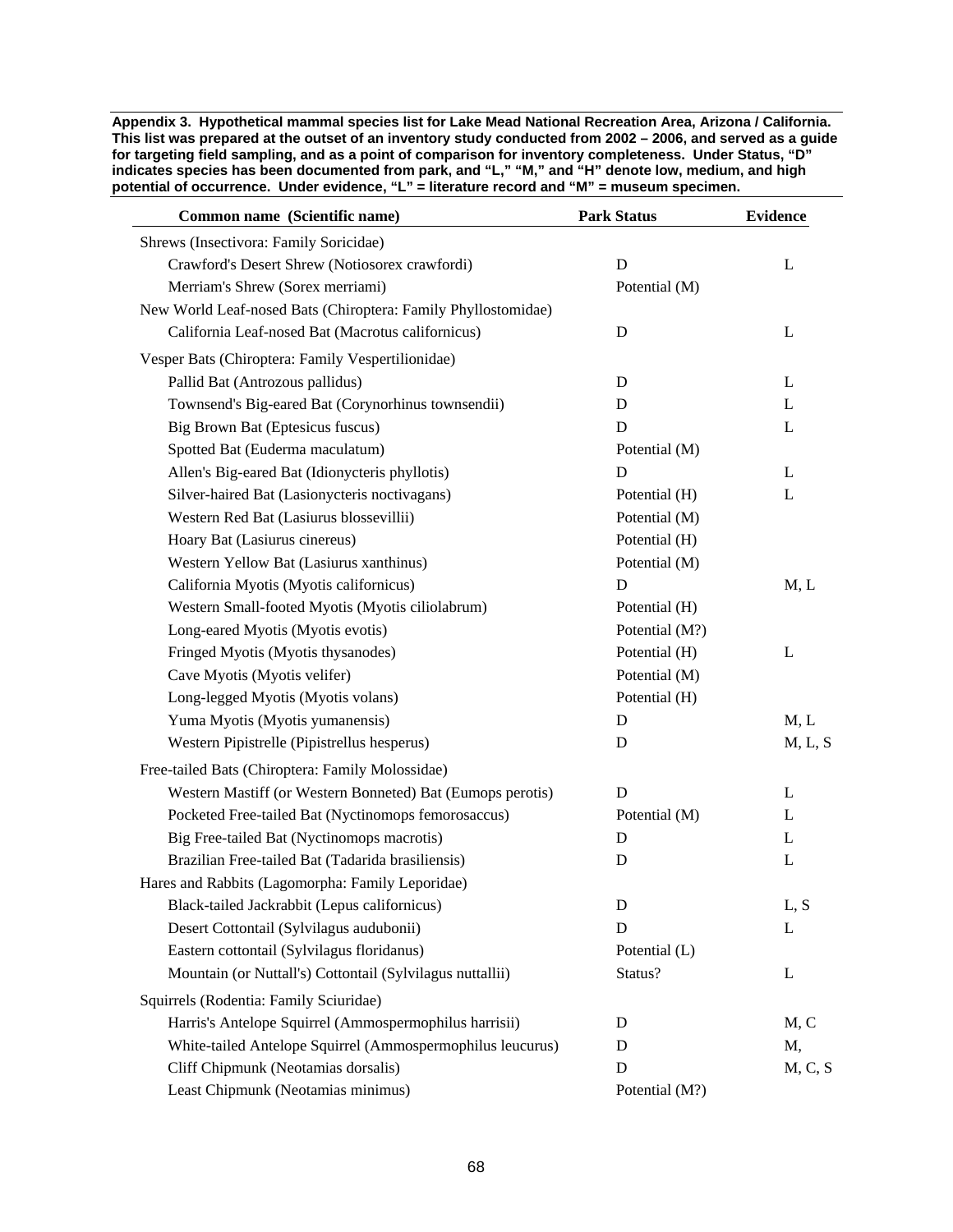| Common name (Scientific name)                                 | <b>Park Status</b> | <b>Evidence</b> |
|---------------------------------------------------------------|--------------------|-----------------|
| Round-tailed Ground Squirrel (Spermophilus tereticaudus)      | D?                 |                 |
| Rock Squirrel (Spermophilus variegatus)                       | D                  | S               |
| Pocket Gophers (Rodentia: Family Geomyidae)                   |                    |                 |
| Botta's Pocket Gopher (Thomomys bottae)                       | D                  | M,              |
| Pocket Mice and Kangaroo Rats (Rodentia: Family Heteromyidae) |                    |                 |
| Long-tailed Pocket Mouse (Chaetodipus formosus)               | D                  | M, C            |
| Rock Pocket Mouse (Chaetodipus intermedius)                   | D                  | M,              |
| Sonoran Desert Pocket Mouse (Chaetodipus penicillatus)        | D                  | M,              |
| Spiny Pocket Mouse (Chaetodipus spinatus)                     | D                  | $\mathcal{C}$   |
| Desert Kangaroo Rat (Dipodomys deserti)                       | D                  | M, C            |
| Merriam's Kangaroo Rat (Dipodomys merriami)                   | D                  | M, C            |
| Chisel-toothed Kangaroo Rat (Dipodomys microps)               | Potential (H)      |                 |
| Ord's Kangaroo Rat (Dipodomys ordii)                          | Potential (M)      |                 |
| Arizona Pocket Mouse (Perognathus amplus)                     | D                  | M,              |
| Little Pocket Mouse (Perognathus longimembris)                | D                  | $\mathcal{C}$   |
| Great Basin Pocket Mouse (Perognathus parvus)                 | Potential (H)      |                 |
| Beavers (Rodentia: Family Castoridae)                         |                    |                 |
| American Beaver (Castor canadensis)                           | D                  |                 |
| Mice, Rats, and Voles (Rodentia: Family Muridae)              |                    |                 |
| House Mouse (Mus musculus)                                    | D                  | $\mathbf C$     |
| White-throated Woodrat (Neotoma albigula)                     | D                  |                 |
| Bushy-tailed Woodrat (Neotoma cinerea)                        | Potential $(L/M)$  | (Kaibab         |
| Plateau and Sheep Mountains in NV)                            |                    |                 |
| Arizona Woodrat (Neotoma devia)                               | D                  | M, C            |
| Desert Woodrat (Neotoma lepida)                               | D                  | $\mathcal{C}$   |
| Common Muskrat (Ondatra zibethicus)                           | D                  | $<$ Check       |
| Northern Grasshopper Mouse (Onychomys leucogaster)            | Potential (H)      |                 |
| Southern Grasshopper Mouse (Onychomys torridus)               | D                  | M,              |
| Brush Mouse (Peromyscus boylii)                               | D                  | M, C            |
| Canyon Mouse (Peromyscus crinitus)                            | D                  | M, C            |
| Cactus Mouse (Peromyscus eremicus)                            | D                  | M, C            |
| Deer Mouse (Peromyscus maniculatus)                           | D                  | M,              |
| Pinyon Mouse (Peromyscus truei)                               | D                  | M, C            |
| Western Harvest Mouse (Reithrodontomys megalotis)             | D                  | M,              |
| Arizona Cotton Rat (Sigmodon arizonae)                        | Potential (M)      |                 |
| New World Porcupines (Rodentia: Family Erethizontidae)        |                    |                 |
| North American Porcupine (Erethizon dorsatum)                 | D                  | L               |
| Dogs, Foxes, and Wolves (Carnivora: Family Canidae)           |                    |                 |
| Coyote (Canis latrans)                                        | D                  | L               |
| Gray Wolf (Canis lupus)                                       | Historic           |                 |
| Common Gray Fox (Urocyon cinereoargenteus)                    | D                  | L               |
| Kit Fox (Vulpes macrotis)                                     | D                  | L               |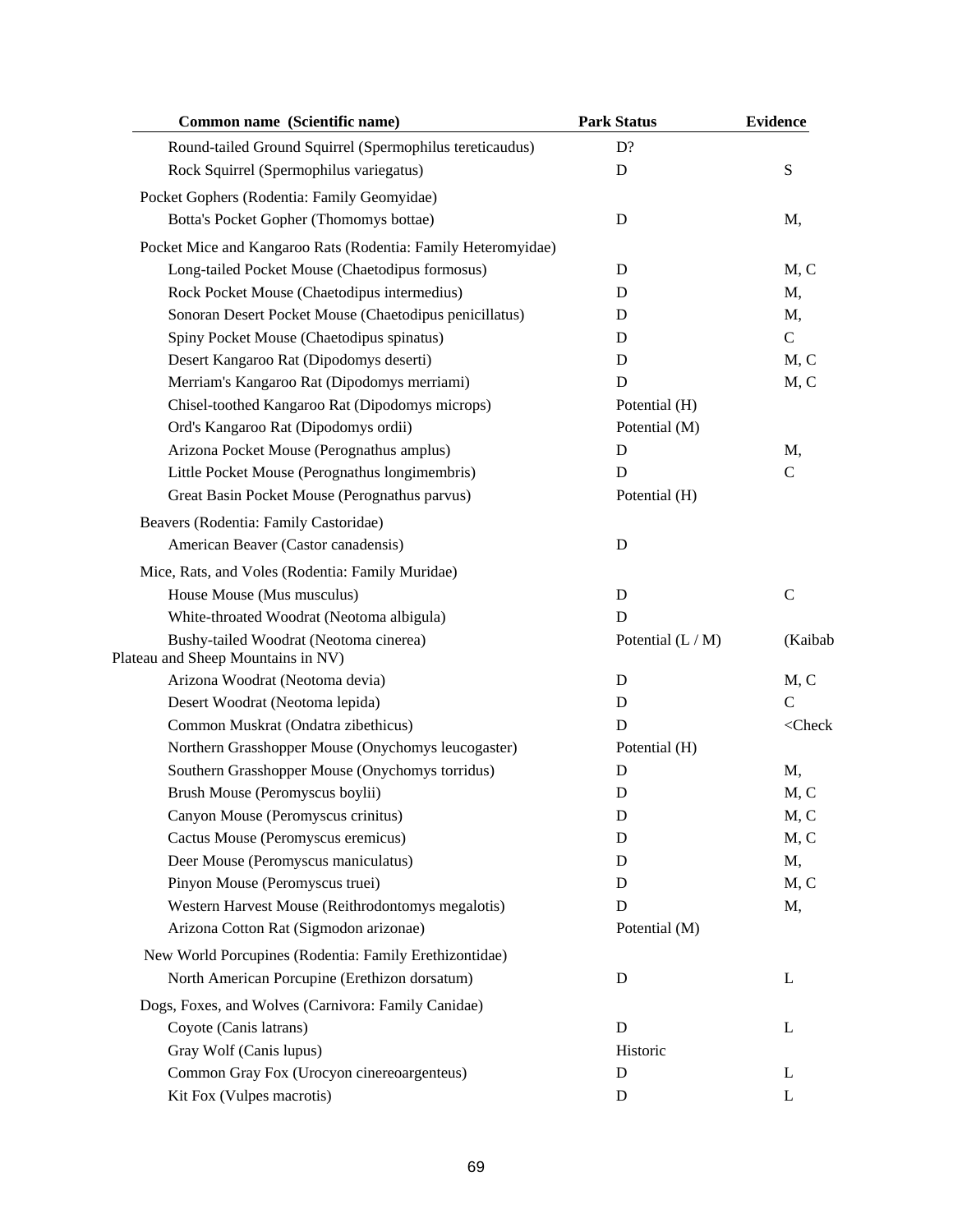| Common name (Scientific name)                                     | <b>Park Status</b>     | <b>Evidence</b> |
|-------------------------------------------------------------------|------------------------|-----------------|
| Raccoons, Ringtails, and Coatis (Carnivora: Family Procyonidae)   |                        |                 |
| Ringtail (Bassariscus astutus)                                    | D                      | L               |
| Northern Raccoon (Procyon lotor)                                  | D                      | L               |
| Weasels, Otters, and Badgers (Carnivora: Family Mustelidae)       |                        |                 |
| River Otter (Lontra canadensis)                                   | D / Historic           | L               |
| Badger (Taxidea taxus)                                            | D                      | M, L            |
| Skunks (Carnivora: Family Mephitidae)                             |                        |                 |
| White-backed Hog-nosed Skunk (Conepatus leuconotus)               | Potential (H)          | L               |
| Striped Skunk (Mephitis mephitis)                                 | D                      | M, L            |
| Western Spotted Skunk (Spilogale gracilis)                        | D                      | L               |
| Cats (Carnivora: Family Felidae)                                  |                        |                 |
| Mountain Lion (or Puma) (Puma concolor)                           | Potential (H)          |                 |
| Bobcat (Lynx rufus)                                               | D                      | L               |
| Horses and Asses(Perissodactyla: Family Equidae)                  |                        |                 |
| Feral Ass (Equus asinus)                                          | D                      | L, S            |
| Wild Horse (Equus caballus)                                       | D                      | L               |
| Deer (Artiodactyla: Family Cervidae)                              |                        |                 |
| Mule (or Black-tailed) Deer (Odocoileus hemionus)                 | D                      | L, S            |
| Pronghorn (Artiodactyla: Family Antilocapridae)                   |                        |                 |
| Pronghorn (Antilocapra americana)                                 | Historic?              | L               |
| Cattle, Antelope, Sheep, and Goats (Artiodactyla: Family Bovidae) |                        |                 |
| Domestic Cattle (Bos taurus)                                      | D                      | L, S            |
| Goat (Capra hircus)                                               | Unconfirmed / Historic | L               |
| Bighorn (or Mountain) Sheep (Ovis canadensis)                     | D                      | L, S            |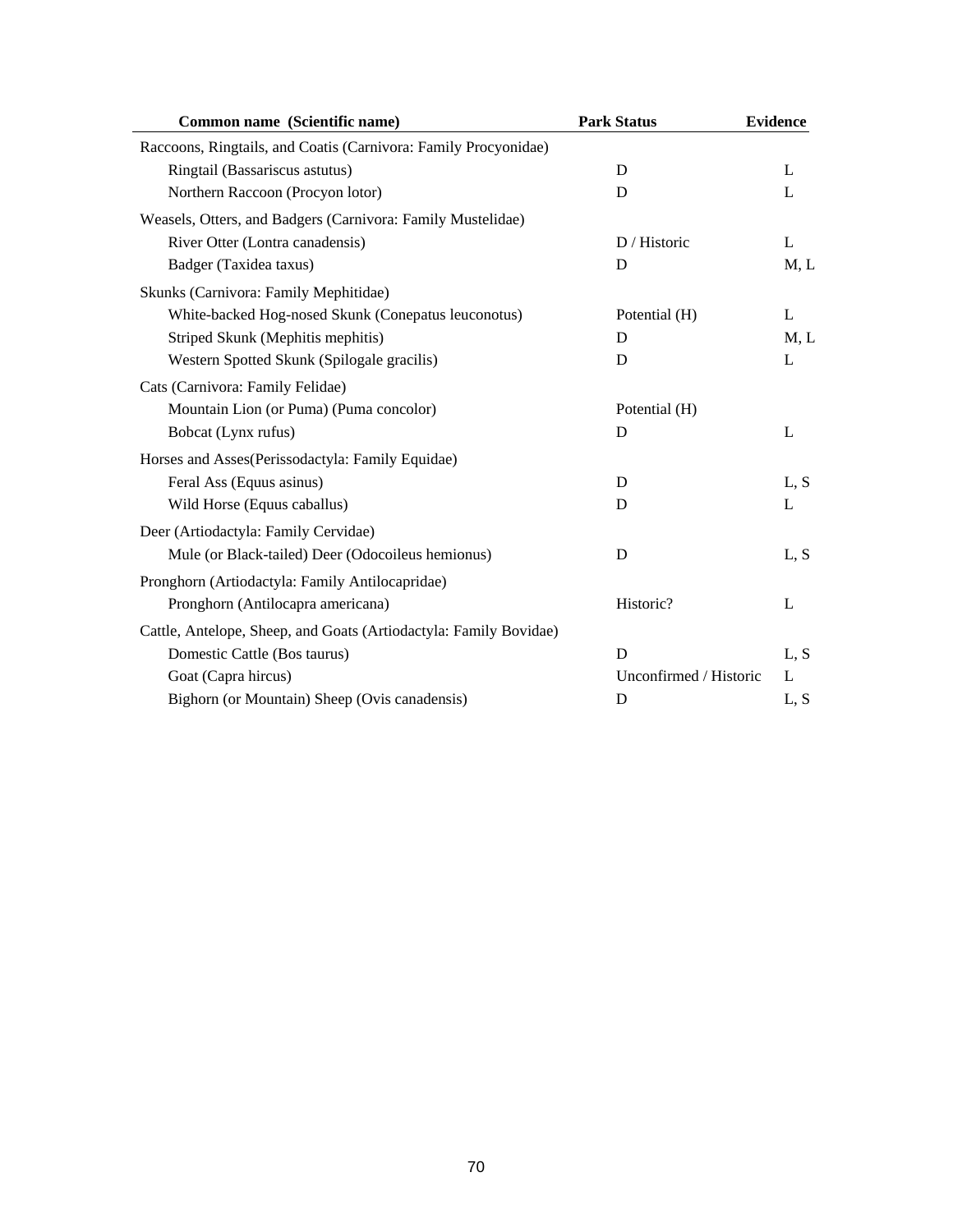**Appendix 4. Hypothetical mammal species list for Manzanar National Historic Site, California. This list was prepared at the outset of an inventory study conducted from 2002 – 2006, and served as a guide for targeting field sampling, and as a point of comparison for inventory completeness. Under Status, "D" indicates species has been documented from park, and "L," "M," and "H" denote low, medium, and high potential of occurrence. Under evidence, "L" = literature record and "M" = museum specimen.** 

| Potential (M) |                                                                                                            |
|---------------|------------------------------------------------------------------------------------------------------------|
|               |                                                                                                            |
| Potential (M) |                                                                                                            |
|               |                                                                                                            |
| Potential (M) |                                                                                                            |
| Potential (H) |                                                                                                            |
| Potential (H) |                                                                                                            |
| Potential (H) |                                                                                                            |
| Potential (H) |                                                                                                            |
| Potential (H) |                                                                                                            |
| Potential (M) |                                                                                                            |
| Potential (H) |                                                                                                            |
| Potential (M) |                                                                                                            |
| Potential (M) |                                                                                                            |
| Potential (M) |                                                                                                            |
|               |                                                                                                            |
| Potential (H) |                                                                                                            |
|               |                                                                                                            |
| D             | S                                                                                                          |
| D             | S                                                                                                          |
|               |                                                                                                            |
|               | C, S                                                                                                       |
| D             | ${\bf S}$                                                                                                  |
|               |                                                                                                            |
|               |                                                                                                            |
|               | $S$ (sign)                                                                                                 |
|               |                                                                                                            |
|               | $\mathsf{C}$                                                                                               |
|               |                                                                                                            |
|               | $\mathsf{C}$                                                                                               |
|               | $\mathcal{C}$                                                                                              |
|               |                                                                                                            |
|               |                                                                                                            |
|               |                                                                                                            |
|               |                                                                                                            |
|               | $\mathsf{C}$                                                                                               |
|               | D<br>Potential (L)?<br>$\mathbf D$<br>D<br>Potential (M)<br>D<br>D<br>Potential (M)<br>Potential (L)?<br>D |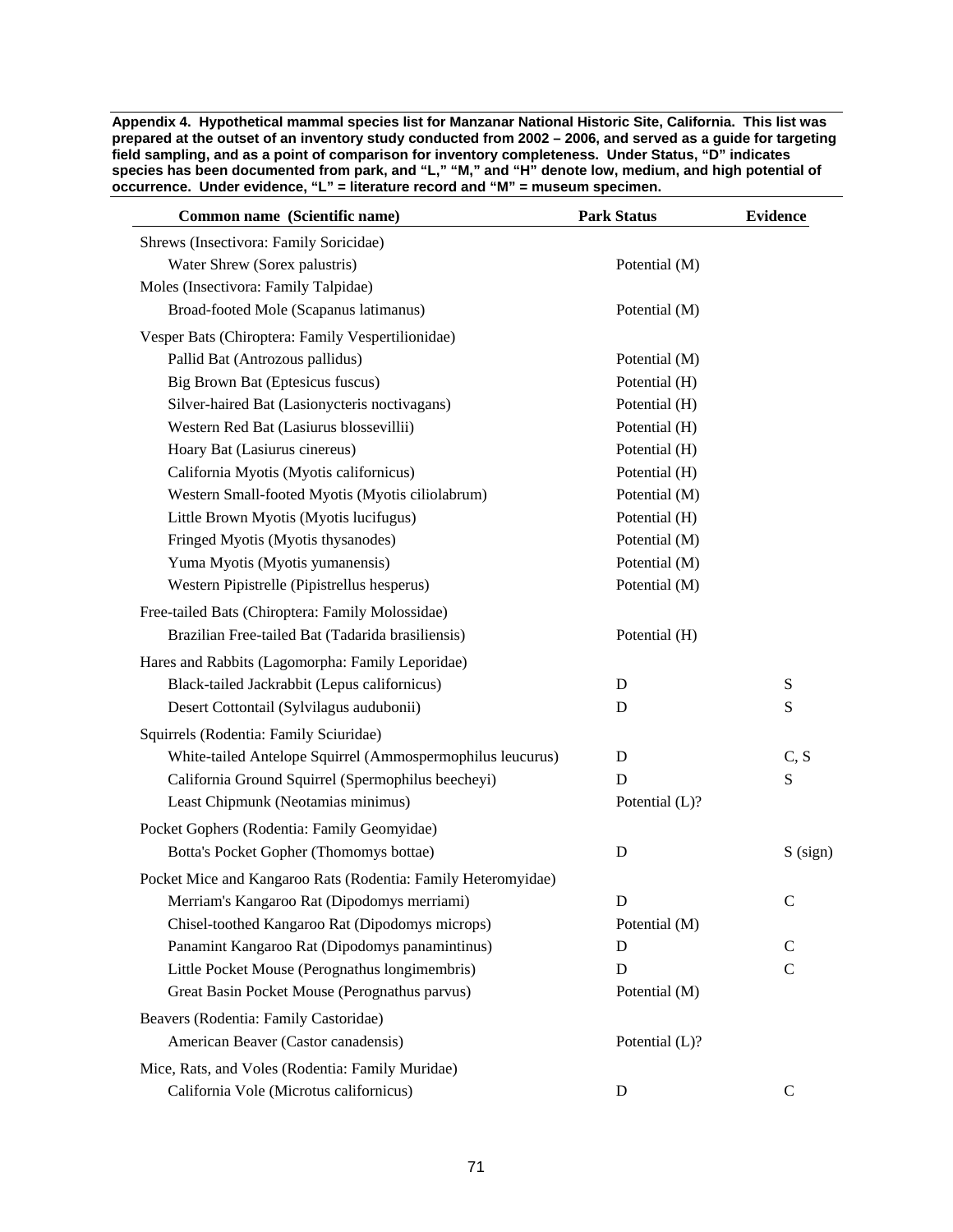| Common name (Scientific name)                                   | <b>Park Status</b> | <b>Evidence</b> |
|-----------------------------------------------------------------|--------------------|-----------------|
| Long-tailed Vole (Microtus longicaudus)                         | Potential (M)      |                 |
| House Mouse (Mus musculus)                                      | Potential (H)      |                 |
| Desert Woodrat (Neotoma lepida)                                 | D                  | $\mathcal{C}$   |
| Southern Grasshopper Mouse (Onychomys torridus)                 | D                  | $\mathcal{C}$   |
| Brush Mouse (Peromyscus boylii)                                 | D                  | $\mathcal{C}$   |
| Deer Mouse (Peromyscus maniculatus)                             | D                  | $\mathbf C$     |
| Pinyon Mouse (Peromyscus truei)                                 | Potential (L)?     |                 |
| Western Harvest Mouse (Reithrodontomys megalotis)               | D                  | $\mathcal{C}$   |
| New World Porcupines (Rodentia: Family Erethizontidae)          |                    |                 |
| North American Porcupine (Erethizon dorsatum)                   | Potential (M)      |                 |
| Dogs, Foxes, and Wolves (Carnivora: Family Canidae)             |                    |                 |
| Coyote (Canis latrans)                                          | D                  | ${\bf S}$       |
| Gray Fox (Urocyon cinereoargenteus)                             | Potential (H)      |                 |
| Kit Fox (Vulpes macrotis)                                       | D                  | ${\bf S}$       |
| Raccoons, Ringtails, and Coatis (Carnivora: Family Procyonidae) |                    |                 |
| Ringtail (Bassariscus astutus)                                  | Potential (L)?     |                 |
| Northern Raccoon (Procyon lotor)                                | D                  | ${\bf S}$       |
| Weasels, Otters, and Badgers (Carnivora: Family Mustelidae)     |                    |                 |
| Long-tailed Weasel (Mustela frenata)                            | Potential (M)?     |                 |
| Badger (Taxidea taxus)                                          | Potential (H)      |                 |
| Skunks (Carnivora: Family Mephitidae)                           |                    |                 |
| Striped Skunk (Mephitis mephitis)                               | D                  | S (road-        |
| kill)                                                           |                    |                 |
| Western Spotted Skunk (Spilogale gracilis)                      | Potential (M)?     |                 |
| Cats (Carnivora: Family Felidae)                                |                    |                 |
| Bobcat (Lynx rufus)                                             | Potential (H)      |                 |
| Horses and Asses (Perissodactyla: Family Equidae)               |                    |                 |
| Feral Ass (Equus asinus)                                        | Status?            |                 |
| Deer (Artiodactyla: Family Cervidae)                            |                    |                 |
| Elk (Cervus canadensis; Tule Elk – C. c. nannodes)              | D                  | S               |
| Mule Deer (Odocoileus hemionus)                                 | D?                 |                 |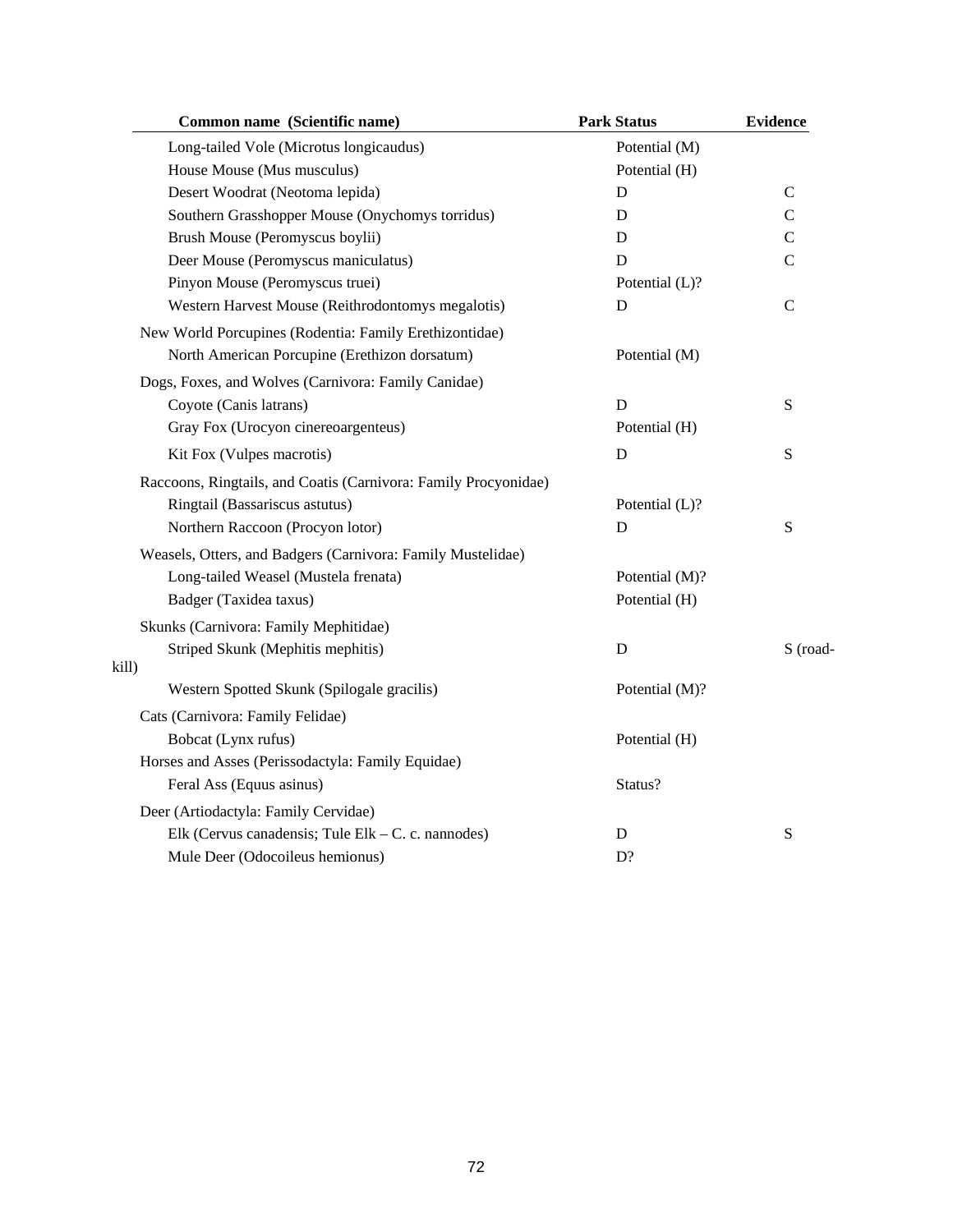**Appendix 5. Hypothetical mammal species list for Mojave National Preserve, California. This list was prepared at the outset of an inventory study conducted from 2002 – 2006, and served as a guide for targeting field sampling, and as a point of comparison for inventory completeness. Under Status, "D" indicates species has been documented from park, and "L," "M," and "H" denote low, medium, and high potential of occurrence. Under evidence, "L" = literature record and "M" = museum specimen.** 

| Common name (Scientific name)                                 | <b>Park Status</b> | <b>Evidence</b> |
|---------------------------------------------------------------|--------------------|-----------------|
| Shrews (Insectivora: Family Soricidae)                        |                    |                 |
| Crawford's Desert Shrew (Notiosorex crawfordi)                | ${\bf D}$          | L               |
| New World Leaf-nosed Bats (Chiroptera: Family Phyllostomidae) |                    |                 |
| California Leaf-nosed Bat (Macrotus californicus)             | Potential (M)      |                 |
| Vesper Bats (Chiroptera: Family Vespertilionidae)             |                    |                 |
| Pallid Bat (Antrozous pallidus)                               | D                  | C, L            |
| Townsend's Big-eared Bat (Corynorhinus townsendii)            | D                  | M, C, L         |
| Big Brown Bat (Eptesicus fuscus)                              | D                  | C, L            |
| Spotted Bat (Euderma maculatum)                               | Potential (H)      |                 |
| Western Red Bat (Lasiurus blossevillii)                       | Potential (M)      |                 |
| Hoary Bat (Lasiurus cinereus)                                 | D                  | $\mathbf L$     |
| California Myotis (Myotis californicus)                       | D                  | M, C, L         |
| Western Small-footed Myotis (Myotis ciliolabrum)              | D                  | M, L            |
| Fringed Myotis (Myotis thysanodes)                            | D                  | C, L            |
| Long-legged Myotis (Myotis volans)                            | D                  | C, L            |
| Yuma Myotis (Myotis yumanensis)                               | Potential (H)      |                 |
| Western Pipistrelle (Pipistrellus hesperus)                   | $\mathbf D$        | C, L            |
| Free-tailed Bats (Chiroptera: Family Molossidae)              |                    |                 |
| Western Mastiff (or Western Bonneted) Bat (Eumops perotis)    | Potential (H)      |                 |
| Pocketed Free-tailed Bat (Nyctinomops femorosaccus)           | Potential (M)      |                 |
| Big Free-tailed Bat (Nyctinomops macrotis)                    | Potential (M)      |                 |
| Brazilian Free-tailed Bat (Tadarida brasiliensis)             | D                  | L               |
| Hares and Rabbits (Lagomorpha: Family Leporidae)              |                    |                 |
| Black-tailed Jackrabbit (Lepus californicus)                  | D                  | L               |
| Desert Cottontail (Sylvilagus audubonii)                      | D                  | L, S            |
| Mountain (or Nuttall's) Cottontail (Sylvilagus nuttallii)     | Status?            | $D?$ (see)      |
| Squirrels (Rodentia: Family Sciuridae)                        |                    |                 |
| White-tailed Antelope Squirrel (Ammospermophilus leucurus)    | $\mathbf D$        | C, L, S         |
| Panamint Chipmunk (Neotamias panamintinus)                    | D                  | M, L            |
| Round-tailed Ground Squirrel (Spermophilus tereticaudus)      | D                  | L               |
| Rock Squirrel (Spermophilus variegatus)                       | D                  | M, L            |
| Pocket Gophers (Rodentia: Family Geomyidae)                   |                    |                 |
| Botta's Pocket Gopher (Thomomys bottae)                       | D                  | L               |
| Pocket Mice and Kangaroo Rats (Rodentia: Family Heteromyidae) |                    |                 |
| San Diego Pocket Mouse (Chaetodipus fallax)                   | D                  | $\mathcal{C}$   |
| Long-tailed Pocket Mouse (Chaetodipus formosus)               | D                  | C, L            |
| Sonoran Desert Pocket Mouse (Chaetodipus penicillatus)        | D                  | M, C            |
| Spiny Pocket Mouse (Chaetodipus spinatus)                     | D                  | C, L            |